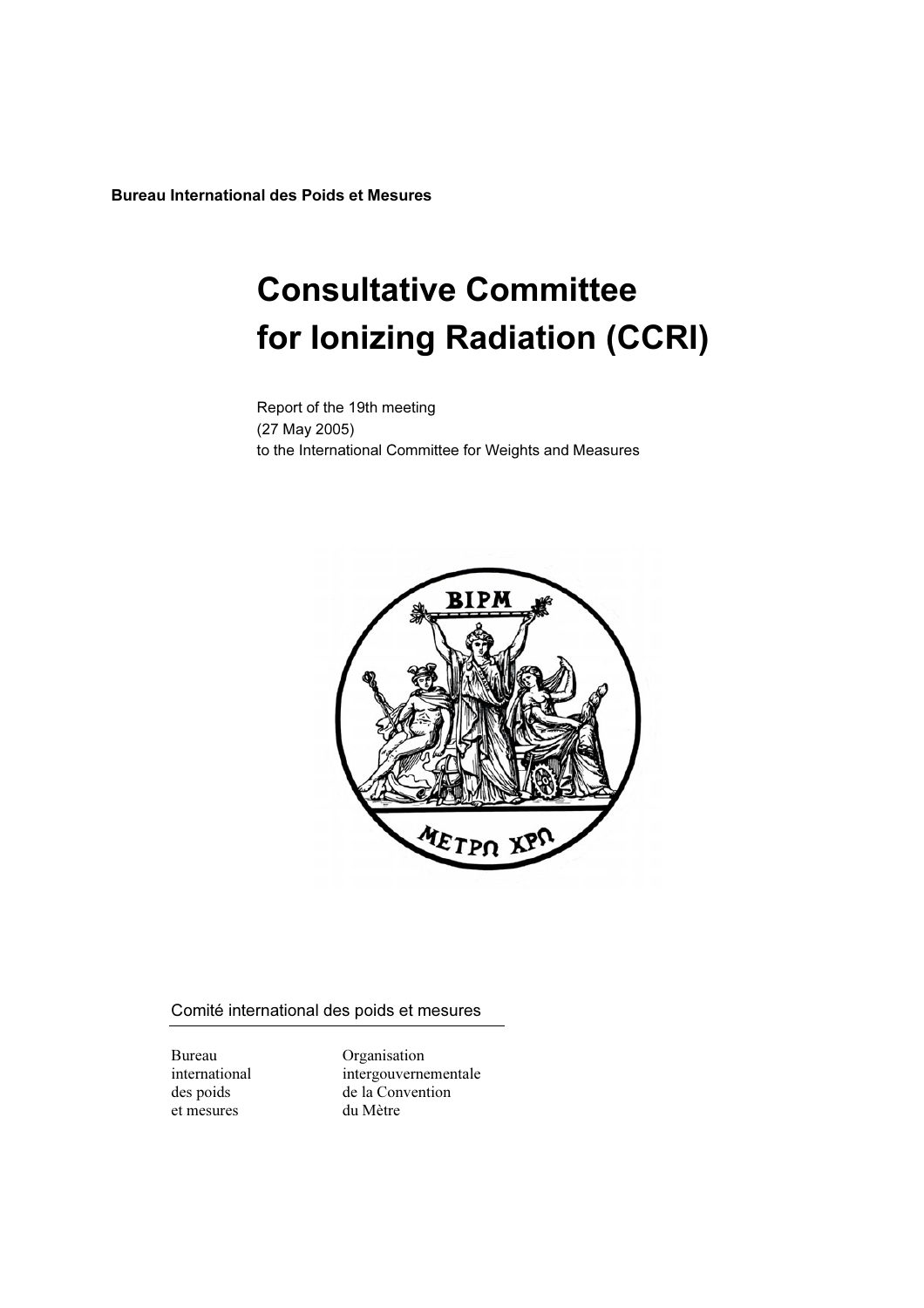#### 2 • 19th Meeting of the CCRI

Note:

Following a decision made by the International Committee for Weights and Measures at its 92nd meeting in October 2003, Reports of meetings of Consultative Committees will henceforth be published only on the BIPM website in the form presented here.

Full bilingual printed versions in French and English will no longer appear.

> A.J. Wallard Director BIPM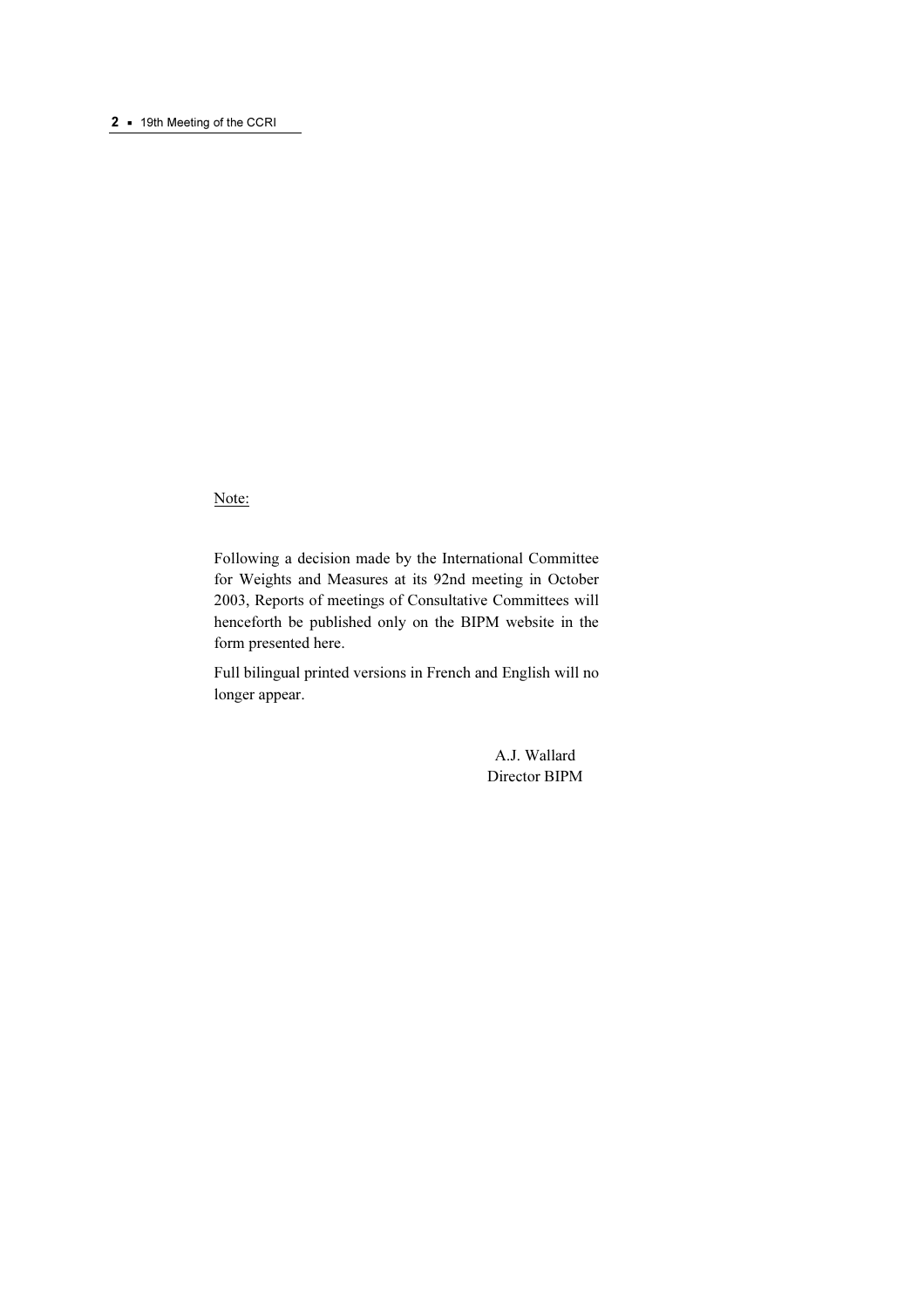# LIST OF MEMBERS OF THE CONSULTATIVE COMMITTEE FOR IONIZING RADIATION

as of 27 May 2005

#### President

G. Moscati, member of the International Committee for Weights and Measures; Instituto de Fisica, Universidade de São Paulo, São Paulo.

#### Executive Secretary

P.J. Allisy-Roberts, International Bureau of Weights and Measures [BIPM], Sèvres.

#### Members

The Chairman of Section I.

The Chairman of Section II.

The Chairman of Section III.

The Director of the International Bureau of Weights and Measures [BIPM], Sèvres.

#### Section I: x- and γ-rays, electrons

#### Chairman

P. Sharpe, National Physical Laboratory, Teddington.

#### Members

Australian Radiation Protection and Nuclear Safety Agency [ARPANSA], Yallambie.

Bundesamt für Eich- und Vermessungswesen [BEV], Vienna.

Central Office of Measures/Glówny Urzad Miar [GUM], Warsaw.

- Commissariat à l'Énergie Atomique/Laboratoire National Henri Becquerel [LNE-LNHB], Gif-sur-Yvette.
- D.I. Mendeleyev Institute for Metrology, Rostekhregulirovaniye of Russia [VNIIM], St Petersburg.

Ente per le Nuove Technologie, l'Energia e l'Ambiente, Istituto Nazionale di Metrologia delle Radiazioni Ionizzanti [ENEA-INMRI], Rome.

International Commission on Radiation Units and Measurements [ICRU].

National Institute of Metrology [NIM], Beijing.

National Institute of Standards and Technology [NIST], Gaithersburg.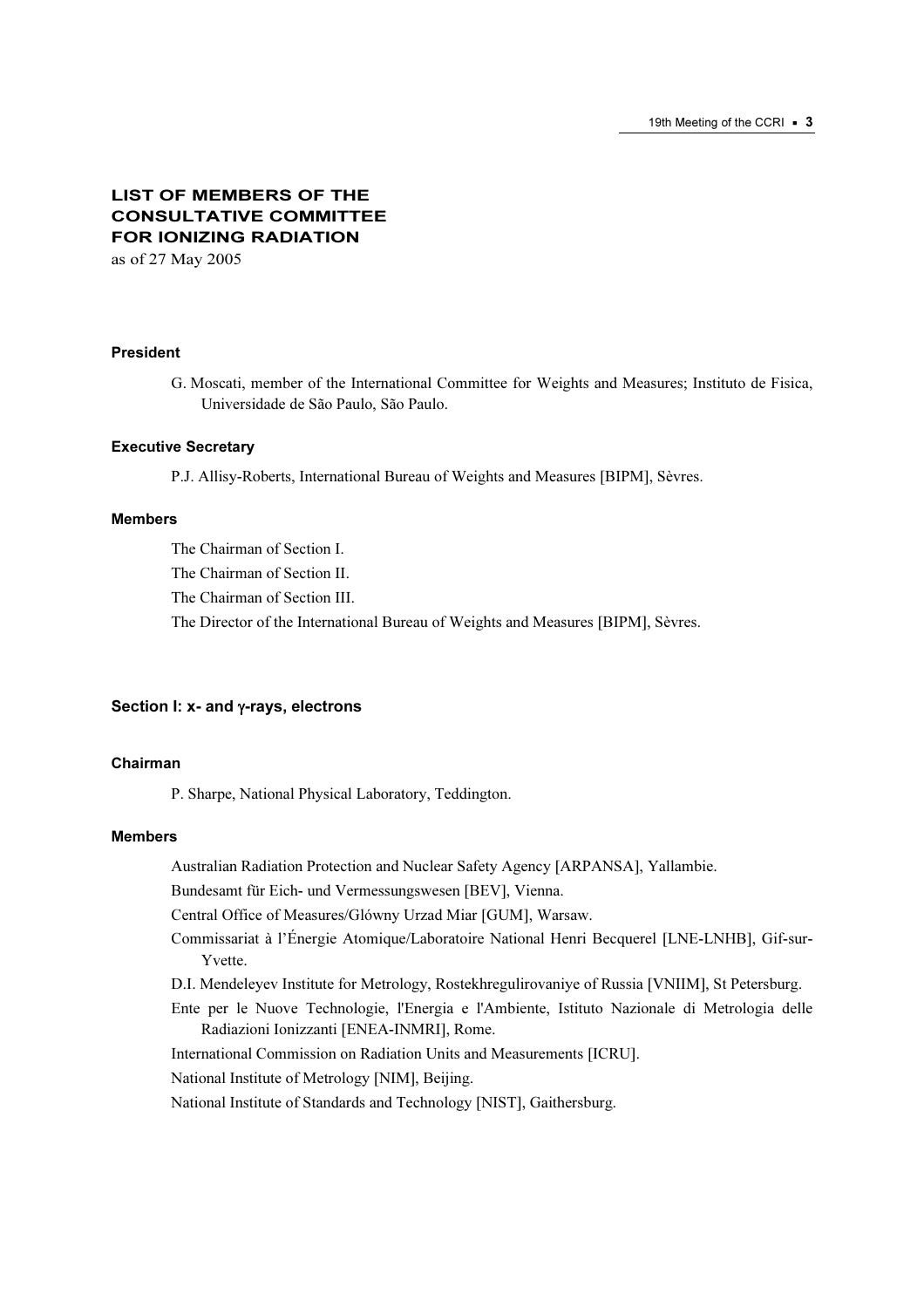- National Metrology Institute of Japan, National Institute of Advanced Industrial Science and Technology [NMIJ/AIST], Tsukuba.
- National Office of Measures/Országos Mérésügyi Hivatal [OMH], Budapest.

National Physical Laboratory [NPL], Teddington.

National Research Council of Canada [NRC], Ottawa.

Nederlands Meetinstituut, Van Swinden Laboratorium [NMi VSL], Delft.

Physikalisch-Technische Bundesanstalt [PTB], Braunschweig.

- Swiss Federal Office of Metrology/Office Fédéral de Métrologie [METAS], Bern-Wabern.
- Dr A. Brosed, Centro de Investigaciones Energéticas, Medioambientales y Tecnológicas [CIEMAT], Madrid.
- The Director of the International Bureau of Weights and Measures [BIPM], Sèvres.

#### **Observers**

CSIR National Metrology Laboratory [CSIR-NML], Pretoria.

Czech Metrology Institute/Český Metrologický Institut [CMI], Brno.

International Atomic Energy Agency [IAEA], Vienna.

International Organization for Medical Physics [IOMP].

International Radioprotection Association [IRPA].

- National Laboratory for Metrology of Ionising Radiation, Institute of Radiation Protection and Dosimetry CNEN/Laboratório Nacional de Metrologia das Radiações Ionizantes, Instituto de Radioproteçao e Dosimetria [LNMRI-IRD], Rio de Janeiro.
- Swedish Radiation Protection Authority [SSI], Stockholm.

#### Section II: measurement of radionuclides

#### Chairman

B.R.S. Simpson, CSIR National Metrology Laboratory, Cape Town.

## Members

Australian Nuclear Science and Technology Organisation [ANSTO], Menai.

- Centro de Investigaciones Energéticas, Medioambientales y Tecnológicas [CIEMAT], Madrid.
- Commissariat à l'Énergie Atomique/Laboratoire National Henri Becquerel [LNE-LNHB], Gif-sur-Yvette.
- CSIR National Metrology Laboratory [CSIR-NML], Cape Town.

Czech Metrology Institute/Český Metrologický Institut [CMI], Brno.

- D.I. Mendeleyev Institute for Metrology, Rostekhregulirovaniye of Russia [VNIIM], St Petersburg.
- Ente per le Nuove Technologie, l'Energia e l'Ambiente, Istituto Nazionale di Metrologia delle Radiazioni Ionizzanti [ENEA-INMRI], Rome.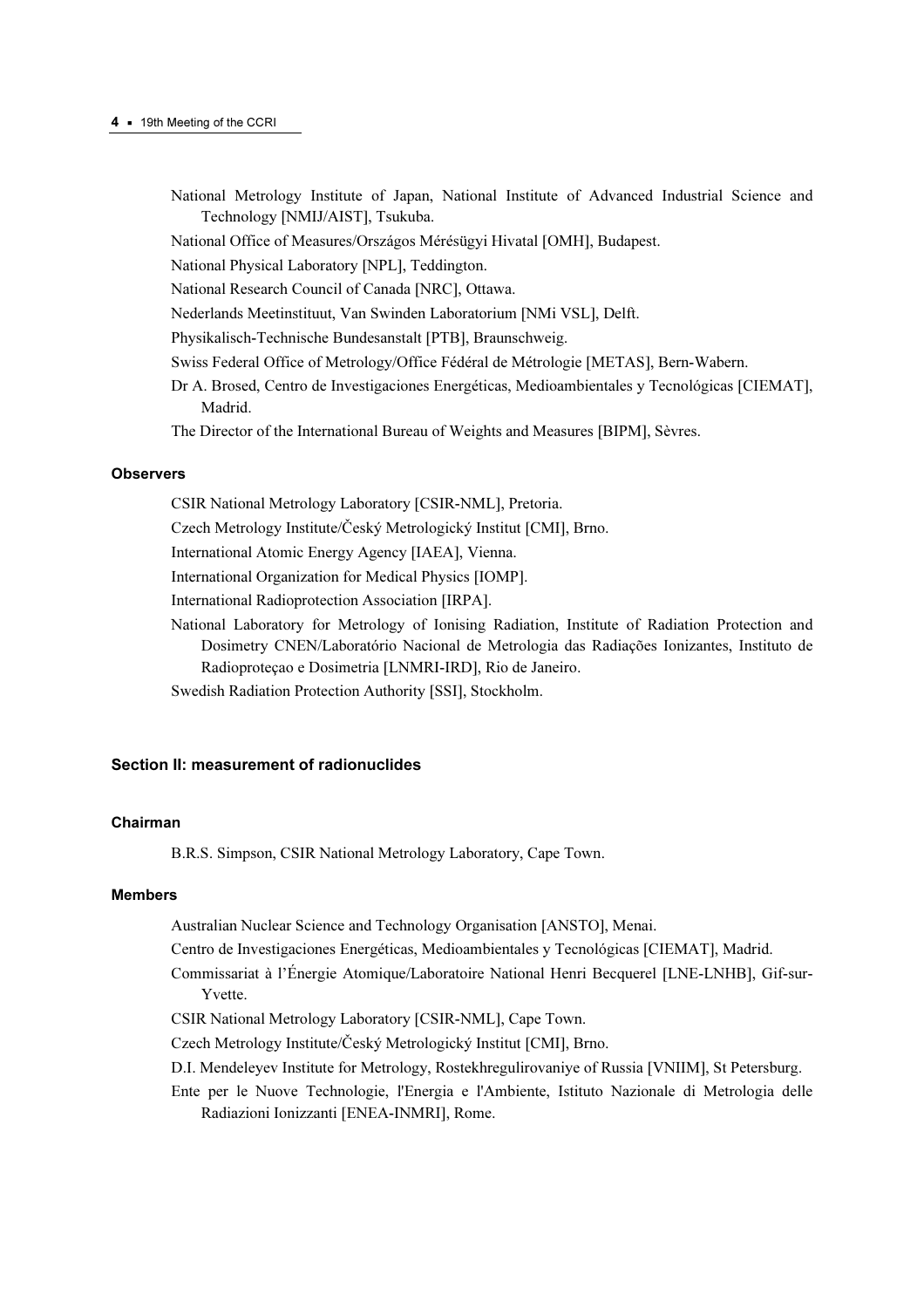"Horia Hulubei" National Institute of Physics and Nuclear Engineering [IFIN], Bucharest-Magurele. Institut de Radiophysique Appliquée [IRA-METAS], Lausanne.

Institute for Reference Materials and Measurements [IRMM], Geel.

Korea Research Institute of Standards and Science [KRISS], Daejeon.

National Institute of Metrology [NIM], Beijing.

National Institute of Standards and Technology [NIST], Gaithersburg.

- National Laboratory for Metrology of Ionising Radiation, Institute of Radiation Protection and Dosimetry CNEN/Laborató rio Nacional de Metrologia das Radiações Ionizantes, Instituto de Radioproteçao e Dosimetria [LNMRI-IRD], Rio de Janeiro.
- National Metrology Institute of Japan, National Institute of Advanced Industrial Science and Technology [NMIJ/AIST], Tsukuba.

National Office of Measures/Országos Mérésügyi Hivatal [OMH], Budapest.

National Physical Laboratory [NPL], Teddington.

Physikalisch-Technische Bundesanstalt [PTB], Braunschweig.

Radioisotope Centre Polatom [RC], Swierk.

Prof. Dr Gerhard Winkler, Institut für Isotopenforschung und Kernphysik "Radiuminstitut" [IIK], Radiuminstitut, Vienna.

The Director of the International Bureau of Weights and Measures [BIPM], Sèvres.

#### **Observers**

Bhabba Atomic Research Center [BARC], Bombay.

International Atomic Energy Agency [IAEA].

International Commission on Radiation Units and Measurements [ICRU].

International Organization for Medical Physics [IOMP].

International Radioprotection Association [IRPA].

National Research Council of Canada [NRC], Ottawa.

Nederlands Meetinstituut, Van Swinden Laboratorium [NMi VSL], Delft.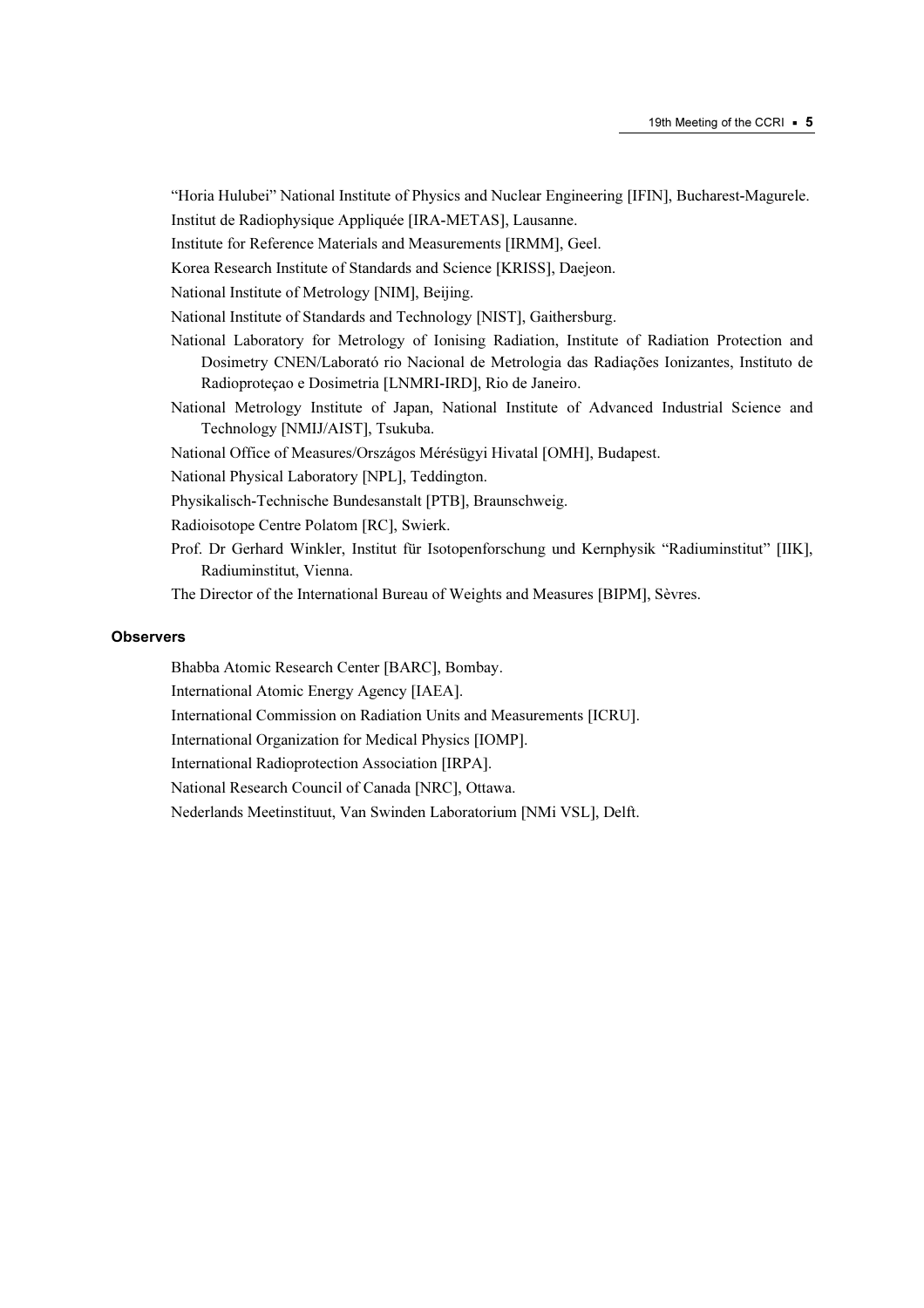#### Section III: neutron measurements

#### Chairman

H. Klein, Physikalisch-Technische Bundesanstalt, Braunschweig.

#### Members

Commissariat à l'Énergie Atomique/Laboratoire National Henri Becquerel [LNE-LNHB], Gif-sur-Yvette.

Czech Metrology Institute/Český Metrologický Institut [CMI], Brno.

D.I. Mendeleyev Institute for Metrology, Rostekhregulirovaniye of Russia [VNIIM], St Petersburg.

Institute for Reference Materials and Measurements [IRMM], Geel.

National Institute of Metrology [NIM], Beijing.

National Institute of Standards and Technology [NIST], Gaithersburg.

- National Laboratory for Metrology of Ionising Radiation, Institute of Radiation Protection and Dosimetry CNEN/Laboratório Nacional de Metrologia das Radiações Ionizantes, Instituto de Radioproteçao e Dosimetria [LNMRI-IRD], Rio de Janeiro.
- National Metrology Institute of Japan, National Institute of Advanced Industrial Science and Technology [NMIJ/AIST], Tsukuba.

National Physical Laboratory [NPL], Teddington.

Physikalisch-Technische Bundesanstalt [PTB], Braunschweig.

Prof. Dr J.J. Broerse, Interfaculty Reactor Institute, Department of Radiation Technology [IRI], Delft.

The Director of the International Bureau of Weights and Measures [BIPM], Sèvres.

#### **Observers**

Chinese Institute of Atomic Energy [CIAE], Beijing.

International Atomic Energy Agency [IAEA].

International Commission on Radiation Units and Measurements [ICRU].

Korean Research Institute of Standards and Science [KRISS], Daejon.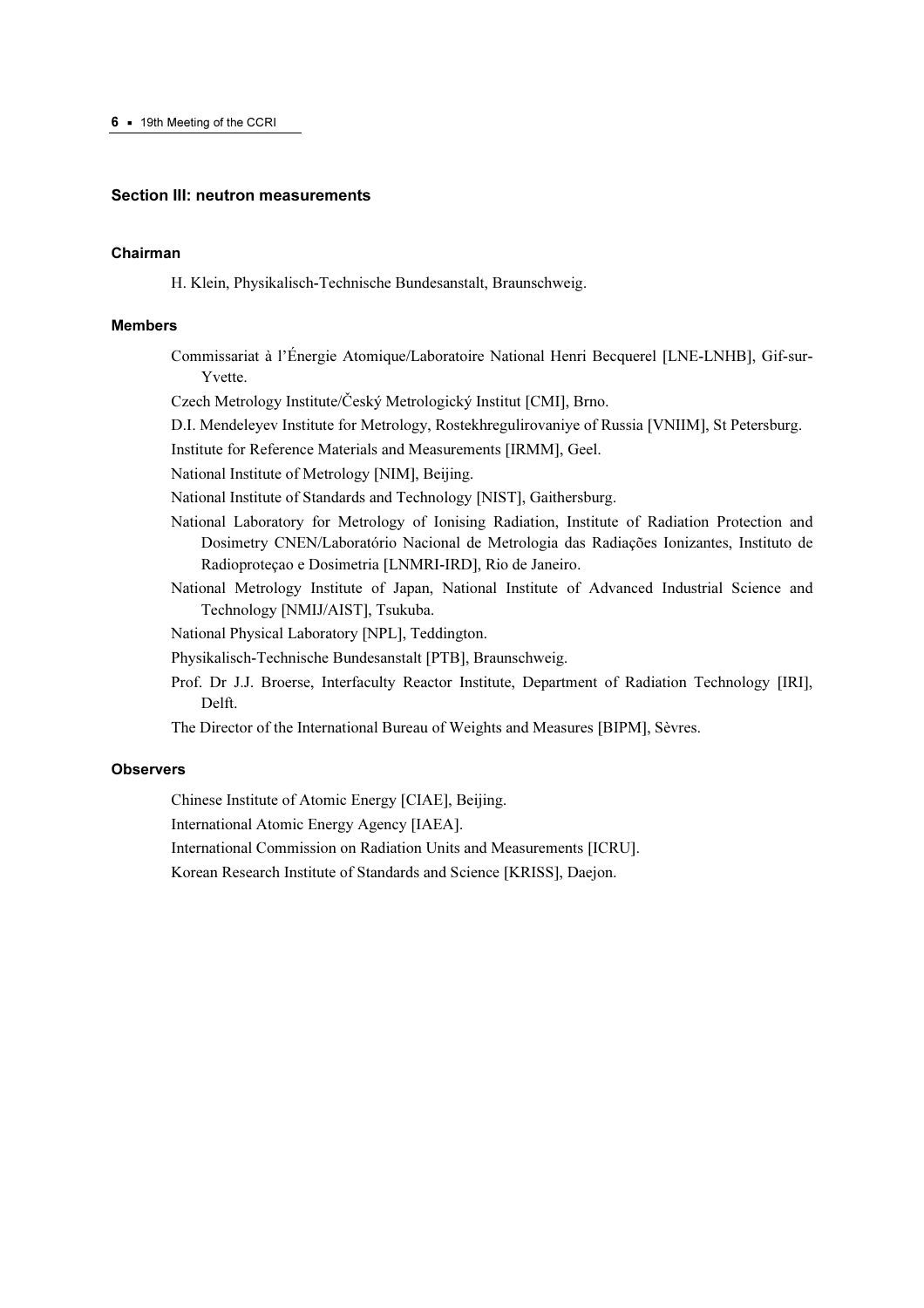# CONSULTATIVE COMMITTEE FOR IONIZING RADIATION

Report of the 19th Meeting (27 May 2005)

to the International Committee for Weights and Measures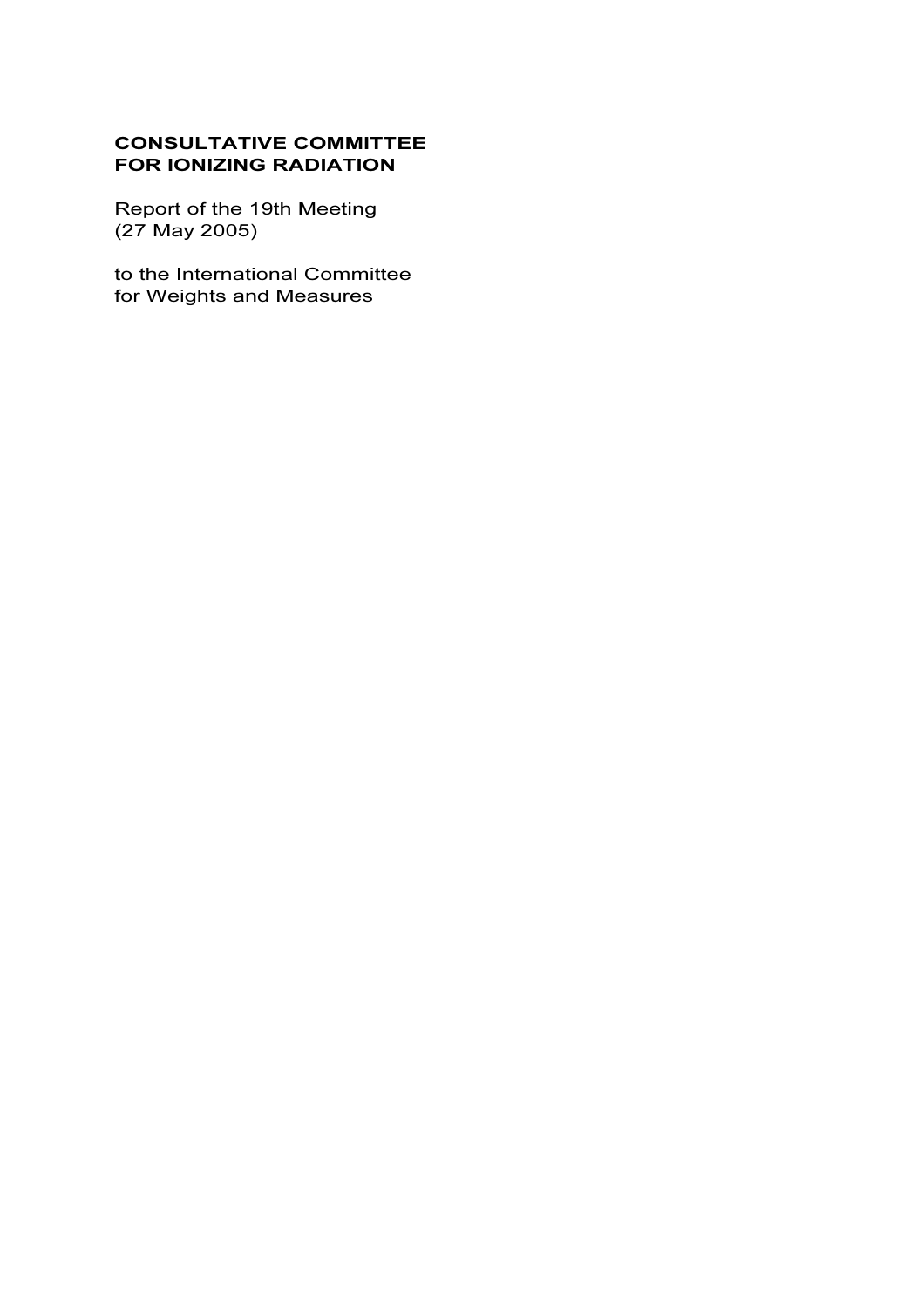## 1 OPENING OF THE MEETING

The nineteenth meeting of the Consultative Committee for Ionizing Radiation (CCRI)\* was held at the Pavillon de Breteuil, in Sèvres, on 27 May 2005.

The following members were present: H. Klein (Chairman of CCRI Section III), G. Moscati (President of the CCRI), P. Sharpe (Chairman of CCRI Section I), B.R.S. Simpson (Chairman of CCRI Section II), and A.J. Wallard (Director of the BIPM).

Also in attendance was: P.J. Allisy-Roberts (Executive Secretary of the CCRI).

The President opened the meeting by thanking the Section Chairmen for their three very productive and useful meetings. He appreciated that it was the last meeting that would be attended by Dr Klein, who would be retiring from the PTB in January 2006 but he hoped that future collaboration would be possible. The President also thanked the Director and his staff for the facilities provided for the meetings and expressed his satisfaction that the administrative procedures had worked well including the advanced organization and the smooth running of the meetings by the Executive Secretary.

Professor Moscati had been most encouraged by the participation in the meetings, especially in Section III where he had noted the presence of new, young faces. He felt that the freedom to comment and pose questions was a strong factor. Although there had sometimes been language problems, all the participation, with the support and encouragement of the Director, had been really helpful. He also commented that the meetings are becoming increasingly focused and professional and that there was good collaboration.

Regarding the content of the meetings, the President expressed the view that the CIPM MRA had changed the way in which participants view their work programmes and he was particularly pleased that Dr C. Thomas, coordinator of the KCDB, had been able to attend during the second week to provide the insight necessary for finding solutions to the problems raised. In general, he felt that many previously open questions had been solved during these two weeks and possible solutions for others had been presented.

Professor Wallard, who had unfortunately only been able to be present during Section I and briefly at Section II owing to prior commitments, was very impressed with the quality of the discussion and pleased to see such profitable outcomes. He expressed the view that the meetings had been very successful.

# 2 [REPORT OF THE EIGHTEENTH MEETING OF T](https://www.bipm.org/en/committees/cc/ccri/publications_cc.html)HE CCRI, 2003\*\*

The President stated that there were no specific items in the report that had not already been discussed during the recent meetings of the Sections.

 $\ddot{ }$ 

<sup>\*</sup> For the list of acronyms, click here.

<sup>\*\*</sup> Documents for the mee[ting which are ope](https://www.bipm.org/en/practical_info/acronyms.html)n access (underlined) are available on the BIPM website.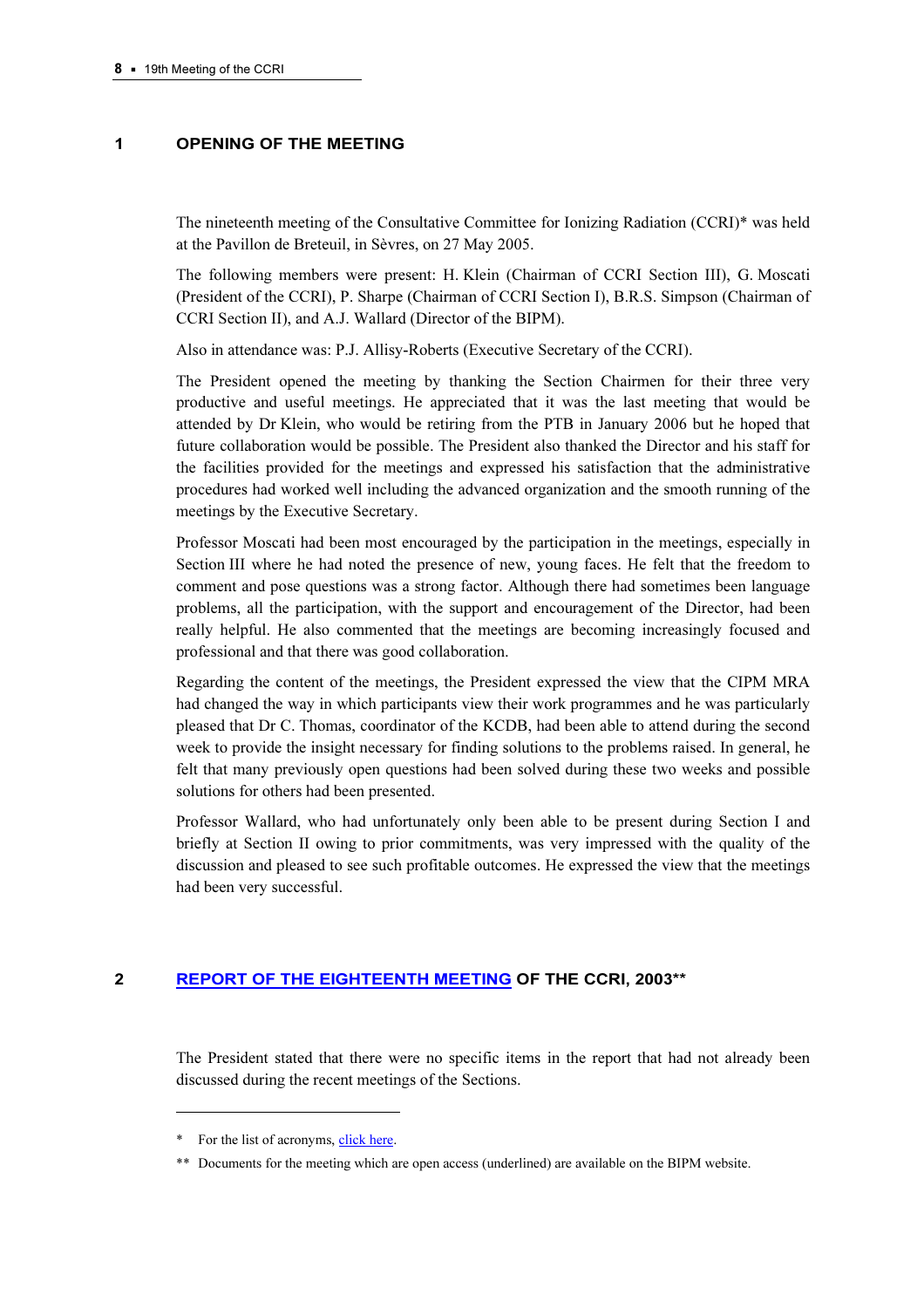## 3 CONCLUSIONS OF THE MEETINGS OF THE THREE SECTIONS OF THE CCRI

The President invited each Section Chairman to present a review of their meeting.

#### 3.1 Section I: x- and γ-rays, electrons (Chairman: P. Sharpe)

Dr Sharpe was pleased to report on a very good meeting that had some robust discussions with open and honest participation. He then presented the main highlights.

#### 3.1.1 Workshop on dosimetry uncertainties

The Chairman reported that the CCRI(I) had held a very successful workshop on dosimetry uncertainties on the day before their meeting. Fifteen technical recommendations had been presented to the CCRI(I) who modified them slightly and created an open document for the benefit of all national institutes of metrology (NMIs). The only criticism that had been raised was the lack of time to deepen discussions. Professor W. Bich had been invited to make a presentation on using Monte Carlo methods to estimate uncertainties and this had prompted a lively discussion. The participants had asked the CCRI(I) to hold another such workshop and this would be planned in collaboration with a meeting at the LNE-LNHB scheduled for May 2007. The Chairman requested that the CIPM decide the date of the next meeting with the date of this workshop in view.

#### 3.1.2 Fundamental constants and dosimetry quantities

At its previous meetings, the CCRI(I) had invited the ICRU to review the situation regarding the physical constants W/e and stopping power ratios. This was now becoming an urgent matter and the CCRI(I) requested that the ICRU expedite the review of available data, decide whether new data was necessary and present their report as soon as possible.

Some time had also been spent at the meeting discussing the problems associated with biologically weighted doses in radiotherapy. Although the sievert (Sv) is used as the unit for a similar weighted quantity for doses at the radiation protection level, it was not deemed appropriate for radiotherapy dosimetry. The CCRI supported the concerns of the CCRI(I) and recommends that the issue is resolved as soon as possible by the ICRU Quantities and Units Committee, in collaboration with the Consultative Committee for Units.

#### 3.1.3 Corrections for air kerma standards

Dr Burns had presented his work on calculated corrections for air kerma standards and the NIM expressed their concern about the procedure to change national standards and the BIPM standard in particular. This resulted in a recommendation that the BIPM change should not take place before 1 July 2007, once the work had been published and the BIPM had contacted all the NMIs that would be affected.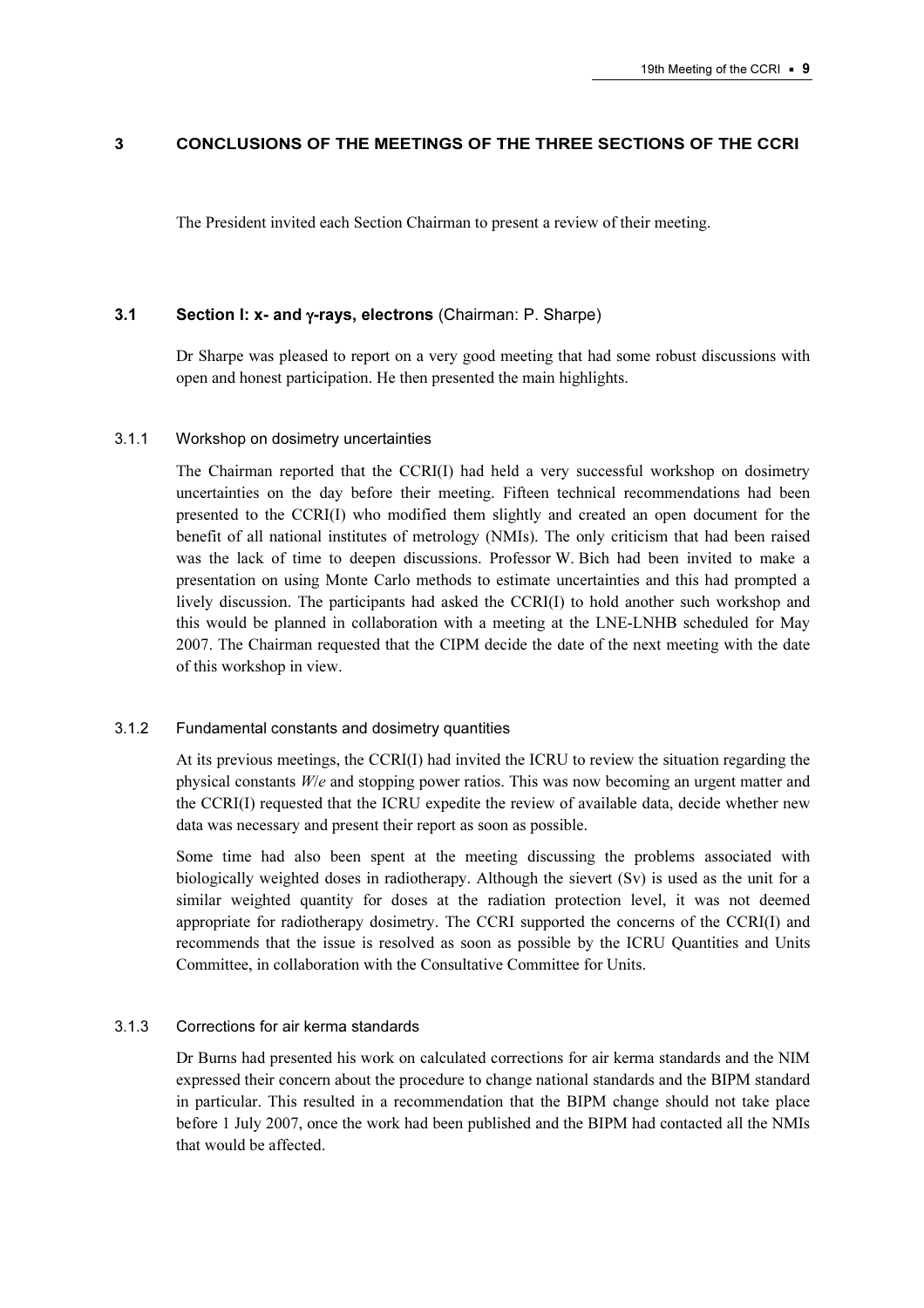A major concern was associated with the uncertainty of the change as the value of the change was greater than the expanded uncertainties of the two methods used to arrive at the value for air kerma. Although there is a strong scientific basis for making the change, the President recommended that the change itself should be carefully explained so as to make it totally transparent to the NMI users.

## 3.1.4 BIPM key comparison database

It was recognized that in the next five years there will be many comparisons that need to be repeated and that this will cause a peak in the workload of the BIPM. The CCRI(I) had agreed that the ten-year period of validity for a comparison would be extended to fifteen years as long as the date of the next due comparison is scheduled within this time.

A recommendation had also been passed by the CCRI(I) on the procedure for NMIs to follow if they make any changes to their own standards. The President suggested that the other Sections, II and III, considered the application of this recommendation to their own domains.

## 3.1.5 The BIPM work programme

The CCRI(I) fully endorsed the current and future programmes of work for the Ionizing Radiation section of the BIPM. The proposal for an international brachytherapy dosimetry standard had been strongly endorsed. For the long-term programme, the Chairman expressed the view of the CCRI(I) that the megavoltage work would require the installation of a linear accelerator. The Director suggested that various options would be explored to fulfil these needs for the NMIs.

#### 3.1.6 Metrologia special issue

The topics and potential authors for the special issue on dosimetry had been agreed with a possible publication date for the end of 2007.

The Chairman concluded his presentation by indicating that the calibration and measurement capabilities (CMCs) for dosimetry were now well represented in the BIPM key comparison database (KCDB), but the participants at the meeting had commented that reviewing CMCs posed a considerable workload on the NMIs.

## 3.2 Section II: activity measurements (Chairman: B.R.S. Simpson)

Dr Simpson reported on the Section II meeting, explaining that the meeting had focused on activity comparisons as these were the most important component in supporting CMC submissions. All aspects relating to activity comparisons such as key comparison reference values (KCRVs), degrees of equivalence, uncertainties, infrastructure at the BIPM and comparison reports had been considered.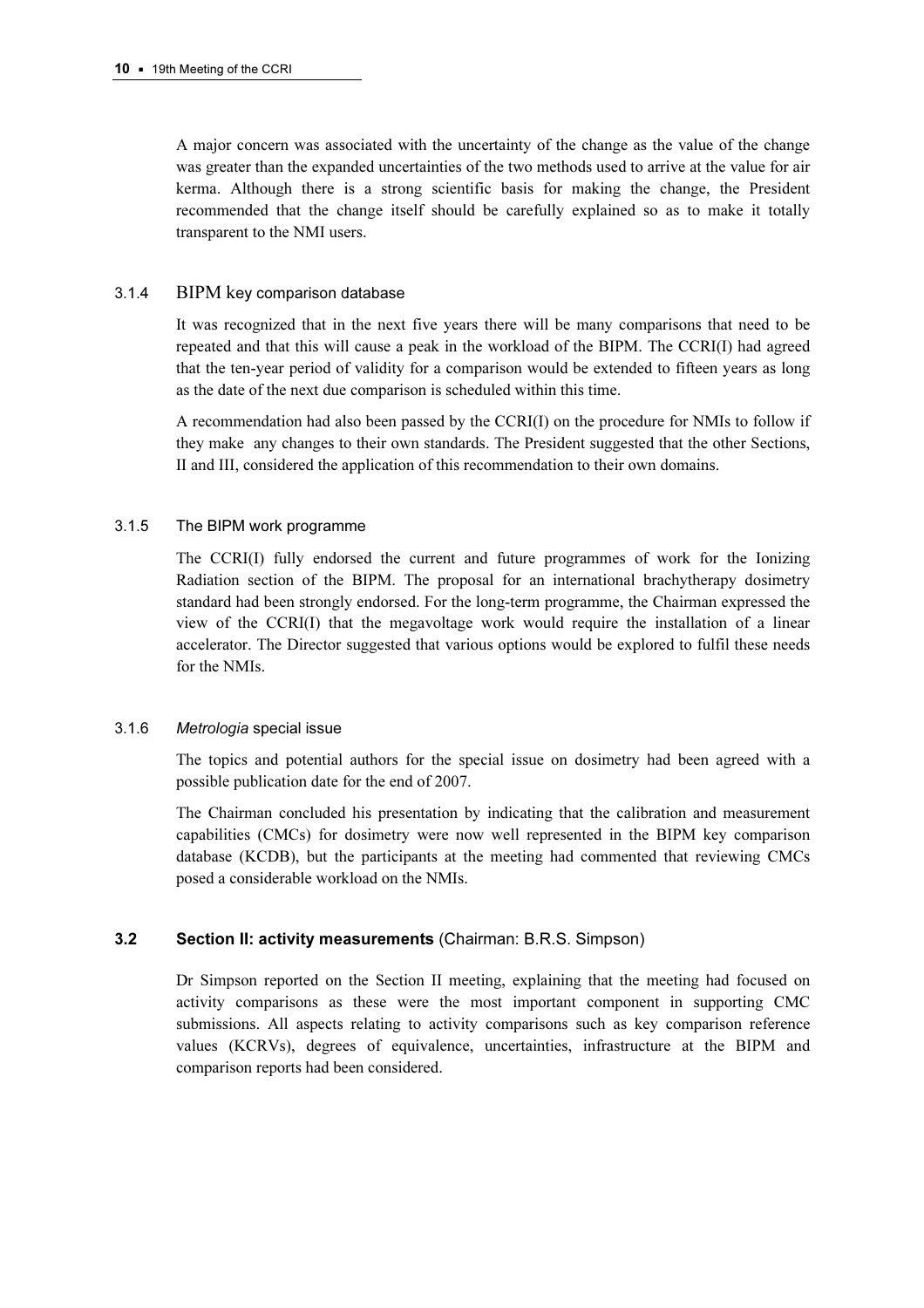## 3.2.1 Proposals

During the course of the meeting, twelve proposals had been put to the meeting which had provoked good discussion with significant decisions:

- a) The generic groupings table was finalized, with the few remaining concerns resolved at the meeting. The table would now be published.
- b) Agreement was reached on new, updated KCRVs for a number of radionuclides.
- c) To qualify for inclusion in the KCRV from January 2006, only solutions based on absolute measurements should be submitted to the SIR. Other submissions could be made for degrees of equivalence but not as contributors to the KCRV.
- d) A workshop on uncertainties would be held perhaps in September 2006.
- e) Agreement was reached to display the relative deviation (e.g. kBq/MBq) of results in addition to the absolute deviation on the graph of degrees of equivalence with the KCRV, in the KCDB.
- f) Agreement was reached that once the final comments on a Draft A report are received, the first Draft B report is issued and the comparison results are no longer confidential.
- g) It was agreed that the CCRI should create a series of guidance notes on the estimation of uncertainty components and that participants in comparisons must describe the mathematical model used in estimating their uncertainty components.
- h) It was agreed that D. Reher and M. Woods would be invited to attend the Uncertainties Working Group as personal members.
- i) It was agreed that the  ${}^{35}S$  comparison would be brought forward to 2007, instead of the  $131$ Cs comparison as originally proposed.
- j) The three SIM supplementary comparisons for matrix-based standard reference materials of soil, seaweed and shellfish meat required for environmental monitoring and oceanic studies would be open to all the regional metrology organizations (RMOs).
- k) Suggestions were made for radionuclide terminology to be submitted to the IUPAC.
- l) The proposal for the transfer instrument to be set up for short-lived radionuclides was approved to enable future key comparisons world-wide, initially for  $\rm{^{99}Tc^m}$  with a subsequent extension to include  ${}^{18}F$ .

#### 3.2.2 The BIPM programme

The Chairman stressed the vital importance of suitable infrastructure at the BIPM to meet the needs of NMIs, particularly in support of CCRI activity comparisons.

The short-term, medium and long-term plans for radionuclide measurement had been reviewed as well as the status of recent CCRI comparisons. In addition to BIPM participation in many of the key comparisons, presentations had been made on the status of equipment maintained at the BIPM. It was noted with pleasure that improvements had been made to the triple-to-double coincidence ratio (TDCR) method, including software enhancements. Tests were being made using both  ${}^{3}H$  and  ${}^{14}C$ , and measurements of  ${}^{32}P$  were undertaken using the comparison solution. A new balance is in place and the SIR will be enhanced by the replacement of the electrometer.

A joint BIPM/NPL project had been described whereby non-linear fits to the SIR photon and beta efficiency curves were obtained, taking into account the impurities and the uncertainties. This has indicated that improvements to the KCRVs of a number of radionuclides are needed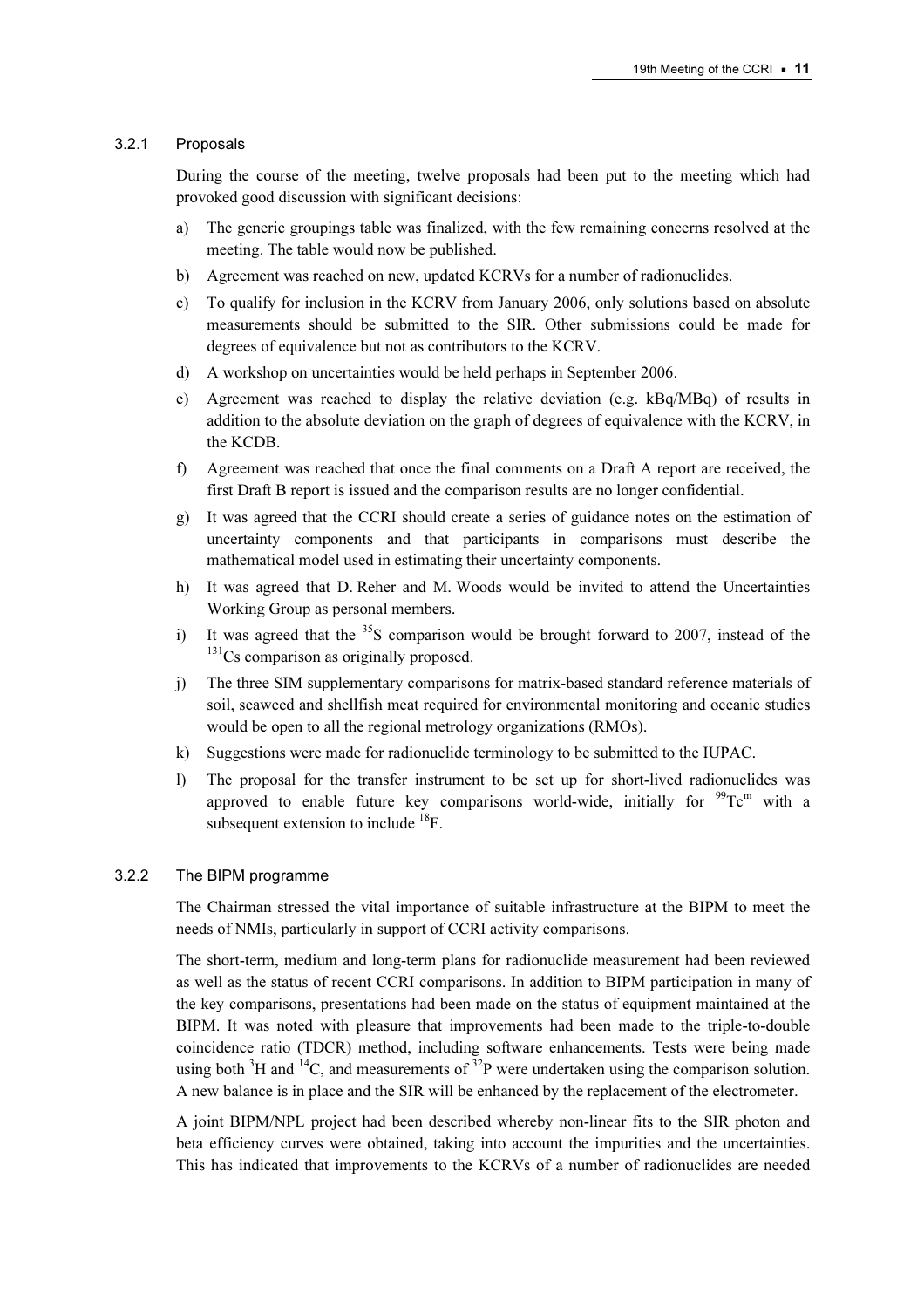(about 23) and a list was distributed calling for SIR submissions of these gamma-emitting radionuclides. It was also reported that an EXCEL spreadsheet is being prepared to improve the reporting of comparison results by the participating laboratories.

The proposed plans to maintain and extend the services offered were endorsed by the members. Of particular importance are the SIR and the extended SIR (for beta emitters), high resolution gamma detectors for impurity assessment, the K2 type comparison programme, the development and maintenance of a transfer system for short-lived radionuclides and the absolute measurement capability to be maintained. In the longer term, the plans to extend the SIR to alpha emitters and low-energy electron capture radionuclides and to develop new absolute measurement facilities had been fully endorsed.

#### 3.2.3 Activity comparisons

All of the SIR comparisons prior to 2004 had now been published except for three radionuclides;  $125$ I for which the CCRI comparison had provided more coherent data,  $54$ Mn for which only the BIPM had made measurements and  $^{228}$ Th for which the single result was equivocal. There are currently 90 key comparisons in the KCDB with twelve reports in circulation. The various RMO and Consultative Committee comparisons were mentioned, nine were complete and the others were at various stages from planned through to near publication. The  $32P$  comparison was in progress with an extended deadline for reporting the results and the  ${}^{85}$ Kr comparison had been re-scheduled with a proposed start in October 2006.

A workshop to discuss the results of the previous activity comparisons had been held in December 2004. This had covered the previous two years of comparisons, including seven radionuclides. The Chairman reported the successful outcome of the workshop with collaborations on joint investigations for the few unresolved issues.

To reduce the workload from CCRI comparisons on the NMIs, the CCRI, through its Working Groups on Key Comparisons and on Uncertainties, had produced a table, named the generic grouping table, which groups radionuclides according to perceived measurement difficulty, for each of the various measurement techniques that are used for activity measurements. The successful measurement of a radionuclide in a grouping at the same or a lesser difficulty should reduce the need for K2 type comparisons to support CMCs and so the comparison programme for the next ten years could run at one radionuclide per year. The radionuclide chosen for a comparison starting later in 2005 is  ${}^{55}Fe$ . Most of the radionuclides selected are non-gamma emitters, as laboratories are able to make extensive use of the SIR to demonstrate equivalence for gamma emitting radionuclides.

Alternatively, the RMOs can organize regional key comparisons for important gamma emitting radionuclides that are already the subject of SIR key comparisons and hence expand the coverage. This will be particularly important as many of the provisional results in the KCDB will be phased out from 2007 onwards to achieve the twenty year target for the acceptability of results.

#### 3.2.4 Working groups

The Key Comparisons Working Group has been the arbiter over proposals for changes to the KCRVs, and has been heavily involved in producing the generic groupings table.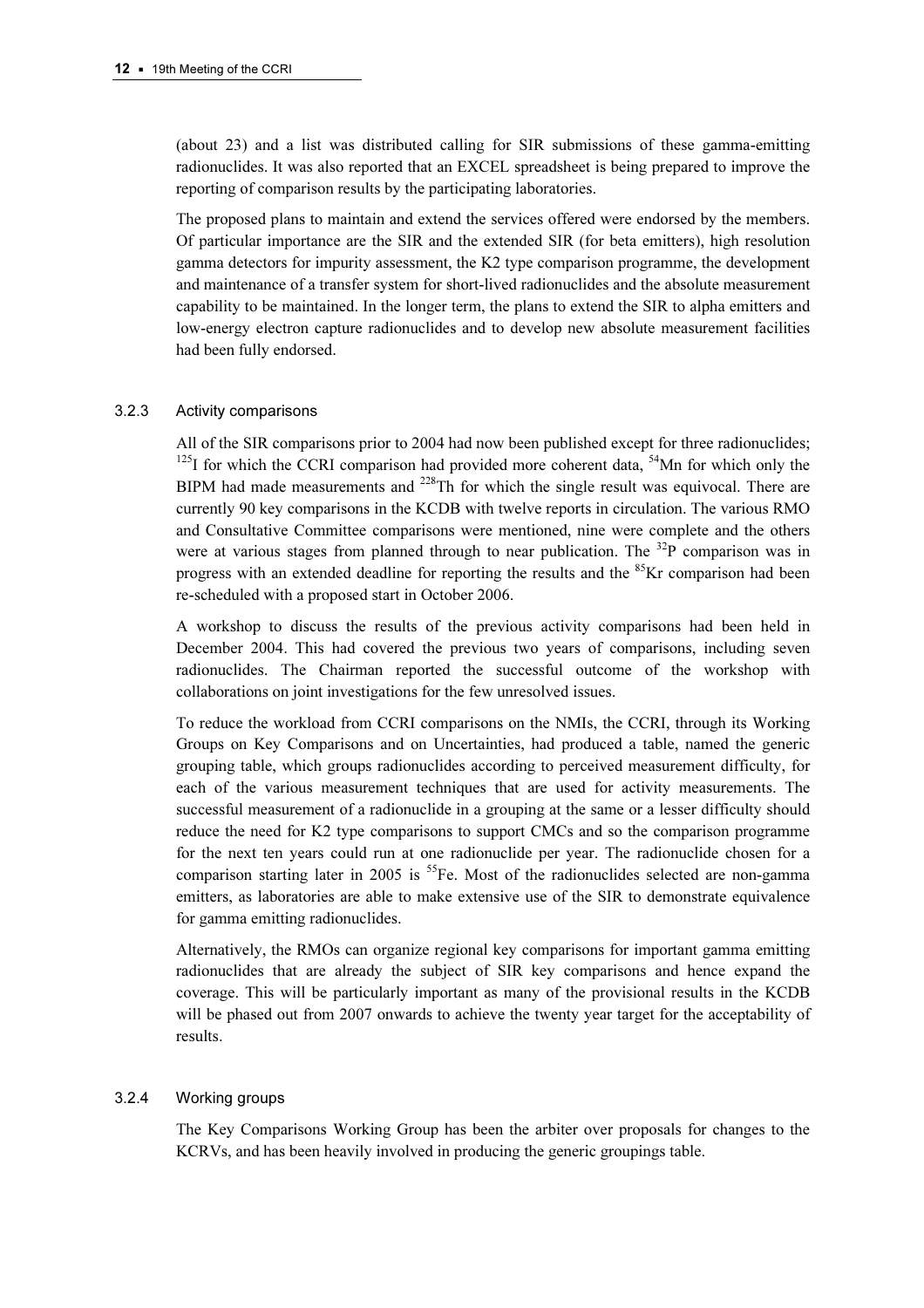The Uncertainties Working Group has produced the recommended uncertainties for each radionuclide and its measurement method in the generic groupings table. Expected uncertainty budgets for each method are being developed and will eventually be available as EXCEL files. The appropriate way to handle correlations in input data and for the efficiency determination of gamma detectors is being finalized.

The Extension of the SIR Working Group has decided not to use commercial scintillators (partly due to patent protection over their content but mostly due to the non-reproducibility of different batches). A special scintillation cocktail called XAN was developed by the CIEMAT. A version named XAN6535 was distributed to the BIPM, ENEA, LNE-LNHB, NPL and the CIEMAT for testing purposes. Discrepant results to those at the CIEMAT were reported. A new version with slightly modified composition named XAN6040 showed better stability for up to 62 days. Samples of XAN6040 were distributed in April 2005 and preliminary results have been received from the BIPM and the LNE-LNHB. This cocktail looks promising for the 19 radionuclides likely to be sent to the extended SIR.

The Working Group on the Realization of the becquerel initially comprised only the IRMM and the NPL, and aims to design and build a highly reproducible ionization chamber for the SIR system. Accurate reproducibility is the most important criterion. The design and drawing have been checked, the parts have been machined but there is still a problem with the collecting electrode material, and also with the sample containers. Designs for the electrometer are being studied. The first tests of the chamber are expected at the end of 2005. Independent construction of the finalized design will be undertaken by the BIPM and the CIEMAT.

The coordinator of the Working Group on High Efficiency Photon Counting reported that the written text for the Monograph was in progress and that the MC code PENELOPE is being used to study the detection efficiency for x-rays and low-energy gamma rays. A technical presentation explained the need for corrections for  ${}^{67}Ga$  and for <sup>75</sup>Se metastable states. This project is ongoing and may take some years to complete.

The Chairman presented a list of working group Chairmen and members for the approbation of the CIPM.

## 3.2.5 Metrologia special issue

A working group had been established to progress the special issue of Metrologia which is aimed at communicating radionuclide activity metrology to a wider metrology community. Suggestions for topics and layout that had been received were presented. Further progress is planned at the ICRM meeting scheduled for September 2005.

A list of working groups and their membership was presented by the Chairman. Details are available in the CCRI(II) report.

#### 3.2.6 Regional metrology organization issues

The CMCs in radionuclide activity measurement have been very successful, with 3200 entries registered at the time of the meeting. Some CMCs cover a range of reference materials, a variety of radionuclides and material matrices. It is proposed to organize generic comparisons using a typical material matrix that would be commonly available. An example of this is the present NIST organized comparisons and these were confirmed as SIM supplementary comparisons.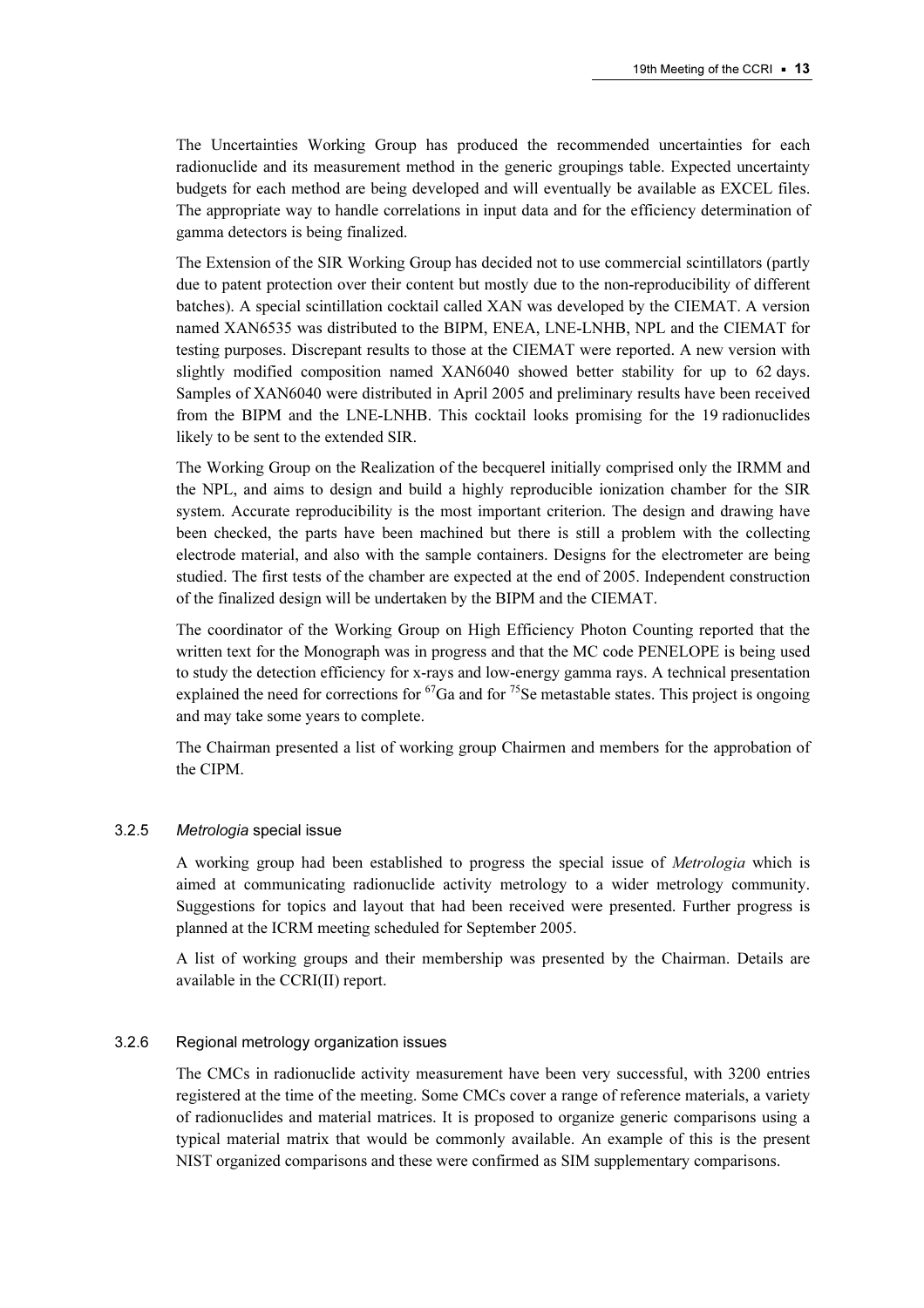## 3.2.7 Technical aspects

Professor K. Ledingham of Strathclyde University (UK) had been invited to present a seminar on the development and perspective for high-power laser production of radionuclides for positron emission tomography (PET). His presentation was welcomed by the CCRI(II).

The members of the CCRI(II) presented their research reports and these included new work on the simulation of the coincidence extrapolation method by the IRMM. This would give a better understanding of the efficiency curves obtained and would be used to investigate the spread of results in CCRI(II) key comparisons. The NPL reported on the development of new systems for internet enabled metrology for nuclear medicine. The CMI had produced a detailed MC model of their HPGe detector that has allowed an improved efficiency calibration.

Other projects were related to the TDCR method, production of large area sources with inkjet printers, use of Bayesian statistics for minimum detection efficiency calculations, and the development of a MC model of a  $4\pi\gamma$  counter for the standardization of <sup>99</sup>Tc<sup>m</sup>.

At the BIPM, a useful general expression had been developed for the decay correction of a radionuclide  $N_X$  in the presence of a metastable state  $N_X^m$ , without the need to know the time of decay from production. Another report described the measurement of  $^{125}I$  using a secondary method that compared the x-rays from  $^{139}$ Ce. The activity derived was in good agreement with an absolute method.

## 3.3 Section III: neutron measurements (Chairman: H. Klein)

Dr Klein expressed his pleasure in seeing the increased interest in neutron metrology by the NMIs. Both the KRISS and the CIEMAT had been present for the first time. The CIEMAT had been invited as a Guest as they are setting up a neutron metrology facility. Eleven NMIs were represented, which was highly satisfactory.

The Chairman explained that although the CCRI(III) agenda looked as if no progress had been made since the last meeting, in fact this year many satisfactory results and conclusions were reported.

## 3.3.1 Comparisons

Six comparisons were actually in progress, four of the CCRI(III) and two RMO comparisons. Dr Klein described the status of each one.

The report for the monoenergetic neutron fluence measure[ments \(CCRI\(III\)-K10\) had n](https://www.bipm.org/exalead_kcdb/exa_kcdb.jsp?_p=AppB&_q=CCRI%28III%29-K10)ow been presented, discussed and essentially approved. New information would be included in the report on the primary standards but this would not influence the KCRV. There was only one outlier and this will not be included in the equivalence tables but would be included in the report. Dr Klein hoped to be able to present the Final Report to the participants and then send it for publication.

The 1999 emission rate compar[ison \(CCRI\(III\)-K9.AmBe\) had](http://kcdb.bipm.org/appendixB/KCDB_ApB_info.asp?cmp_idy=368&cmp_cod=CCRI(III)-K9.AmBe&prov=exalead) been subject to various delays. This had been planned to be completed by the end of 2004 but complications in the data analysis for two laboratories that had instabilities with their Mn baths resulted in them repeating their measurement series at the end of the comparison. The KRISS had finished in May and the neutron source was currently in China and the CIAE had agreed to finish their measurements by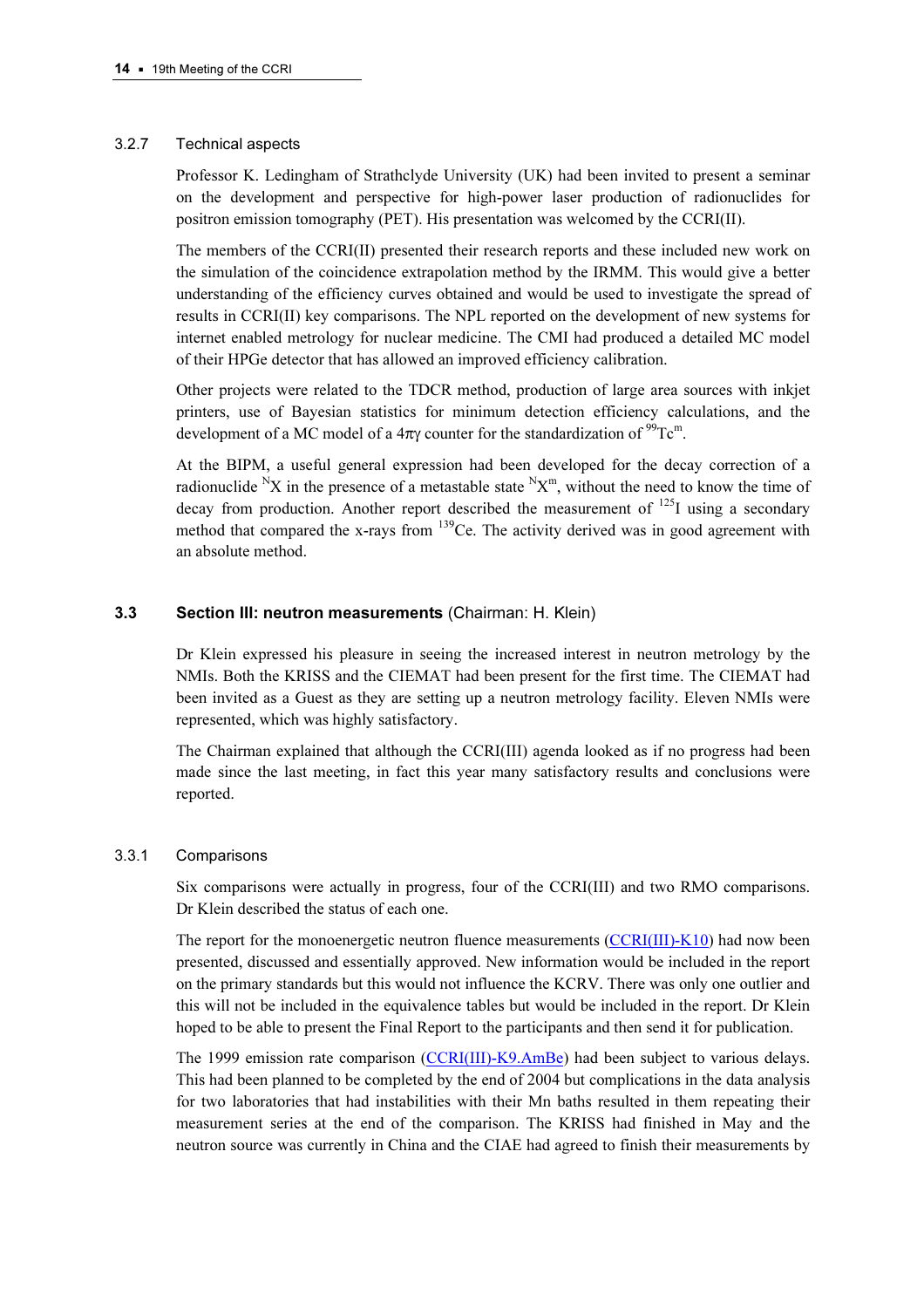the end of June. The last report should then be received by the end of September. Dr Klein is collecting the reports and once he has them all, he will send them to the evaluator (Neil Roberts at the NPL). In this way, the Draft A report should be ready by the end of the year if there are no further difficulties. Dr Klein himself would check for any significant discrepancies in the results and also contact the laboratories to check their uncertainty budgets.

The original proposal to circulate two  $^{10}B$  ionization chambers for the comparison of fluence measurements in thermal neutron b[eams \(CCRI\(III\)-K8\) had bee](http://kcdb.bipm.org/appendixB/KCDB_ApB_info.asp?cmp_idy=367&cmp_cod=CCRI(III)-K8&prov=exalead)n stopped as the chambers had proved to be unstable in use. Instead, the NIST had offered to run the comparison at the NIST but could not do this before 2007. Consequently, the CCRI(III) had decided to perform this exercise in another way using transfer detectors with differing energy dependencies. The participants would then derive information on the neutron spectra as well as the fluence. This would fully check the measurement capability of the laboratories. The draft protocol would be produced in the next three months and the comparison could probably start by the end of the year. This had been an unexpected delay to this important work but Dr Klein had real hopes that it would now be possible.

Regarding the comparison that had been run in 1993 to [1996 \(CCRI\(III\)-K1\), Dr Klein repor](http://kcdb.bipm.org/appendixB/KCDB_ApB_info.asp?cmp_idy=345&cmp_cod=CCRI(III)-K1&prov=exalead)ted that the first report had been produced in 1998 but he did not agree with the uncertainty estimates produced by some participants, as at that time there were no full uncertainty budgets. Then the CIPM MRA was signed and, as a consequence, he felt that the uncertainties were more important then ever. The CIAE, China had agreed to try and reconstruct an uncertainty budget but after this lapse of time, this was thought to be difficult.

The CCRI(III) had decided not to perform key comparisons for dosimetric quantities but to devolve these as RMO supplementary comparisons. The EUROMET has a comparison planned for survey meters but this had been delayed due to problems with one of the transfer instruments. There would be five participants from the EUROMET plus others from around the world.

In addition, the CCRI(III) had decided that as there were only three laboratories interested in high energy neutrons, a comparison of high energy fluences should also be a EUROMET supplementary comparison.

Consequently, Dr Klein felt that most of the comparisons were a good way along their path and at least one of the new ones planned would start by the end of the year.

#### 3.3.2 Future needs

Dr Klein explained that there were no plans for additional comparison at the moment but that future needs would stay on the CCRI(III) agenda. Indeed, there were concerns about the measurement of personal dose equivalent and so he would be checking which RMO is willing and able to pilot such a comparison.

Dr Klein also explained that with his forthcoming retirement, he had recommended that his replacement as Chairman of the CCRI(III) should be presented to the CIPM. The CCRI was happy to learn that Dr D. Thomas of the NPL would be willing to take on this role although this would be for a comparatively short period, pending his own retirement within the next few years.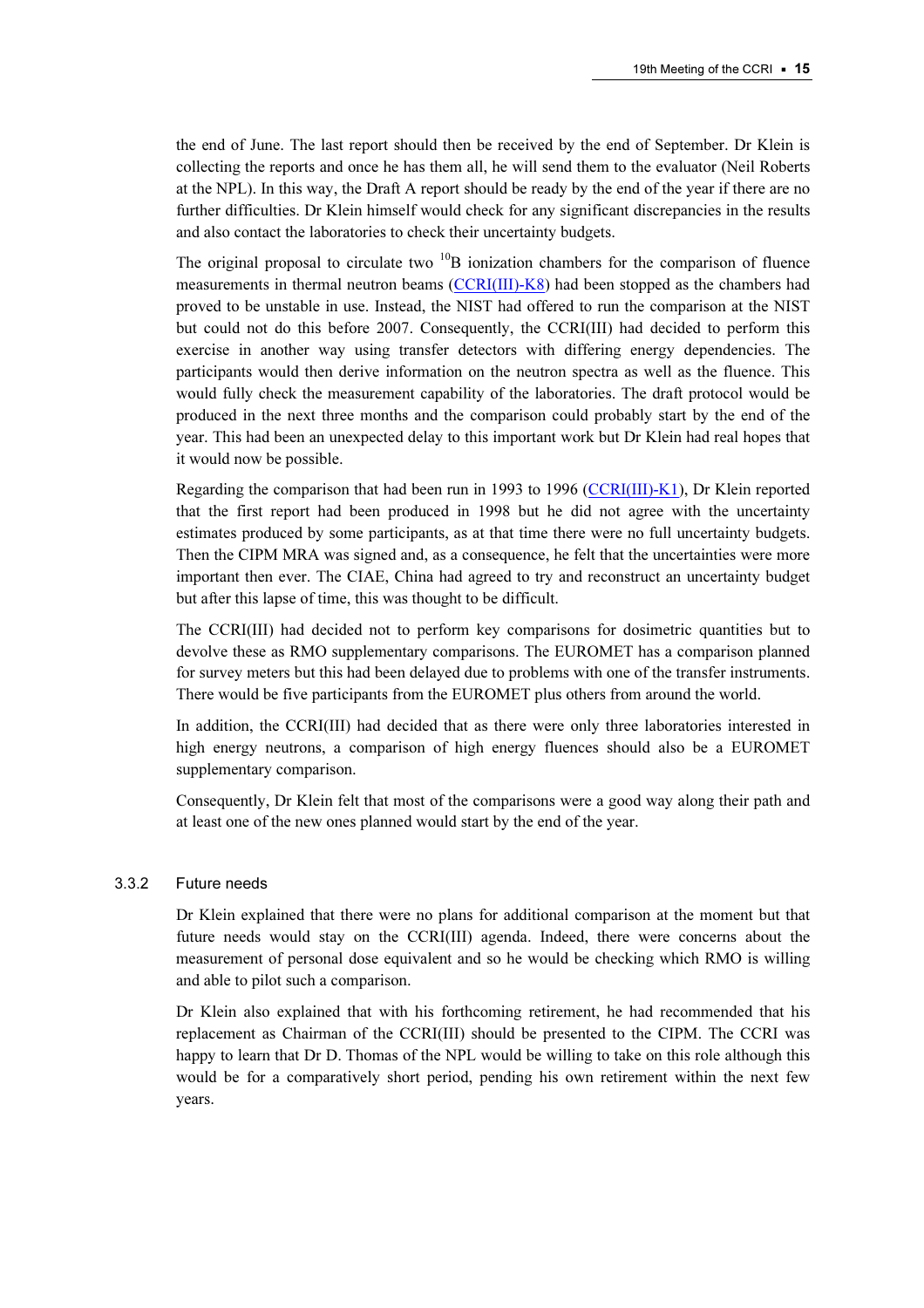## 3.3.3 CIPM MRA

The Chairman announced that some CMCs were now published by the COOMET and by the EUROMET. The APMP and SIM CMCs were almost ready and should be approved for publication before too long.

The CMC review group had been working well and once the results of the comparison exercises were available they would be looking at the consistency of the results with the claims in the CMCs.

## 3.3.4 NMI reports

The Chairman reported that there had been some very interesting developments illustrated by the NMIs in their reports and presentations. The IRSN and the Brazilian NMI had both made good progress and the KRISS has significant plans for the future. Now that there was also an NIM delegate from China, this should increase the activities at the NIM for their Mn bath. However, he hoped there would be good collaboration between the NIM and the CIAE, and that the latter could be designated for their neutron beam fluence measurements.

## 3.3.5 Metrologia special issue

The CCRI(III) was also in favour of having a special issue of Metrologia devoted to neutron metrology. Dr Klein had presented a table of possible contents and potential authors and hoped to receive comments in due course. There had not been time at the meeting to discuss this issue. Dr Klein recommended that David Thomas co-edit the special issue and once comments had been received, a draft proposal would be ready at the end of 2006 so that this could be presented to the CCRI(III) in May 2007.

## 4 COMMON INTERESTS

## 4.1 CIPM MRA

Most matters had been covered during the individual section presentations. All three Chairmen supported the work of the RMO Working Group on CMCs and felt that this was helping to ensure the compatibility of CMC entries.

## 4.2 Future programme of the BIPM

The Chairmen reported that there had been very positive support from the laboratories for the proposed work programme of the BIPM. Dr Klein reported that the neutron section was not directly involved, and commented that there were economic problems particularly but not exclusively in Germany with reductions in budgets of 1 % to 2 % every year, with no end in sight. He also mentioned the iMERA project that would be coordinated between the different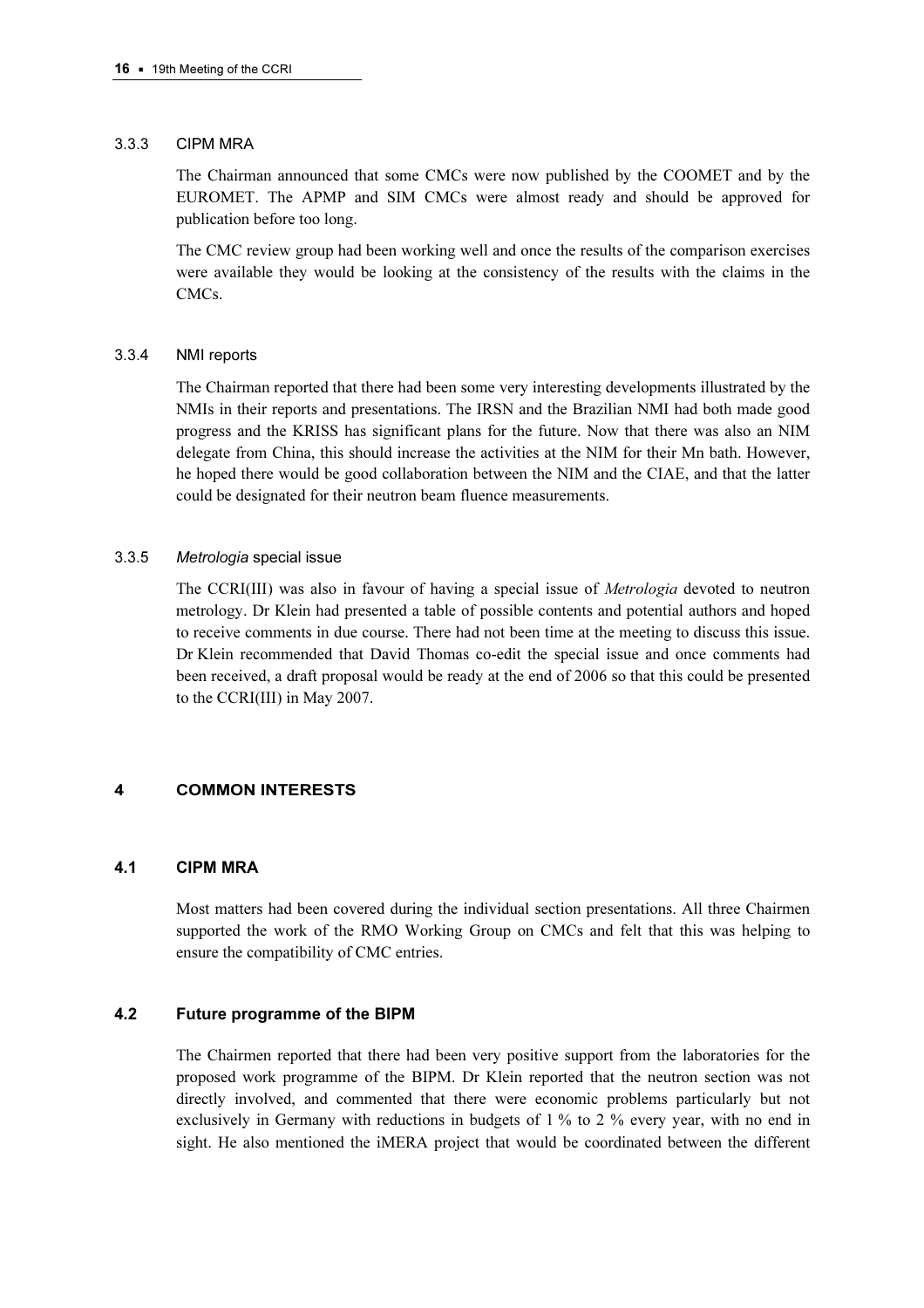EUROMET laboratories and provide additional funding. The BIPM Director pointed out that such funds could not be used to support the work of the BIPM directly.

The BIPM Director suggested that if the laboratories wished to support the ionizing radiation programme, then 6 months before the next CGPM in 2007, each NMI should discuss this with their Director to ensure they were properly informed of the needs.

## 4.3 Membership of Sections

Dr Klein reported that Dr Broerse had retired and that he would write to thank him for his input to the CCRI(III) over the years as a personal member. His name would then be removed from the official list.

Dr Sharpe reported that Dr A. Brosed would be retiring just before the next CCRI(I) meeting. He would write to thank him for his input and then he would cease to be a personal member of the CCRI(I); a relationship that had started after he had worked at the BIPM for about 18 months.

Regarding the membership of international organizations, the WHO would be invited by the BIPM Director as official observers. This was important as the WHO often gives directives to governments and any metrological implications should be addressed.

The RMOs are not members of the Consultative Committees but we would continue to write to RMO Technical Committee Chairmen to encourage them to nominate a Consultative Committee member as a spokesman.

## 4.4 Recommendations to the CIPM and the CGPM

A number of recommendations had been made during the meetings but the President identified these as being for the CIPM rather than the CGPM. He would present these in his report to the CIPM at their meeting scheduled for October 2005.

## 4.5 Future programme of the CCRI

The three Chairmen agreed that reporting on their Section's work to a small CCRI seemed satisfactory. There was some discussion on the timing of the Section meetings and whether these really needed to be held at the same period. There was concern that there was no time interval available between Section II and Section III and at least half a day was considered to be a minimum.

Apart from the agreement over organizing regular workshops, having seminars when appropriate during the CCRI meetings and completing the three *Metrologia* special issues, the President felt that there were no other new issues that the CCRI needed to consider for the immediate future. He stressed, however, the need to be aware of current developments and to make sure that metrological needs were appropriately addressed.

In response, Dr Sharpe requested a change to the name of the CCRI Section I (x and γ-rays, electrons) to CCRI Section I (x and  $\gamma$ -rays, charged particles). He felt this would better reflect the work that was followed so that it could include protons and heavy ion work that was already being reported by the Section members. Dr Klein said that at the PTB this was covered by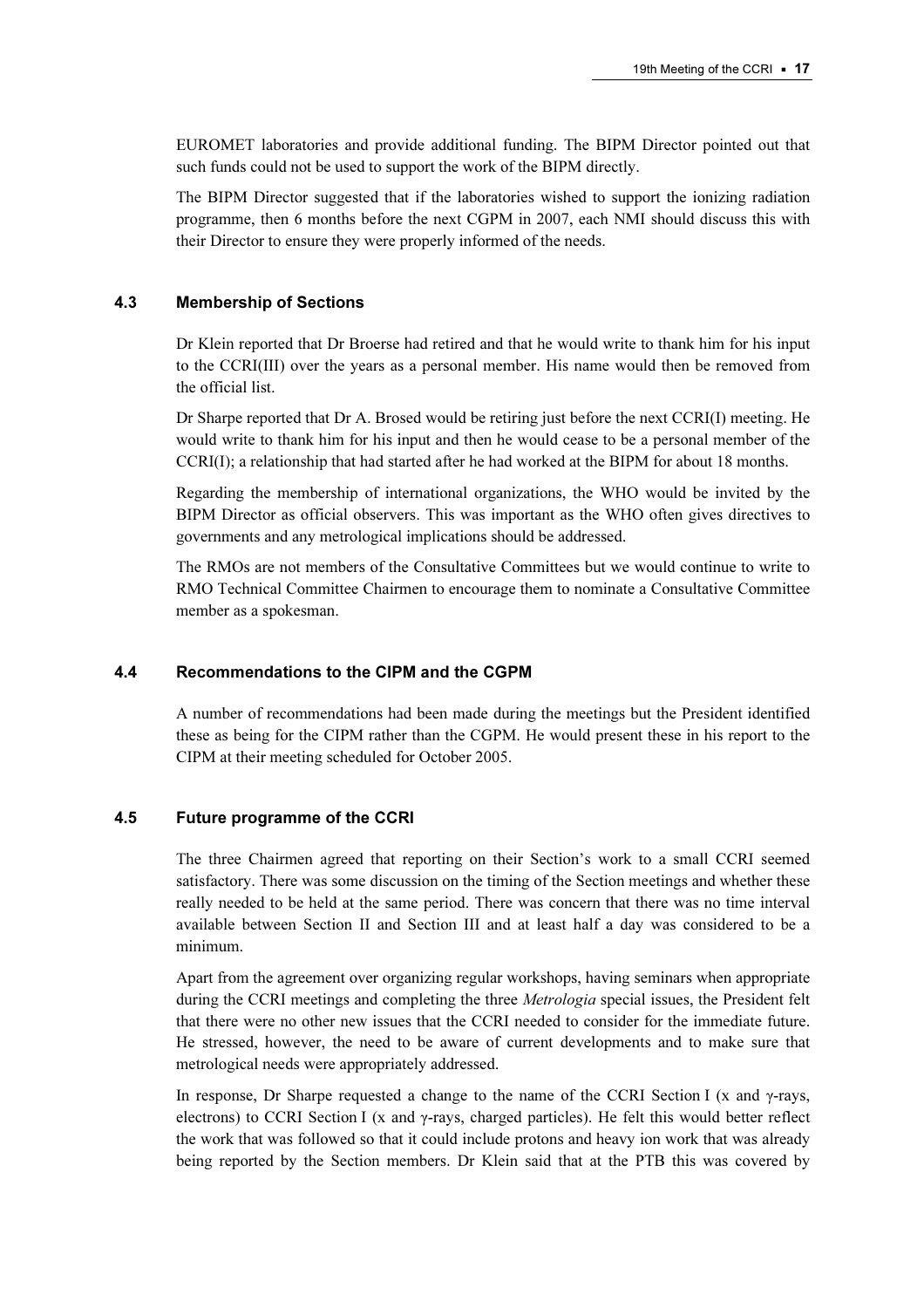another route but that he would be happy to cooperate and saw no particular problem in changing the name of the CCRI(I).

#### 5 DATE OF NEXT MEETINGS

The CIPM would be asked to reserve two separate weeks in May 2007 for the CCRI and its Sections. These dates were subsequently fixed by the CIPM as :

Week 19

9 to 11 May, Absorbed dose workshop

Week 20

14 to 16 May, CCRI(I)

Week 21

21 May, Activity comparisons workshop

22 May, Activity uncertainties workshop

23 to 25 May, CCRI(II)

Week 22

29 to 31 May, CCRI(III)

31 May, CCRI

# 6 CONCLUDING REMARKS

The President expressed his satisfaction with the operation of the CCRI. It had been a great pleasure for him personally in terms of following the evolution of change. He thanked all three Chairmen for their effective leadership of the CCRI Sections, especially to Dr Klein who will be retiring, to the Executive Secretary and the staff of the Ionizing Radiation section of the BIPM and to the Director of the BIPM and his staff for hosting the meetings.

April 2007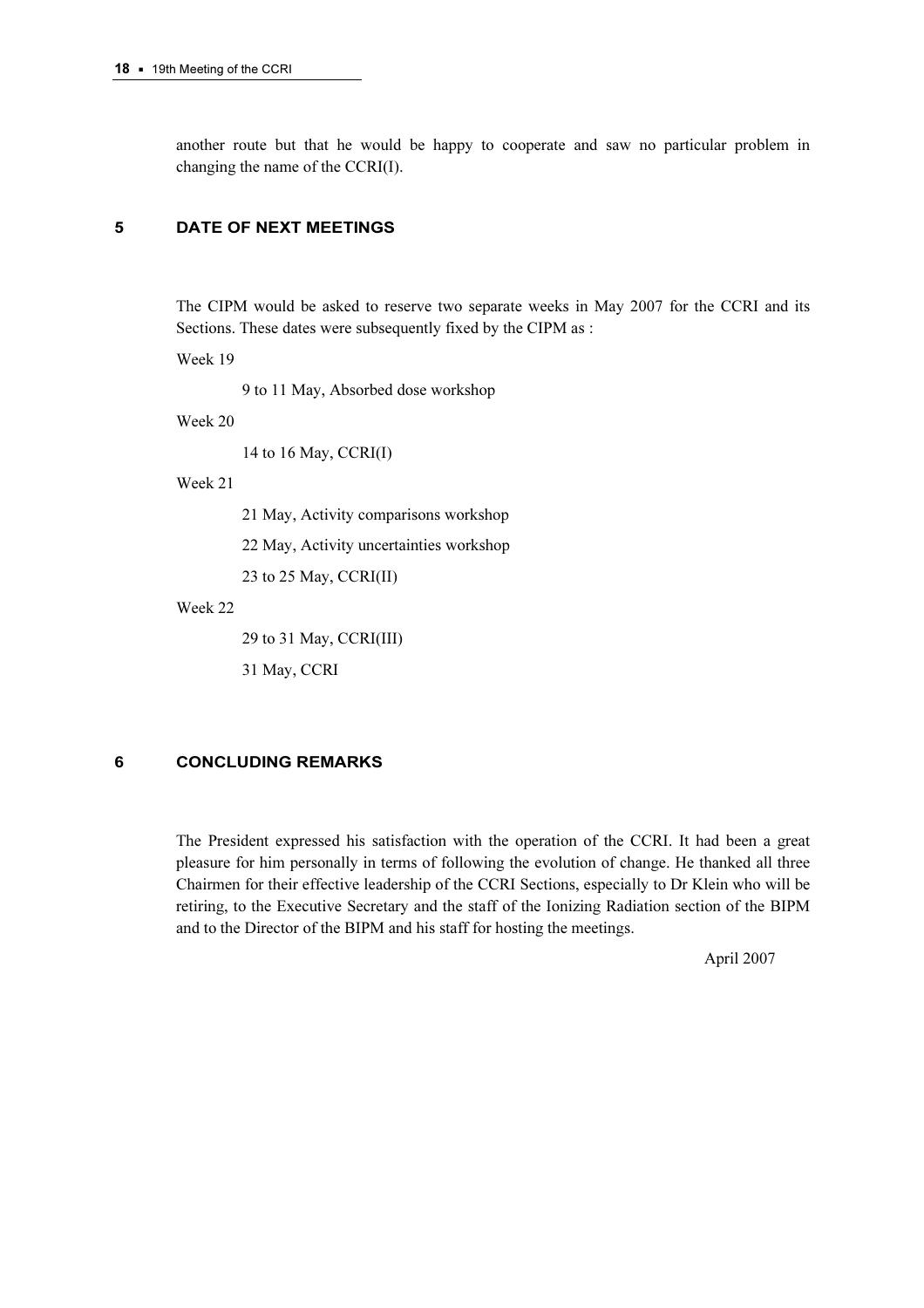# CONSULTATIVE COMMITTEE FOR IONIZING RADIATION

Section I: X- and γ-rays, electrons Report of the 17th Meeting (18-20 May 2005)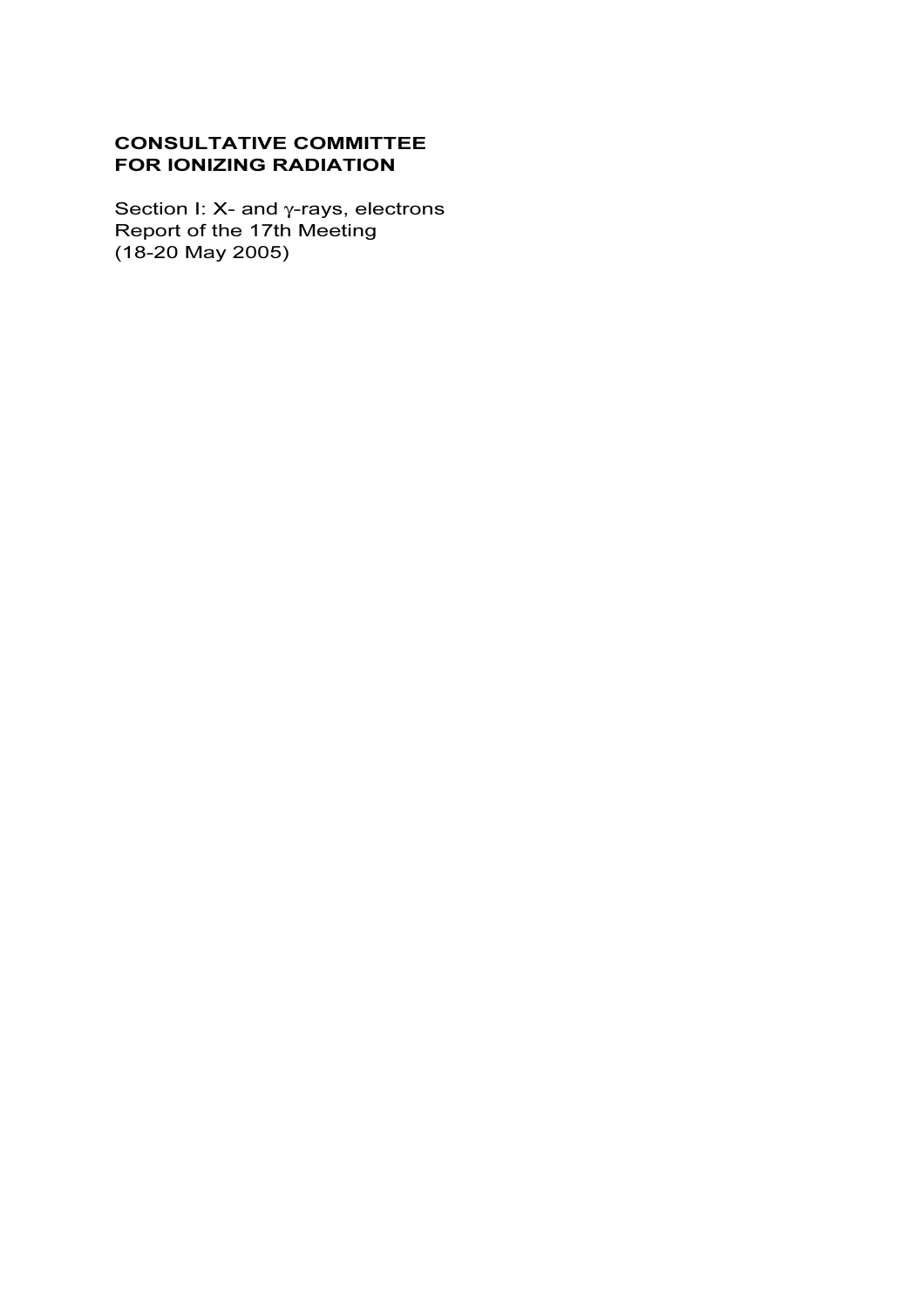## Abstract

The highlights of the meeting concerned proposed changes to air kerma standards with recommendations for their implementation, a one day workshop on measurement uncertainties that reported a number of recommendations to the CCRI(I) and the need for new work on the physical constants used in dosimetry. Analysis of key comparisons illustrated the need for an extension of the period of validity of key comparisons to provide support for the large number of dosimetry calibration and measurement capabilities now in the BIPM key comparison database. The current work programme of the BIPM in support of the NMIs was fully endorsed, with strong support for the medium-term proposal for an international brachytherapy standard. The CCRI(I) also supported the long-term proposals, particularly having megavoltage standards at the BIPM. The member laboratories presented highlights of their work with emphasis on developments in their national standards and agreement was reached on the plans for the special issue of Metrologia on dosimetry standards.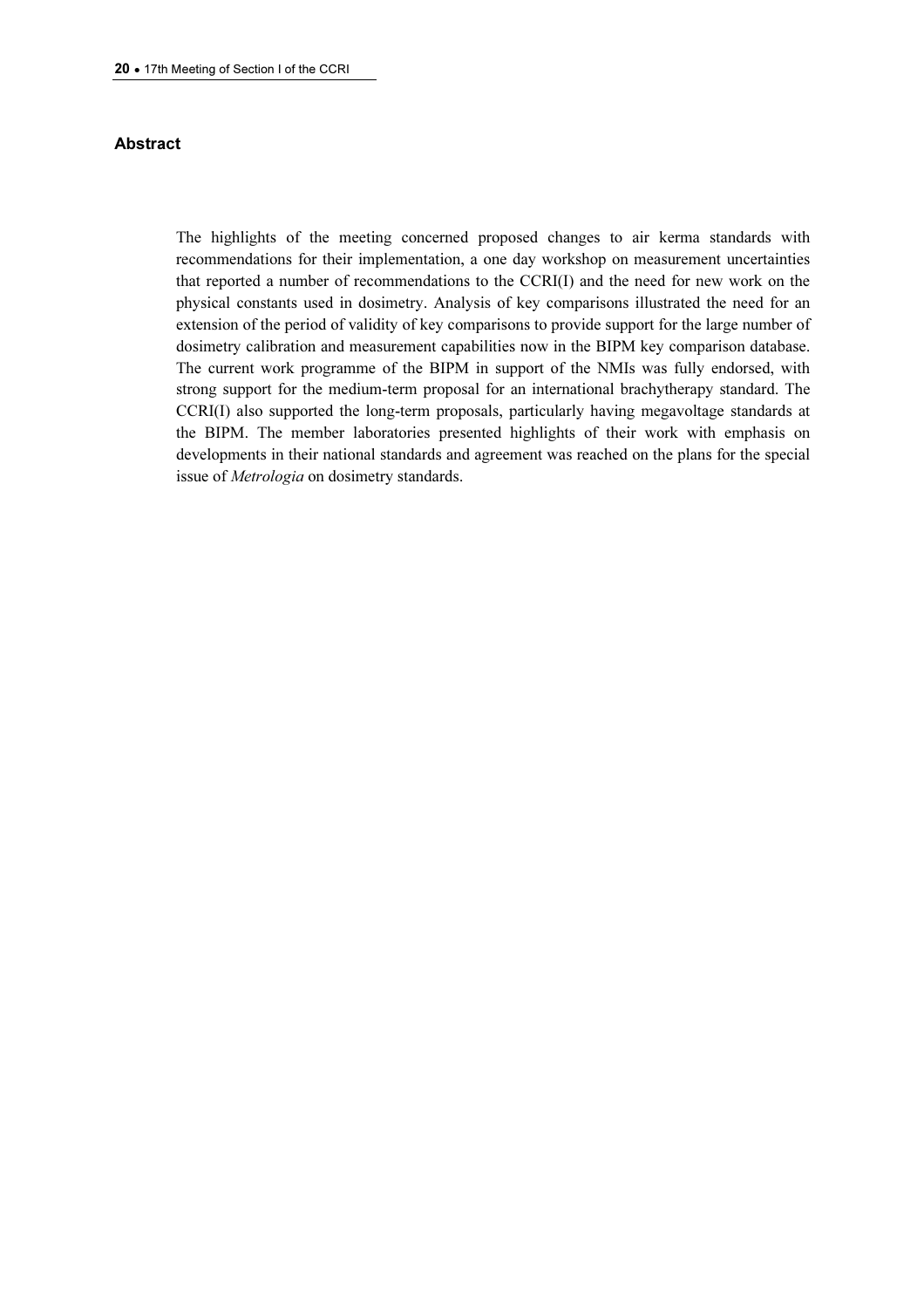# 1 OPENING OF THE MEETING; APPROVAL OF THE AGENDA; APPOINTMENT OF A RAPPORTEUR

Section I (x- and γ-rays, electrons) of the Consultative Committee for Ionizing Radiation (CCRI) held its seventeenth meeting at the Pavillon de Breteuil, Sèvres, on 18, 19 and 20 May 2005.

The following members and representatives were present: A.H.L. Aalbers (NMi VSL), F. Bochud (IRA for METAS), A. Brosed (CIEMAT), I. Csete (OMH), P. Damen (NMi VSL), F. Delaunay (LNE-LNHB), S. Duane (NPL), S. Fedina (VNIIM), H.-M. Kramer (PTB), F.-J. Maringer (BEV) G. Moscati (President of the CCRI), M. Pimpinella (ENEA-INMRI), C. Ross (NRC-INMS), N. Saito (NMIJ/AIST), S.M. Seltzer (NIST and ICRU), P. Sharpe (NPL, Chairman of CCRI Section I), M.P. Toni (ENEA-INMRI), A.J. Wallard (Director of the BIPM), D. Webb (ARPANSA), Tian Zhongqing (NIM).

Observers: A. Meghzifene (IAEA), J. Mostert (CSIR-NML), J.G. Peixoto (LNMRI/IRD), V. Sochor (CMI).

Guest: A. Kosunen (STUK).

BIPM members also present for all or part of the meeting: P.J. Allisy-Roberts (Executive Secretary of the CCRI), D.T. Burns, I. Castelazo, C. Kessler, C. Michotte, S. Picard, G. Ratel, C. Thomas (KCDB coordinator).

Apologies were received from: C. Borrás (IOMP), J.-E. Grindborg (SSI), J. Kokocinski (GUM), P.H.S. Smith (IOMP), G. Stucki (METAS), A. Wambersie (ICRU).

The meeting was called to order by the Chairman, Dr P. Sharpe. Professor Wallard welcomed the delegates to the BIPM and to the 17th meeting of the CCRI(I), following which he drew attention to the General Conference on Weights and Measures (CGPM) scheduled for October 2007. He urged the participants to forward to the CIPM, through their institutes, topics for the agenda of the CGPM. Furthermore Prof. Wallard reported on the activities of the BIPM aimed at facilitating customs procedures for the international shipping of metrological equipment in general and radionuclide sources in particular during the course of comparisons. However, no substantial progress has yet been made although Prof. Wallard was cautiously optimistic about the eventual outcome. He wished the delegates a successful meeting. Dr Sharpe thanked Professor Wallard for his remarks, noting that several important issues were raised, some of which would be discussed during the meeting.

The delegates introduced themselves.

The agenda was adopted without change.

Dr Kramer was appointed as the rapporteur.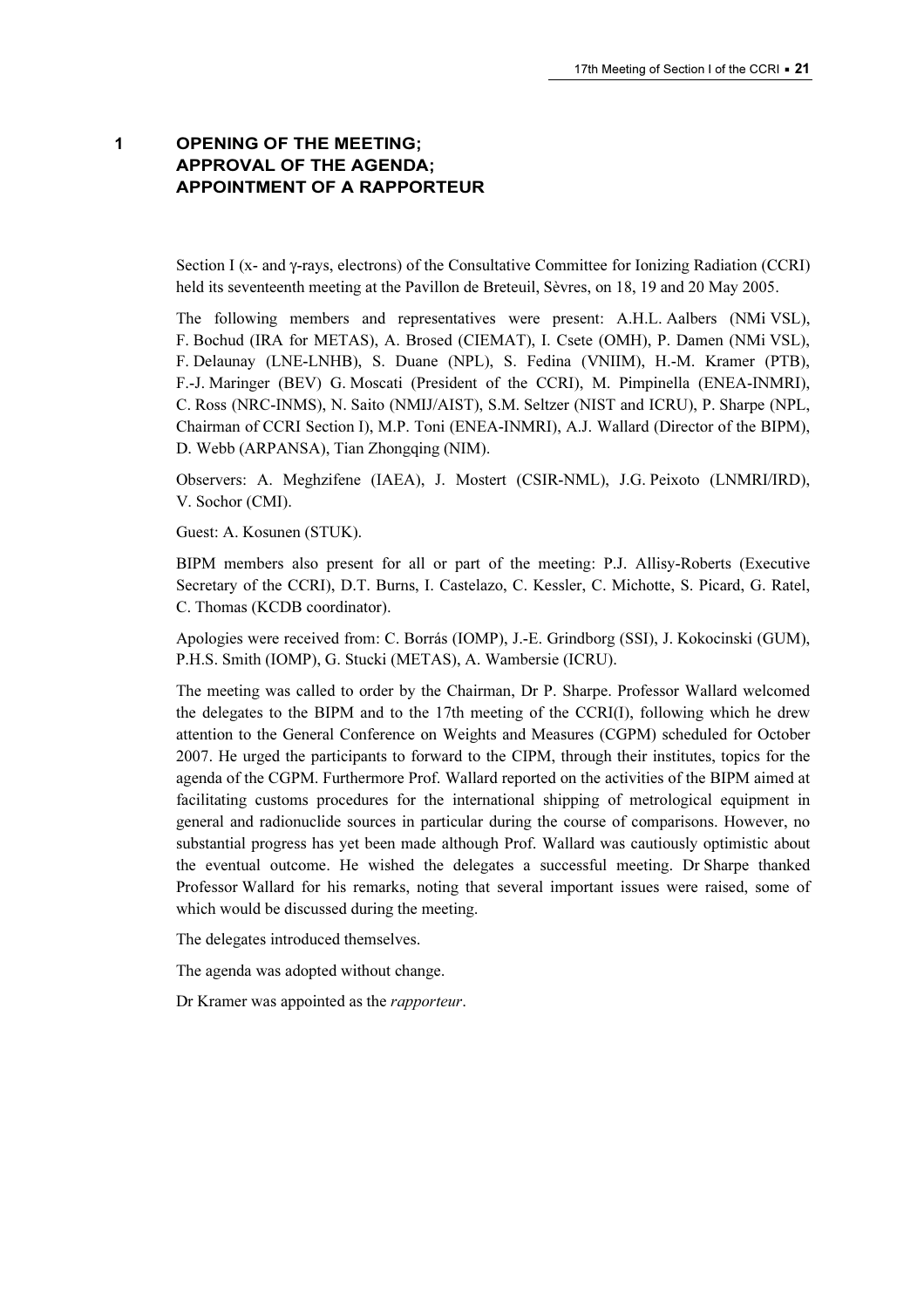## 2 [REPORT OF THE SIXTEENTH MEETING OF THE CC](https://www.bipm.org/en/committees/cc/ccri/publications_cc.html)RI(I), 2003

The Chairman called attention to the reports of [the 18th meeting of the CCRI inclu](https://www.bipm.org/en/committees/cc/ccri/publications_cc.html)ding the 16th meeting of the CCRI(I) which are accessible through the web pages of the BIPM. Dr Allisy-Roberts posed the question as to whether the delegates felt that the provision of hyperlinks within the report to working and other documents, and similarly from the agenda, was a useful feature. The delegates confirmed the value of this facility.

## 3 CURRENT ISSUES IN DOSIMETRY

#### 3.1 Physical constants

Mr Seltzer reported that no progress on physical constants has been made by the ICRU since the previous CCRI(I) meeting. He expected, however, that significant progress would be made before the next CCRI(I) meeting. Due to the urgency of the matter as a whole, and in particular for the stopping powers, the CCRI(I) decided that a letter should be sent to Prof. Wambersie putting emphasis on the need for the publication of a report on physical constants. It was noted that as a first step, the ICRU would establish a formal report committee. Mr Seltzer pointed out that the inclusion of data for proton transport would be desirable.

## 3.2 Corrections to air-kerma standards

Dr Burns, referring to  $CCRI(I)/05-25$ , presented the model forming the basis of his calculations and the results obtained for the correction factors for the BIPM air kerma standard for  ${}^{60}Co$ radiation. The most important changes were identified as an increased correction for axial nonuniformity by  $6.3 \times 10^{-3}$  and a value of  $k_{\text{wall}}$  decreased by  $1.6 \times 10^{-3}$  while the product  $(\mu_{\text{en}}/p_{\text{air}},$  $c(1-g_{air})^{-1}$  remains essentially unaltered. A first analysis of the ratio of the graphite to air stopping powers seems to indicate that a new value, about  $2.5 \times 10^{-3}$  lower, should be used (closer to the Bragg-Gray estimate than the Spencer-Attix value presently in use). However, such a change cannot be made without evaluating the impact of this change on the value for  $W$ . This is because the recommended value for  $W$  is derived largely, although not entirely, from evaluations of the product  $(W/e) \cdot s_{\text{c,air}}$  that arise from comparisons of calorimetric and ionometric measurements. The net effect on air kerma standards, which are sensitive to the product  $(W/e) \cdot s_{\text{c,air}}$ , might be small. However a change in the W-value would have a larger impact on the realization of the unit gray using free air chambers, which are sensitive to W but not to  $s_{c,air}$ . On the basis of the evidence presented by Dr Burns, the CCRI urged the ICRU, through Mr Seltzer, to address this issue with high priority.

The CCRI(I) agreed that the BIPM should adopt the new values for correction factors for its air kerma standard for  ${}^{60}$ Co radiation at some time after Dr Burns' results had been published in Physics and Medicine in Biology.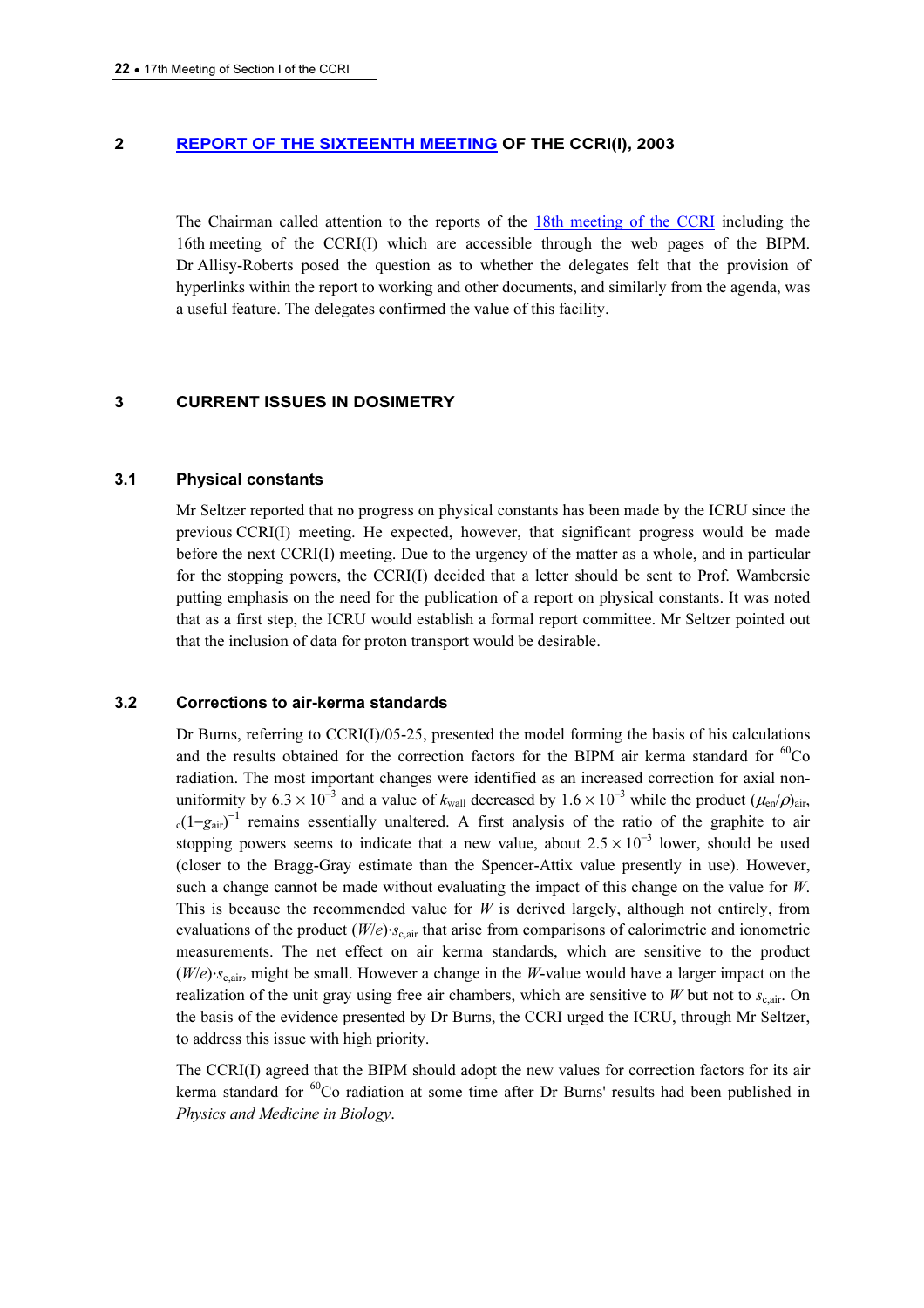Dr Burns raised the question as to why, in the publication ICRU 60, the *bremsstrahlung* loss is not defined as the fraction of the kinetic energy of the electron lost in radiative processes. Apparently the word "kinetic" had disappeared during the transition from ICRU 33 to ICRU 60. Mr Seltzer agreed to address this issue in the ICRU.

Dr Saito refer[red to CCRI\(I\)/05-27 and p](https://www.bipm.org/cc/CCRI(I)/Allowed/17/CCRI(I)05-27.pdf)resented results of investigations conducted at the NMIJ on aperture transmission and aperture scatter in free air chambers, aimed at minimizing these effects. The results seemed to indicate that thinner apertures can produce less scatter, which is in accordance with previously observed behaviour. However, more detailed considerations seem advisable, including issues such as the finite focal spot size, the conical shape of apertures and a detailed uncertainty budget.

Dr Saito went on to present his investigations on the response of a free air chamber and of a commercial parallel-plate chamber to radiation scattered on its way from the x-ray tube to the plane of measurement  $(CCRI(I)/05-29)$ . The effects observed in his studies appeared to be larger than those observed at the BIPM. It was suggested that the source of the scatter should be analyzed either experimentally using different chamber types or by Monte Carlo methods. It was thought that the L-fluorescence radiation produced by the lead shielding that is used in the NMIJ experiment could have an effect.

Refer[ring to CCRI\(I\)/05-31, Dr Pimpin](https://www.bipm.org/cc/CCRI(I)/Allowed/17/CCRI(I)05-31.pdf)ella presented the results of Monte Carlo calculations on the correction factors  $k_e$ ,  $k_{sc}$  and  $k_{fl}$  for the ENEA-INMRI free air chambers. The calculations were performed for a series of mono-energetic photon radiations. Correction factors for the x-ray spectra actually used were obtained by averaging over the measured spectra. With respect to the factors used hitherto, changes within about  $10^{-3}$  were identified. The new values will be used at the ENEA once they have been published.

The changes to its air kerma standards proposed by the ENEA-INMRI lead to a general discussion on the procedures to be adopted for changing entries in the BIPM key comparison database, should this appear to be necessary. Subsequently, recommendations on the procedures to be followed were adopted, under topic 7.2.

Dr Toni referre[d to CCRI\(I\)/05-32 and gave](https://www.bipm.org/cc/CCRI(I)/Allowed/17/CCRI(I)05-32.pdf) an overview of the ENEA-INMRI dosimetric primary standards and of its gamma irradiation facilities. The presentation of new results for  $k_{\text{wall}}$ factors with values up to about 1.026, depending on the type of chamber, lead into a discussion on the overall uncertainties associated with these values. Doubts were raised whether an uncertainty of  $10^{-4}$  is realistic for a correction factor of this magnitude when the massattenuation coefficient of graphite itself has an uncertainty of perhaps  $2 \times 10^{-2}$ . Further investigations into the uncertainties were recommended.

#### 3.3 Uncertainties – feedback from the workshop on uncertainties

After some discussion of the issues raised during the workshop, the following recommendations  $CCRI(I)/05-45$  were adopted by the  $CCRI(I)$ :

- To encourage more evaluations, both theoretical and experimental, of stopping power data so that a new evaluation of  $W$  can be determined.
- To encourage NMIs to have different shapes and sizes of cavity ionization chamber standards to confirm volume estimations and correction factors.
- To adopt the notation  $k\varphi$  for the fluence correction.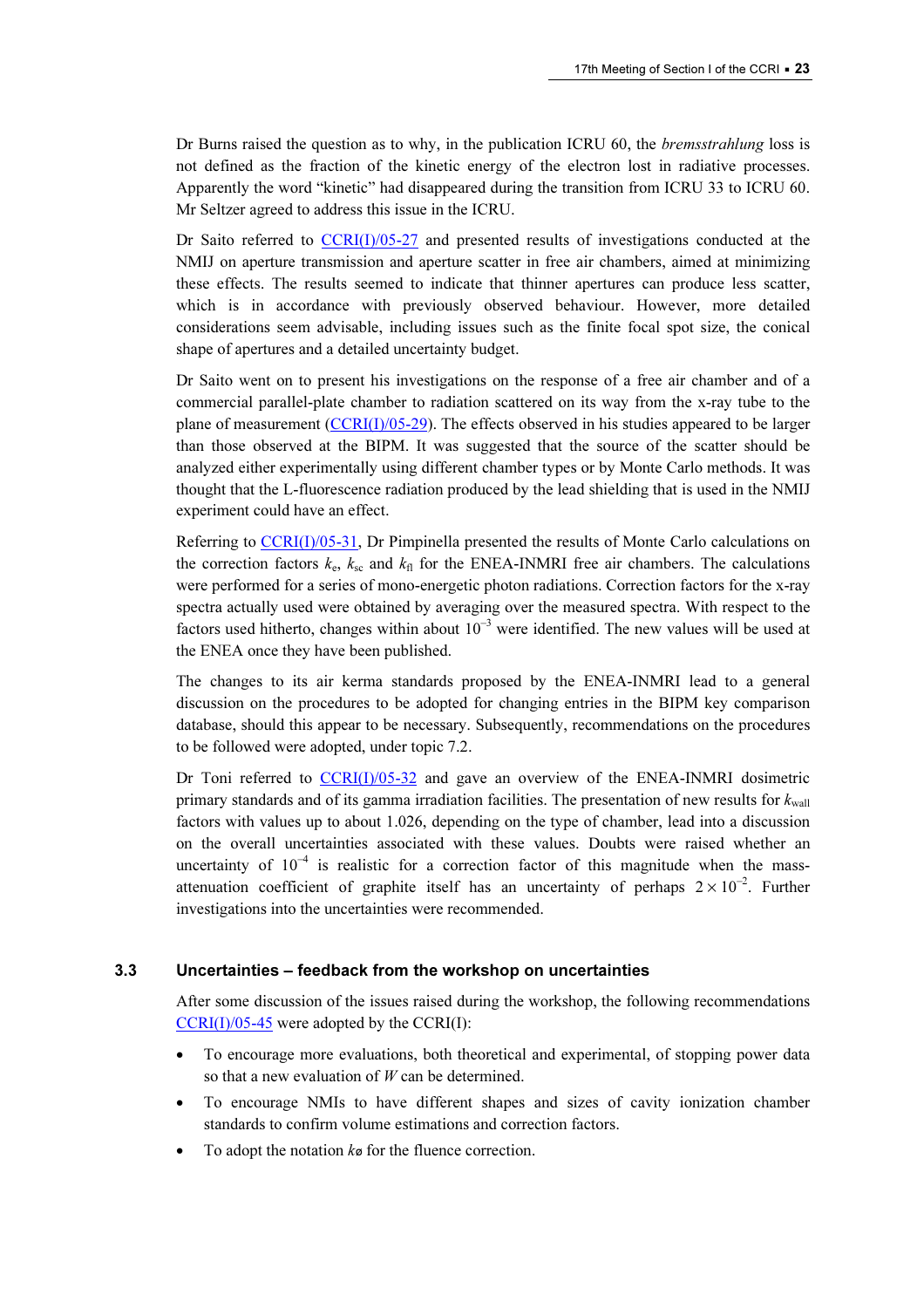- To encourage the ICRU to produce their draft report on the base physical data for ionometry by the time of the next CCRI(I).
- To encourage laboratories to make their recombination corrections using the Niatel voltage ratio method, ideally using a ratio greater than 2 to red[uce the uncertainties \(Boutillon M.,](http://www.iop.org/EJ/abstract/0031-9155/43/8/005/)  Volume recombination parameter in ionization chambers, Phys. Med. Biol., 1998, 43, 2061- 2072).
- [To encourage](http://www.iop.org/EJ/abstract/0031-9155/43/8/005/) the NMIs to use [1] when evaluating the effects of pressure and humidity on ion recombination corrections.
- To encourage the BIPM to complete its uncertainty evaluation of  ${}^{60}Co$  and  ${}^{137}Cs$  half-lives (and the NIM for  ${}^{60}Co$ ) and publish the results.
- To take into account the effect of field size when making x-ray comparisons.
- To state the field size and calibration distance for x-ray calibrations.
- To encourage the NMIs and the BIPM to continue to study the effect of scatter by the aperture in x-ray beams and apply the necessary corrections.
- To encourage the NMIs and the BIPM to continue their research in both water and graphite calorimetry.
- To encourage the NMIs and the BIPM to undertake research into standards for both highenergy photon and electron beam dosimetry.
- To recommend that members look at the draft GUM Supplement 1 ("Propagation of distributions using a Monte Carlo method") to see how applicable it could be to the evaluation of uncertainties in dosimetry.
- To hold a dosimetry workshop in association with the next CCRI(I) in 2007.

On behalf of the CCRI(I), Dr Sharpe expressed his gratitude to the BIPM and its staff for the organization of the workshop on uncertainties. Feedback from participants had been very positive and highlighted the value of the event.

# 3.4 Definitions of quantities and terminology (revision of SI Bochure)

The recommendations of the 18th meeting of the CCRI in 2003 have been included in the proposed revision of the SI Brochure. The two important changes are:

- New definition of the quantity dose equivalent  $H = Q \cdot D$  (without the symbol N as in the old definition).
- Deletion of the quantity "organ absorbed dose".

[The Executive Secretary has](http://www.iop.org/EJ/journal/0952-4746) published a note of these CCRI recommendations in the *Journal of* **Radiological Protection** to announce them to the radiation protection community.

Dr Tian reported the confusion associated with the definitions of the quantities dose area product and dose length product used in diagnostic radiology. The CCRI(I) expressed the hope that the ICRU report on dose quantities to be used in diagnostic radiology will clarify these issues.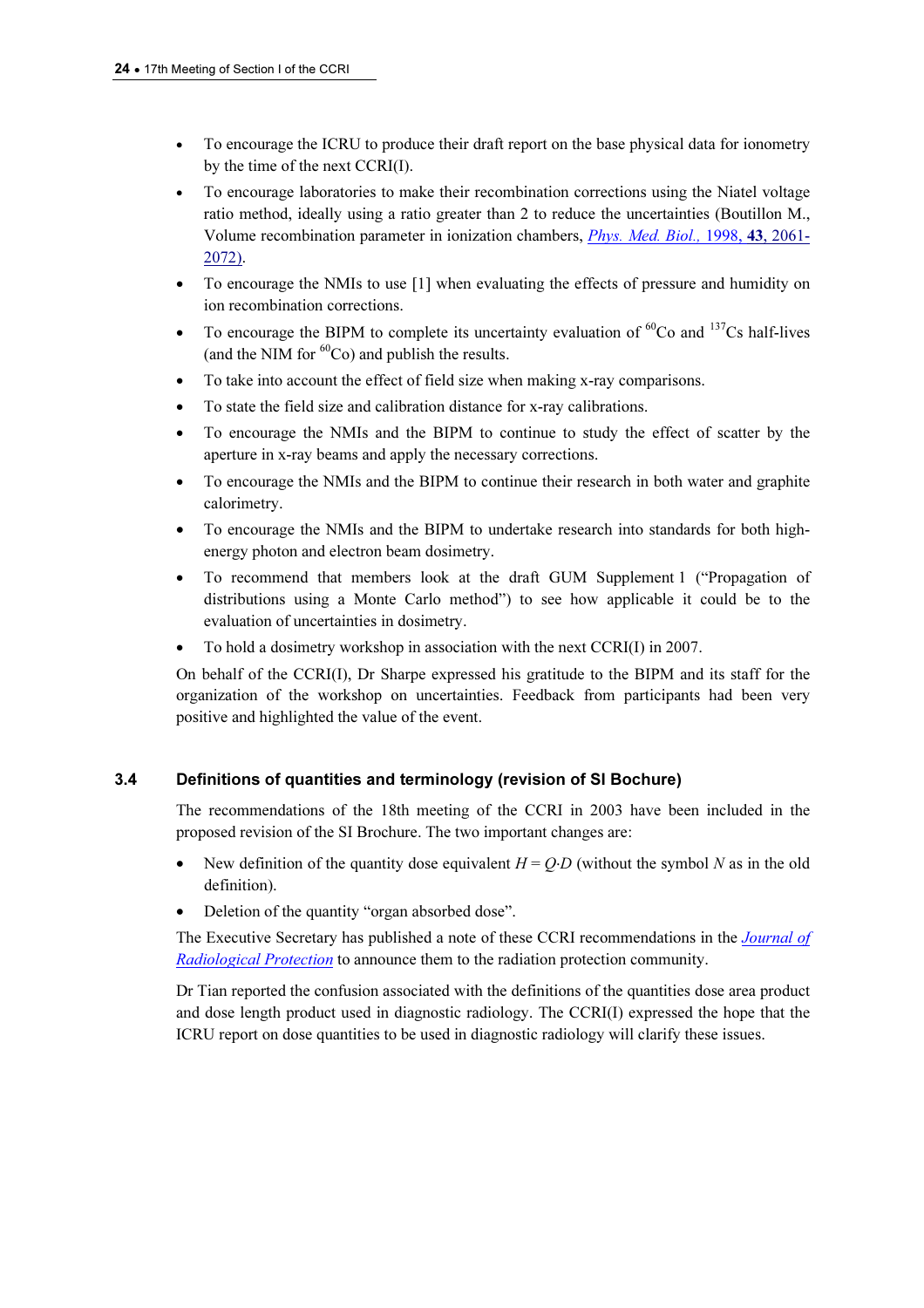## 4 COMPARISONS OF DOSIMETRY STANDARDS (X- AND γ-RAYS, ELECTRONS)

## 4.1 BIPM and CCRI key comparisons

Ref[erring to CCRI\(I\)/05-01, Dr Allisy](https://www.bipm.org/cc/CCRI(I)/Allowed/17/CCRI(I)05-01.pdf)-Roberts presented an overview of the dosimetry comparisons and calibrations conducted at the BIPM since the 2003 CCRI(I) meeting. This presentation was followed by a general discussion on procedures to be followed by an NMI when the ten year period after its last key comparison expires.

As a general rule, an NMI has to conduct key comparisons at intervals no longer than ten years in order to keep its entries in the KCDB. However, given the number of comparisons due under this rule in the next few years, a proposal that the ten-year period after a key comparison may be followed by a five-year extension period was met with enthusiasm. Such a period could be granted if the NMI schedules a key comparison within the time of the extension period. To avoid possible confusion, the definitions of the various types of comparisons were presented:

- BIPM key comparison: conducted in the beams/facilities of the BIPM;
- CCRI key comparison: conducted between primary standards at the NMIs and the BIPM [N.B. a) and b) are both CIPM comparisons];
- RMO key comparison: with at least one participant from a) or b); and
- RMO supplementary comparisons: all other regional comparisons.

The CCRI(I) then endorsed the proposal concerning Recommendation  $R(I)-1$  on the extension of the maximum time interval between key comparisons.

# 4.2 [Appendix B \(MR](http://kcdb.bipm.org/appendixB/KCDB_ApB_info.asp?cmp_idy=383&cmp_cod=BIPM%2ERI%28I%29%2DK4&page=1&search=2&cmp_cod_search=BIPM%2ERI%28I%29%2DK4&met_idy=&bra_idy=&epo_idy=&cmt_idy=&ett_idy_org=&lab_idy=&cou_cod=)A) compariso[ns BIPM.RI\(I\)-K1,](http://kcdb.bipm.org/appendixB/KCDB_ApB_info.asp?cmp_idy=371&cmp_cod=BIPM.RI(I)-K1&prov=exalead) [BIPM.RI\(I\)-K2,](http://kcdb.bipm.org/appendixB/KCDB_ApB_info.asp?cmp_idy=381&cmp_cod=BIPM%2ERI%28I%29%2DK2&page=1&search=2&cmp_cod_search=BIPM%2ERI%28I%29%2DK2&met_idy=&bra_idy=&epo_idy=&cmt_idy=&ett_idy_org=&lab_idy=&cou_cod=) [BIPM.RI\(I\)-K3,](http://kcdb.bipm.org/appendixB/KCDB_ApB_info.asp?cmp_idy=382&cmp_cod=BIPM%2ERI%28I%29%2DK3&page=1&search=2&cmp_cod_search=BIPM%2ERI%28I%29%2DK3&met_idy=&bra_idy=&epo_idy=&cmt_idy=&ett_idy_org=&lab_idy=&cou_cod=)  BIPM.RI(I)-K4

Dr Allisy-Roberts opened this topic by reporting that the air kerma comparisons in low- and medium-energy x-rays, and the absorbed dose comparisons in  ${}^{60}Co$ , were published in the KCDB. However, she continued with an apology that the BIPM had as yet not published the report of the PTB results in the **BIPM.RI(I)-K1** key comparison (air kerma in  ${}^{60}$ Co radiation). In addition, there are four other reports outstanding and hence there is currently no information concerning degrees of equivalence for this key comparison in the KCDB. She planned to have this work completed by the end of the year.

Some laboratories had changed their <sup>60</sup>Co air kerma standards by implementing new  $k_{\text{wall}}$  factors while some had not yet done so. The CCRI(I) then discussed the procedures to be followed by an NMI when changing a national standard and approved Recommendation R(I)-2 on the declaration of a change to a national standard.

In either case, the initial report should be sent to the CCRI Executive Secretary at least six weeks in advance of the proposed implementation date to allow the CCRI(I) to have at least two weeks in which to confirm their approval.

The time scale actually required to agree on some changes may need to be longer depending on the magnitude of the change proposed. There was unanimous agreement that the international community needs to be informed and given a chance to react and prepare for such changes.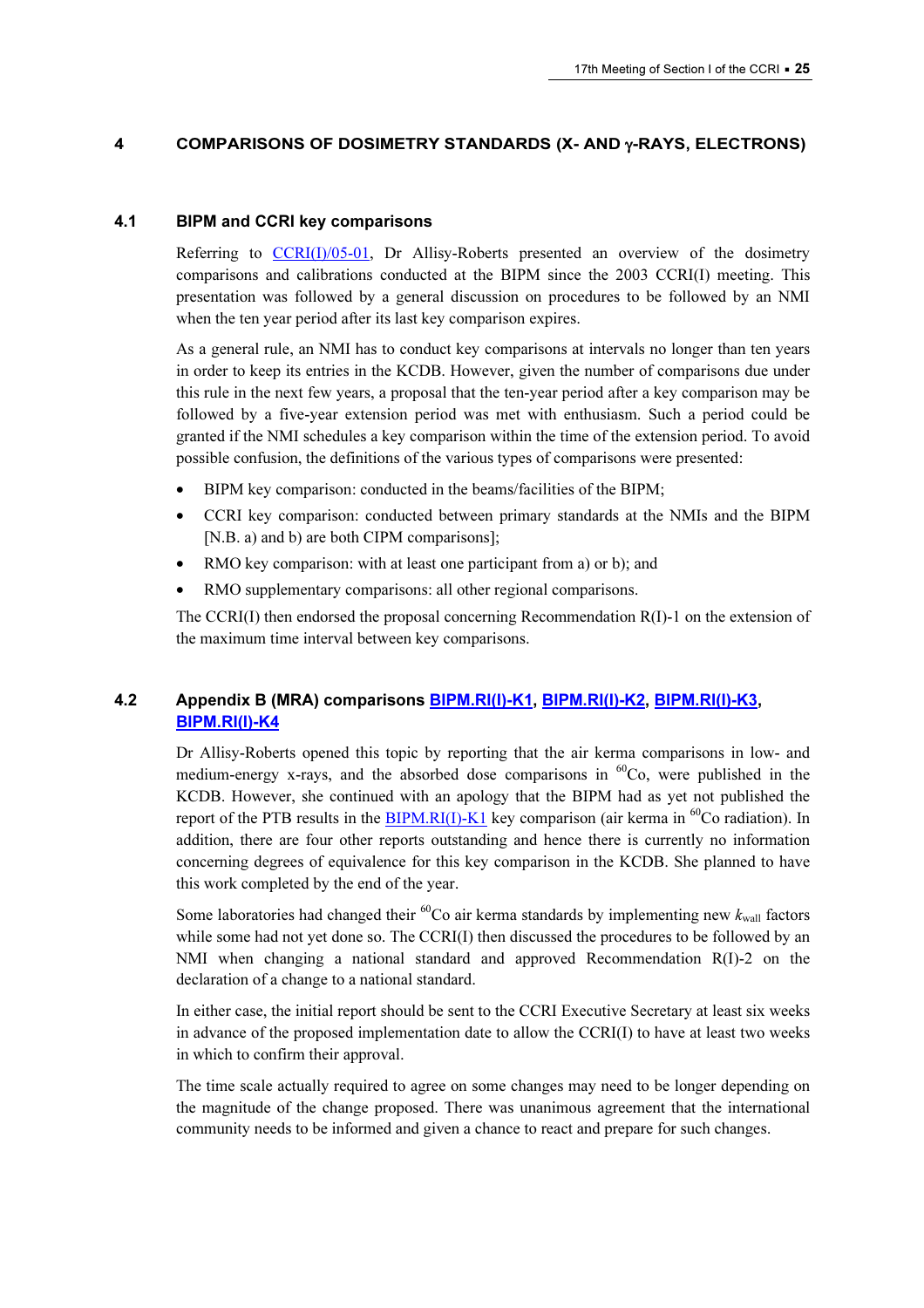The CCRI further recommended that as the key comparison reference value is unity, the basis of the BIPM value for the quantity of concern, should be published with the relevant entries of the KCDB.

Dr Allisy-Roberts gave an overview of those entries in the KCDB for which a new key comparison will become due in the next few years.

In the light of the BIPM workshop on uncertainties a discussion followed on the treatment of correlations in comparisons. Dr Allisy-Roberts posed the question, which ultimately was left to be considered at a future meeting, as to whether correlations in the uncertainties for different NMIs should be taken into account in a generic way or by detailed considerations for each pair of NMIs. Mr Seltzer pointed to the vagueness of the criteria for taking correlations into account. As an example he asked whether correction factors calculated using the same code but for different free air chambers were correlated and if so to what extent. In the absence of firm evidence, he urged the use of only very rough estimates e.g. 0, 0.5 or 1.

Further points raised were that:

- Correlations should not be disregarded with the objective of achieving improved equivalence between different standards.
- Results obtained using one procedure are more likely to be correlated than results obtained with different methods (Dr Duane).

At the end of the discussion a resolution was passed to keep the correlation factor of 0.7 for the heat defect of water until better evidence is available, and to leave the other correlation coefficients as they are published at present.

## 4.3 Regional key and supplementary comparisons

Referri[ng to CCRI\(I\)/05-08, Dr C](https://www.bipm.org/cc/CCRI(I)/Allowed/17/CCRI(I)05-08.pdf)sete presented the EUROMET project 813 on air kerma and absorbed dose to water in  ${}^{60}$ Co radiation. As there many participants (26), the OMH (as the pilot laboratory) plans to prepare an interim report in October 2006. It is hoped that the project will be finished by the end of 2008.

Dr Aalbers gave an overview of the other EUROMET p[rojects \(CCRI\(I\)/05-39\). Two](https://www.bipm.org/cc/CCRI(I)/Allowed/17/CCRI(I)05-39.pdf) bilateral comparisons between the LNE-LNHB (France) and the VNIIM (Russian Federation) and between the VNIIM and the PTB (Germany) are registered in the KCDB as EUROMET comparisons.

Dr Sharpe underlined the importance of a timely flow of information from the RMOs to the BIPM on the status of projects in order to keep the KCDB up to date.

The PTB's measurement protocols for the EUROMET project 73[8 \(EUROMET.RI\(I\)-S5\) on](http://kcdb.bipm.org/appendixB/KCDB_ApB_info.asp?cmp_idy=584&cmp_cod=EUROMET.RI(I)-S5&prov=exalead)  radiation protection quantities and for the EUROMET project 73[9 \(EUROMET.RI\(I\)-S2\) on](http://kcdb.bipm.org/appendixB/KCDB_ApB_info.asp?cmp_idy=564&cmp_cod=EUROMET%2ERI%28I%29%2DS2&page=1&search=2&cmp_cod_search=EUROMET%2ERI%28I%29%2DS2&met_idy=&bra_idy=&epo_idy=&cmt_idy=&ett_idy_org=&lab_idy=&cou_cod=)  absorbed dose for beta radiation have been agreed, and these comparisons are in the KCDB.

Referring to CCRI(I)/05-15, Dr Webb began with an overview of the current projects in APMP. In particul[ar he mentioned pr](https://www.bipm.org/cc/CCRI(I)/Allowed/17/CCRI(I)05-15.pdf)oblems with customs in the **APMP.RI(I)-K1** comparison coordinated by the KRISS. In view of the BIPM desire to facilitate customs procedures, Dr Allisy-Roberts asked whether a protocol on customs procedures would be useful. This was confirmed, at least in principle. However, it was suggested that in view of the large case to case variability, the applicability of such a protocol might be rather limited.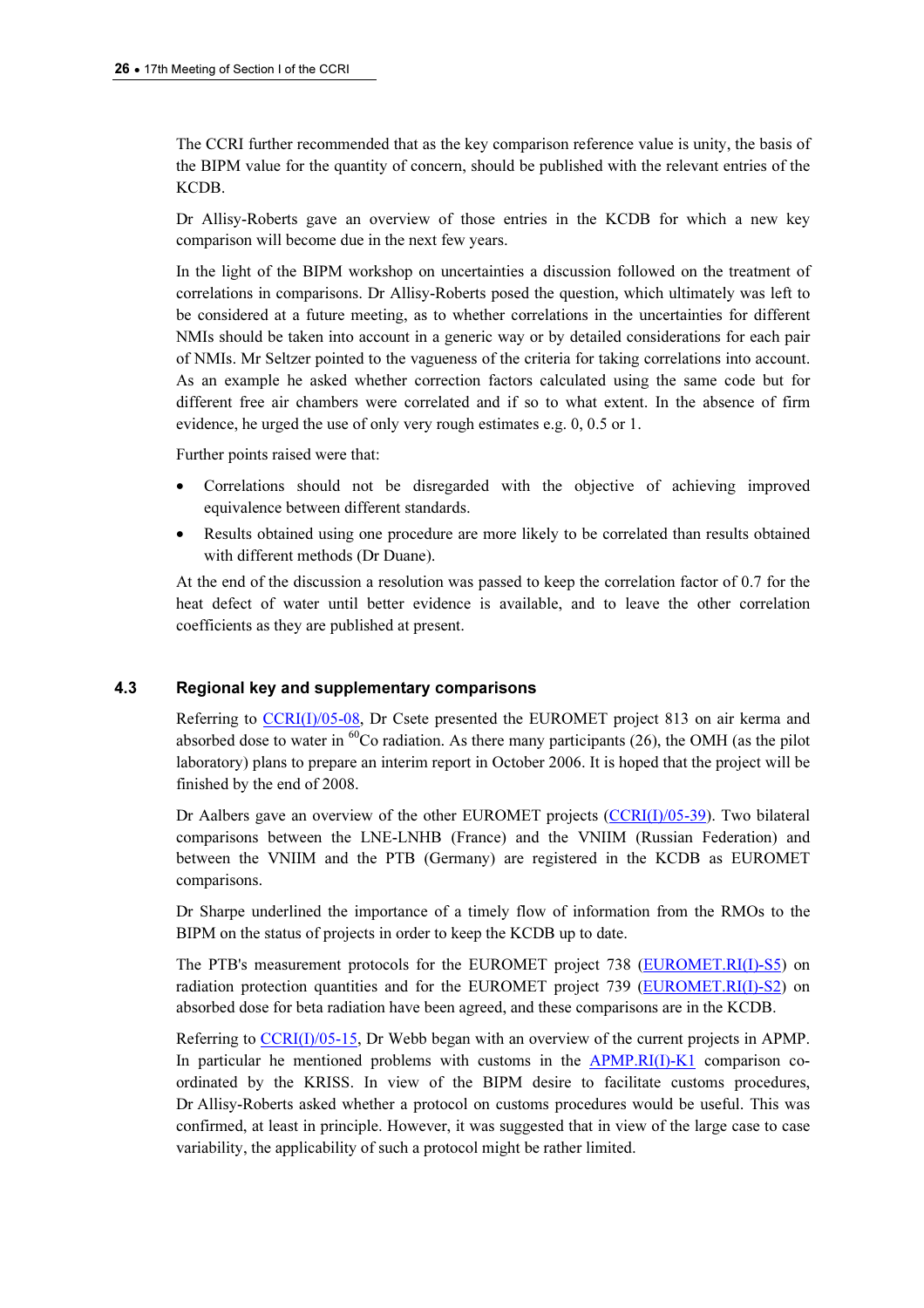Referrin[g to CCRI\(I\)/05-18, Mr](https://www.bipm.org/cc/CCRI(I)/Allowed/17/CCRI(I)05-18.pdf) Seltzer addressed [the SIM.RI\(I\)-K1 a](http://kcdb.bipm.org/appendixB/KCDB_ApB_info.asp?cmp_idy=567&cmp_cod=SIM%2ERI%28I%29%2DK1&page=1&search=2&cmp_cod_search=SIM%2ERI%28I%29%2DK1&met_idy=&bra_idy=&epo_idy=&cmt_idy=&ett_idy_org=&lab_idy=&cou_cod=)nd SIM.RI(I)-K4 comparisons, the preliminary results of which were presented by Dr K. Sh[ortt at the 2002](http://kcdb.bipm.org/appendixB/KCDB_ApB_info.asp?cmp_idy=568&cmp_cod=SIM%2ERI%28I%29%2DK4&page=1&search=2&cmp_cod_search=SIM%2ERI%28I%29%2DK4&met_idy=&bra_idy=&epo_idy=&cmt_idy=&ett_idy_org=&lab_idy=&cou_cod=)  AAPM Congress.

In order to finalize the report of these two comparisons, Dr Ross and Dr Meghzifene volunteered to perform the remaining evaluation and prepare the final report.

On behalf of the COOMET, Dr Allisy-Roberts presented COOMET project 318 and explained that, following consultations between the VNIIM and the PTB, the measurement protocol has been altered so that each participating laboratory will be responsible for the measurement of ionization currents. The VNIIM will also take part in EUROMET project 813 [\(EUROMET.RI\(I\)-K1 an](http://kcdb.bipm.org/appendixB/KCDB_ApB_info.asp?cmp_idy=645&cmp_cod=EUROMET%2ERI%28I%29%2DK1&page=1&search=2&cmp_cod_search=EUROMET%2ERI%28I%29%2DK1&met_idy=&bra_idy=&epo_idy=&cmt_idy=&ett_idy_org=&lab_idy=&cou_cod=)d [EUROMET.RI\(I\)-K4\) to st](http://kcdb.bipm.org/appendixB/KCDB_ApB_info.asp?cmp_idy=646&cmp_cod=EUROMET%2ERI%28I%29%2DK4&page=1&search=2&cmp_cod_search=EUROMET%2ERI%28I%29%2DK4&met_idy=&bra_idy=&epo_idy=&cmt_idy=&ett_idy_org=&lab_idy=&cou_cod=)rengthen the cross-links to the COOMET comparisons.

#### 4.4 Calibration of transfer standards

Referring to the earlier report  $CCRI(I)/03-54$ , it was reported that no progress has been made in publishing the results of a CCRI(I) study on the ratio of absorbed dose and air kerma calibration coefficients. Dr Duane volunteered to edit the draft and to circulate this among the participants so that publication could proceed.

#### 5 CURRENT AND FUTURE PROGRAMME AT THE BIPM

Dr Allisy-Roberts, referring to CCRI(I)/05-36, gave an overview of the BIPM activities for the past two years and presented a series of topics in which the BIPM will be engaged in the years until 2008 with some long-term proposals up to 2012. Notably the BIPM plans to establish a compa[rison and calibration facility f](https://www.bipm.org/cc/CCRI(I)/Allowed/17/CCRI(I)05-26.pdf)or radiation qualities as used in mammography. Ms Kessler referred to CCRI(I)/05-26 and reported on the establishment of mammographic radiation qualities at the BIPM using Mo and Rh filters with the W-target x-ray tube. A spectrometric investigation of the radiation qualities had been performed and the qualities characterized by the HVLs. Professor Wallard asked the delegates to forward information from their institutes to the BIPM about existing or planned work on dosimetry for mammography so that these needs could be factored into the long-term plans. Another item scheduled for the medium-term programme is the investigation of beam scatter for medium-energy x-rays.

Dr Picard referred to her progress report CCRI(I)/05-30 and described preliminary investigations conducted at the BIPM aimed at developing a graphite calorimeter. A study using several models to analyze temperature-time data provides support for the general practice of determining the temperature rise from extrapolations to mid-irradiation. Further work, to be published, is underway to determine the specific heat capacity of the graphite type to be used in the calorimeter, with an overall uncertainty of less than 0.1 %.

The medium-term programme includes an examination as to what extent the BIPM should engage in the field of dosimetry for brachytherapy. The BIPM plans to convene a working group consisting of experts from some NMIs with experience in brachytherapy dosimetry to give advice on this possibility.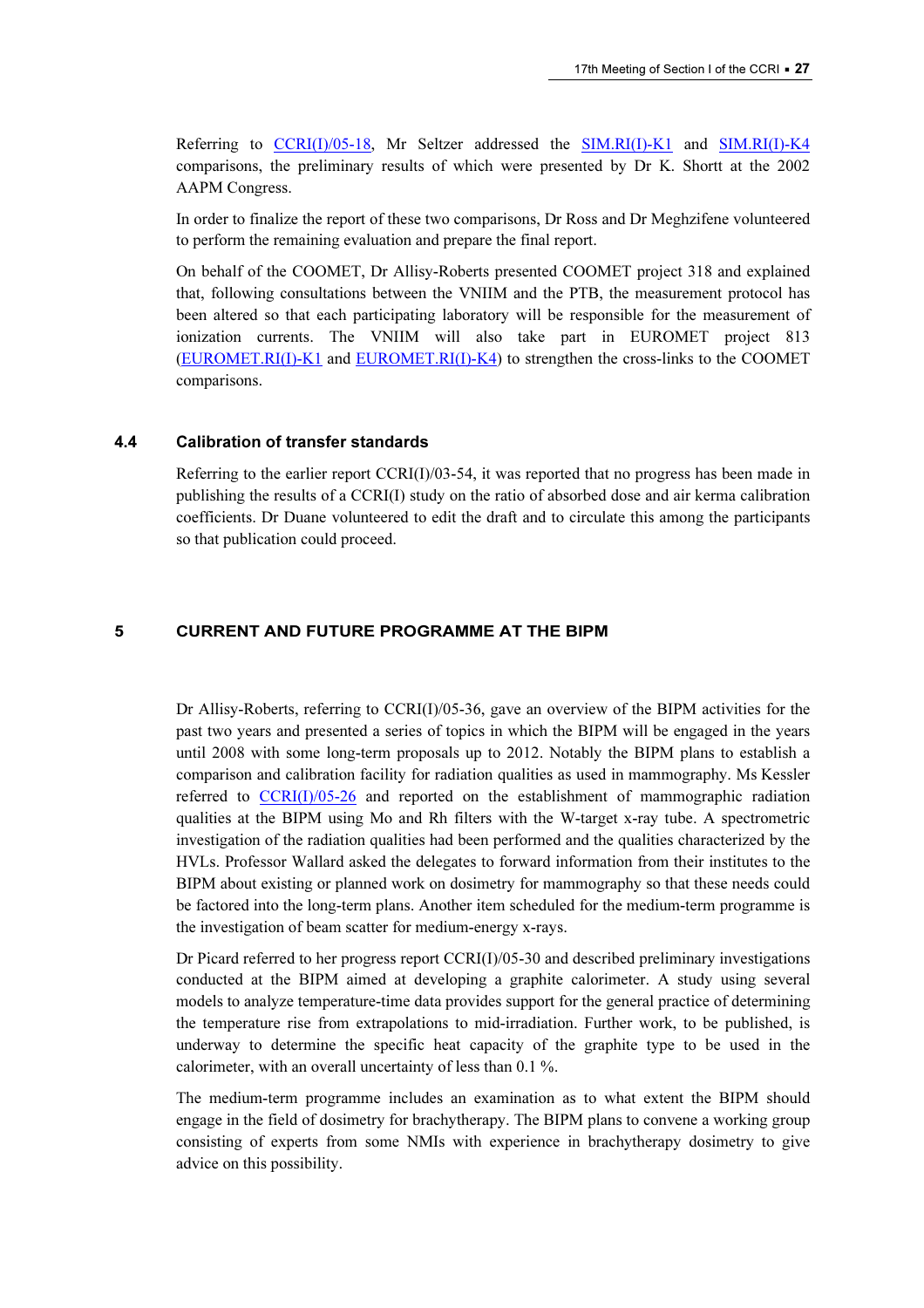For the long-term programme, the BIPM proposed three new projects. In the discussion following this presentation, the delegates gave support to an engagement of the BIPM in absorbed-dose standards for medium-energy x-rays and in brachytherapy, including both HDR and LDR sources, and proposed representatives from five NMIs as members of the working group. A further discussion concerned new facilities for high energies and noted in particular that a linear accelerator would be better than a betatron because it allows the production of both high-energy photon and electron fields. It was suggested that current developments in radiotherapy seem to indicate that intensity-modulated radiotherapy (IMRT) techniques will eventually replace treatments using high-energy electrons and so it would be more important to have a facility that included megavoltage x-rays.

The new projects were modified following this discussion, and are listed below in priority order:

- to develop an absorbed dose standard in medium-energy x-rays for ongoing BIPM comparisons,
- to provide a megavoltage x-ray facility for ongoing dosimetry comparisons,
- to develop an electron dosimetry standard based on calorimetry and install an appropriate facility for ongoing BIPM electron dosimetry comparisons, and
- to consider an  $^{241}$ Am gamma ray facility and/or ISO x-ray qualities for ongoing ambient dose comparisons.

Professor Wallard welcomed the constructive comments on possible new areas of work for the BIPM. In the light of limited resources every work item requires a clear justification. The BIPM has a limited annual budget which poses severe constraints on introducing new activities unless some activities are dropped. Very strong justifications are required for increased investment. He urged the delegates of the CCRI(I) to inform the Director of their institute about any relevant topics to bring to the CGPM in 2007. It is through this channel that progress can be achieved in matters important to the CCRI(I). In the first instance, the CIPM should be informed so that their plan for the future programme of the BIPM can include the topics of interest to the CCRI(I).

Professor Wallard addressed the possibility of the BIPM welcoming experts from an NMI on secondment for a period of up to one year. Although the NMI would support their secondee, some financial support can be contributed by the BIPM. Dr Aalbers made a plea for cooperation when setting up new fields of metrology as these projects could be well supported by transfer of knowledge between the NMIs and the BIPM.

The delegates of the CCRI(I) endorsed the list of long-term objectives of the BIPM and the sequence of priorities. The Chairman summarized the discussion by emphasising the importance of feed-back from the NMIs to the BIPM and he used the opportunity to express the CCRI(I)'s great appreciation of the excellent work being done by the BIPM.

## 6 DEVELOPMENT OF NATIONAL STANDARDS FOR PHOTON DOSIMETRY

#### 6.1 Air kerma

Dr Kramer reported that there had been no significant changes at the PTB since the last meeting. He said that a comparison had been made with the NPL medium-energy free air chamber (FAC)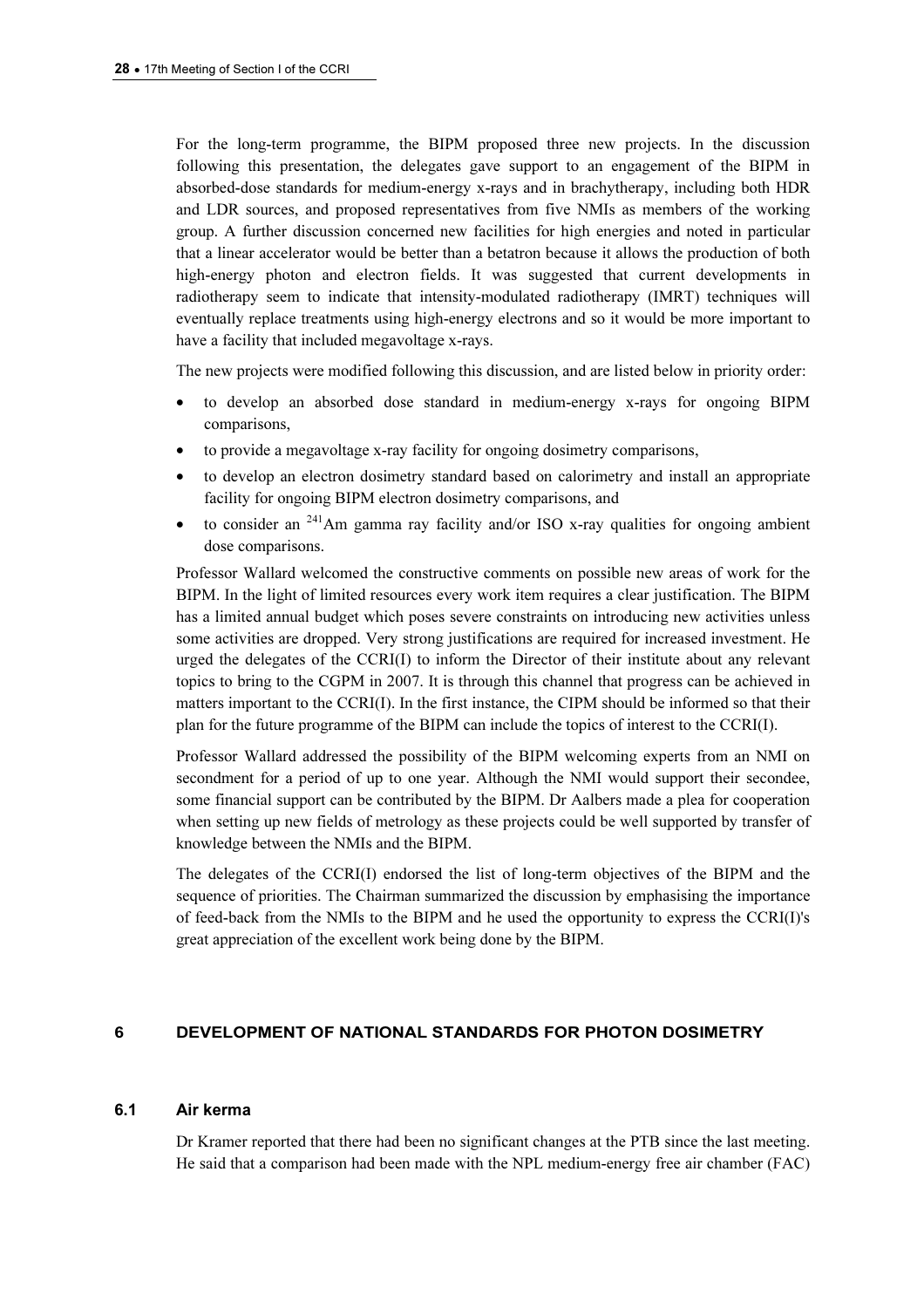in 2004 under a EUROMET action; that the large volume ionization chamber had been completed and a comparison with the NIST was scheduled.

Mr Seltzer reported that a change had been announced to the NIST air kerma standard on 14 May 2004. A number of developments were taking place, in particular, following suggestions regarding recombination measurements, the NIST is planning a new FAC to replace the Wyckoff chamber although the internal dimensions would remain the same. The new design would enable attenuation corrections to be made more easily.

Dr Ross reported that the NRC air kerma standard was now 0.59 % higher than previously, this had been announced formally in October 2003 with the publication of the report PIRS-876. However, there was still a difference between parallel-plate and spherical desig[n chambers at the](http://www.irs.inms.nrc.ca/papers/PIRS876/pirs876.pdf)  0.3 % level that had been published by McCaffrey et al in Physics Medicine and Biology..

Dr Webb reported that the ARPANSA had undertaken comparisons with the BIPM in mediumenergy and low-energy x-rays using the ARPANSA FACs. While the results of the mediumenergy comparison were acceptable, the low-energy results differed by 2 %. Consequently, the low-energy FAC is now used as a secondary standard, traceable to the BIPM. A project is in hand to re-establish the low-energy FAC as a primary standard.

## 6.2 Absorbed dose to water

Dr Webb referr[ed to CCRI\(I\)/05-02 and reported](https://www.bipm.org/cc/CCRI(I)/Allowed/17/CCRI(I)05-02.pdf) on the collaboration between the IAEA and the ARPANSA in which the IAEA loaned a graphite calorimeter to the ARPANSA. He also drew the attention of the delegates to the proceedings of the AbsDos 2003 workshop held at the ARPANSA, which are to be published in the near future.

Referri[ng to CCRI\(I\)/05-06, Dr Kra](https://www.bipm.org/cc/CCRI(I)/Allowed/17/CCRI(I)05-06.pdf)mer gave a brief description of the PTB's new Co irradiationfacility with a 250 TBq source. The device is characterized by a shutter transit time of about 35 ms. The reproducibility in dose rate for repeated irradiations is better than 0.02 %. The water calorimeter has superseded PTB's old primary standard for absorbed dose to water based on Fricke dosimetry. The water calorimeter has a total relative uncertainty of 0.21 % ( $k = 1$ ). A BIPM key comparison is scheduled for October 2005.

Mr Seltzer reported on the development of a NIST water calorimeter operating at room temperature (CCRI(I)/05-11). The temperature measurement is performed with an AC circuit. Investigations are being performed to analyze heat conduction in frequency space. This is seen as a potential tool in the analysis of possible convection phenomena.

Dr Ross refer[red to CCRI\(I\)/05-20 and rep](https://www.bipm.org/cc/CCRI(I)/Allowed/17/CCRI(I)05-20.pdf)orted the procurement of a new 220 TBq Co source. By comparing water calorimeter measurements with measurements using transfer chambers, dosimetric consistency between the old and new sources was demonstrated. With the objective of improving the purity specification of the water, the NRC has developed a new all-glass vessel for its calorimeter.

Dr Duane described recent developments of the NPL graphite calorimeter (CCRI(I)/05-35). Detailed thermal modelling had shown that the correction for the heat gain of the core deviated from the hitherto assumed value by 0.1 %, the approximate amount by which the calorimeter overestimated the absorbed dose. For routine calibrations the NPL had decided not to pass on this change. The relative standard uncertainty in the adiabatic mode of operation had been improved by a factor of three.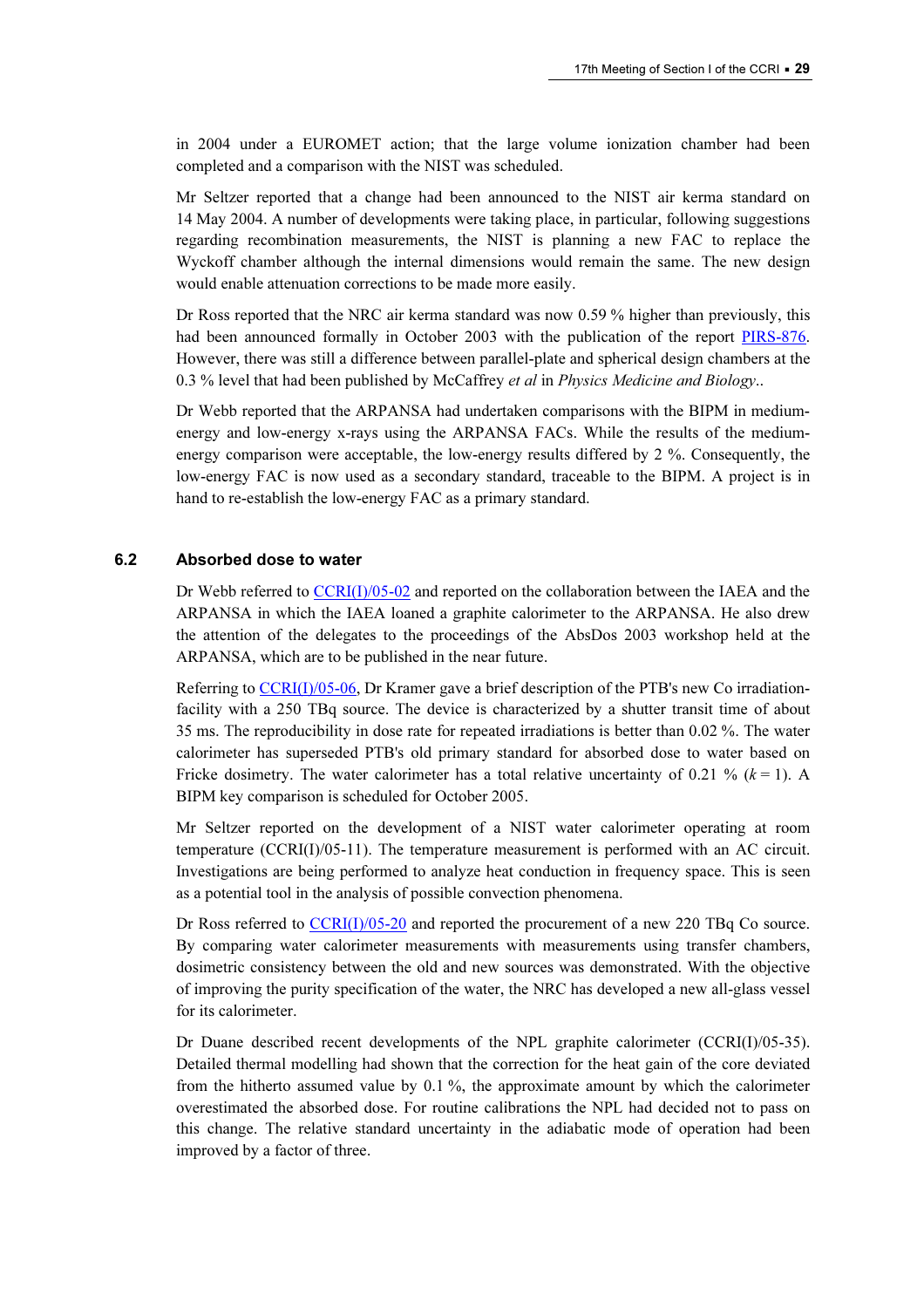Dr Damen, referring [to CCRI\(I\)/05-38, repor](https://www.bipm.org/cc/CCRI(I)/Allowed/17/CCRI(I)05-38.pdf)ted on explorative measurements with the transportable NMi water calorimeter in fields of medium-energy x-rays. The standard deviation of the mean of 70 runs was about 0.8 %. A preliminary comparison with ionometric measurements showed an agreement within about 0.6 %. However, this figure needs to be substantiated in further investigations.

#### 6.3 Brachytherapy dosimetry

Referring to  $CCRI(I)/05-06$ , Dr Kramer gave a brief account of a new type of a large volume free air chamber called Großvolumige Extrapolationskammer (GROVEX). A PhD student from the University of Wisconsin had substantially contributed to the development of the GROVEX and it has been designed to measure the reference air kerma rate of  $^{125}I$  and  $^{103}Pd$  seeds. A bilateral comparison with the NIST is planned in 2005.

Mr Seltzer, refer[ring to CCRI\(I\)/05-13, repo](https://www.bipm.org/cc/CCRI(I)/Allowed/17/CCRI(I)05-13.pdf)rted on seed-to-seed variation for certain types of seed. These variations result in differences in the angular distribution of the emitted radiation.

Dr Duane reported on the development of a new air kerma primary standard for  $^{192}$ Ir HDR brachytherapy sources and mentioned a bilateral comparison with the LNE-LNHB involving such sources. Provisional results indicate agreement within about 0.5 % (CCRI(I)/05-34).

#### 6.4 Radiation processing

Dr Kramer reported that the PTB had abandoned the use of Fricke dosimetry in the year 2000 and was now using alanine as it secondary standard for absorbed dose to water. They were achieving a reproducibility of 0.5 %. In response to a question from Dr Ross, he explained that three pellets were measured at a time, each being measured once to achieve this uncertainty value.

Mr Seltzer reported that the NIST were close to beta-testing an internet-based remote certification of high-dose radiation sources,  $CCRI(I)/05-14$ . Their high-dose quality system includes an annual comparison with the NPL and the disagreement has remained constant at between 1.5 % and 1.9 % (about one standard uncertainty) over the past seven years.

Dr Ross reported that the NRC uses alanine at radiotherapy levels but not at radiation processing levels. They have measured the energy dependence in both electron and photon beams. The response is consistent with the expectation of mass-energy transfer coefficients. There do not appear to be any LET effects nor anomalies with the alanine to water stopping power ratios. Monte Carlo calculations have been used to predict the 1.6 % measured difference between  ${}^{60}Co$ and high-energy x-ray beams.

Dr Sharpe reported on a collaboration between the NPL and the RIS∅ (Denmark) on primary standards for low-energy electron beams from 80 keV to 120 keV in which the electron range in air is about 10 cm. He commented that the beams are so intense that the air temperature rises at a rate of 100 °C per second. The project is to develop a calorimeter for surface dose which they believe to be just feasible. Currently at the design stage for the vacuum enclosures and thermal modelling of both direct heating and conduction from the hot air, the estimate of the achievable uncertainty is between 5 % and 10 %.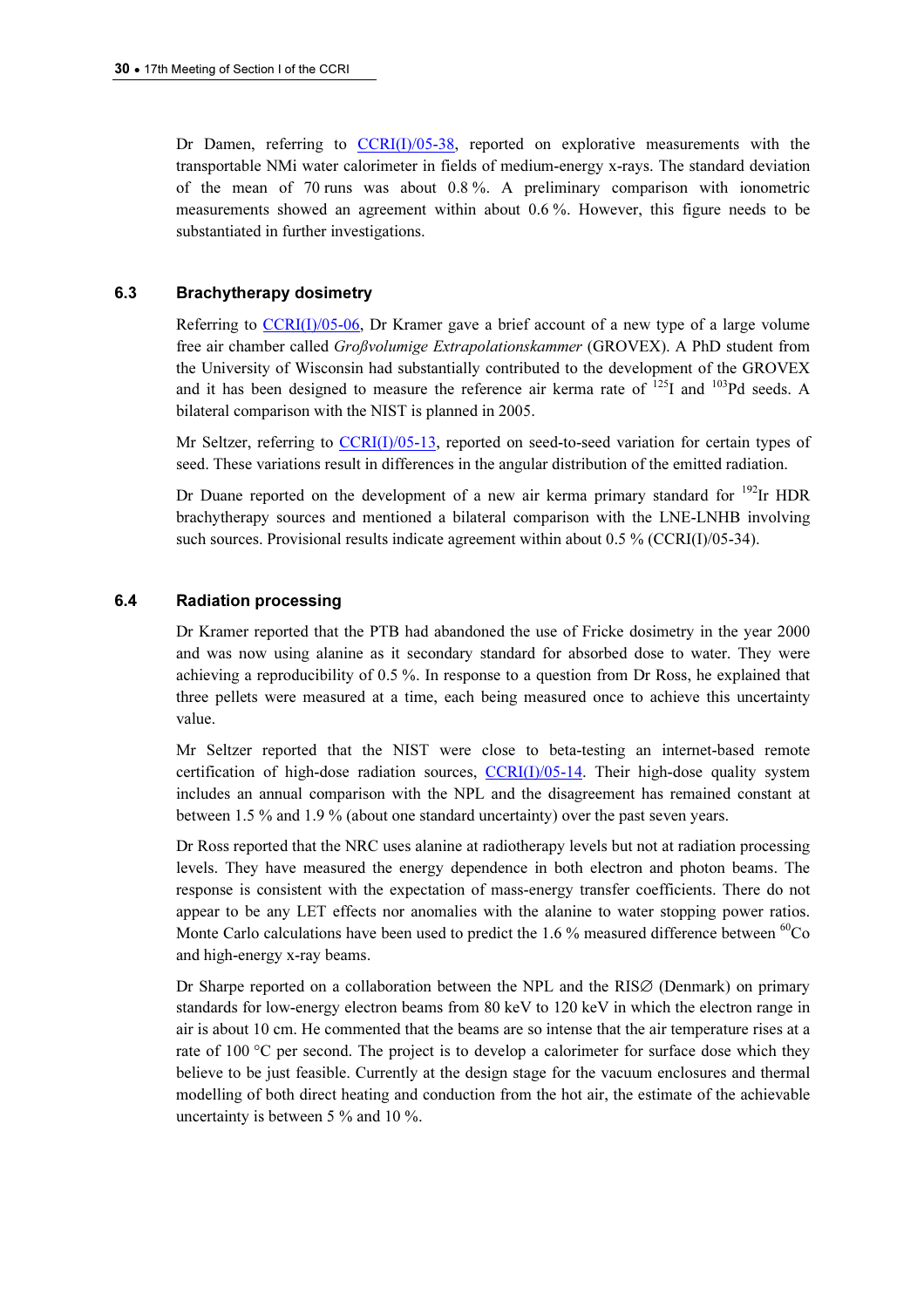Dr Tian Zhongqing from the NIM reported that China has over 200 processing plants and that alanine dosimeters are posted to them every six months. However, there are no particular developments currently under study.

Dr Toni reported that the ENEA-INMRI has a  ${}^{60}Co$  gamma cell and uses Fricke dosimetry for the standardizations.

## 6.5 Radiometry and dosimetry in the energy range from 1 keV to 60 keV

Dr Kramer reported on measurements of the mass-energy absorption coefficient of air using monochromatized synchrotron radiation from the BESSY storage ring (CCRI(I)/05-06). The experiments covered the energy range from 3 keV to 10 keV an[d the overall relative uncertainty](https://www.bipm.org/cc/CCRI(I)/Allowed/17/CCRI(I)05-06.pdf)  is about 1 %  $(k = 1)$ . Publication of this work is in progress.

Dr Saito, referrin[g to CCRI\(I\)/05-23, report](https://www.bipm.org/cc/CCRI(I)/Allowed/17/CCRI(I)05-23.pdf)ed on ionometric measurements of the photon flux in monochromatized synchrotron radiation in the energy range from 0.1 keV to 1 keV. The measurements show differences of about 5 % compared to results obtained with a cryogenic radiometer and this is subject to further investigations.

Referri[ng to CCRI\(I\)/05-32, Dr Ton](https://www.bipm.org/cc/CCRI(I)/Allowed/17/CCRI(I)05-32.pdf)i reported on efforts by the ENEA-INMRI to measure the air kerma in the ELETTRA synchrotron facilities at Trieste. The beam is to be used for mammography. The investigations are continuing.

# 7 DEVELOPMENT OF NATIONAL STANDARDS FOR CHARGED PARTICULE **DOSIMETRY**

## 7.1 Electron/beta dosimetry

Dr Kramer, referring t[o CCRI\(I\)/05-06, gave a brief](https://www.bipm.org/cc/CCRI(I)/Allowed/17/CCRI(I)05-06.pdf) description of the multi-extrapolation chamber developed at the PTB. This device allows the determination of the absorbed dose to water in close vicinity to beta-brachytherapy sources. Through the parallel use of twenty-eight electrode/ electrometer channels, two-dimensional information on the dose distribution is obtained in a single measurement. A bilateral comparison with the NIST is planned in 2005.

Dr Duane reported that the NPL has developed a facility for measuring the absorbed dose to water for ophthalmic applicators. Two methods were used: a) thin alanine tablets and b) an extrapolation chamber. The results obtained with the two approaches are in good agreement (CCRI(I)/05-21).

#### 7.2 Other charged particles/protons

Referring to  $CCRI(J)/05-22$ , Dr Duane reported on dose measurement in the 60 MeV proton beam at Clatterbridge Centre of Oncology. To this end a dedicated small-body portable graphite calorimeter was developed at the NPL. In combination with ionometric measurements this instrument was used to determine the  $W/e$  for low-energy protons. Values between 33.6 J/C and 34.9 J/C with uncertainties between 1.9 % and 2.5 % were obtained. Attempts were also made to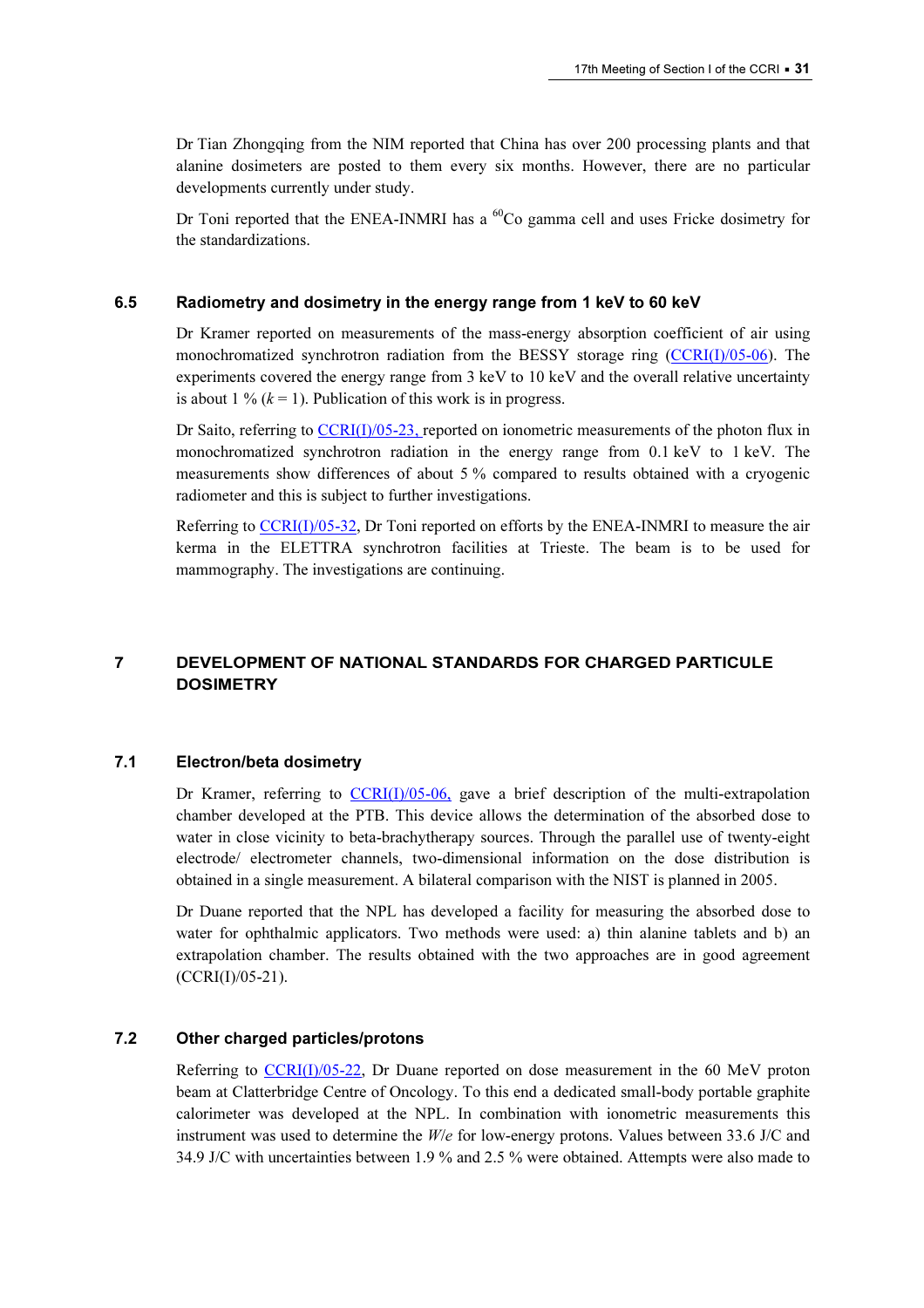measure dose distributions using alanine, including the region of the Bragg-peak. Dr Ross added that the NRC had collaborated with Joakim Medin at Malmo with his construction of a copy of the NRC water calorimeter which he was now using in a proton beam having an energy of 150 MeV.

The concerns of the medical community over the possible confusion that could arise in prescriptions for radiotherapy using heavy particle beams were discussed in some detail. In response to these concerns, the CCRI(I) strongly supported the proposal that the ICRU Standing Committee on Fundamental Quantities and Units considers defining a new quantity for use when treatments involve the use of one or more multiplying factors to describe the corresponding biological effects of the absorbed dose. The ICRU representative was encouraged to recommend that the ICRU identify a solution.

It was noted that the quantities air kerma and absorbed dose each has the unit J/kg with the special name of gray and that it is always necessary to specify the quantity. It was assumed that any newly defined quantity relating to the biological effects of a particular radiation and given dose rate used in radiotherapy would also be described using the gray. It was also noted that for radiation protection quantities the unit J/kg with the special name of sievert had been adopted specifically to avoid any confusion with medical doses

## 8 OTHER REPORTS FROM MEMBERS LABORATORIES

Referring to the contents of  $CCRI(I)/05-32$ , not addressed so far, Dr Toni gave a brief description of the ENEA-INMRI activities in the measurement of absorbed dose to tissue for beta radiation. She provided an overview on the range of radiation qualities, including mammography, for which the ENEA-INMRI provides calibration services.

Dr Webb reported on the re-assessment of the ARPANSA low energy free air chamber for the tube voltage range from 10 kV to 70 kV. This is a collaboration with the University of Wollongong to calculate the correction factors with the PENELOPE MC code. The central electrode of the ARPANSA cavity chamber has been repaired successfully; and the results obtained with the repaired chamber are consistent with the previous results. In a pilot study the ARPANSA has conducted voluntary, TLD-based absorbed dose to water audits among the Australian radiation therapy centres. About half the centres responded. The results for photon radiations were correct to within 3 %. A new round is planned for 2005.

Dr Tian Zhongqing ( $CCRI(I)/05-42$ ) reported that the efforts to construct a new graphite cavity chamber at the NIM are continuing and a 500 TBq  ${}^{60}Co$  source will be installed for this purpose. Their existing 50 TBq  $^{60}$ Co source, purchased by the NIM from a hospital, has a beam flatness not better than  $4 \times 10^{-4}$  over a 60 mm diameter. The NIM plans to purchase a new diagnostic xray machine for tube voltages up to 150 kV.

Dr [Saito \(CCRI\(I\)/05-23\) reporte](https://www.bipm.org/cc/CCRI(I)/Allowed/17/CCRI(I)05-23.pdf)d on the development of a graphite calorimeter for  $D_w$ measurements at the NMIJ. They are working on absorbed dose standards for beta radiation and plan to be ready for calibrations in 2006.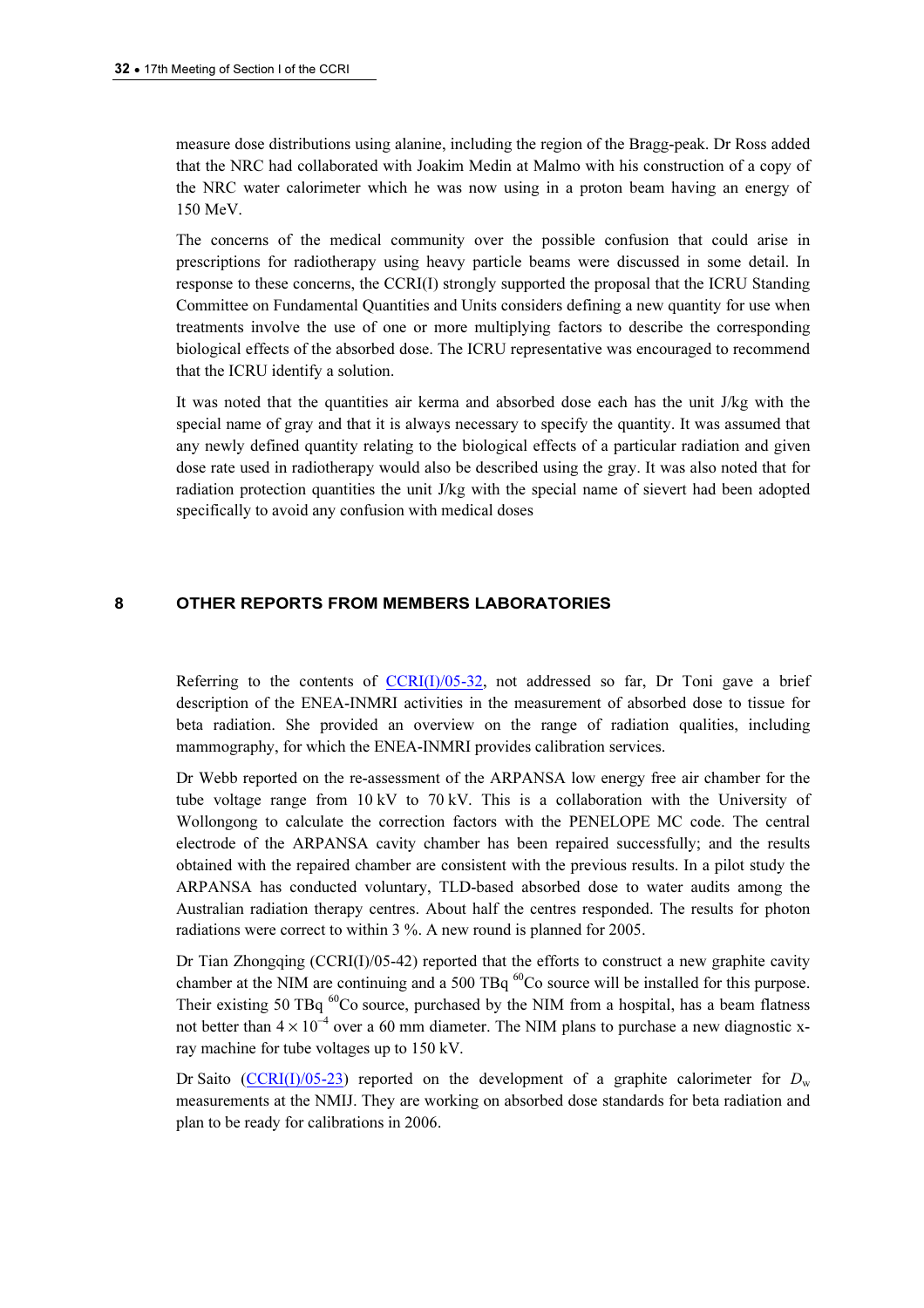Dr Ross (NRC) referred to the NRC investigations with radiochromic films in the course of which the useful dose range was extended down to about 1 Gy. The film exhibits an humidity dependence and is sensitive to polarization effects.

Dr Duane reported on efforts at the NPL to purchase a new clinical Linac and to replace the NPL's research Linac. A new calibration facility for mammography radiation qualities is being established. The development of the new graphite cavity chamber standards is nearing completion. Eight different chambers of four types with volumes up to  $100 \text{ cm}^3$  will be available.

Mr Seltzer reported on the installation at the NIST of a new Varian 2100 Clinac and said that preliminary characterization of the radiation fields had taken place. He also reported on a proficiency test of the Accredited Dosimetry Calibration Laboratories (ADCLs) in which they documented their capability to perform  $D_w$  calibrations relative to the NIST standard with an uncertainty of 0.2 %. By using a small angle aperture, the NIST is capable of performing dose measurements for ophthalmic applicators with a reduced uncertainty that is now 6 %. Investigations have been carried out to use alanine dosimetry at a temperature of  $-77$  °C. Below about 10 °C the temperature coefficient of alanine becomes non-linear.

Dr Aalbers reported on the new NMi facilities at Delft. He continued by describing the ongoing measurements of  $k<sub>Q</sub>$  in Dutch and Belgian clinics. He emphasized the good co-operation between the Dutch and Belgian medical physics societies.

Dr Kramer referred to  $CCRI(J)/05-06$  and gave a brief description of the electron accelerator project that is currently underway at the PTB. Three accelerators will be installed in a new building. There will be two Elekta Precise accelerators, one predominantly for the realization of the unit gray and the other predominantly for dosimetric investigations of clinical techniques, such as IMRT. The third accelerator will be a research machine providing an electron pencil beam covering the energy range from 0.5 MeV to 50 MeV. The beam energy and current will be specified to within an uncertainty of 0.1 %. The total cost is 14 ME. The facility is planned to be in operation by the end of 2007.

Dr Kramer also reported on progress in nano-dosimetry with calculations carried out by Dr Großwendt at the PTB on ionization clusters in volumes of the dimension of a DNA molecule. In these studies it could be shown that the number of single strand breaks in a DNA molecule correlates well with the number of ionizations in a nanometric volume element of liquid water. The PTB also has a new reference facility for environmental dosimetry with continuous recording of muon, neutron and photon events. In response to a question from Dr Ross about the use of alanine for clinical audits, Dr Kramer explained that the SSDLs provided calibrations for the clinics using measured  $k<sub>0</sub>$  values (or calculated from TRS 398) and a private company, traceable to the PTB, runs a clinical audit using TLD.

Dr Fe[dina \(CCRI\(I\)/05-40\) reported on](https://www.bipm.org/cc/CCRI(I)/Allowed/17/CCRI(I)05-40.pdf) the procurement of a new Isovolt x-ray machine for the VNIIM. The ISO radiation qualities of the low air kerma rate, the narrow series, and the high air kerma rate series as well as the BIPM radiation qualities have been established. She gave an overview of the calibration and verification services for photon and beta radiation provided by the VNIIM, which also has a 50 MeV betatron.

Dr [Csete \(CCRI\(I\)/05-08\) reporte](https://www.bipm.org/cc/CCRI(I)/Allowed/17/CCRI(I)05-08.pdf)d on the reconstruction of x- and γ-ray irradiation facilities underway at the OMH. A new facility for diagnostic radiation qualities according to IEC 61267 is being set up, including mammography qualities. The OMH  $^{60}$ Co source needs replacement; a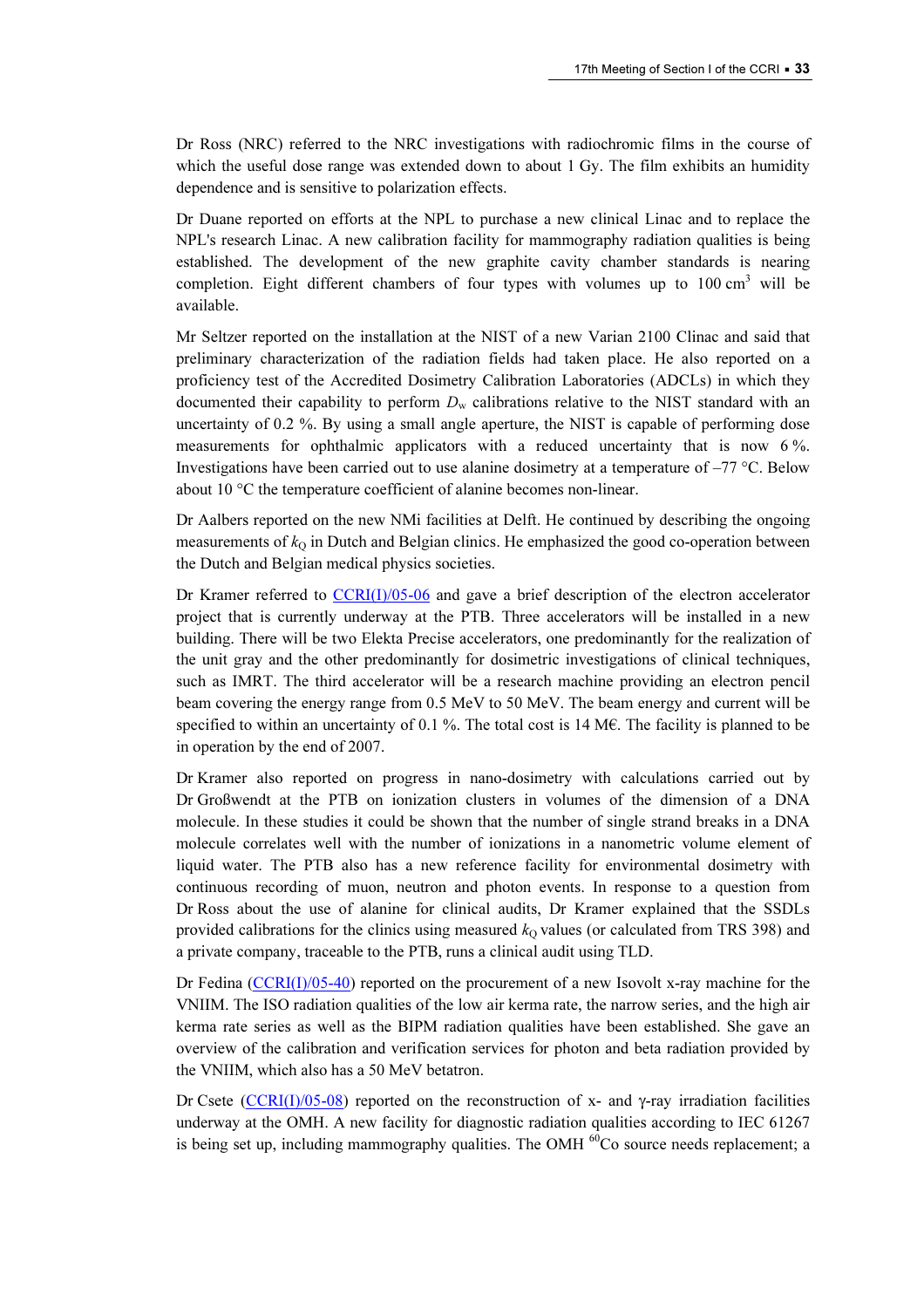100 TBq source is planned. The OMH is currently engaged in three EUROMET comparisons, one of which is piloted by them.

Representing the METAS on behalf of Dr Stucki, Dr Bochud from the IRA reported that the electronics of the racetrack accelerator are being upgraded. The METAS has brought into operation a PC cluster with a total of 22 CPUs for MC calculations and a new water calorimeter based on the NRC type will be built next year.

Dr Delaunay, referring to  $CCRI(J)/05-17$ , described a new set up established at the LNE-LNHB for the determination of the air kerma strength of  $192$ Ir HDR sources. An ionization chamber is rotated around the sources axis in such a way that the same side of the chamber always faces the source. A successful comparison has been carried out with an ADCL. He also gave a brief description of the design and operation of the graphite calorimeter.

Dr Mari[nger \(CCRI\(I\)/05-28\) drew the atte](https://www.bipm.org/cc/CCRI(I)/Allowed/17/CCRI(I)05-28.pdf)ntion of the CCRI to changes in the BEV air kerma standards for <sup>60</sup>Co (+ 0.8 %) and <sup>137</sup>Cs (+ 1.0 %) with respect to the previous values, having used PENELOPE for the  $k_{\text{wall}}$  calculations. He reported further that the BEV has acquired a new 72 TBq  ${}^{60}$ Co source. The use of the BEV's medium energy free air chamber has been extended so as to cover the radiation qualities RQR and RQA of IEC 61267.

Referring to  $CCRI(I)/05-07$ , Dr Meghzifene gave a presentation on the IAEA dosimetry activities. The SSDL network comprises 76 laboratories in 61 Member States. Most of these laboratories obtain traceabilty to the SI through the IAEA. In TLD and ionization chamber dose audits organized by the IAEA, the SSDLs have repeatedly demonstrated the quality of their work in radiation therapy and radiation protection. In the years 2003 and 2004, the IAEA carried out 884 TLD dose audits directly in clinics of their member states. In the dosimetry laboratory at Seibersdorf, the IAEA has started calibrations for mammographic radiation qualities. The IAEA Quality System has successfully undergone a peer review and the IAEA CMCs have been approved and entered into the KCDB. New international Codes of Practice on dosimetry in diagnostic radiology and on nuclear medicine are currently in the final stages of preparation.

Mr Peixoto gave an overview on the activities of the LNMRI which is the designated laboratory in the field of dosimetric standards for Brazil, for which the INMETRO is the NMI. He described the instrumentation available at LNMRI and the way in which traceability is secured in a country as large as Brazil.

On behalf of the ICRU and referring to  $\frac{CCRI(I)/05-41}{D}$ , Mr Seltzer informed the CCRI(I) of a change in the path of publication of ICRU reports that used to be published through Nuclear Technology Publishing but are now with Oxford University Press. About two publications are planned per year, with one on radiation processing and one on dosimetry measurement assurance scheduled for 2006. In cooperation with the IAEA, a report on RBE and dose reporting for ion therapy is in progress, in which the issue of appropriate quantities and units will also be addressed. Mr Seltzer confirmed that he would be addressing the question at the ICRU.

Dr Sochor (CCRI(I)/05-34) reported on the construction of new irradiation facilities at the CMI incorporating the ISO standardized x-ray narrow spectral series, including a computerized 3Dpositioning system. The characteristics of their <sup>60</sup>Co field have been determined by means of the MC code 'Sabrina'. The CMI is currently planning to build a set of new graphite cavity standards consisting of three different chamber sizes. Three-dimensional measurement systems will be used to quantify the volumes.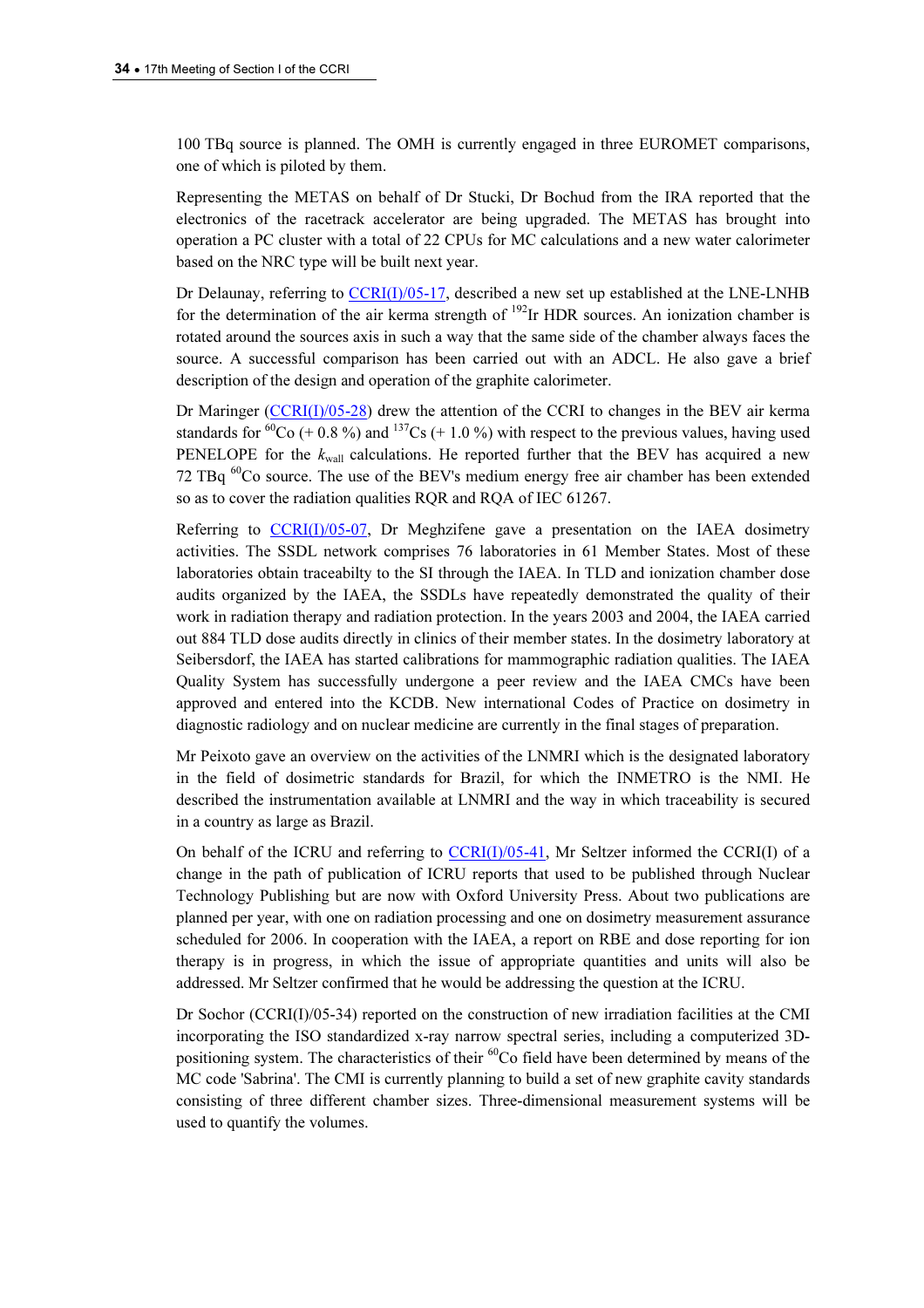Dr Kosunen described the role of the STUK in Finland. Belonging to the department of regulatory issues, it is the STUK's task to visit and advise hospitals. The STUK is Finland's national standards laboratory as well as being an IAEA/WHO SSDL, and is traceable to the BIPM at the therapy level and the PTB for protection level dosimetry. It is currently participating in EUROMET projects 545, 738 and 739 as well as in the IAEA TLD annual dose audit, in which it complies within the acceptance levels. Developments are under way for the calibration of kerma-area-product and kerma-length-product chambers. Finland has adopted the TRS 398 methodology through a national protocol.

Dr Mostert gave a short overview of the CSIR-NML. Four permanent staff are engaged, two of whom are physicists and two are technicians. The CSIR-NML provides calibrations for radiation therapy and radiation protection. The CSIR standards are directly traceable to the BIPM, with the exception of the beta-ray standards, which are traceable to the PTB. It is an SSDL of the IAEA and it has been accredited by the National Accreditation Board of South Africa.

## 9 APPENDIX C (MRA) CALIBRATION AND MEASUREMENT CAPABILITIES – REPORT FROM THE CCRI RMO WORKING GROUP

The chairman of the CCRI RMO working group, Dr Aalbers, referred to CCRI(I)/05-05 and explained that, following the advice of the JCRB, the RMO Working Group has acquired the status of a CCRI working group. At its last meeting in September 2004, the working group reached agreement on more specific rules for completing the CMC entries and the revised document is available on the KCDB website. All current entries in the KCDB comply with these new rules. Dr Castelazo, the Executive Secretary of the JCRB, emphasized in the discussion that CMC entries that are not backed by a Quality System have to be deleted. So far this has not been needed for the ionizing radiation entries. Dr Webb was thanked for his excellent written report of the working group meeting.

## 10 REPORTS FROM THE REGIONAL METROLOGY ORGANIZATIONS

Speaking on behalf of the APMP, Dr Webb informed the CCRI(I) that three countries are in negotiations to join the APMP. In this context, efforts are being made to harmonize the procedures for establishing quality systems and for preparing CMCs. He reminded the CCRI(I) of the high workload caused by the inter-RMO review process of the CMCs, mentioning in particular the extensive CMCs of the EUROMET. He expressed his gratitude to his colleagues who had worked through the review process.

Referring to  $CCRI(J)/05-39$ , Dr Aalbers reported on two bilateral comparisons between the VNIIM and the OMH. He gave an overview on the situation regarding Quality Systems among the EUROMET members. The thirteen institutes currently in the KCDB are in full compliance with all requirements. Ten further institutes have submitted their CMCs to the EUROMET.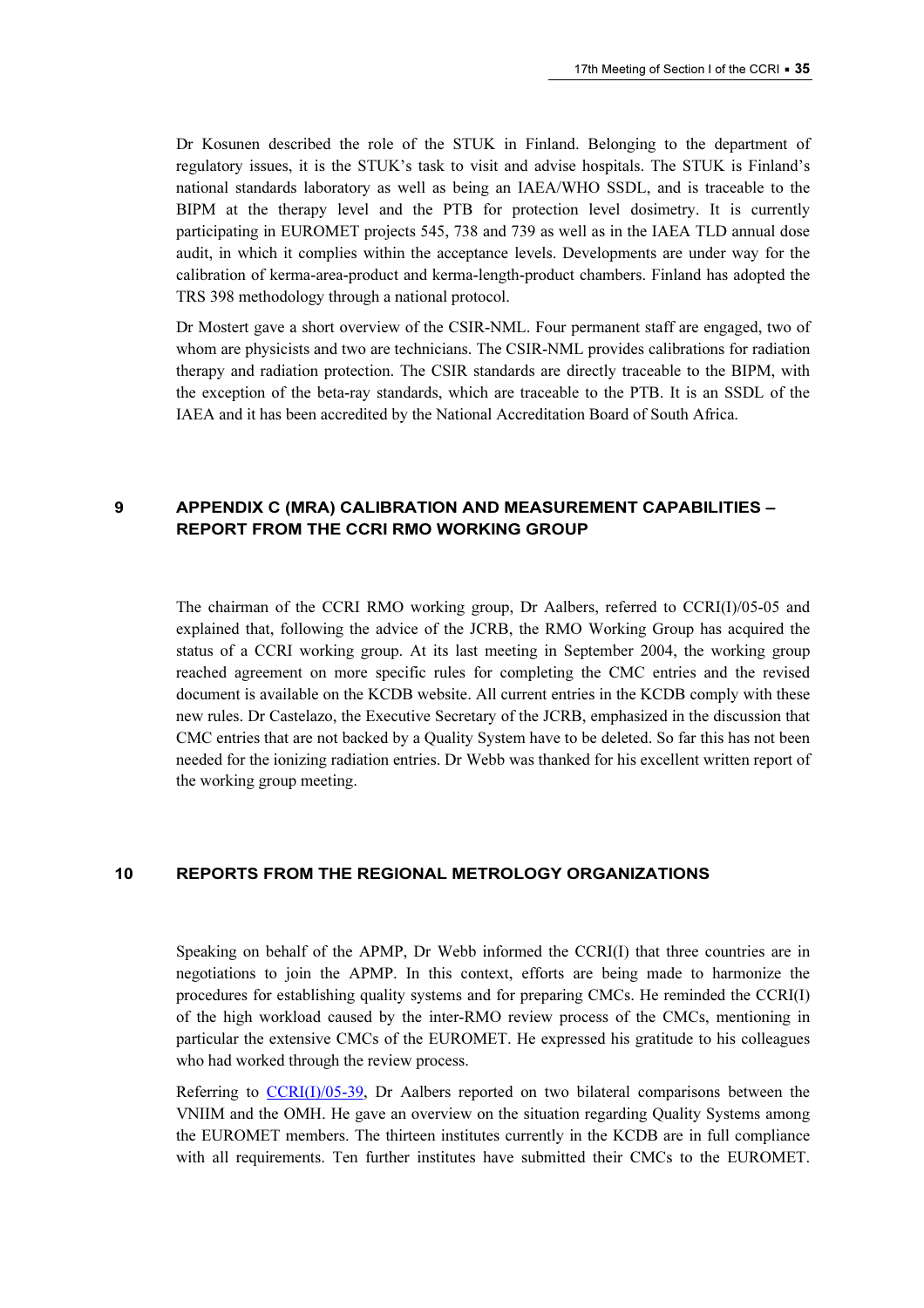Dr Webb asked the EUROMET to separate CMC entries into those for activity and those for dosimetry to facilitate their review. A comment was made by Dr Ross that the inter-regional review is not an easy task.

Dr Mostert, referring to CCRI(I)/05-03, reported from the SADCMET that, so far, CMCs have been submitted only by the CSIR-NML and consequently that they work with the APMP for the intra-regional review.

Mr Seltzer referred to CCRI(I)/05-18 for the SIM and explained that the CMCs from the NIST have been entered into the KCDB, while those for Mexico, Brazil and Argentina were still circulating for inter-regional review. Quality Systems seemed to be in place with the NIST making a self declaration of compliance with ISO 17025. The NRC has opted for full third-party accreditation and the external review for this is due soon.

Dr Meghzifene inquired whether all the RMOs have a co-ordinated way of reviewing quality systems such as the quality forum of the EUROMET. This was confirmed by Dr Castelazo.

## 11 REPORTS FROM INTERNATIONAL MEMBERS AND OBSERVERS

The reports of the IAEA and the ICRU were presented under item 11. There was no formal report from the IOMP.

#### 12 PUBLICATIONS

## 12.1 Publications of changes to national standards

At this point in the agenda, Dr Tian (NIM) expressed a formal view on the publication of changes to national standards. Referring to the change in air kerma at  ${}^{60}Co$  made by several institutes, he questioned whether the metrology institutes introducing a change significantly greater than the stated uncertainty risked losing their credibility. He informed the CCRI(I) that Chinese legislation on metrology does not allow the NIM to change its standards. This led to a discussion on the importance of transparency when changes are made and also of the consequences of such changes in their dissemination through calibrations. Dr Duane underlined that the KCRV of the quantity in question is not changed if individual NMIs change their standard but that the relationship in terms of degrees of equivalence between the NMIs can change. Mr Seltzer considered such changes to be a natural consequence of progress in metrology and as an example cited the changes in values of the physical constants made in 1983. However, as changes are often a balance of scientific and administrative issues they can be complicated. He emphasized that every effort needs to be made to make any change transparent.

Referring to the particular case of the BIPM air kerma standard as this also defines the KCRV, Dr Allisy-Roberts suggested that the standard should remain unchanged until the beginning of the year 2007, or possibly 2008. A discussion followed on whether it might be appropriate in the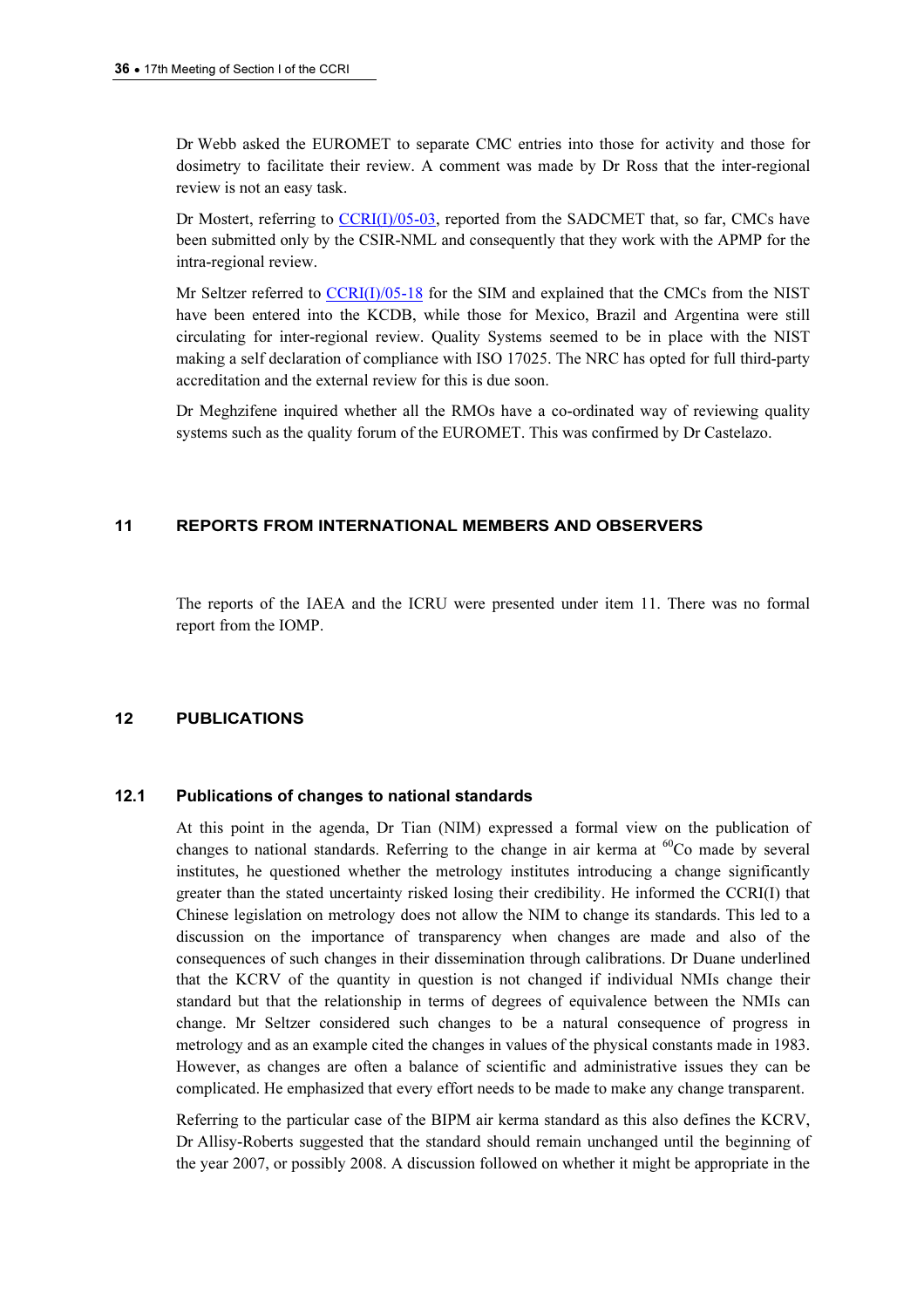interim to increase the stated uncertainty, particularly that for the axial non-uniformity correction factor. This view did not find general support and the CCRI recommended the continued use of the present uncertainties and asked the BIPM to prepare a paper for peer review and publication in Physics in Medicine and Biology. Once this paper had been published, the CCRI would be given the opportunity of confirming the date at which any change should be announced in Metrologia, with letters of explanation to the Members of the Metre Convention, as had been done for the changes to the x-ray standards. On the question by Dr Csete as to when the [BIPM.RI\(I\)-K1 compariso](http://kcdb.bipm.org/appendixB/KCDB_ApB_info.asp?cmp_idy=371&cmp_cod=BIPM.RI(I)-K1&prov=exalead)n results will be published in the KCDB, Dr Allisy-Roberts reiterated that this was planned to be before the end of 2005.

Professor Wallard concluded the discussion by expressing his gratitude to Dr Tian for having raised this important issue. Referring to historical examples, e.g. in the early nineties when Josephson junctions revolutionized metrology in electricity, he underlined that changes in standards have to be permissible when there is good scientific reason and that even the definition of the kilogram is likely to change in the future. He also emphasized that the implementation of a new standard requires a far-sighted approach. Professor Wallard suggested that the new BIPM air kerma standard in  ${}^{60}$ Co radiation be implemented with effect from 1 July 2007 which would be after the next CCRI(I) meeting. He asked the president of the CCRI to inform the CIPM about the changes to be made. A draft note for *Metrologia* would be circulated to the CCRI(I) and a period of at least one month would be given for comments on the change to be made prior to submission, with the proposed implementation date of 1 July 2007. This should give all the NMIs traceable to the BIPM adequate time to implement the consequent changes in the dissemination of their own standards.

#### 12.2 Special Issue of Metrologia

The Chairman of the CCRI(I) presented the results of the inquiry circulated amongst the NMIs on possible contributions to the planned special volume of Metrologia. From this list, he had extracted eight priority topics each with one or possibly two authors. A discussion arose on the contents of the proposed chapter on Monte Carlo calculations. As this method is applied within each of the subject areas covered in the special issue, it was decided that this chapter should cover the physics and the modelling of radiation transport. The specific methods used to address a particular question, such as wall correction factors for cavity chambers, should be covered in the relevant chapter. Dr Ross asked whether the dosimetry of protons and heavy ions should be included. The chairman explained that the special issue was aimed at covering the mainstream and he felt that these topics should not be added.

The topics to be covered were: photon absorbed dose standards (including high-energy photons); electron absorbed dose standards; air kerma cavity standards; free air chambers; brachytherapy standards and dosimetry protocols (including ophthalmic applicators); physical models for Monte Carlo; radiation protection and environmental standards; international framework of radiation dosimetry comparisons. The special issue would be about 150 pages although all chapters would not necessarily be of the same length. Dr Allisy-Roberts agreed to pass the information to the Editor of Metrologia. It was noted that the special issue editors would identify and contact the authors and referees while the *Metrologia* office would co-ordinate the project.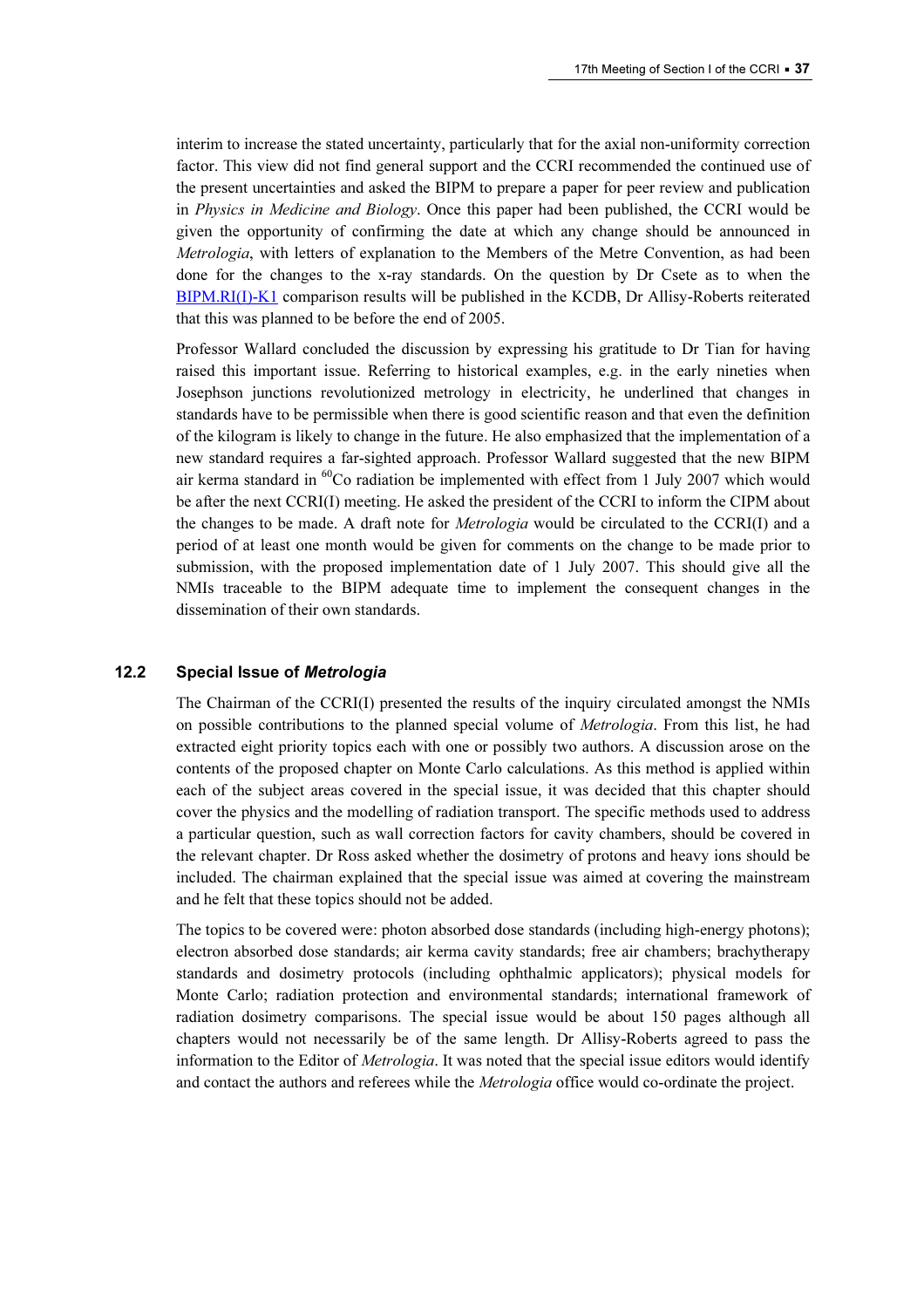#### 12.3 Publication of NMI bibliographies

Dr Allisy-Roberts asked the delegates to provide the BIPM with the list of publications of their institute in dosimetry over the last few years. [These lists are pub](https://www.bipm.org/en/committees/cc/ccri/publications_cc.html)lished in the CCRI web page and provide evidence of the research activities of the members of the CCRI. This was noted to be of particular importance when the CIPM reviews membership of the CCs and it also helps to promote the work of the CCRI.

In addition, as the working documents provided for each meeting are full of valuable information, she asked each participant whether these documents could be made publicly accessible. This request was with the *proviso* that any material that would otherwise be published would not be open and that any material that had been given to the CCRI(I) in confidence would likewise remain restricted. Approval was then given by the [NMIs for the](https://www.bipm.org/cc/AllowedDocuments.jsp?cc=CCRI(I))  [appropriate working document](https://www.bipm.org/cc/AllowedDocuments.jsp?cc=CCRI(I))s to be made openly available and these are available at  $CCRI(I)$ Working Documents.

## 13 CURRENT AND FUTURE MEMBERSHIP

Dr Allisy-Roberts informed the CCRI that the Czech Metrology Institute has now the status of an official Observer. Dr Aalbers proposed that Belgium should become a member of the CCRI(I), the appropriate Belgian institute being the University of Ghent. The President of the CCRI agreed to consider this proposal for the next CIPM. The current membership appears in the  $CCRI(I)$  web page.

## 14 DATE OF THE NEXT MEETING

The next meeting of the CCRI and its Sections was proposed for May 2007. It will be in the same year as the CGPM. The date will be decided by the CIPM at their meeting in October 2005. The President was asked to synchronize if possible the CCRI(I) meeting in 2007 with the Absorbed Dose Workshop 2007 to be hosted by the LNE-LNHB in Paris.

## 15 CONCLUDING REMARKS

Professor Wallard thanked the delegates for their participation in the meeting. In view of the great amount of work that has gone into the preparation of data for both Appendix B and Appendix C of the KCDB, he urged the delegates to promote its existence and propagate its contents, and particularly to inform him about any non-conformities.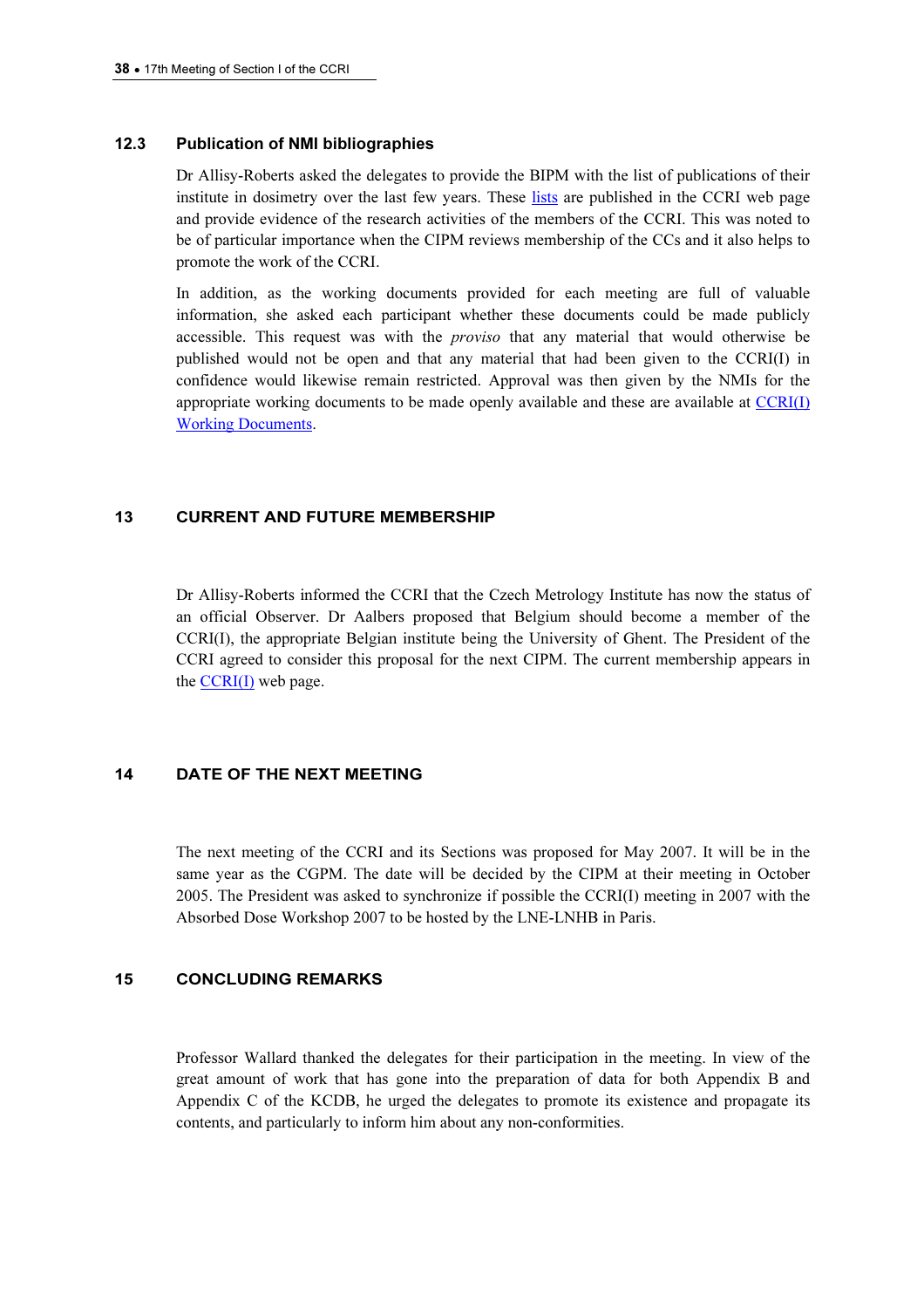Dr Sharpe closed the meeting. On behalf of the CCRI(I), he expressed his gratitude to the BIPM, to the Executive Secretary and to the staff of the Ionizing Radiation section of the BIPM for the excellent organization of this highly successful seventeenth meeting.

> H.-M. Kramer, Rapporteur July 2005, revised October 2005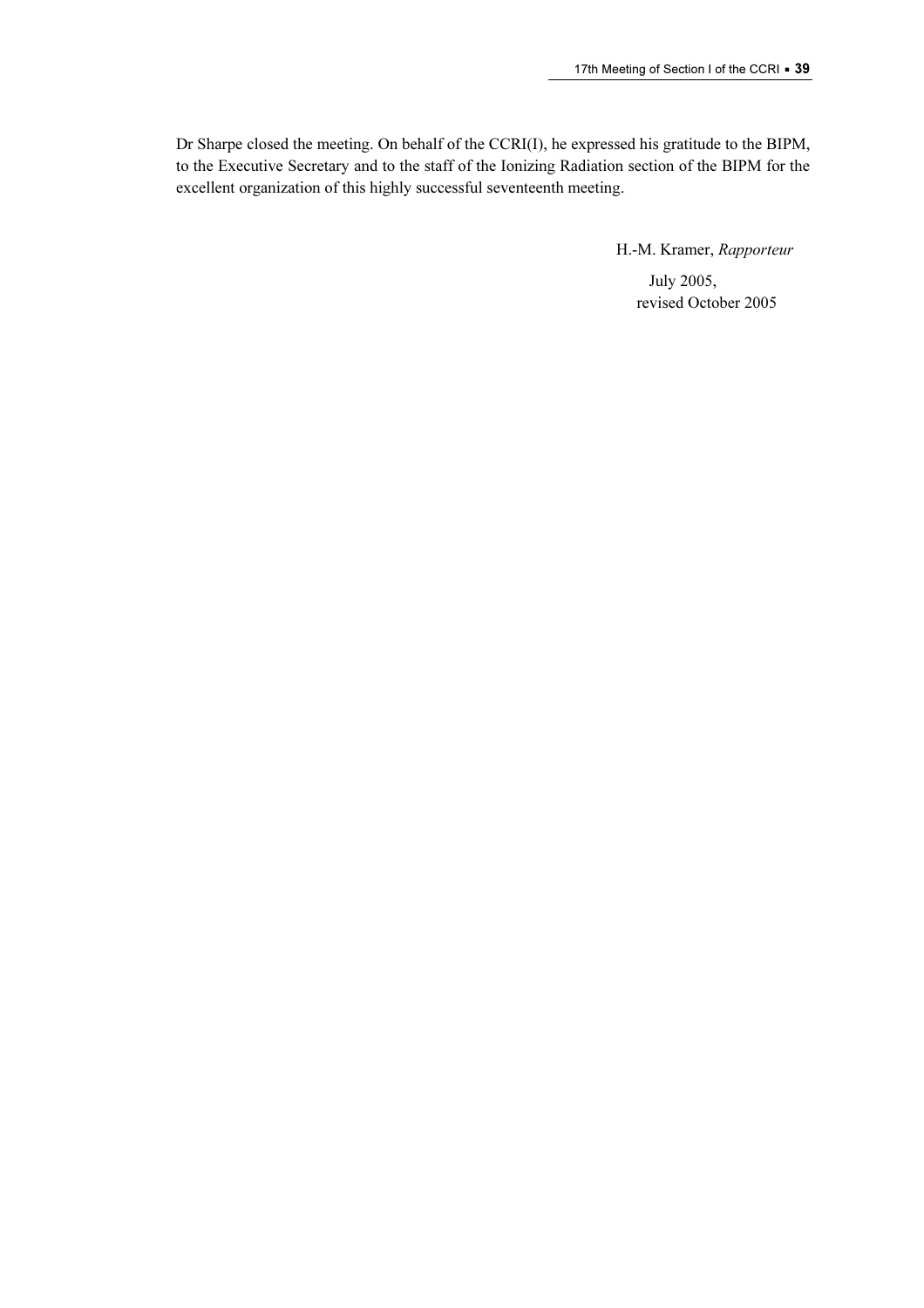# RECOMMANDATIONS DE LA SECTION I (RAYONS X ET  $\gamma$ , ÉLECTRONS) DU COMITÉ CONSULTATIF DES RAYONNEMENTS IONISANTS PRÉSENTÉES AU COMITÉ INTERNATIONAL DES POIDS ET MESURES

# Recommandation R(I)-1 (2005) : Sur l'extension de l'intervalle maximal de temps entre les comparaisons clés

La Section I du Comité consultatif des rayonnements ionisants (CCRI),

#### considérant

- la charge de travail considérable concernant les comparaisons clés qui risque d'incomber au Bureau international des poids et mesures (BIPM) pendant les années 2005 à 2010,
- la nécessité actuelle de répéter chaque comparaison clé au moins une fois tous les dix ans,
- le besoin de transparence dans la base de données du BIPM sur les comparaisons clés (KCDB),

recommande d'accorder cinq ans de plus pour la répétition d'une comparaison, à la condition que

- la prochaine comparaison soit clairement programmée et qu'elle ait lieu pendant cet intervalle supplémentaire de temps,
- les résultats datant de plus de dix ans soient identifiés comme tels dans la KCDB.

# Recommandation R(I)-2 (2005) : Déclaration d'une modification concernant un étalon national

La Section I du Comité consultatif des rayonnements ionisants (CCRI),

## considérant

- que les laboratoires nationaux de métrologie ont la responsabilité de déclarer toute modification concernant leurs étalons,
- la nécessité que la base de données du BIPM sur les comparaisons clés (KCDB) reflète l'état actuel des étalons nationaux disséminés par les laboratoires nationaux de métrologie,
- le besoin de mettre à jour les résultats présentés dans la KCDB,
- la nécessité pour le CCRI d'avoir l'opportunité de noter l'effet de telles modifications dans la matrice des degrés d'équivalence,
- la nécessité de présenter un rapport au CCRI pour approbation et publication avant la publication des résultats dans la KCDB,
- le besoin de synchroniser la publication du nouveau résultat dans la KCDB avec la date de mise en vigueur du nouvel étalon,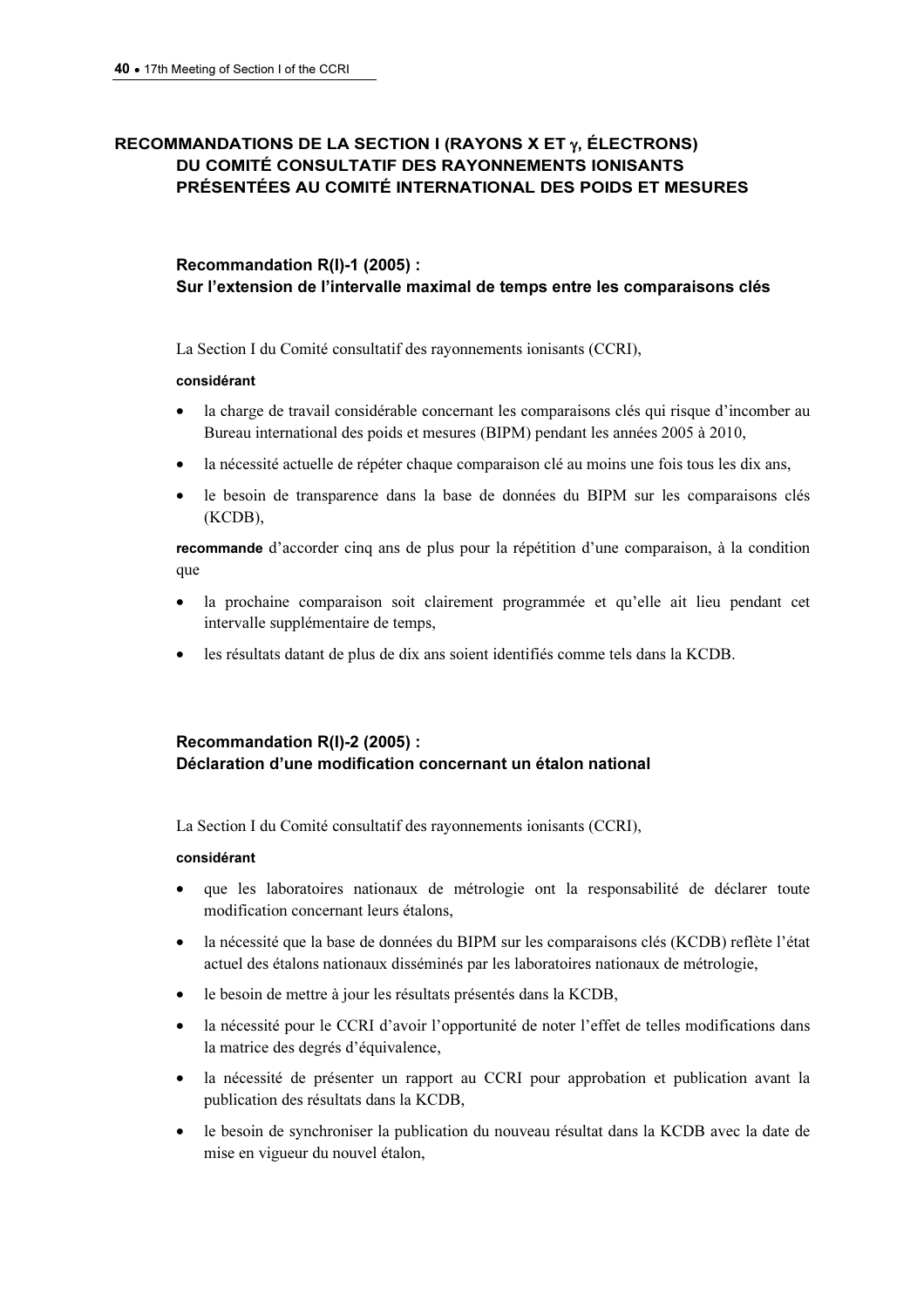#### recommande que

- lorsqu'un laboratoire national de métrologie souhaite déclarer une modification concernant un étalon national qui implique un changement de la méthode, d'un instrument ou d'une source de rayonnement, et afin de confirmer son nouveau résultat dans la KCDB, il effectue une comparaison bilatérale avec le BIPM ou, après notification au CCRI, avec un autre laboratoire national de métrologie qui détient déjà un résultat de comparaison avec le BIPM, ou
- lorsqu'un laboratoire national de métrologie souhaite déclarer une modification d'un étalon national qui implique seulement un changement des facteurs de correction, il fournisse un rapport écrit comprenant une réévaluation du bilan d'incertitude afin que le BIPM publie un rapport supplémentaire.

Dans tous les cas, le rapport initial doit être envoyé au secrétaire exécutif du CCRI au moins six semaines avant la date de mise en vigueur proposée afin de laisser au CCRI au moins deux semaines pour donner son accord.

L'intervalle de temps requis pour accepter certaines modifications pourrait être étendu en fonction de leur importance. Tous sont d'accord pour reconnaître que la communauté internationale a besoin d'en être informée, afin d'avoir une chance de réagir et de se préparer à de telles modifications.

Le CCRI recommande aussi que la valeur de référence de la comparaison clé, c'est-à-dire la valeur du BIPM pour la grandeur concernée, soit approuvée par le CCRI et fasse l'objet d'une publication référencée dans la KCDB, à l'endroit où la comparaison correspondante est enregistrée.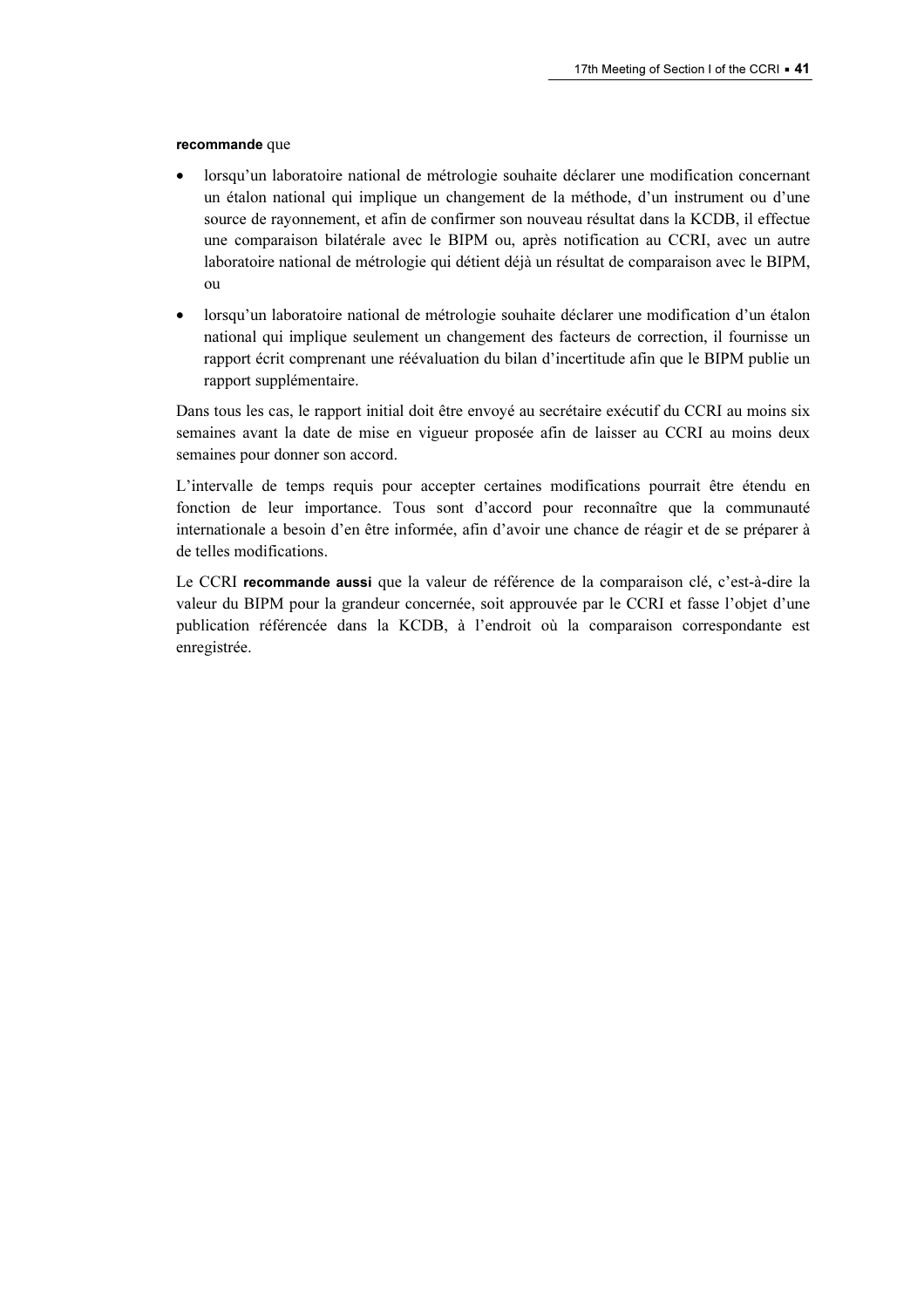# RECOMMENDATIONS OF SECTION I (X- AND γ-RAYS, ELECTRONS) OF THE CONSULTATIVE COMMITTEE FOR IONIZATION RADIATION SUBMITTED TO THE INTERNATIONAL COMMITTEE FOR WEIGHTS AND MEASURES

# Recommendation R(I)-1 (2005): Extension of the maximum time interval between key comparisons

Section I of the Consultative Committee for Ionizing Radiation (CCRI),

considering that there is

- likely to be a considerable work load of key comparisons that will fall on the International Bureau of Weights and Measures (BIPM) in the years from 2005 to 2010,
- a current requirement to repeat a key comparison at least every ten years,
- a need for transparency in the BIPM key comparison database (KCDB),

recommends that an extension of five years is allowed in which to repeat a comparison on condition that

- the next comparison is clearly scheduled, to occur within the extension period,
- the results that are more than ten years old are identified as such in the KCDB.

## RECOMMENDATION R(I)-2 (2005): Declaration of a change to a national standard

Section I of the Consultative Committee for Ionizing Radiation (CCRI),

## considering

- the responsibility of national metrology institutes (NMIs) in declaring any changes to their standards,
- the need for the BIPM key comparison database (KCDB) to reflect the current state of national standards that are being disseminated by the NMIs,
- the requirement for an update to the results presented in the KCDB,
- the need for the CCRI to have the opportunity to note the effect of such a change on the matrix of degrees of equivalence,
- the need for a report to be issued to the CCRI for approval and publication before the results are published in the KCDB,
- the need to synchronize the publication of the new result in the KCDB with the implementation date for the new standard,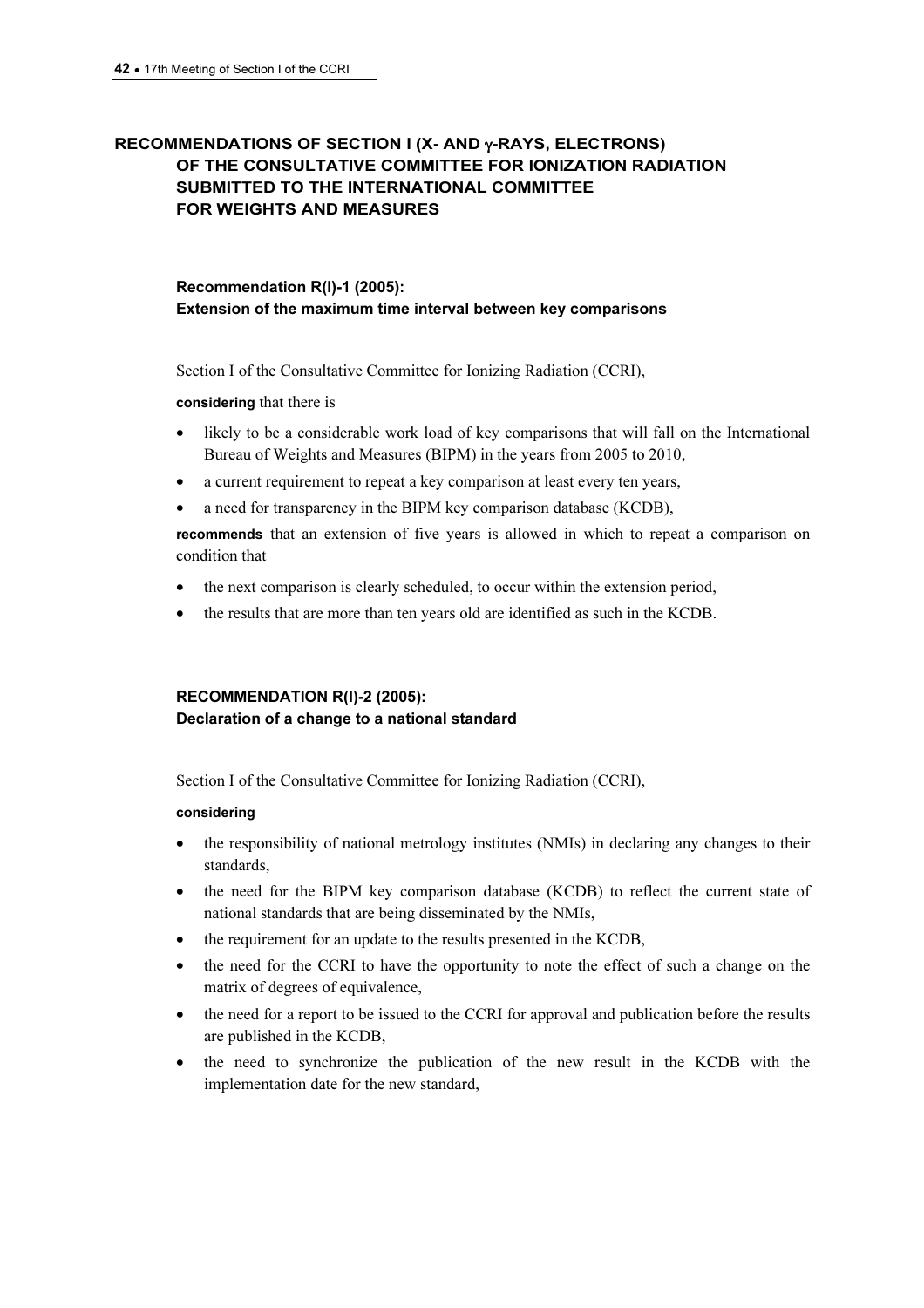#### recommends that

- when an NMI wishes to declare a change to a national standard that involves a change in method, instrumentation or radiation source, to confirm its new result for the KCDB, it conducts a bilateral comparison with the International Bureau of Weights and Measures (BIPM) or with prior notification to the CCRI, with another NMI that already has a BIPM comparison result, or
- when an NMI wishes to declare a change to a national standard that involves a change in correction factors only, it provides a written report including the re-evaluated uncertainty budget to the BIPM to produce a supplementary report.

In either case, the initial report should be sent to the CCRI Executive Secretary at least six weeks in advance of the proposed implementation date to allow the CCRI to have at least two weeks in which to confirm their approval.

The time scale actually required to agree some changes may need to be longer depending on the magnitude of the change proposed. There was unanimous agreement that the international community needs to be informed and given a chance to react and prepare for such changes.

The CCRI further recommended that the key comparison reference value, that is the BIPM value for the quantity of concern, should be approved by the CCRI with a publication linked to the relevant comparison in the KCDB.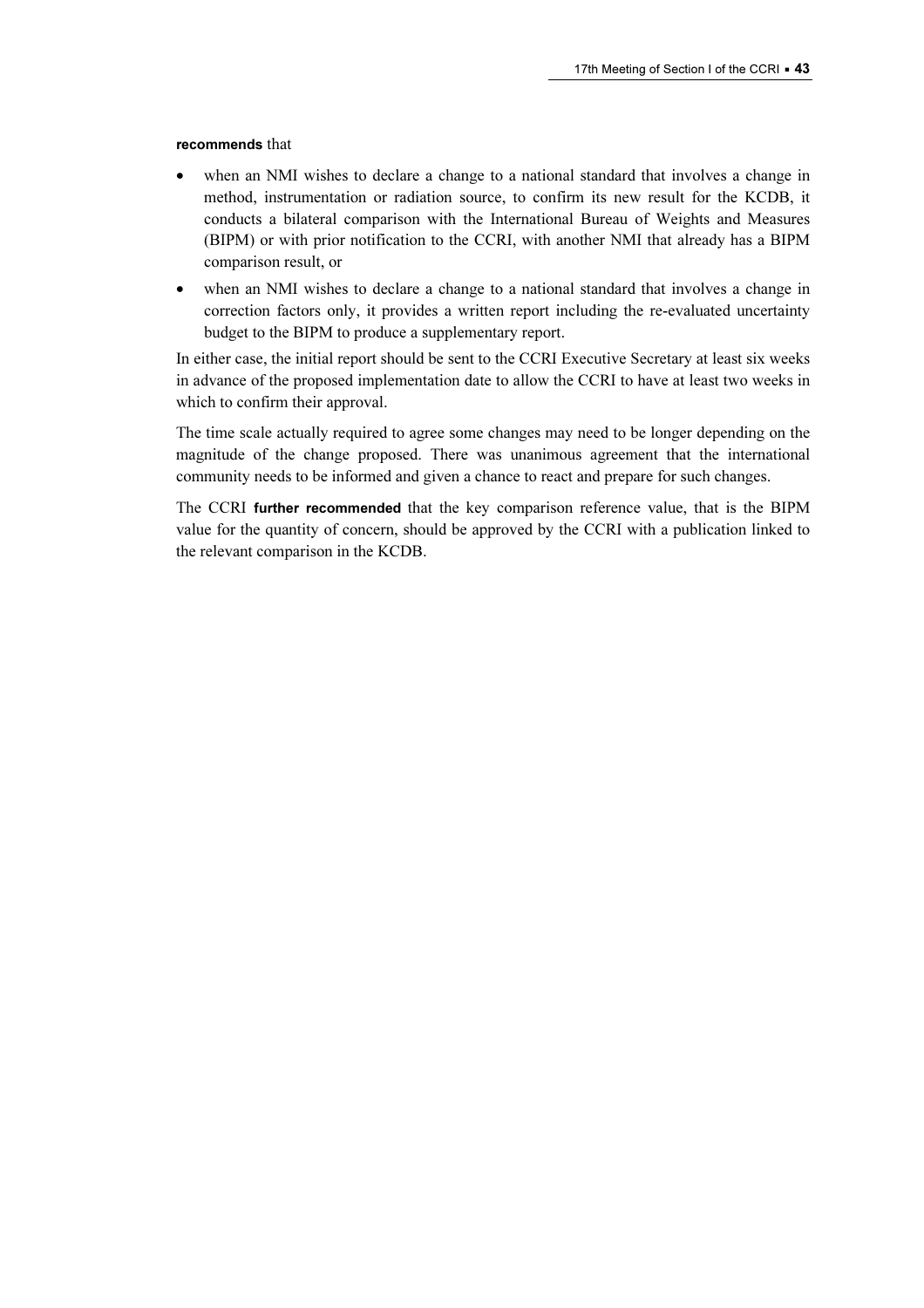# APPENDIX R(I) 1. WORKING DOCUMENTS SUBMITTED TO THE CCRI(I) AT ITS 17TH MEETING

Open working documents of the CCRI(I) can be obtained from the BIPM in their original version, or can be accessed on the BIPM website:

[http://www.bipm.org/cc/AllowedDocuments.jsp?cc=CCRI\(I\).](https://www.bipm.org/cc/AllowedDocuments.jsp?cc=CCRI(I)) 

| Document<br>CCRI(I) |                                                                                                                                                                                                                                     |
|---------------------|-------------------------------------------------------------------------------------------------------------------------------------------------------------------------------------------------------------------------------------|
| 05-00               | Draft agenda, 2 pp. (restricted access)                                                                                                                                                                                             |
| $05 - 01$           | BIPM. — Dosimetry comparisons and calibrations at the BIPM 2003 to 2005,<br>April 2005, P.J. Allisy-Roberts, D.T. Burns, C. Kessler, P. Roger, 8 pp.                                                                                |
| $05 - 02$           | ARPANSA (Australia). — Recent activities in measurement standards and<br>dosimetry at ARPANSA, 2003-2005, D. Webb, D. Butler, C. Oliver, 6 pp.                                                                                      |
| $05 - 03$           | SADCMET. - Recent SADCMET events in ionizing radiation, J. Mostert, 1 p.                                                                                                                                                            |
| $05 - 04$           | BIPM. — Sensitivity of x-ray comparisons and calibrations to radiation field size,<br>D.T. Burns, 2 pp.                                                                                                                             |
| $05 - 05$           | CCRI RMO WG for Ionizing Radiation, CMCs. - Notes of the RMO WG<br>meeting of September 2004, 8 pp. (restricted access)                                                                                                             |
| $05 - 06$           | PTB (Germany). — Progress in Radiation Dosimetry at PTB, May 2005,<br>U. Ankerhold, M. Anton, L. Büermann, K. Derikum, B. Grosswendt,<br>K. Helmstäder, R.-P. Kapsch, H.-M. Kramer, A. Krauss, H.-J. Selbach,<br>F. Wissmann, 9 pp. |
| $05 - 07$           | I.A.E.A. - I.A.E.A. subprogramme on dosimetry and medical radiation physics<br>2003 to 2004, K. Shortt, A. Meghzifene, J. Isewska, F. Pernicka, B. Zimmerman,<br>S. Vatnisky, P. Bera, L. Czap, R. Girzikowsky, 19 pp.              |
| $05 - 08$           | OMH (Hungary). — Progress Report on the Radiation Dosimetry at the OMH,<br>April 2005, I. Csete, 2 pp.                                                                                                                              |
| $05 - 09$           | NIST (United-States). - Recent Dosimetry Activities at the NIST, April 2005,<br>S.M. Seltzer, 21 pp.                                                                                                                                |
| $05 - 10$           | NIST (United-States). — Update on NIST X-Ray Air-Kerma Standards and<br>Calibrations, March 2005, M. O'Brien, S.M. Seltzer, 4 pp.                                                                                                   |
| $05 - 11$           | NIST (United-States). — Update on the NIST Second-Generation Room-<br>Temperature Water-Calorimeter, April 2005, H. Chen-Mayer, R. Tosh, 3 pp.<br>(restricted access)                                                               |
| $05 - 12$           | NIST (United-States). — Update on NIST Beta-Particle Dosimetry Standards and<br>Calibration, April 2005, C.J. Soares, 2 pp.                                                                                                         |
| $05 - 13$           | NIST (United-States). - Update on NIST Prostate-Seed Brachytherapy Standards<br>and Calibrations, April 2005, M.G. Mitch, S.M. Seltzer, 2 pp.                                                                                       |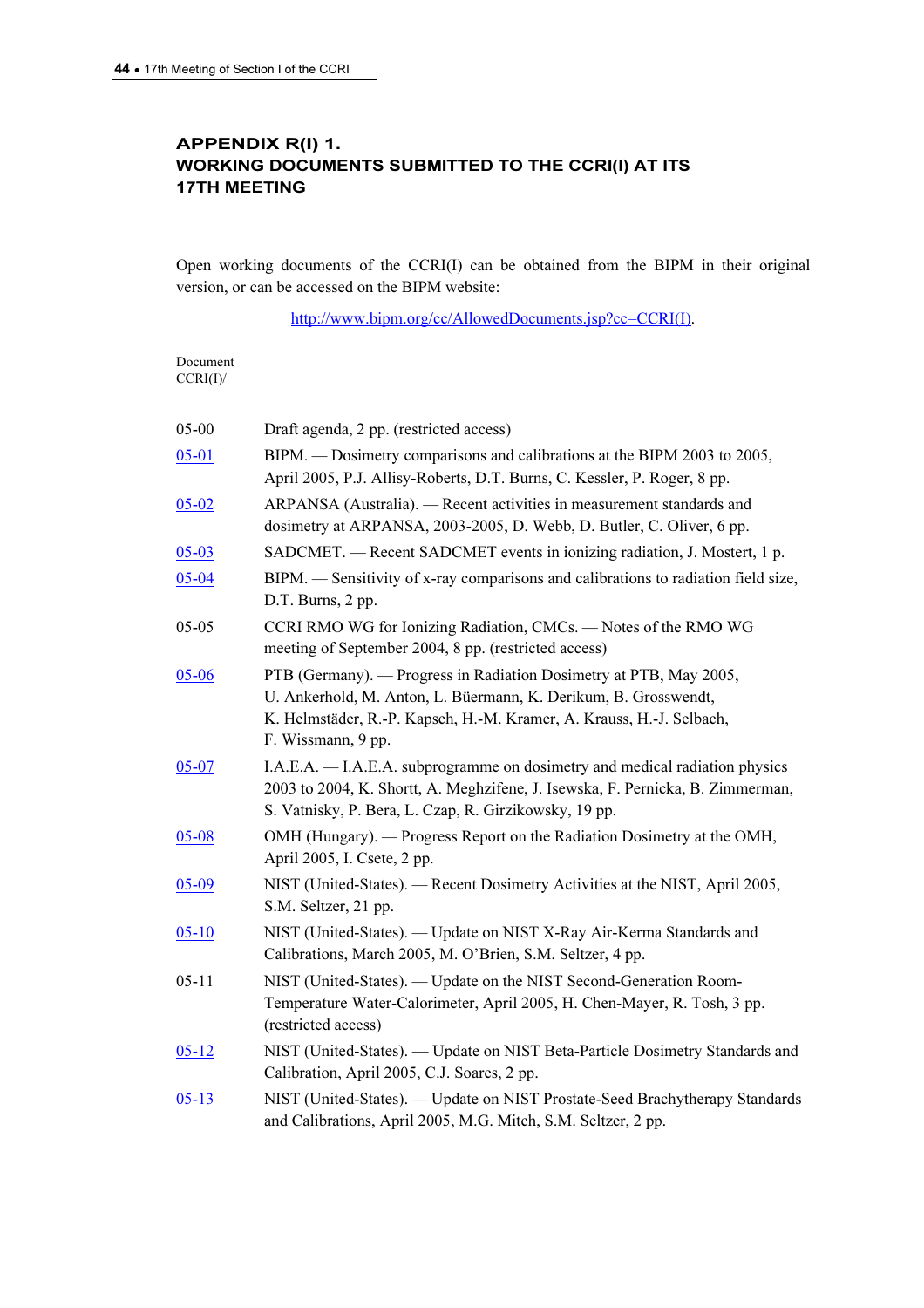| $05 - 14$ | NIST (United-States). — Update on NIST Radiation-Processing (High-Dose)<br>Dosimetry Services, April 2005, M.F. Desrosiers, J.M. Puhl, S.L. Cooper, 2 pp.                                                                   |
|-----------|-----------------------------------------------------------------------------------------------------------------------------------------------------------------------------------------------------------------------------|
| $05 - 15$ | APMP/TCRI. — APMP/TCRI Activity Summary, D.V. Webb, 4 pp.                                                                                                                                                                   |
| $05 - 16$ | ICRU. - Key Data for Use in the Dosimetry of Ionizing Radiation, S.M. Seltzer,<br>M. Inokuti, 3 pp. (restricted access)                                                                                                     |
| $05 - 17$ | BNM-LNHB (France). — BNM-LNHB/LMD Dosimetry Actions completed in<br>2003-2004, 8 pp.                                                                                                                                        |
| $05 - 18$ | SIM. — Report to the SIM Laboratories to the CCRI (section I, dosimetry), April<br>2005, L.R. Karam, S.M. Seltzer, 2 pp.                                                                                                    |
| $05-19$   | CSIR-NML (South Africa). — Recent activities in radiation dosimetry at the CSIR-<br>National Metrology Laboratory, J. Mostert, Z. Msimang, 2 pp.                                                                            |
| $05 - 20$ | NRC-INMS (Canada). — NRC Activities and Publications, 2003-2005, 18 pp.                                                                                                                                                     |
| $05 - 21$ | NPL (United Kingdom). - The development of a calibration service for<br>ophthalmic applicators at NPL, G.A. Bass, M.J. Palmer, 7 pp. (restricted access)                                                                    |
| $05 - 22$ | NPL (United Kingdom). — Progress Report on Proton Dosimetry at NPL, April<br>2005, H. Palmans, R. Thomas, D. Shipley, P. Sharpe, S. Duane, A. DuSautoy,<br>4 pp.                                                            |
| $05 - 23$ | NMIJ/AIST (Japan). — Recent dosimetry activities at NMIJ/AIST, N. Saito,<br>A. Notomi, T. Kurosawa, M. Kato, N. Takata, 2 pp.                                                                                               |
| $05 - 24$ | CMI (Czech Republic). — Progress report on photon dosimetry at CMI, April<br>2005, V. Sochor, 4 pp.                                                                                                                         |
| $05 - 25$ | BIPM. — New correction factors for the BIPM air-kerma standard for ${}^{60}Co$ ,<br>D.T. Burns, 8 pp. (restricted access)                                                                                                   |
| $05 - 26$ | BIPM. — Mammographic dosimetry, C. Kessler, 4 pp.                                                                                                                                                                           |
| $05 - 27$ | EAA, NMIJ/AIST (Japan). — Correction factors for free-air ionization chambers<br>for X-rays transmitted through a diaphragm edge and scattered from the surface of<br>the diaphragm aperture, T. Kurosawa, N. Takata, 6 pp. |
| $05 - 28$ | BEV (Austria). — BEV Laboratory report for 2003-2005 on research activities in<br>radiation dosimetry standards and facilities, F.J. Maringer, F. Gabris,<br>W. Tiefenboeck, J. Witzani, 2 pp.                              |
| $05 - 29$ | AEA, NMIJ/AIST (Japan). - A correction for scattered x-ray contribution in air-<br>kerma calibration, A. Nohtomi, N. Takata, C. Kasige, 4 pp.                                                                               |
| $05 - 30$ | BIPM. - Progress towards an absorbed dose calorimeter at the BIPM, April 2005,<br>S. Picard, D.T. Burns, P. Roger, 35 pp. (restricted access)                                                                               |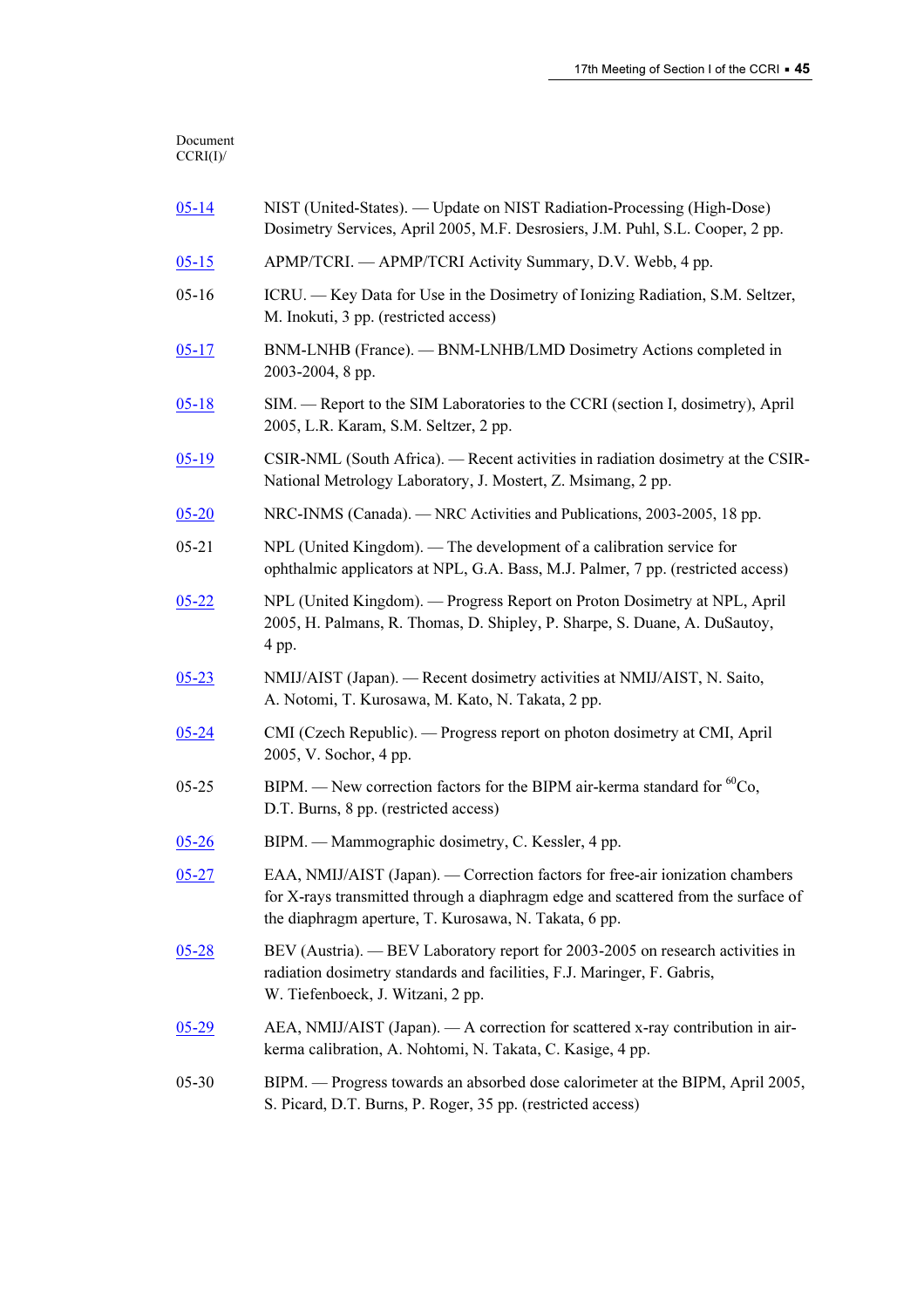#### Document CCRI(I)/

| $05 - 31$ | ENEA-INMRI (Italy). — Re-determination of the $K_{sc}$ , $K_e$ , $K_{fl}$ correction factors for<br>low and medium energy x-ray air-kerma measurement by the ENEA INMRI free-<br>air chambers, R.F. Laitano, M. Pimpinella, M.P. Toni, 7 pp. |
|-----------|----------------------------------------------------------------------------------------------------------------------------------------------------------------------------------------------------------------------------------------------|
| $05 - 32$ | ENEA-INMRI (Italy). — Report to the CCRI section I on the activity carried out at<br>ENEA-INMRI on photon and charged particule dosimetry in the period 2003-2005,<br>R.F. Laitano, M. Pimpinella, M.P. Toni, 12 pp.                         |
| $05 - 33$ | NPL (United Kingdom). - Progress Report on Radiation Dosimetry at NPL, April<br>2005, P. Sharpe, 7 pp.                                                                                                                                       |
| $05 - 34$ | NPL (United Kingdom). — The NPL air kerma primary standard for high dose rate<br><sup>192</sup> Ir brachytherapy sources, April 2005, T. Sanders, 6 pp. (restricted access)                                                                  |
| $05 - 35$ | NPL (United Kingdom). — The NPL Primary Standard of Photon Absorbed Dose,<br>April 2005, S. Duane, 15 pp. (restricted access)                                                                                                                |
| 05-36     | BIPM. - BIPM programme in Ionizing Radiation Metrology, P.J. Allisy-Roberts,<br>16 pp. (restricted access)                                                                                                                                   |
| $05 - 37$ | NMI VSL (Netherlands). — Progress report on radiation dosimetry standards,<br>facilities and related topics at NMi, 2003-2005, A.H.L. Aalbers, 4 pp.                                                                                         |
| $05 - 38$ | BIPM. — Design for a water calorimeter for medium energy x-rays; A status<br>report, P. Damen, 2 pp.                                                                                                                                         |
| $05 - 39$ | EUROMET. — EUROMET Summary Report on Radiation Dosimetry (May 2003-<br>April 2005), T. Aalbers, 3 pp.                                                                                                                                        |
| $05 - 40$ | VNIMM (Russian Fed.). — VNIIM activities on Radiation Dosimetry 2003-2005,<br>I.A. Kharitonov, N.D. Villevalde, A.V. Oborin, V.I. Fominykh, S.A. Fedina,<br>I.I. Tsvetkov, E.N. Yuriatin, 3 pp.                                              |
| $05 - 41$ | ICRU. — ICRU Report Activities, S.M. Seltzer, 1 p.                                                                                                                                                                                           |
| 05-42     | NIM (China). — Main Progress of Ionizing radiation Dosimetry of NIM, Tian<br>Zhongqing, 2 pp. (restricted access)                                                                                                                            |
| $05 - 43$ | LNMRI/IRD (Brazil). — Development of the Brazilian Calibration Network, for<br>radiodiagnostic dosimetric and quality control equipment, J.G.P. Peixoto, 3 pp.                                                                               |
| 05-44     | I.N.RI.M. (Italy).— Draft GUM supplement for 1 comment, W. Bich, 55 pp.<br>(restricted access)                                                                                                                                               |
| $05 - 45$ | BIPM. — Uncertainty Workshop Recommendations adopted by the CCRI, May<br>2005, 1 p.                                                                                                                                                          |
| 05-46     | NPL (United Kingdom). — Model-based analysis of graphite calorimeter<br>measurements of thermostatic mode, May 2005, S. Duane, 32 pp. (restricted<br>access)                                                                                 |
|           |                                                                                                                                                                                                                                              |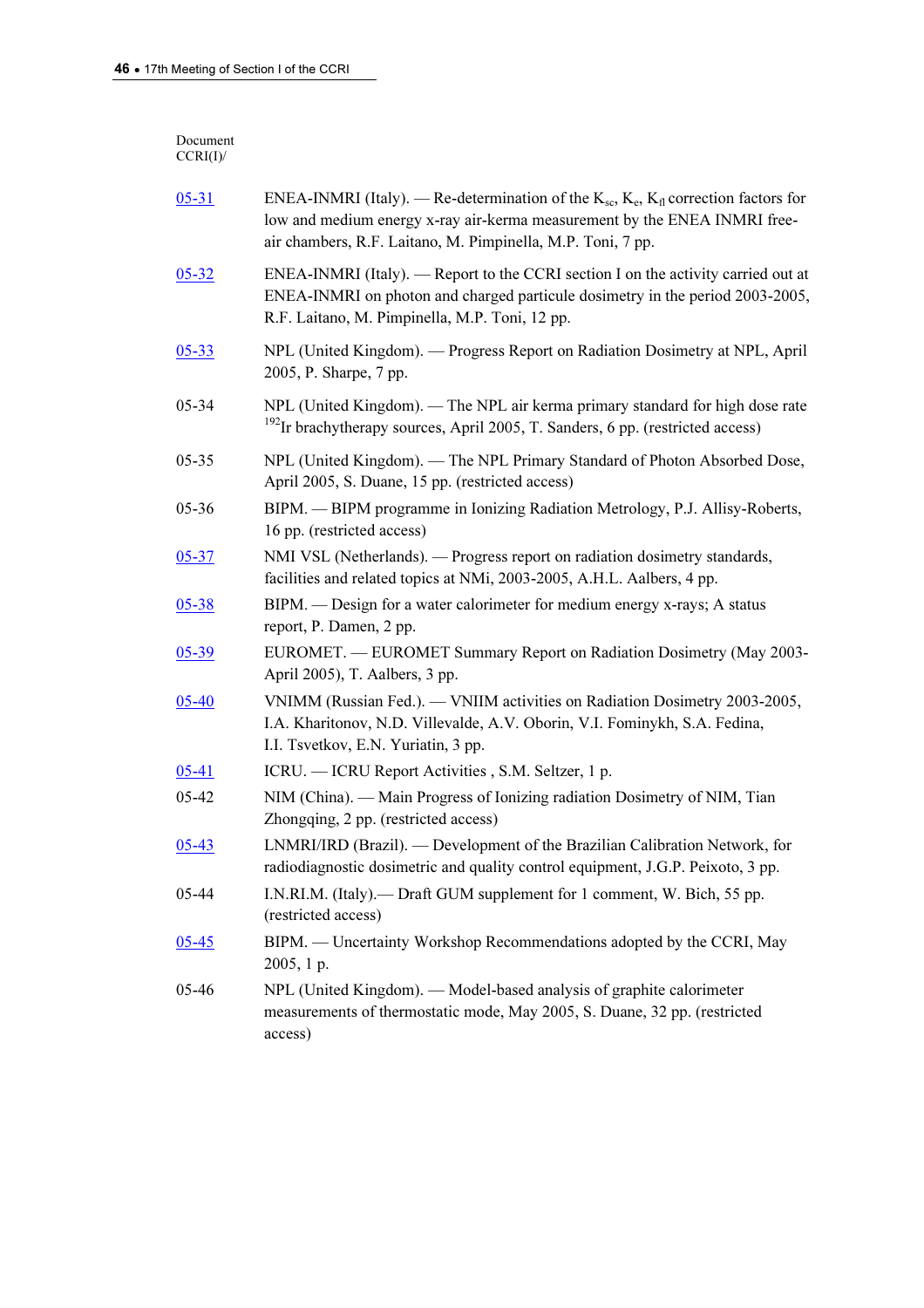# CONSULTATIVE COMMITTEE FOR IONIZING RADIATION

SECTION II: MEASUREMENT OF RADIONUCLIDES REPORT OF THE 18TH MEETING (23-25 MAY 2005)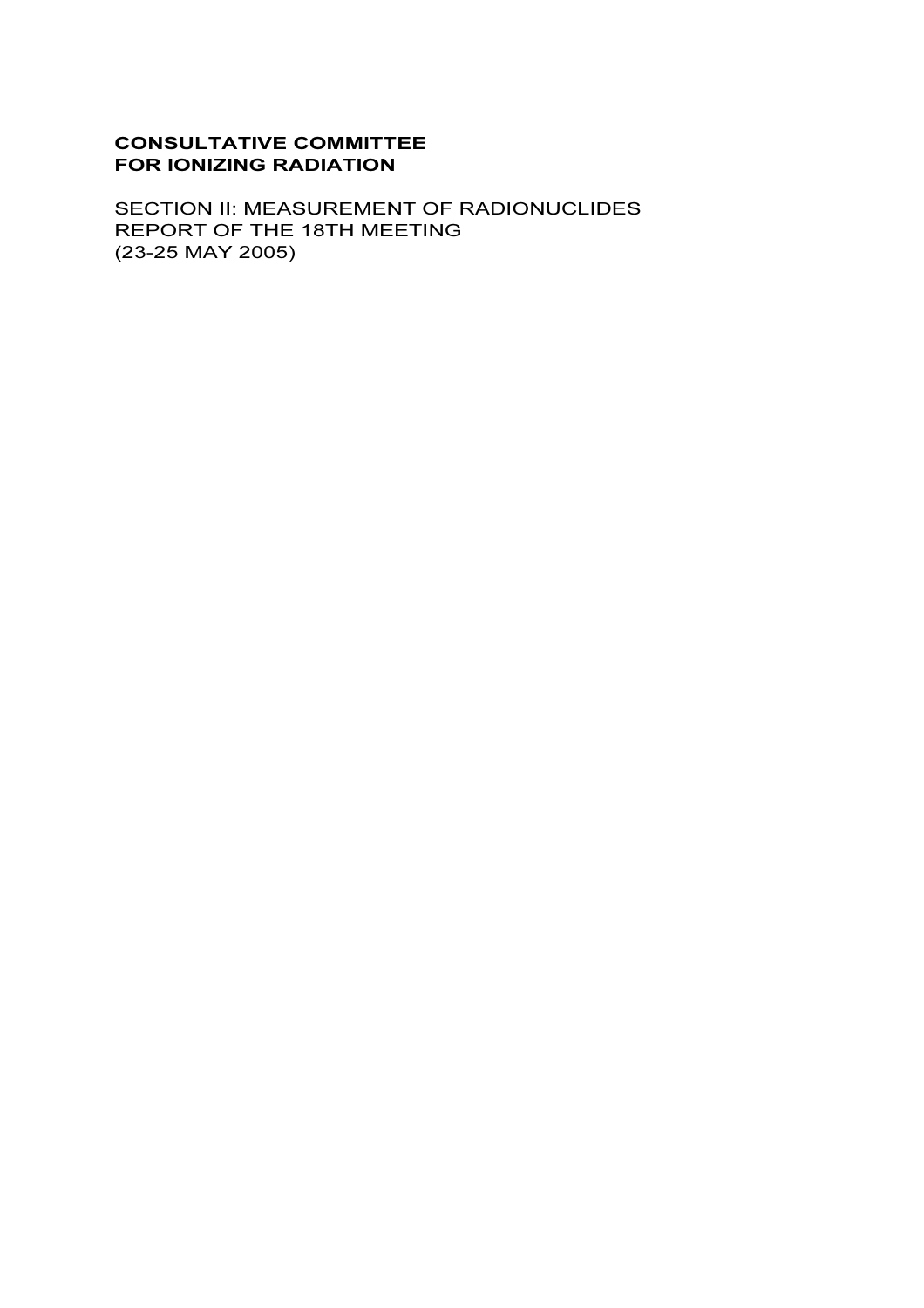#### Abstract

Section II (Measurement of radionuclides) of the Consultative Committee for Ionizing Radiation held its eighteenth meeting at the Pavillon de Breteuil, Sèvres, on 23, 24 and 25 May 2005. The main discussions of the meeting were concerned with issues relating to Appendices B and C of the CIPM Mutual Recognition Arrangement (MRA). The results from key comparisons were reviewed. Significant progress had been made since the previous meeting of the Committee on a system to categorize radionuclides to enable national measurement institutes to demonstrate their measurement capability while avoiding a heavy workload of participation in key comparisons. This categorization, known as generic groupings, was used as a basis for agreeing a long-term programme of key comparisons at a reduced frequency in comparison with previous years. Significant progress was also reported on the development of a method, using liquid-scintillation counting, to extend the BIPM International Reference System (SIR) to cover alpha- and betaemitting radionuclides. New procedures were agreed for submission of samples to the existing SIR and for their inclusion in the key comparison reference values. Agreement was also reached on extending the CMC entries to cover measurements of radionuclides in reference materials. The proposals for the long-term programme of work at the BIPM were strongly supported.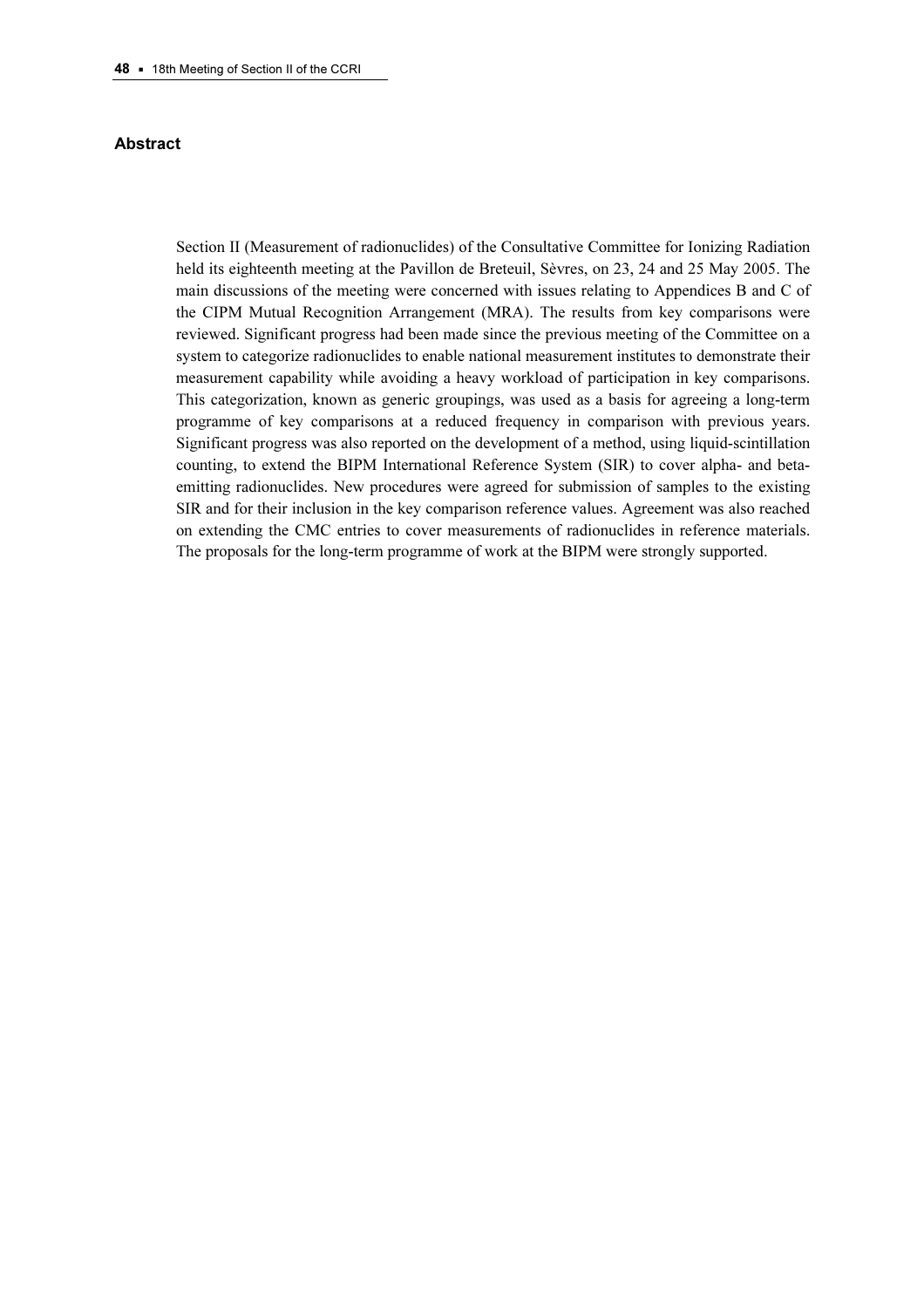# 1 OPENING OF THE MEETING; APPROVAL OF THE AGENDA; APPOINTMENT OF RAPPORTEURS

Section II (Measurement of radionuclides) of the Consultative Committee for Ionizing Radiation held its eighteenth meeting at the Pavillon de Breteuil, Sevres, on 23, 24 and 25 May 2005.

The following representatives of member organizations were present: D. Alexiev (ANSTO), F. Bochud (IRA), R. Broda (RC), M. Capogni (ENEA-INMRI), N. Coursol (LNE-LNHB), P. Dryák (CMI), Y. Hino (NMIJ/AIST), H. Janβen (PTB), L. Johansson (NPL), S.M. Judge (NPL), L. Karam (NIST), J.-M. Los Arcos (CIEMAT), N. Moisseev (VNIIM), G. Moscati (President of the CCRI), T.S. Park (KRISS), M. Sahagia (IFIN), C. da Silva (LNMRI/IRD), B.R.S. Simpson (Chairman of Section II CCRI, CSIR-NML), L. Szücs (OMH), M. Unterweger (NIST), A.J. Wallard (Director of the BIPM), U. Wätjen (IRMM), F. van Wyngaardt (CSIR-NML), Yang Yuandi (NIM).

Observers: B.D. Michael (ICRU), U. Sansone (IAEA), W. de Vries (NMi VSL).

Personal member: G. Winkler (IIK).

Guest: B. Zimmerman (IAEA).

Also attending the meeting for all or part of the time: P.J. Allisy-Roberts (Executive Secretary of the CCRI), D.T. Burns, C. Michotte and G. Ratel (BIPM).

Apologies for absence were received from: C. Borrás (IOMP), J. McLaren (NRC-INMS), J. Mintcheva (SAMTS), S. Shaha (BARC), P. Smith (IOMP).

Dr Simpson, the Chairman, welcomed the participants.

The Director of the BIPM, Prof. Wallard, then opened the meeting. Professor Wallard emphasized the value of radionuclide metrology given the impact on user communities. He went on to underline the importance of the Consultative Committees in advising the CIPM on the direction of work at BIPM. As the BIPM is expanding its work in standards for chemistry and laboratory medicine, the CIPM will be proposing a larger programme of work for approval at the General Conference to be held in October 2007. Professor Wallard concluded by thanking the committee and the Chairman for their support.

Dr Simpson outlined the purpose of the meeting and gave an overview of the work of the committee. The Consultative Committee for Ionizing Radiation was established in 1958. It currently meets every two years and its membership is open to national measurement institutes with active research programmes in radionuclide metrology, as demonstrated by publications in scientific journals and participation in international comparison exercises. Since the last meeting (held in 2003), two organizations have joined as members (CMI, IFIN), and two organizations (BARC, CNEA) have become observers. The committee now has nineteen members plus seven observers and one personal member. The committee oversees five working groups: Key Comparison Working Group; Uncertainties Working Group; Extension of the SIR to beta emitters; Realization of the becquerel at the basic level; and High-efficiency photon detection systems. Dr Simpson explained that the main work of the committee in recent years has been to support the CIPM Mutual Recognition Arrangement (MRA), and this work would be discussed further during the meeting.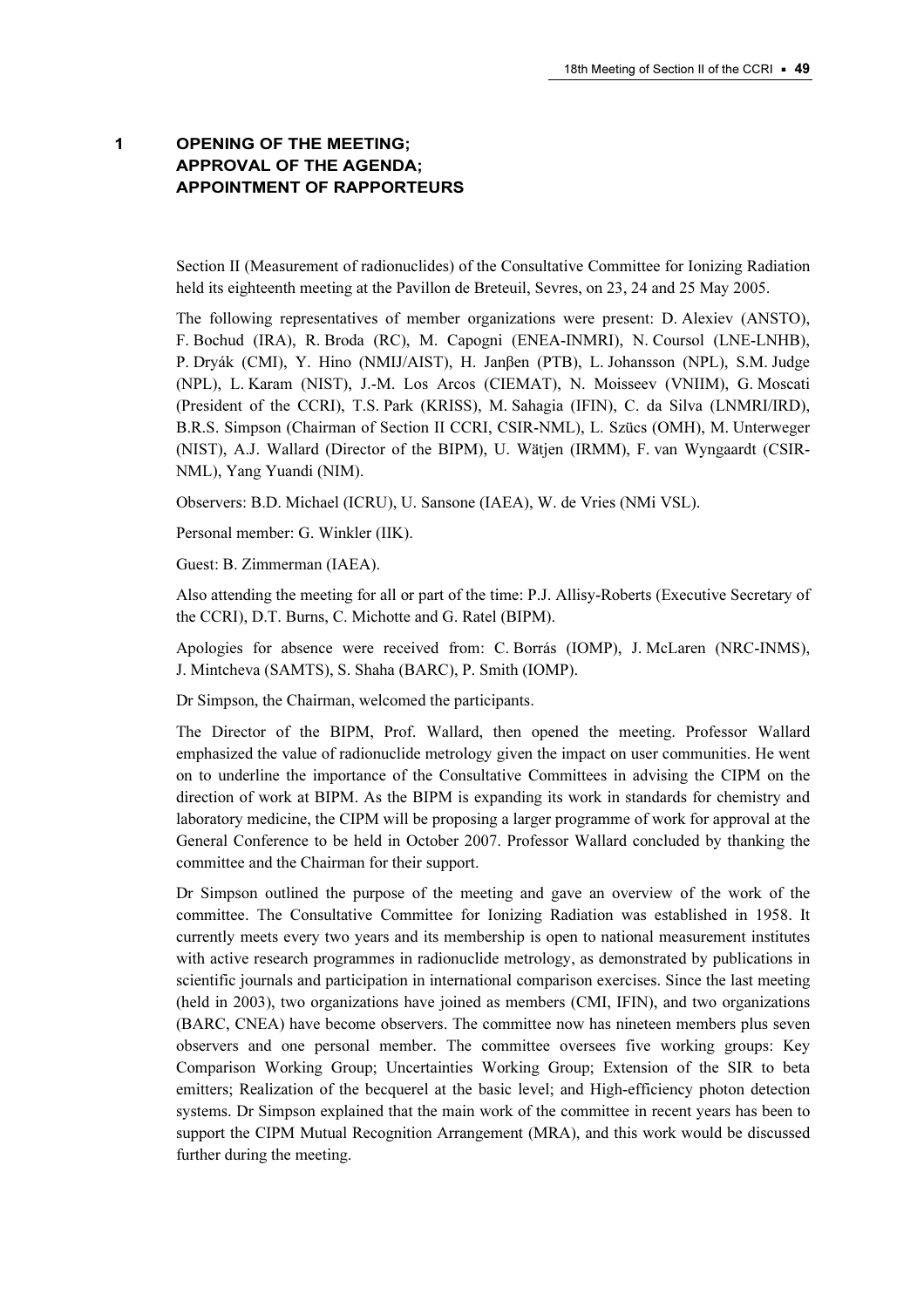The meeting then confirmed the appointment of Dr Judge as Rapporteur.

The agenda was approved. It was noted that Professor Ken Ledingham had been invited to address the CCRI(II) on the second day with a seminar entitled "The development of and the perspective for high-power laser production of radionuclides for PET".

## 2 [REPORT OF THE EIGHTEENTH MEETING OF THE CCRI](https://www.bipm.org/en/committees/cc/ccri/publications_cc.html)

Professor Moscati welcomed the delegates to the meeting and wished them a pleasant and profitable meeting. He explained that the CCRI meeting is attended by the President, the Chairmen of the three Sections, the Executive Secretary, and the Director of the BIPM. The CCRI meeting reviews the items arising from the section meetings that should be taken to the CIPM meeting. The proceedings of the meeting are available on the BIPM website.

Professor Moscati informed the participants that the next meeting of the General Conference would be held in 2007. Any issues to be considered would be needed formally by the beginning of 2007. The previous General Conference had approved Resolution 9 raised by the CIPM in 2003 expressing concern at the difficulties delegates had experienced in shipping radioactive materials for international comparisons.

Professor Moscati also explained the progress in guidance on the estimation of uncertainties in measurement. The JCGM Working Group on the Guide to the Expression of Uncertainty in Measurement (GUM) had decided that the Guide itself would not be updated in the short term but supplements will be published to cover developments in the field. The first supplement will cover the estimation of uncertainties by using a Monte Carlo method for propagating distributions, including guidance on handling non-symmetrical uncertainties and non-linear models. The 2nd version of the supplement has been distributed for comment and will be made available to members on the restricted area of the CCRI(II) website.

#### 3 APPENDIX B COMPARISON REPORTS

## 3.1 Update on Appendix B comparison reports [\(CCRI\(II\)/05-14,](https://www.bipm.org/cc/CCRI(II)/Allowed/18/CCRI(II)05-14.pdf) [CCRI\(II\)/05-15\)](https://www.bipm.org/cc/CCRI(II)/Allowed/18/CCRI(II)05-15.pdf)

Dr Allisy-Roberts summarized progress on the MRA Appendix B comparison reports. There are now ninety key comparisons recorded in the database and a further twelve reports in draft (fiftynine reports were published in the last two years). All results for the SIR pre-2004 are now published and results from ten more recent comparisons are in preparati[on \(CCRI\(II\)/05-14\).](https://www.bipm.org/cc/CCRI(II)/Allowed/18/CCRI(II)05-14.pdf)  Participants were encouraged to submit samples of  $56$ Mn and  $228$ Th to the SIR to establish an improved KCRV for these radionuclides which would also contribute to the response function for the SIR ionization chamber. Dr Allisy-Roberts also drew the attention of the committee to approaching deadlines for the display of results in Appendix B: at the end of 2005, any results that were submitted before 1985 will remain in Appendix B but will be coloured in black to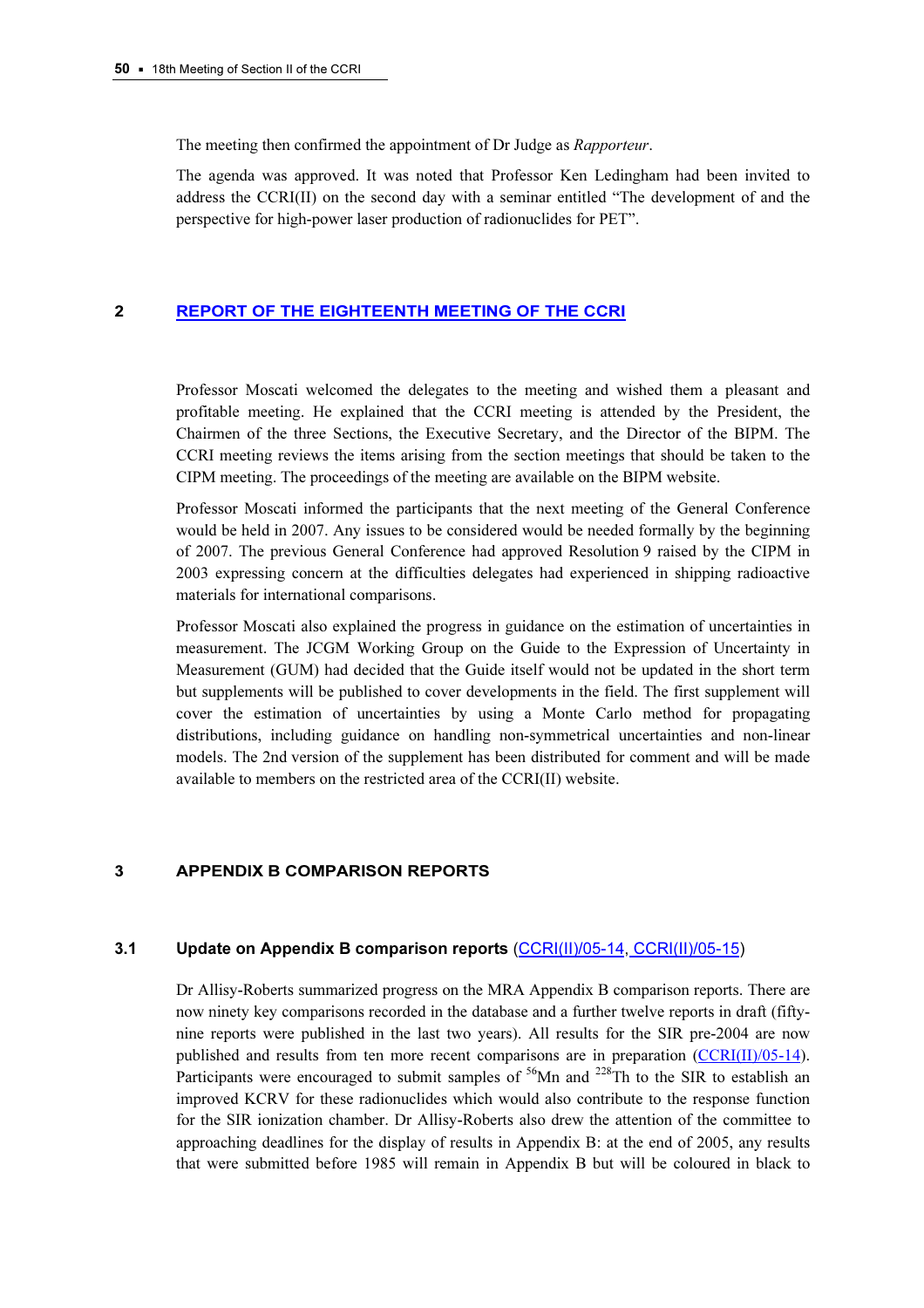indicate that they are more than 20 years old; at the end of 2007, any results submitted before 1977 will be removed from Appendix B ( $CCRI(II)/05-15$ ).

CCRI(II) members expressed their thanks to the staff at the BIPM for their hard work in processing the comparison reports.

## 3.2 Report from the Key Comparisons Working Group (CCRI(II)/05-0[9, 05-03, 0](https://www.bipm.org/cc/CCRI(II)/Allowed/18/CCRI(II)05-03.pdf)5-04)

The Executive Secretary summarized the work carried out by the Key Comparisons Working Group on behalf of the Working Group Chairman, Mr M. Woods. The working group had met about every six months since the previous CCRI(II) meeting and had prepared or contributed to reports on recommended KCRVs (CCRI(II)/05-28), acrony[ms \(CCRI\(II\)/05-03\), gui](https://www.bipm.org/cc/CCRI(II)/Allowed/18/CCRI(II)05-03.pdf)delines for key comparison[s \(CCRI\(II\)/05-01\), ge](https://www.bipm.org/cc/CCRI(II)/Allowed/18/CCRI(II)05-01.pdf)neric groupings (CCRI(II)/05-04), future comparisons  $(CCRI(II)/05-12)$ , comparison of short-lived radionuclides  $(CCRI(II)/05-08)$  and reference materials  $(CCRI(II)/05-36)$ . These reports would be considered in more detail later in the meeting.

## 3.3 Measurement acronyms [\(CCRI\(II\)/05-03\)](https://www.bipm.org/cc/CCRI(II)/Allowed/18/CCRI(II)05-03.pdf)

Dr Ratel explained the standard nomenclature to use when describing measurement methods. Each method is described using a set of six 2-character acronyms describing the geometry, the radiations detected, the types of detector used and the counting mode  $(CCRI(II)/05-03)$ . In discussion, Dr Ratel and Dr Simpson outlined the main reasons for [introducing a standard](https://www.bipm.org/cc/CCRI(II)/Allowed/18/CCRI(II)05-03.pdf)  nomenclature – to avoid possible confusion over the measurement techniques used, to make it easier to distinguish between techniques and to avoid the use of Greek characters (which are difficult to manipulate in databases).

## 3.4 Generic groups (CCRI(II)/05-04)

The Executive Secretary introduced this paper on generic groupings of radionuclides. The intention of the paper is to address the need under the MRA for key comparisons to support CMCs for a large number of different radionuclides. The Key Comparisons Working Group recommended grouping radionuclides together by measurement technique; evidence of participation in a comparison for one radionuclide would then be accepted as evidence that the national measurement institute could standardize other radionuclides in the same group. This approach had been refined to reflect that some radionuclides are more difficult to standardize than others within the group; standardization of an 'easy to measure' radionuclide would be evidence that the national measurement institute could standardize only the other 'easy' radionuclides in the same measurement group.

The on-going reviews of the generic groupings had highlighted six issues for the CCRI(II) to decide:

1. Uncertainty allocation for  ${}^{68}Ge/{}^{68}Ga$  standardization by techniques of the form (??-XR/AE/PO-??-00-00-??), where the ?? indicate not yet identified.

Dr Karam explained that the working group would like to ask CCRI(II) if any of these measurement techniques had been used. The participants confirmed that methods of this type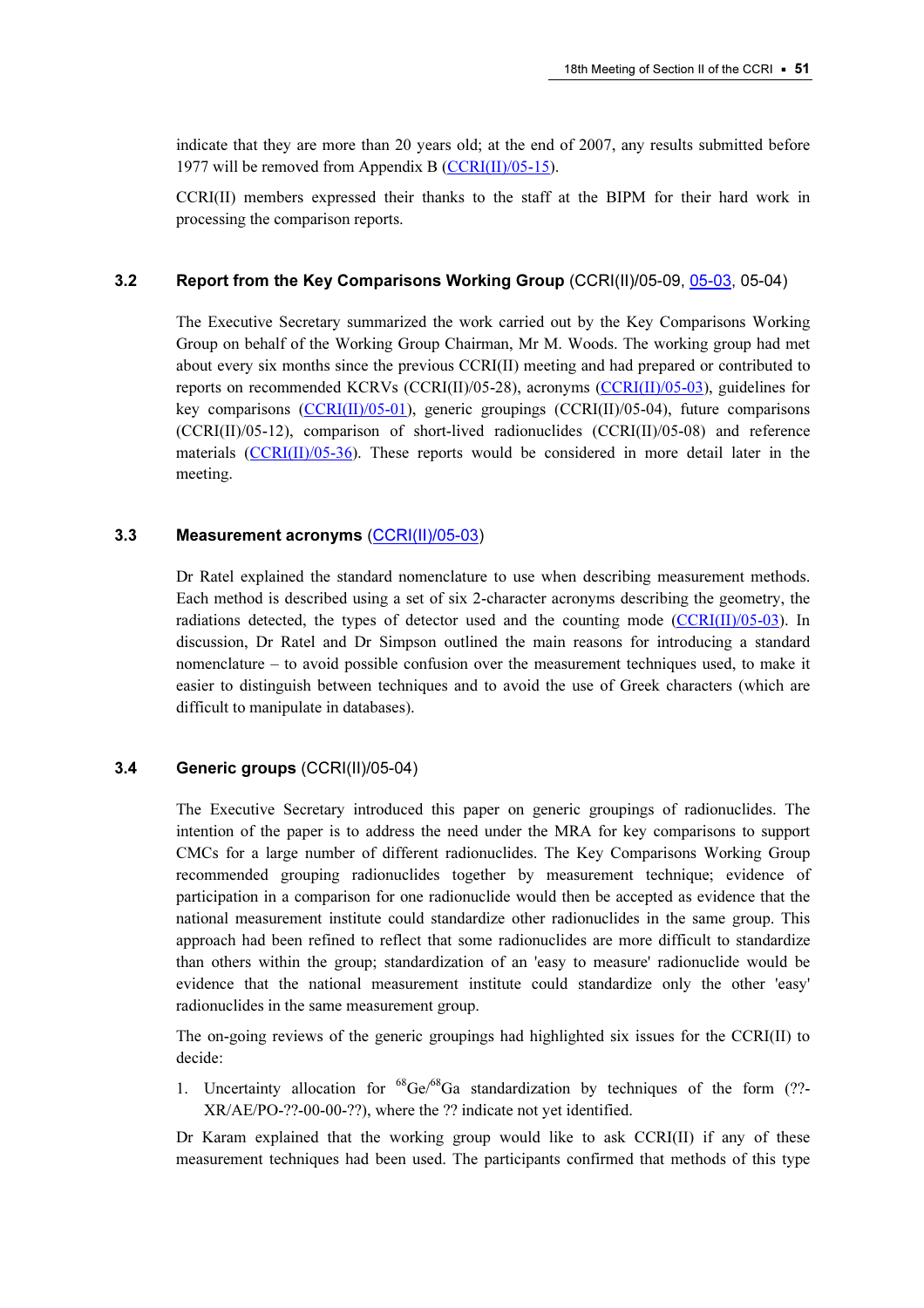had not been used, so it was agreed to delete this entry for  ${}^{68}Ge/{}^{68}Ga$  from the generic groupings table.

2. Measurement of  $^{103}$ Pd by 4P-??-PP-00-00-HE(DS)

Similarly, no participants had used this method and no CMCs were recorded in the database, so it was agreed to delete this entry.

3. Measurement difficulty level for  $125Sb$  and  $132Te$  using the method 4P-??-LS-00-00-CN/TD

Dr Karam recommended  $125Sb$  should be colour-coded yellow to indicate the measurement difficulty, Dr Dryák recommended that  $^{132}$ Te should also be colour-coded yellow. These recommendations were accepted by the committee.

4. Measurement uncertainty and difficulty level for <sup>148</sup>Ge by the method 4P-BP/AP-PP-00-00-HE

Inspection of the CMC database showed one entry for <sup>148</sup>Ge (NIST, using the CIEMAT-NIST method). It was therefore agreed to delete the entry in the generic groupings table by 4P-BP/AP-PP-00-00-HE.

5. Measurement uncertainty for <sup>233</sup>Pa (4P-BP/AP-LS-PH-00-CN/TD)

Although there were no entries at present in the CMC database, Dr Karam recommended that this radionuclide was retained in the generic groupings table. This was accepted by the committee and an uncertainty of 2 % was estimated based on entries for similar radionuclides.

6. Measurement uncertainty for  $^{236}$ U (4P-BP/AP-PP-00-00-HE)

Entries for other radionuclides were reviewed and it was agreed to allocate an uncertainty of 3 % to measurements of  $^{236}$ U by this method.

Other corrections were identified to document CCRI(II)/05-04. Dr Unterweger pointed out that the entry for  $37$ Ar was in the wrong column. Two columns also had identical headings and needed correction. Dr Judge noted that the wording in the document 'successful' participation in a key comparison leads one to suppose that the contrary could also occur in which a participant could fail; whereas the result would have implications only for the uncertainty that a measurement institute could claim for a CMC. It was agreed to include explanatory text from Dr Karam in the document and to change 'Successful participation…' to 'Participation in a comparison, with expanded uncertainties where necessary, will support…'.

The committee agreed that the generic groupings table should be published as a live document to replace CCRI(II)/05-04, subject to the above corrections.

# 3.5 New results for inclusion in key comparison reference values (CCRI(II)/05-27, 05-28)

Dr Ratel put forward a table of changes to key comparison reference values (KCRVs) for CCRI(II) to approve. The following changes were approved by the committee to be included in the next relevant comparison report:

- $^{18}$ F: the NPL and CIEMAT results will be included.
- $^{22}$ Na: the BARC result and the 1981 ANSTO result will be included to give a KCRV of 7531 (6) kBq, although the KCRV uncertainty increases by 1 kBq.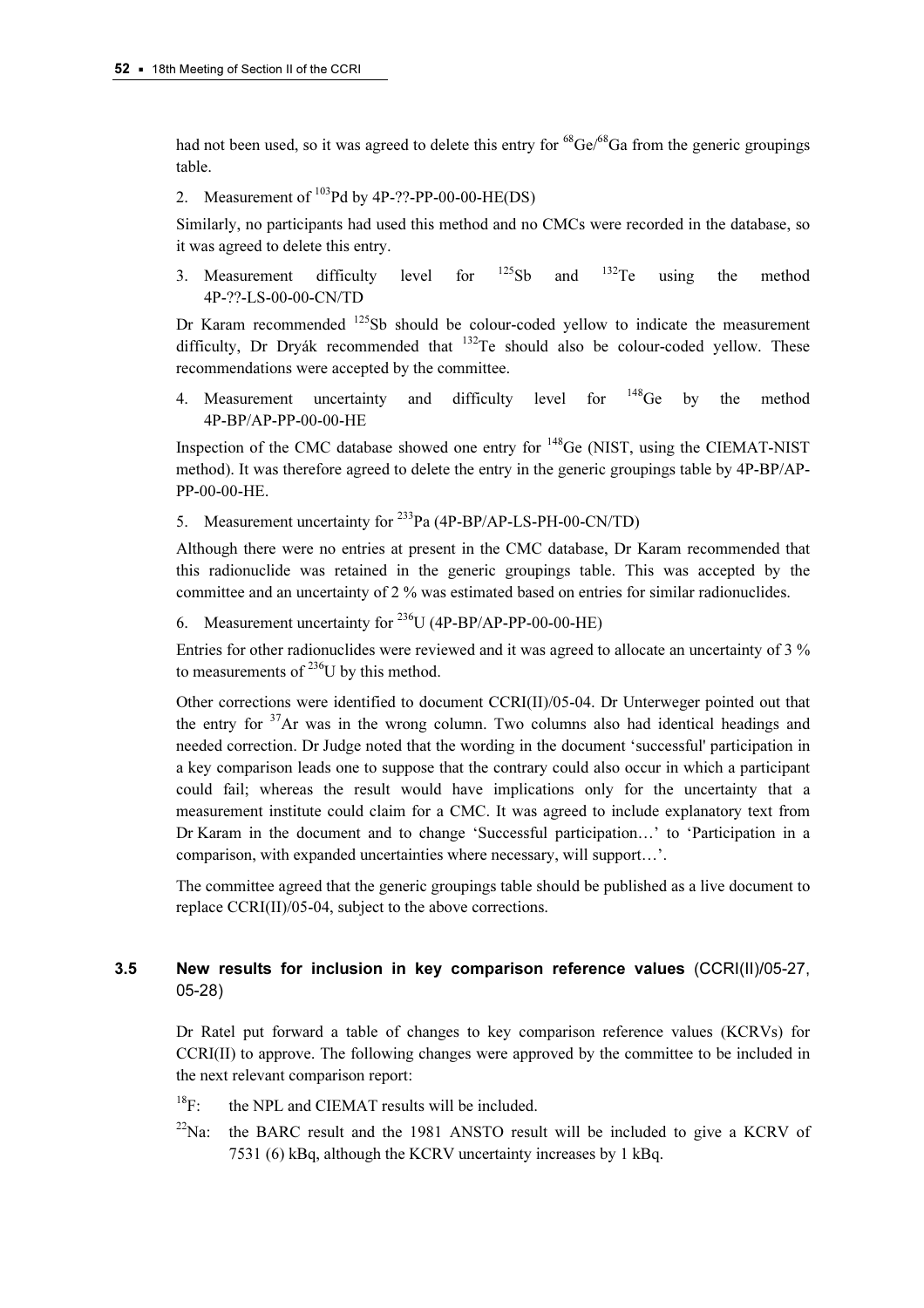- $60^{\circ}$ Co: the CNEA and RC results and the earlier 1980 NIST result will be included to give a new KCRV of 7062.2 (3.6) kBq.
- ${}^{67}$ Ga: the CIEMAT result will be included.
- $^{131}$ I: the PTB result will be included.
- ${}^{85}$ Sr: the effect of the new NMIJ result is to be calculated and published.
- $139$ Ce: the NMIJ result will be included.
- <sup>153</sup>Sm: the result from the ANSTO was not recommended for inclusion due to the high level of impurities in the sample at the time of the SIR measurement.
- $137$ Cs: the IRMM and NMIJ results will be included.

Dr Michotte then proposed that only results coming directly from primary standardizations would be considered for inclusion in calculations of the KCRVs. The practice of using results assayed by a transfer instrument such as an ionization chamber would no longer be acceptable for inclusion in the KCRV, as this additional step increased measurement uncertainties. Dr Unterweger and Dr Judge raised the problem of submitting samples of short-lived radionuclides but it was pointed out that a delay between submitting the sample and the result was allowed, and that it should be possible to coordinate the standardization and the submission of a sample to BIPM.

It was agreed to adopt the proposal that only results directly from primary standardizations would be accepted for inclusion in KCRVs, with effect from 1 January 2006 (with the exception of radioactive gas standards, for which results from transfer instrument measurements would continue to be included in KCRVs on the recommendation of Dr Unterweger).

#### 3.6 Activity comparisons workshop [\(CCRI\(II\)/05-02\)](https://www.bipm.org/cc/CCRI(II)/Allowed/18/CCRI(II)05-02.pdf)

Dr Michotte summarized the feedback from the workshop held at the BIPM in November 2004 to review the results from recent key comparisons  $(CCRI(II)/05-02)$ . The workshop had proved to be a useful venue to exchange experiences on solving practical problems with measurements for comparisons.

Key findings were that the efficiency tracing method should be avoided where possible, as the method is sensitive to chemical effects in source preparation and to the details of the nuclear decay schemes. Commercial liquid-scintillation counters should be used with care as automatic settings may influence measured values. Different laboratories use different approaches to estimate the extrapolation uncertainty in coincidence counting. The workshop also highlighted that there is a risk of underestimating the uncertainties due to weighing, as there are components to the uncertainty other than the stated accuracy of the balance used.

Following the success of the workshop, the BIPM proposed a workshop on uncertainties with an exercise comparing analysis of the same data by the participants and perhaps one on dilution capability. The proposal for an uncertainties workshop was supported by the committee and Dr Allisy-Roberts agreed to consider including one of the exercises as part of the preparation for the workshop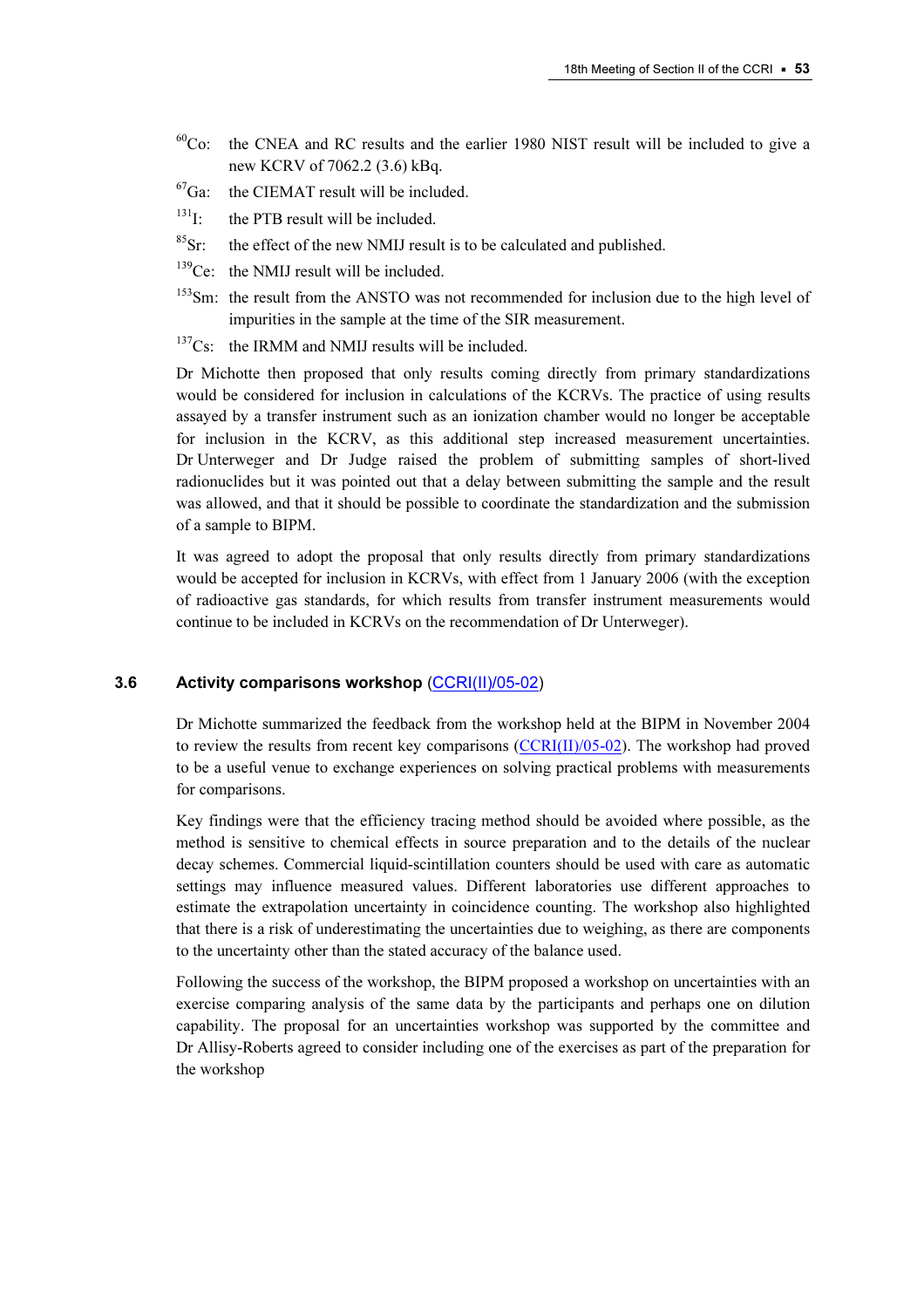## 3.7 Presentation of results from key comparisons (CCRI(II)/05-13)

Dr Karam presented a proposal that graphs of results from the key comparisons should include a scale on the right hand side to show the relative deviation, as a guide for CMC evaluators. Dr Allisy-Roberts showed an example of this proposal but emphasized that the additional scale is an approximation only. It was also noted that correlations in uncertainties between the national metrology institutes (NMIs) may exist in the matrix and the raw data should always be used for any detailed analysis.

The committee voted in favour of including the new form of presentation as the results are updated.

## 3.8 Status reports on CCRI and RMO key comparisons

A series of short presentations followed on the progress on CCRI and RMO key comparisons. The key comparisons had highlighted difficulties with uncertainty budgets and with detection of low levels of impurities.

 $^{241}$ [Am CCRI\(II\)-K2.Am-241 \(Pr](http://kcdb.bipm.org/appendixB/KCDB_ApB_info.asp?cmp_idy=246&cmp_cod=CCRI(II)-K2.Am-241&prov=exalead)esented by Dr Ratel)

All the measurements had been completed, 38 results had been received using 18 different measurement techniques. Analysis of the data had indicated that the measurement uncertainties had been underestimated. Some participants had reported the presence of  $241$ Pu impurity and Dr Simpson stated that the impurity could change the CSIR-NML liquid-scintillation results by approximately 0.1 % since measurements were undertaken about one year after receiving the solution. Each participant was encouraged to re-measure the impurity content and evaluate the effect on their measurement results, to ensure a robust value for the KCRV. Dr Janßen expressed concern about the difficulty of shipping  $241$ Am samples and Dr Alexiev confirmed that movement of  $241$ Am is now subject to stricter controls. The Executive Secretary asked participants to send her specific examples of shipping difficulties as the BIPM is to meet customs regulators in the near future.

 $^{54}$ [Mn CCRI\(II\)-K2.Mn-54 \(](http://kcdb.bipm.org/appendixB/KCDB_ApB_info.asp?cmp_idy=319&cmp_cod=CCRI(II)-K2.Mn-54&prov=exalead)Presented by Dr Ratel)

The results from the 25 measurements reported again showed that uncertainties may have been underestimated. The LNE-LNHB had reported a  ${}^{55}Fe$  impurity (detected by high resolution x-ray spectrometry). Dr Simpson suggested that there was also some evidence for a high-energy pure beta-emitting radionuclide. Dr Coursol agreed that this was a possibility.

 $^{90}$ [Y CCRI\(II\)-K2.Y-90 \(Pr](http://kcdb.bipm.org/appendixB/KCDB_ApB_info.asp?cmp_idy=580&cmp_cod=CCRI(II)-K2.Y-90&prov=exalead)esented by Dr Zimmerman)

The  $90Y$  comparison had been initiated due to the increased use of this radionuclide for radioimmunotherapy. Eight laboratories took part in the key comparison which is reported in more detai[l in CCRI\(II\)/05-45 and i](https://www.bipm.org/cc/CCRI(II)/Allowed/18/CCRI(II)05-45.pdf)s published in the KCDB. The <sup>90</sup>Y results were in good agreement but a discrepancy of a factor of 100 was observed in measurements of the  $^{90}Sr$ impurity. Dr Michotte pointed out some technical difficulties in the measurements reported at the workshop noting that it is difficult to check the stability of the liquid-scintillation cocktail used for the measurements due to the short half life. Consequently, a fresh cocktail should always be used for the impurity measurements as well as for the standardization. It was agreed that the NPL, PTB and the LNE-LNHB would address the issue of measurement of  $\rm{^{90}Sr}$  impurity through a EUROMET project.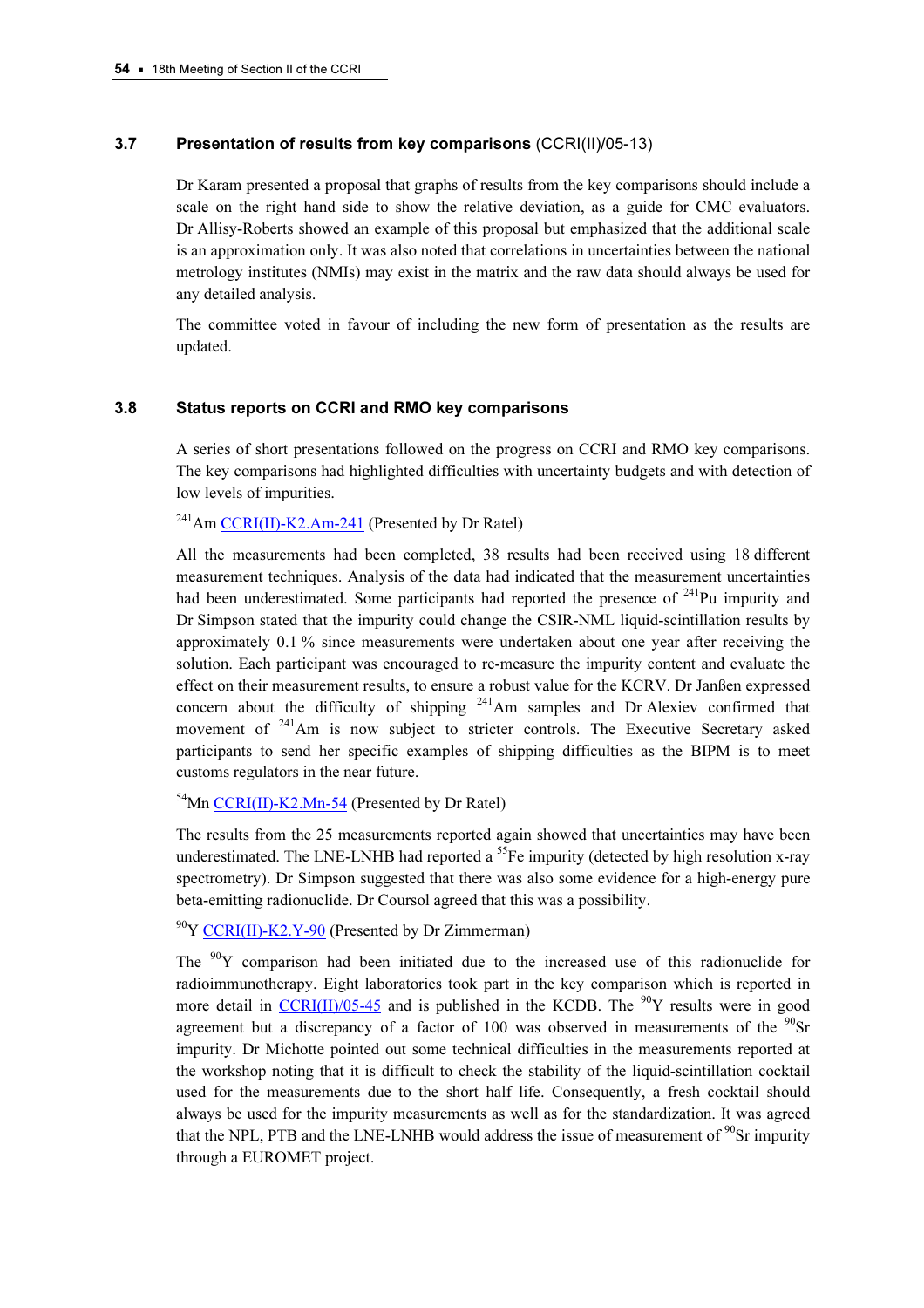Dr Alexiev raised the issue that, in clinical use, the radionuclide is bound to monoclonal antibodies or to microspheres and the binding of the radionuclide was not well characterized. Dr Karam suggested that this was a chemistry issue and therefore outside the scope of CCRI(II). Dr Zimmerman added that it could be useful to consider developing a reference material in the future.

Dr Simpson concluded that the comparison had been very valuable and had helped to establish calibration factors for transfer standard ionization chambers.

 $125$ I CCRI(II)-K2.I-125(2) (Presented by Dr Ratel)

[Twenty-two results had been su](http://kcdb.bipm.org/appendixB/KCDB_ApB_info.asp?cmp_idy=577&cmp_cod=CCRI(II)-K2.I-125(2)&prov=exalead)bmitted for participation in this comparison. The results from three laboratories appeared to be inconsistent with other results. These laboratories had been contacted but all had confirmed their values were correct. A report will be available in the summer of 2005.

<sup>32</sup>[P CCRI\(II\)-K2.P-32\(2\) \(Prese](http://kcdb.bipm.org/appendixB/KCDB_ApB_info.asp?cmp_idy=578&cmp_cod=CCRI(II)-K2.P-32(2)&prov=exalead)nted by Dr Ratel)

The solution for this comparison had been supplied by the PTB to follow up an exercise conducted in 2002. The earlier comparison had identified two groups of results separated by 4 %. No clear reason could be identified for this discrepancy as there appeared to be no association with the measurement technique. Wide discrepancies were also noted in the impurity content reported. The second comparison was on-going at the time of the CCRI(II) meeting.

 $192$ [Ir CCRI\(II\)-K2.Ir-192 \(Presen](http://kcdb.bipm.org/appendixB/KCDB_ApB_info.asp?cmp_idy=318&cmp_cod=CCRI(II)-K2.Ir-192&prov=exalead)ted by Dr Ratel)

The <sup>192</sup>Ir comparison had been initiated for two reasons. First, results from ampoules submitted to the SIR had indicated the possibility of two groups of data. Second, a trial comparison organized in 1997 had also shown a wide spread in results. A working group had been set up to investigate and they recommended reducing the concentration of the  $Na<sub>2</sub>(Ir)Cl<sub>6</sub>$  carrier solution from 5 mg/g to 20  $\mu$ g/g. This reduced carrier concentration solution had been used in this comparison. The results were much improved with good consistency reported by the different national laboratories. Dr Michotte added the workshop comment that the reduced carrier concentration enabled laboratories to prepare thinner (and hence higher detection efficiency) sources, so that the electron capture branch could be better accounted for in the extrapolation curve.

 ${}^{65}$ Z[n CCRI\(II\)-K2.Zn-65 \(Present](http://kcdb.bipm.org/appendixB/KCDB_ApB_info.asp?cmp_idy=334&cmp_cod=CCRI(II)-K2.Zn-65&prov=exalead)ed by Dr Ratel)

Nineteen laboratories had participated in the <sup>65</sup>Zn comparison, submitting a total of twenty-seven results. Most results were in good agreement. Dr Michotte reported from the workshop that the main problem with the standardization was the low count rate in the gamma channel, and pointed out that linearity conditions for the coincidence extrapolation can be reached by using a lead absorber to attenuate the γ-rays.

 ${}^{85}$ [Kr CCRI\(II\)-K2.Kr-85 \(Presen](http://kcdb.bipm.org/appendixB/KCDB_ApB_info.asp?cmp_idy=579&cmp_cod=CCRI(II)-K2.Kr-85&prov=exalead)ted by Dr Michotte)

Dr Michotte reported the results from experiments to investigate the reason for discrepancies between measurements by the LNE-LNHB and the NIST of  ${}^{85}$ Kr equivalent activity in the SIR. The BIPM thought that the discrepancy could be due to the different gas pressures used, and a series of measurements at the LNE-LNHB and the BIPM had been carried out varying the pressure of stable Kr gas in the ampoule. The results had demonstrated that the ionization chamber results were indeed pressure dependent but further discrepancies remain.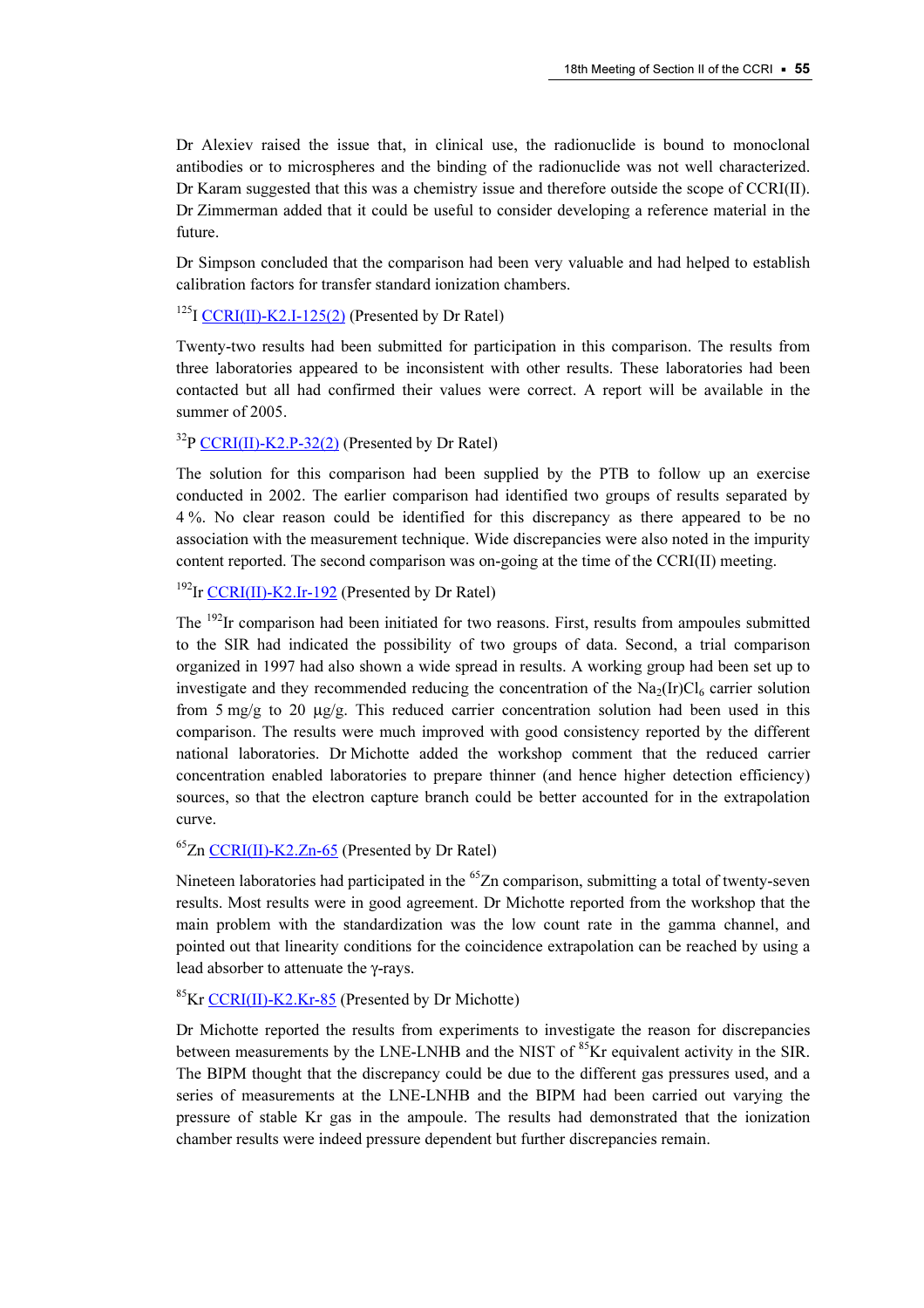Tests are continuing at the LNE-LNHB and the NIST to investigate this problem and identify appropriate ampoule filling procedures. In the meantime, the proposed international comparison has been postponed. Three laboratories, the CIEMAT, IRMM and the NMi, stated that they would withdraw from the comparison and the Executive Secretary will contact the BEV to confirm their participation.

Two options were identified for future measurements of  ${}^{85}$ Kr in the SIR: either to apply a correction factor of about  $-46$  kBq per hPa of stable Kr or to request that samples are submitted at a given, fixed, pressure. The consensus at the meeting was that it was preferable to apply a correction factor. This would be defined after the publication of the final results of the investigation.

 $^{18}$ F CCRI(II)-K3.F-18 (Presented by Dr Michotte)

[This comparison had been o](http://kcdb.bipm.org/appendixB/KCDB_ApB_info.asp?cmp_idy=570&cmp_cod=CCRI(II)-K3.F-18&prov=exalead)rganized due to the increased use of  $^{18}F$  for positron emission tomography, in particular to support the need for traceability for materials used in international clinical trials. Dr Michotte explained that due to the short half life, the NPL secondary standard ionization chambers at several national measurement institutes had been used as transfer instruments. The NPL had prepared and despatched <sup>68</sup>Ge samples to be used to normalize the results. The LNE-LNHB and the NPL also submitted samples directly to the SIR, enabling a link of the K3 results to the SIR K1 results.

The linking factors based on the results from the LNE-LNHB and the NPL were discrepant by 1.5 % which is outside the stated uncertainties. The mean of the two factors and a relative standard uncertainty estimated as  $6 \times 10^{-3}$  was used for the link to the SIR.

Dr Karam confirmed that the NIST was happy with the draft report and this could now be processed for publication.

<sup>139</sup>C[e APMP.RI\(II\)-K2.Ce-139 \(Pres](http://kcdb.bipm.org/appendixB/KCDB_ApB_info.asp?cmp_idy=609&cmp_cod=APMP.RI(II)-K2.Ce-139&prov=exalead)ented by Dr Hino)

Nine laboratories had taken part in this APMP/TCRI comparison. Good agreement between the results was observed. Three of the laboratories had participated in order to update calibration [factors for their ion](https://www.bipm.org/cc/CCRI(II)/Allowed/18/CCRI(II)05-33.pdf)ization chambers so only six of the results were included in the analysis (CCRI(II)/05-33).

<sup>237</sup>N[p EUROMET.RI\(II\)-K2.Np-237 \(Pre](http://kcdb.bipm.org/appendixB/KCDB_ApB_info.asp?cmp_idy=530&cmp_cod=EUROMET.RI(II)-K2.Np-237&prov=exalead)sented by Dr Michotte)

Dr Michotte reported that although the EUROMET  $^{237}$ Np comparison had been organised in 2001 (and reported in NPL Report CIRM 43 with a Draft B BIPM report in circulation), there still remained an opportunity to link the results to the SIR. The BIPM planned to use the material supplied as part of the comparison exercise but would have to open the ampoules to transfer 3.6 g for measurement. The new ampoules would then be stored for at least 2 months so that equilibrium could be established. Dr Janßen said that the PTB would contribute a further  $^{237}$ Np ampoule that would contain the appropriate 3.6 g mass to avoid the manipulation proposed by the BIPM. This suggestion was readily accepted by the BIPM.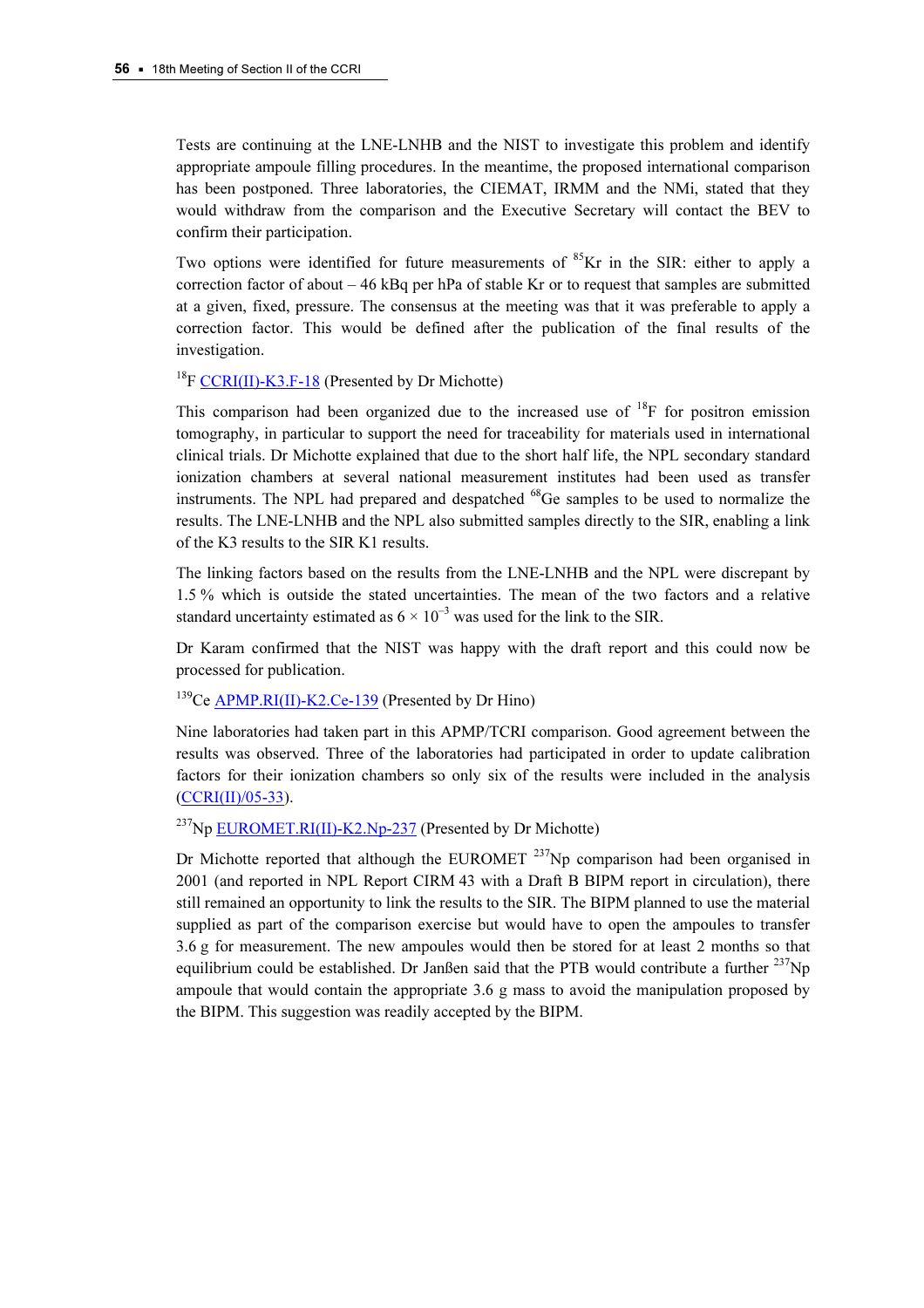# 4 FUTURE BIPM INTERNATIONAL REFERENCE SYSTEM (SIR) AND CCRI(II) KEY COMPARISONS

## 4.1 Status of the BIPM SIR [\(CCRI\(II\)/05-29\)](https://www.bipm.org/cc/CCRI(II)/Allowed/18/CCRI(II)05-29.pdf)

Dr Ratel presented a report on the status on the BIPM SIR. The rep[ort CCRI\(II\)/05-29](https://www.bipm.org/cc/CCRI(II)/Allowed/18/CCRI(II)05-29.pdf) summarizes the new entries submitted to the SIR and the planned entries.

The Executive Secretary explained that there had been changes in despatch regulations, so the form included in the above report had to be completed by the NMI concerned before the BIPM could take delivery of samples. Dr Ratel requested that samples are despatched to arrive in Paris early in the week (Wednesday at the latest) to avoid the heavy traffic congestion at the airport. This is especially important for short-lived radionuclides.

## 4.2 Future CCRI(II) key comparisons

The Executive Secretary presented the ten-year plan for key comparisons, developed by the Key Comparisons Working Group. The proposal is for one key comparison per year, covering all the groups defined in the generic groupings proposal within ten years, with the aim of facilitating compliance with the CIPM MRA.

Dr Wätjen asked for clarification of the timescale of the proposed  $99^{\circ}Te^{m}$  comparison project. Dr Allisy-Roberts replied that the BIPM had scheduled resources to develop the transfer instrument needed for this exercise and was anticipating that this could be an ongoing comparison as the transfer instrument would be delivered to each participating laboratory in turn. Dr Judge asked why  $131$ Cs had been selected for a key comparison; Dr Karam explained that it had been chosen as its decay scheme meant that participation in a  $^{131}Cs$  exercise would demonstrate the capability to measure several other radionuclides under the generic groupings proposal. It was decided to accept the first three proposed key comparisons listed  $\binom{55}{5}$ Fe,  $\frac{99}{10}$ Tc<sup>m</sup> and  ${}^{3}H$ ) and to review the proposal for  ${}^{131}Cs$  at the following CCRI(II) meeting, so that availability of the raw material could be checked. It was also agreed that the  $35S$  comparison would be brought forward to give further time to consider  $^{131}Cs$ .

The first comparison in the new series,  ${}^{55}Fe$ , will be organized by the NPL. The following laboratories expressed interest in participating: the CIEMAT, CMI, CSIR-NML, ENEA, IFIN, IRMM, KRISS, LNE-LNHB, LNMRI, NIST, NMi, NMIJ, OMH, PTB, RC and the VNIIM.

## 4.3 Proposal for a system for comparison of short-lived radionuclides (CCRI(II)/05-08)

Dr Allisy-Roberts outlined BIPM's proposal to develop a transportable NaI(Tl) instrument, to be used for comparison exercises for short-lived radionuclides.

In response to a question from Dr Judge, Dr Allisy-Roberts explained that a NaI(Tl) detector had been chosen in preference to an ionization chamber due to the more complex shipping regulations for ionization chambers which contain gas at high pressure.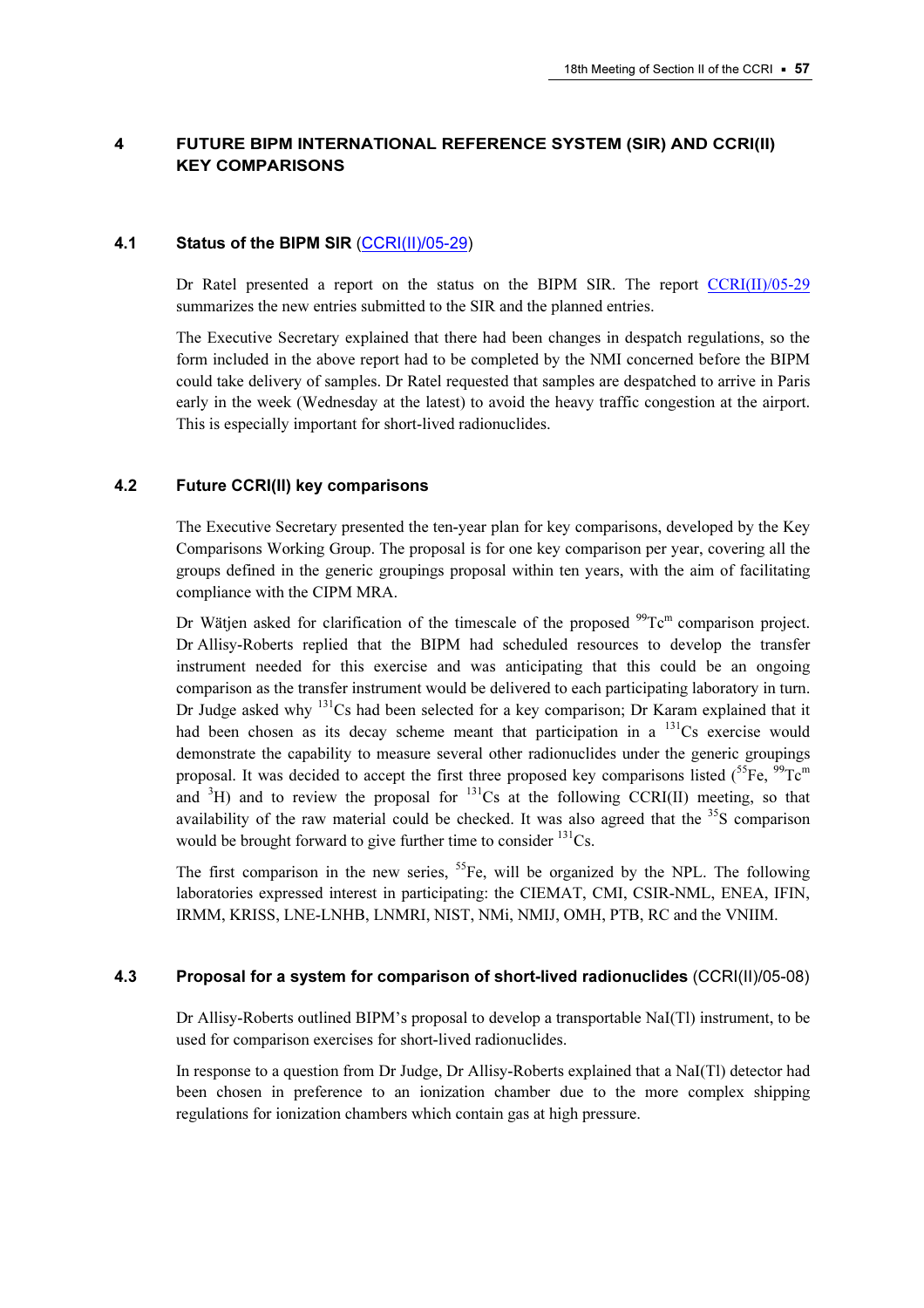A working group will be set up to advise on the design of the new transfer instrument. The IRMM, LNE-LNHB, NIST, NMIJ and the NPL agreed to participate with the BIPM in the working group.

## 4.4 Changes to the guidelines for participation in key comparisons

Dr Michotte explained proposed changes to the guidelines for participation in key comparisons based on feedback from the CCRI(II) meeting held in 2003 and from the Key Comparisons Working Group. The main changes proposed were:

- Measurement of the impurity content is considered part of the comparison and must not be revealed to other participants until the comparison is complete.
- Impurities identified by the pilot laboratory should be stated by name on the accompanying documentation but the activity should not be given.
- The isotope production method should be stated so that participants may identify other possible impurities.

Several changes in wording were suggested:

- Replace 'non-expected' by 'unexpected'.
- Paragraph 5: replace 'in consequence' by 'consequently'.
- Paragraph 8: replace 'entitled to revise their value up to deadline' by 'allowed to re-submit their reporting form up to the deadline'.
- Replace the first two sentences in the last bullet point on page 5 by 'On receipt of final comments from participants on Draft A, the Draft B is distributed to participants and the Key Comparisons Working Group, and is no longer confidential. Subsequently, the status of the comparison is indicated as 'Draft B in progress' on the relevant KCDB web page on the BIPM site'.

These proposed changes to the guidelines were approved by the committee (CCRI(II)/05-01). Dr Simpson requested that the report on the  $2001^{89}$ Sr comparison be at the Draft B stage well before the ICRM meeting scheduled for September.

## 4.5 Proposed RMO key comparisons

The Executive Secretary requested that BIPM is kept informed of any RMO key comparisons and supplementary comparisons so that they can be recorded in Appendix B on the BIPM website. It was reported that an APMP C-14 supplementary comparison is scheduled, with the KRISS as the pilot laboratory.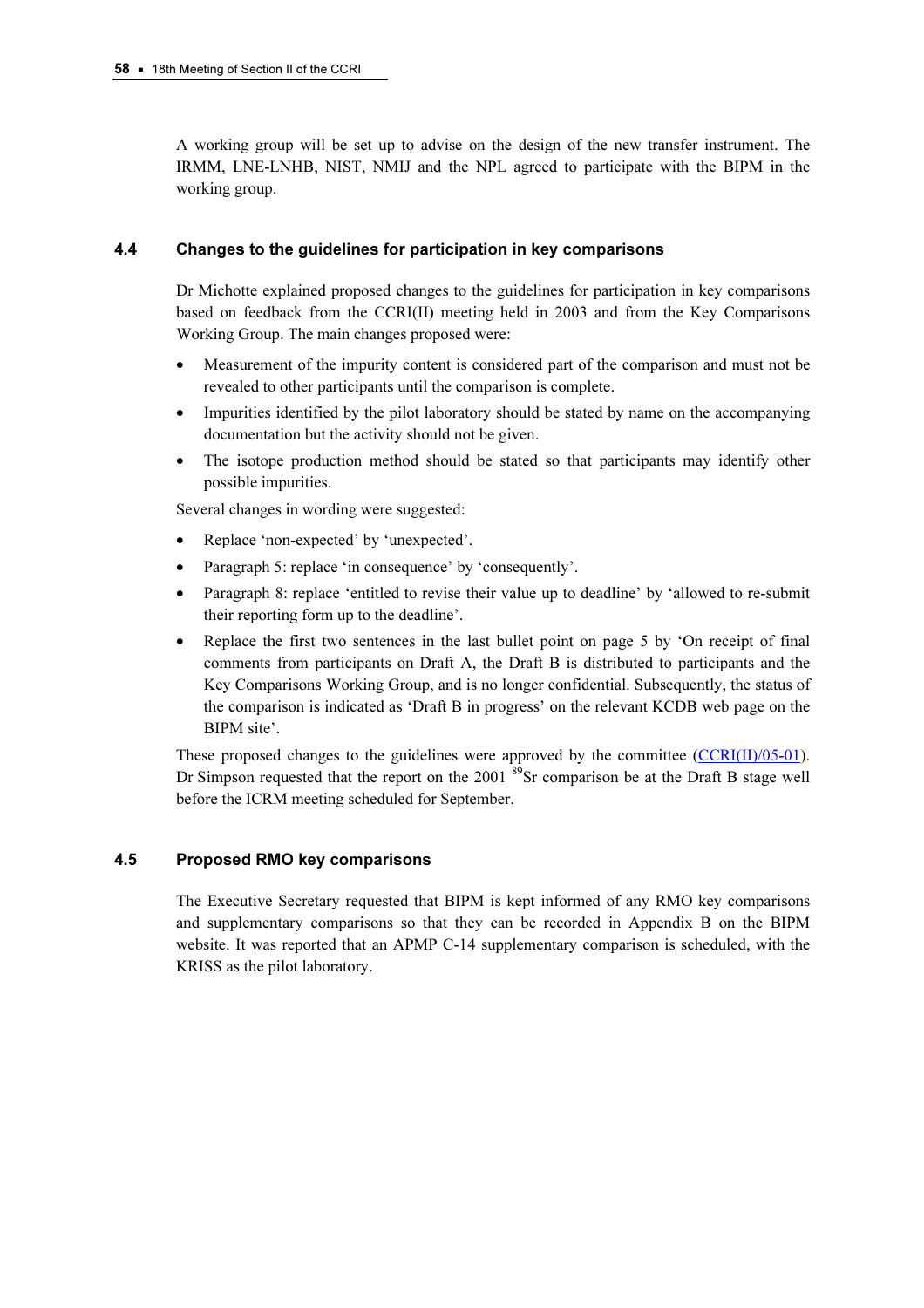## 5 WORKING GROUP REPORTS

#### 5.1 Uncertainties Working Group (Coordinator: H. Janßen)

Dr Janßen reported on the work of the Uncertainties Working Group. The Group had been set up in 2001 to resolve questions of uncertainty estimation arising from key comparison measurements. Since the previous CCRI(II) meeting, the group had covered the following topics:

• Guide uncertainties for standardizations

For each radionuclide included in the generic groupings table, the working group had estimated a typical uncertainty that could be achieved using each measurement technique recorded. The results from these deliberations had been incorporated in the generic groupings table. The values stated were intended to be used as a benchmark, and laboratories are recommended to compare estimated uncertainties against these values and to justify any large discrepancies.

Uncertainty budgets

The working group is developing detailed uncertainty budgets for typical standardizations. These will be made available as spreadsheets but can be amended by laboratories to include other components of uncertainty or to change suggested values to those actually estimated by the laboratory.

• Correlations in gamma spectrometry

Commercial software for calibrating gamma spectrometers does not take into account correlations in input data due to, for example, nuclear decay data. This issue had been identified as some laboratories reported measurements by gamma spectrometry as having lower uncertainties than primary measurement methods. Calculations by the working group had demonstrated an increase in uncertainties in the efficiency versus energy calibration when correlations are taken into account.

The working group proposed that the mathematical model equation for standardizations should be stated on the report form when submitting results for key comparisons. This proposal was supported by the committee.

The group proposed to include guidance on uncertainty components for source weighing and dead time corrections in future work. Dr Allisy-Roberts proposed that the work would feed into the planned BIPM Workshop on Uncertainties.

It was agreed that Dr Pommé (IRMM) and Dr Johansson (NPL) would be invited to join the working group.

#### 5.2 Extension of the SIR to beta-emitters (coordinator: J.-M. Los Arcos)

Dr Los Arcos reported on the activities of the Working Group on the Extension of the SIR to beta-emitters. The aim of the working group is to develop and validate a reproducible system that can be used to compare measurements of radionuclides which cannot be compared using the SIR ionization chamber.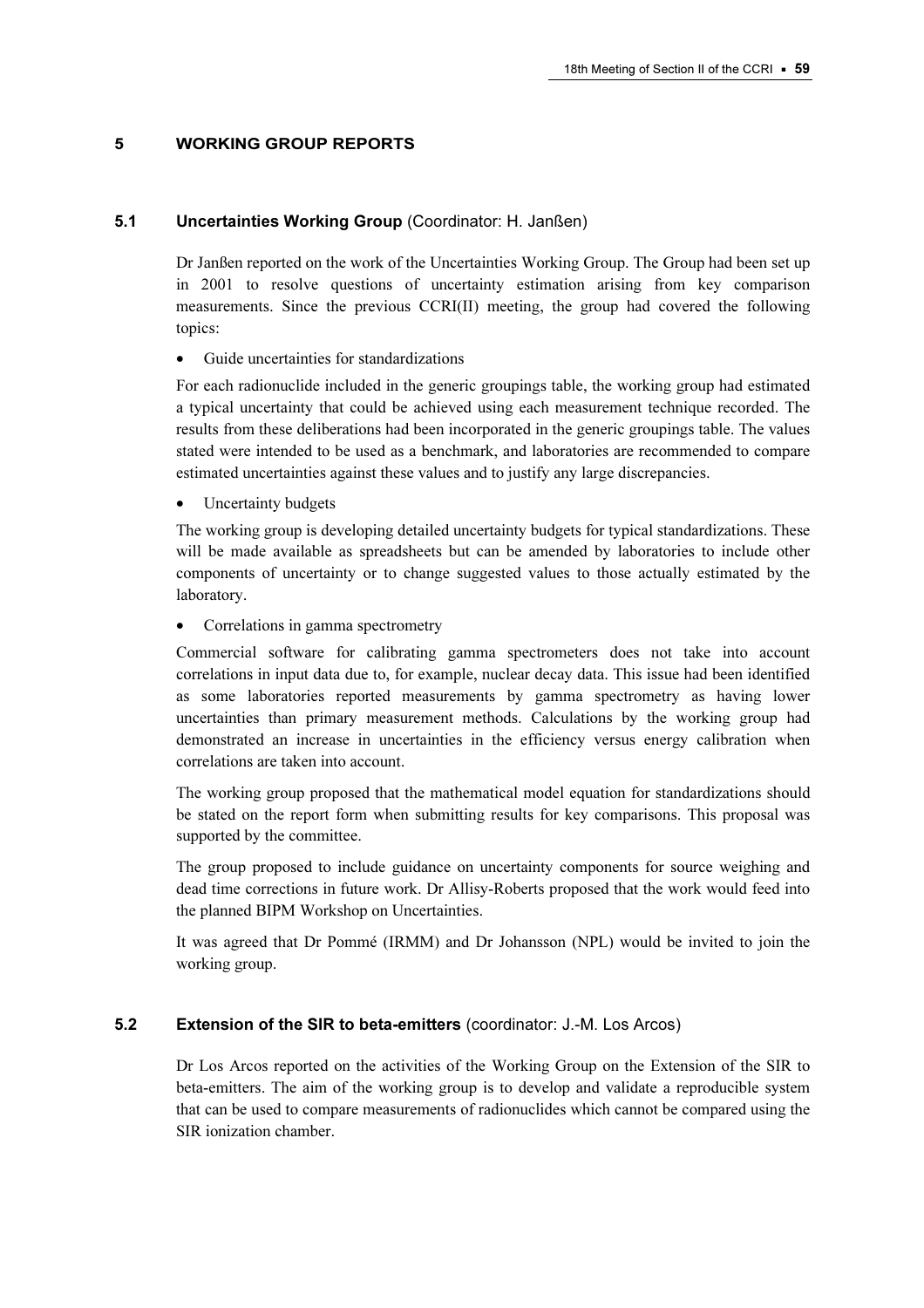The working group had decided to develop a reproducible liquid-scintillation cocktail. Proprietary cocktails cannot be used as they may not be available long term and their chemical content can be modified without a name change. The working group cocktail would be validated for  ${}^{63}$ Ni,  ${}^{204}$ Tl,  ${}^{89}$ Sr,  ${}^{90}$ Sr,  ${}^{55}$ Fe and  ${}^{241}$ Am, and a monograph written including operational details.

Two meetings of the working group had been held. During the first meeting in October 2003, it was decided not to use diisopropyl naphthalene isomers (DIN) scintillators as they are protected by patents and, results from different batches are not reproducible to the precision required for the international system. The CIEMAT proposed using an extractive cocktail based on xylene, acetonitrile and naphthalene (XAN) which has obtained patent protection. It was agreed that laboratories participating in the working group would test XAN6535 (65 % xylene, 35 % acetonitrile) for stability.

Some laboratories had experienced difficulties with the cocktail – a coloured solution had been obtained, efficiency varied over 20 days, detection efficiency for <sup>3</sup>H was low with a discontinuity, and detection efficiency for  $90$ Sr apparently exceeded 100 %. The group agreed to carry out further tests using a revised cocktail (XAN6040). Initial results at the CIEMAT for some 19 radionuclides (including  $241$ Am,  $55$ Fe,  $3$ H,  $63$ Ni,  $90$ Sr) were promising, with good efficiency, quench stability over 60 days and apparently transparent samples. The results for  ${}^{55}Fe$ showed a reduction in detection efficiency over time, but the CIEMAT found that adding a small quantity of dibutylphthalate (DBP) improved stability (0.5 ml DBP to 14.5 ml XAN6040).

Following the second meeting held in March 2005, the CIEMAT prepared a batch of the new scintillation cocktail and distributed it to the participating laboratories (the BIPM, ENEA, IRMM, LNE-LNHB and NPL) in April 2005. Tests were underway some of the initial problems with colouration have been solved, although sensitivity to ultraviolet may be an issue.

A full report will be available when the results from the participating laboratories are available. Ms Freda van Wyngaardt is to replace Dr Bruce Simpson on this working group.

## 5.3 Realization of the becquerel at the basic level (coordinator: D.F.G. Reher)

Dr Wätjen on behalf of the coordinator Dr Reher outlined the reason for the development of a new ionization chamber to replace the BIPM SIR cha[mber \(CCRI\(II\)/05-19\). The](https://www.bipm.org/cc/CCRI(II)/Allowed/18/CCRI(II)05-19.pdf) measurements recorded on the chamber represent considerable effort at national laboratories over many years; all these data would be lost if the SIR chamber or the reference radium sources were to be damaged.

There is no commercial ionization chamber available on the market with sufficiently tight manufacturing tolerances to meet the reproducibility needed to provide a long-term replacement for the BIPM SIR chamber. The outline specifications for the chamber are:

- Range of gamma energies covered, 50 keV to 2000 keV, with reproducibility of 0.1 % to  $0.2 \%$ .
- All the properties of the chamber must be traceable to the SI.
- Direct measurement of current to replace measurements relative to a radium source.
- Gas filling system would use a pressure balance to ensure traceability.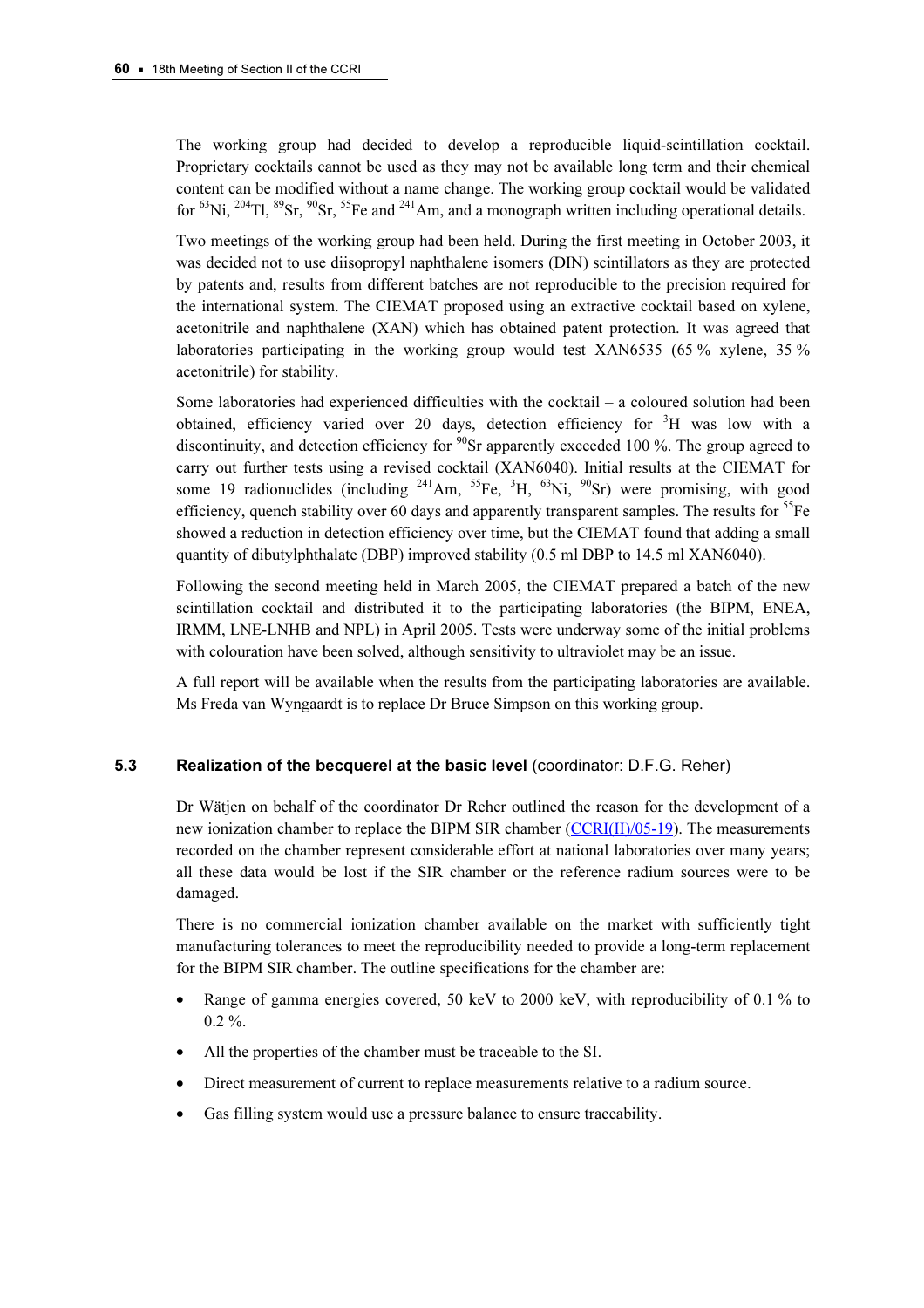• Simple components (Monte Carlo simulation has shown that a tolerance of 10  $\mu$ m is needed on some critical components).

The NPL secondary ionization chamber design was taken into account in developing the new chamber. Some components of the chamber have been constructed but problems remain with conduction of the inner wall and the collector electrode (it may be necessary to replace the initial plastic design with aluminium), and the design of the container for the radionuclide is still to be decided.

Other features of the proposed chamber were discussed by the committee. The operating gas pressure suggested was 1 MPa (10 bar) as the aim of the chamber is reproducibility rather than high detection efficiency. Nitrogen had been chosen as the shape of the efficiency curve was less problematic. Dr Coursol said that the LNE-LNHB had also studied factors that affect ionization chamber response and had found that the electrode thickness was less important than the influence of the gas.

A new container was needed for the radionuclides as batches of commercial ampoules are not identical; trace elements added to the glass may affect the response of the chamber to lowenergy photon emitting radionuclides. The general discussion highlighted the issue of the availability of ampoules for comparison exercises. Dr Ratel said that the BIPM has a limited stock available, about 600 ampoules are left and approximately 30 ampoules are used every year. Dr Janßen said that the PTB had recently ordered a stock of 150 000 ampoules and will be comparing samples to their previous batch. Dr Coursol added that the LNHB are currently testing a new 5 ml ampoule and will report on the findings.

It was agreed to revise the membership of the working group following staff changes at several organizations involved, and the membership will be expanded to include further interested laboratories. The new membership was agreed as follows:

- Dr U. Wätjen (Coordinator) (IRMM)
- Dr A. Švec (IRMM)
- Dr J. Sephton (NPL)
- Dr M.-N. Amiot (LNE-LNHB)
- Dr G. Ratel (BIPM)
- The PTB, NIST and the CIEMAT will also provide representatives.

## 5.4 High efficiency photon detection systems working group (coordinator: G. Winkler)

Professor Winkler summarized progress on his report on high efficiency photon detection systems (CCRI(II)/05-17). A review paper had been written based on presentations given at a training workshop organized by the VERMI (Virtual European Radionuclide Metrology Institute). The paper outlines the principles of the method and explains how high accuracy standardizations are possible. One important issue to consider when applying the method is the random coincidence correction necessary if there are any metastable levels in the decay of the radionuclide.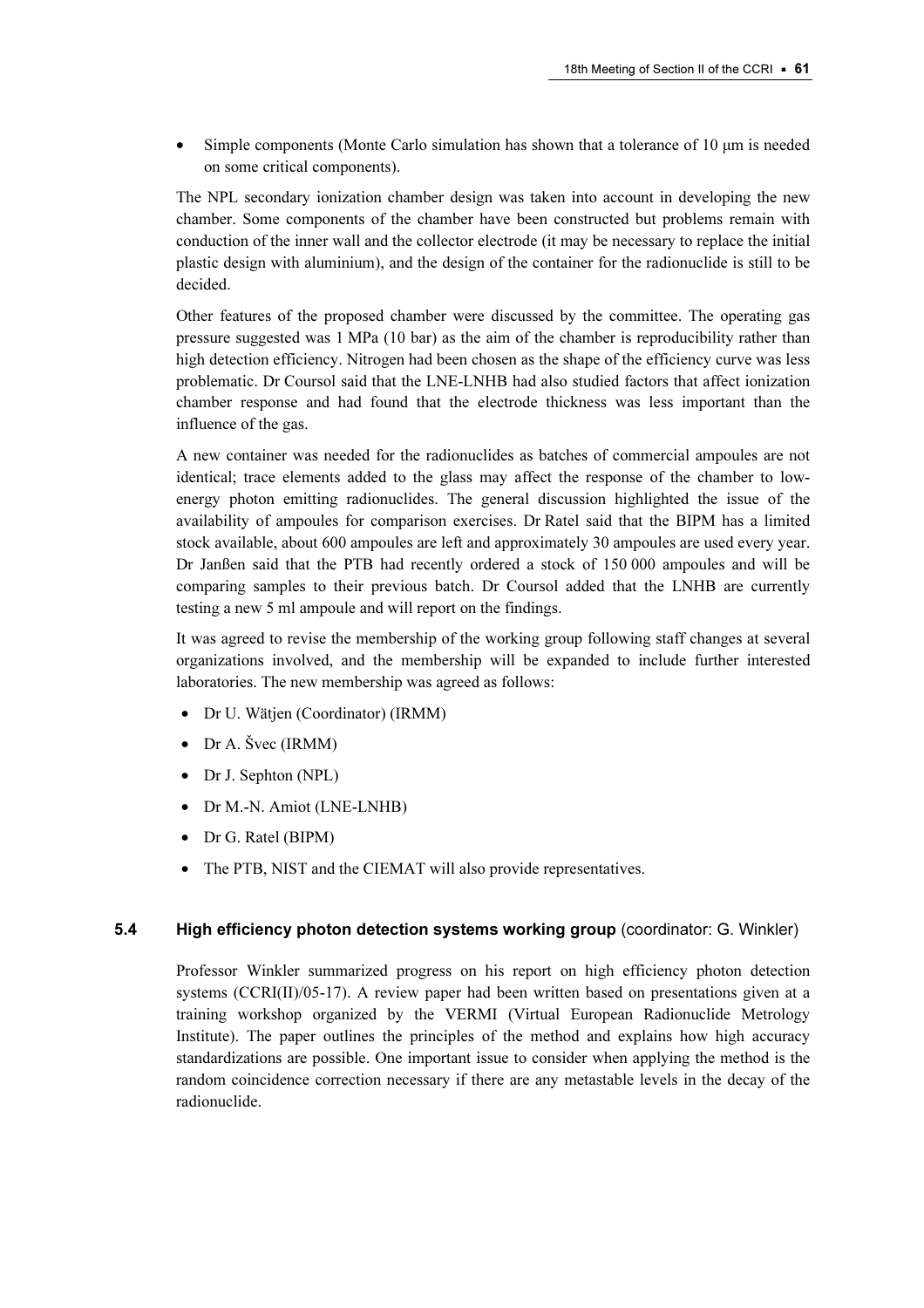Dr Michotte asked if it was possible to use an extending dead time to correct for any metastable states. Professor Winkler explained that this technique would not work as the emissions feeding the state may not be detected, so a correction is still needed.

It was pointed out that the technique had unfortunately been omitted from the generic groupings table (the acronym for the method is 4P-NA-PH-00-00-HE), although it had been included in an earlier version (dated 24 September 2003). It was agreed that this omission would be corrected before the table is published

#### 6 CURRENT AND FUTURE BIPM PROGRAMMES (CCRI(II)/05-40)

Dr Allisy-Roberts summarized the work being carried out and planned at BIPM in support of radionuclide metrology. The radionuclide activities are supported by four full time members of staff led by Dr Allisy-Roberts who is also responsible for the dosimetry activities. A guest worker from the ANSTO had joined the team for three months.

There have been 14 key comparisons since 2001, three of which have been published and the remaining 11 are in progress. Seven reports have been published on previous key comparisons.

The experimental programme at the BIPM has seen significant progress. A new TDCR system has been set up and work carried out to improve the low energy detection efficiency. A study has been carried out on the effect of Kr gas pressure on  ${}^{85}$ Kr SIR measurements. The balance room and a radiochemistry laboratory are being updated.

Dr Ratel gave further information on the developments of TDCR. The equipment has been modified to improve light transmission and the electronics have been changed to optimise the phototube response. The effects of asymmetry of the phototube response have also been investigated using a mathematical model.

Dr Michotte then gave a presentation on a project to develop a complete parametric mathematical model of the response function of the BIPM SIR ionization chamber (collaboration with Prof. M. Cox and Mr A Pearce, NPL). The model uses a non-linear least squares fitting algorithm, taking account of beta spectrum shapes, correlations and impurity corrections; one difficulty being that the input data depends on the model itself. Correlations in nuclear decay data may be included in the model where they are known. Response functions for photons and for electrons have been calculated using the model and compared to experimental data. There are few data at high photon energies (greater than 2.5 MeV), so the response function has large uncertainties in this energy region. The accuracy of the response function has been used to identify discrepancies in published nuclear decay data.

Dr Michotte went on to describe other project[s at BIPM. A report had been issued on applyin](https://www.bipm.org/utils/common/pdf/rapportBIPM/2004/15.pdf)g decay corrections for the case of a metastable state (Rapport BIPM-04/15). The current measurement system for the BIPM SIR ionization chamber is being rebuilt using a similar Townsend balance and a Keithley electrometer. Validation of the NPL/ANSTO digital coincidence counting (DCC) system is also underway; results from the  $^{241}$ Am comparison exercise showed agreement to better than  $5 \times 10^{-4}$ .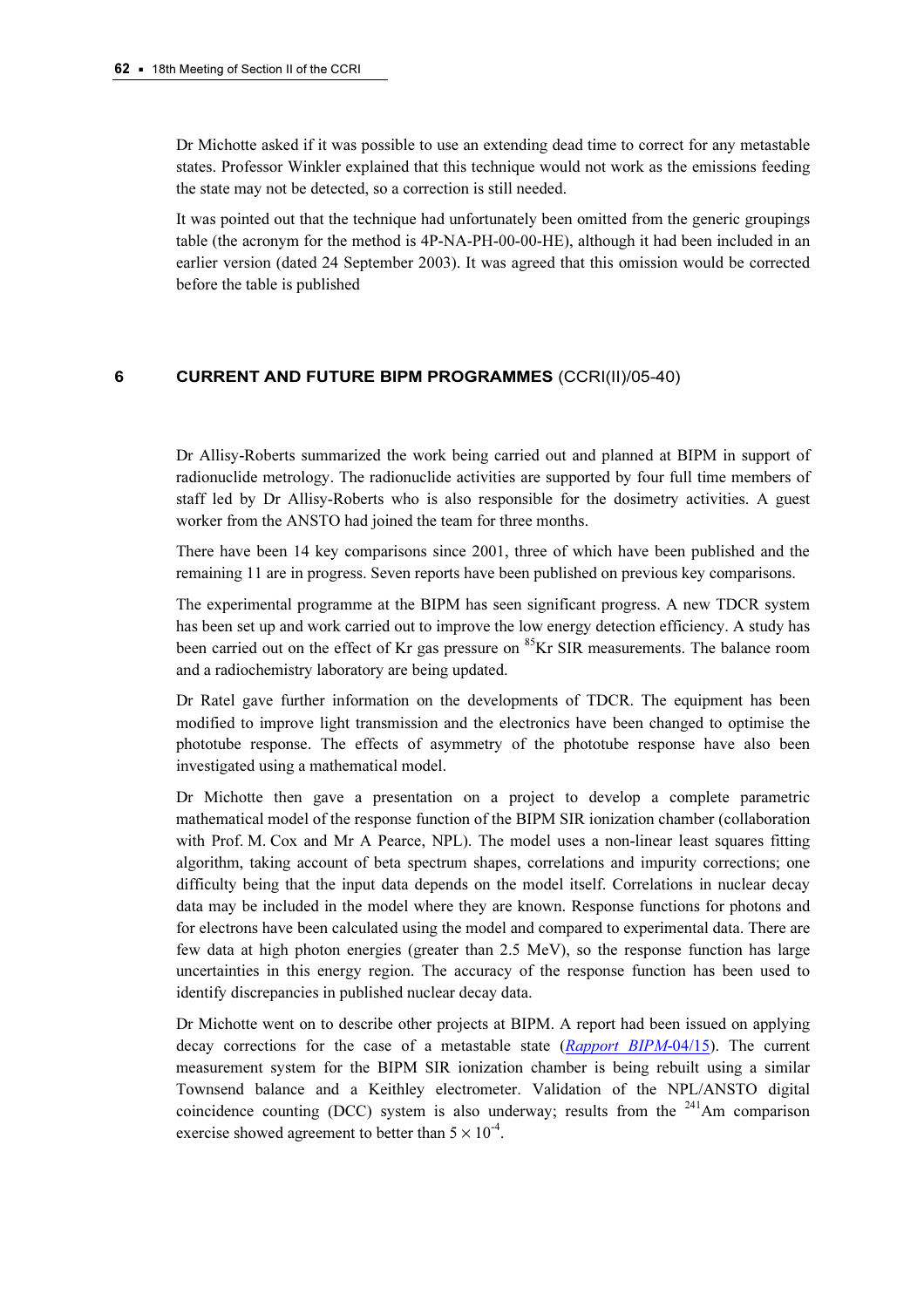Results from studies in the dosimetry programme had also been used to estimate the half lives of  $^{60}$ Co and  $^{137}$ Cs. The BIPM results were 1924.5(5) days and 10 955(30) days, respectively, compared with 1925.19(37) days and 10 964(9) days from the evaluations made by the Decay Data Evaluation Project (DDEP). Dr Allisy-Roberts confirmed that the BIPM results would be published so they could be included in future evaluations.

In the medium term (2006-2008), Dr Allisy-Roberts reported that the BIPM would be continuing work to support and improve the SIR including using the second ionization chamber regularly, investigating measurement uncertainties due to the density of solutions and determining the mass correction. Further work would also be carried out to establish the calibration of the HPGe gamma spectrometer for impurity assays.

The BIPM will also be involved in running an uncertainties workshop in 2006, developing the NaI(Tl) transfer instrument and will work with the PTB on the replacement of the SIR ampoules. In addition, the BIPM is planning to standardize one or more of the radionuclides  $155$ Eu,  $243$ Am,  $^{207}$ Bi,  $^{113}$ Sn,  $^{177}$ Lu,  $^{195}$ Au,  $^{140}$ Ba,  $^{203}$ Pb or  $^{47}$ Sc to supplement the existing SIR data.

In the long term, BIPM aims to support the CCRI(II) comparison programme, develop the SIR system and introduce the extended SIR system for beta emitting radionuclides, extend the SIR system to alpha emitters and low energy photon emitters, study and publish guidance on uncertainties, cover further short-lived radionuclides such as  ${}^{18}F$  with the transfer instrument and develop at least one additional primary measurement method.

The effects of export regulations on this programme of work were discussed. Dr Sahagia and Dr Alexiev both confirmed that customs officials may not recognise the customs tariff codes for temporary importation of instruments, and that laboratories may face high import duties. BIPM had contacted the IAEA for advice but had been informed that these issues were not under the IAEA's jurisdiction. Dr Allisy-Roberts re-iterated the need for specific examples so that a case could be made to the appropriate authorities and requested all present to send details of any difficulties with import/export of radioactivity or instrumentation.

Members of CCRI(II) expressed their strong support for the proposals for the future work at BIPM

## 7 NMI PROJECTS AND LABORATORY REPORTS

Representatives gave a brief summary of highlights from their laboratories:

LNE-LNHB (Dr Cou[rsol\) CCRI\(II\)/05-41](https://www.bipm.org/cc/CCRI(II)/Allowed/18/CCRI(II)05-41.pdf)

- The national measurement system in France has been re-organized; the BNM has been dissolved and replaced by the Laboratoire National de Métrologie et d'Essais (LNE).
- The LNE-LNHB has been confirmed as the national laboratory for ionizing radiation.
- Highlights of the research programme included characterization of a low energy x-ray source for attenuation measurements, development of freeze drying methods for source preparation and development of bolometry for radionuclide activity measurements.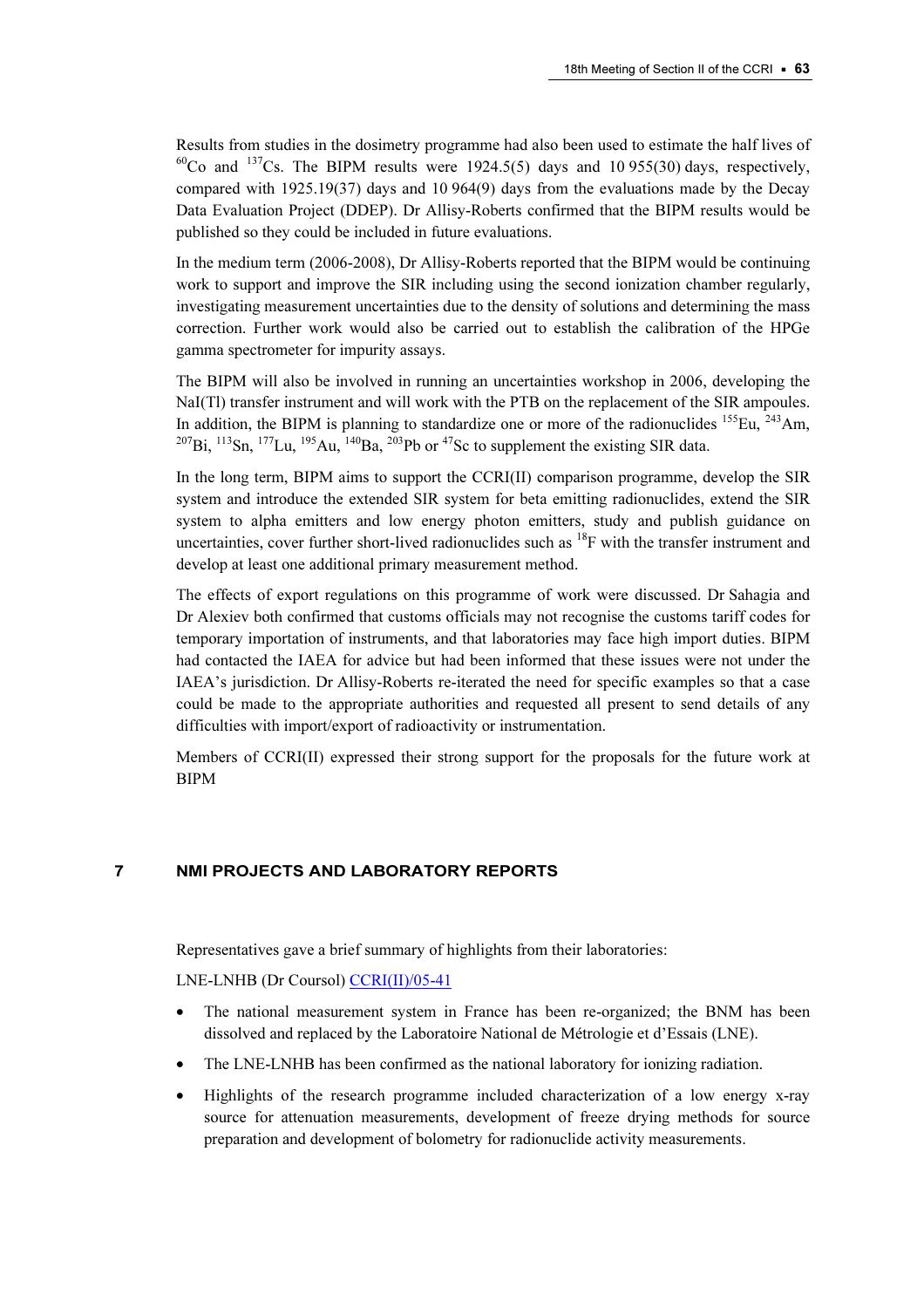#### IFIN (Dr Sahagia) CCRI(II)/05-06

- The labora[tory has a wide range of](https://www.bipm.org/cc/CCRI(II)/Allowed/18/CCRI(II)05-06.pdf) instrumentation including coincidence counters, TDCR, large area reference source counters, Compton-suppressed gamma spectrometers and ionization chambers.
- The IFIN produces reference sources including standardized solutions, large area sources and soil samples.
- Recent activities included organizing national comparisons in nuclear medicine and environmental monitoring.

## CSIR-NML (Ms van Wyngaardt) CCRI(II)/05-23

A national comparison has been organized on measurements of  $<sup>131</sup>$  capsules; results will be</sup> published in *Physica Medica*. The results reported by hospitals ranged from  $-15\%$  to + 10 % of the known activity.

## IIK (Prof. Winkle[r\) CCRI\(II\)/05-16](https://www.bipm.org/cc/CCRI(II)/Allowed/18/CCRI(II)05-16.pdf)

- Measurements are underway of the half lives of long-lived radionuclides needed for astrophysics (for example,  $^{182}$ Hf).
- The Hönigschmid standards have been transferred to the Technical University of Munich where the high purity  $226$ Ra material will be used to manufacture  $225$ Ac for cancer treatment.

## LNMRI (Dr da Silv[a\) CCRI\(II\)/05-21](https://www.bipm.org/cc/CCRI(II)/Allowed/18/CCRI(II)05-21.pdf)

- Measurements have been completed of nuclear decay data for  $54$ Mn,  $201$ Tl and  $203$ Hg.
- A network of regional laboratories is being established to support measurements in nuclear medicine.

#### IRMM (Dr Wätj[en\) CCRI\(II\)/05-31](https://www.bipm.org/cc/CCRI(II)/Allowed/18/CCRI(II)05-31.pdf)

- The IRMM has run a comparison within the European Community on monitoring airborne radioactivity, with 42 laboratories participating.
- Work is continuing on simulation of digital coincidence counting (DCC) with the aim of improving the extrapolation of coincidence curves.
- Training workshops for researchers in radionuclide metrology have been run in collaboration with the PTB, LNHB and the NPL.

RC Polatom (Dr Bro[da\) CCRI\(II\)/05-43](https://www.bipm.org/cc/CCRI(II)/Allowed/18/CCRI(II)05-43.pdf)

- In 2005, Polatom was split into Polatom Co. Ltd (which manufactures and distributes radiopharmaceuticals worldwide) and the RC Polatom (which covers research and metrology).
- The RC Polatom has a wide range of facilities including TDCR, liquid-scintillation counters and spectrometers.
- Recent activities included organizing a technical comparison of  $^{63}$ Ni measurements by four laboratories using TDCR. The results were in good agreement, except for one participant. An investigation is underway to establish the reasons for the difference.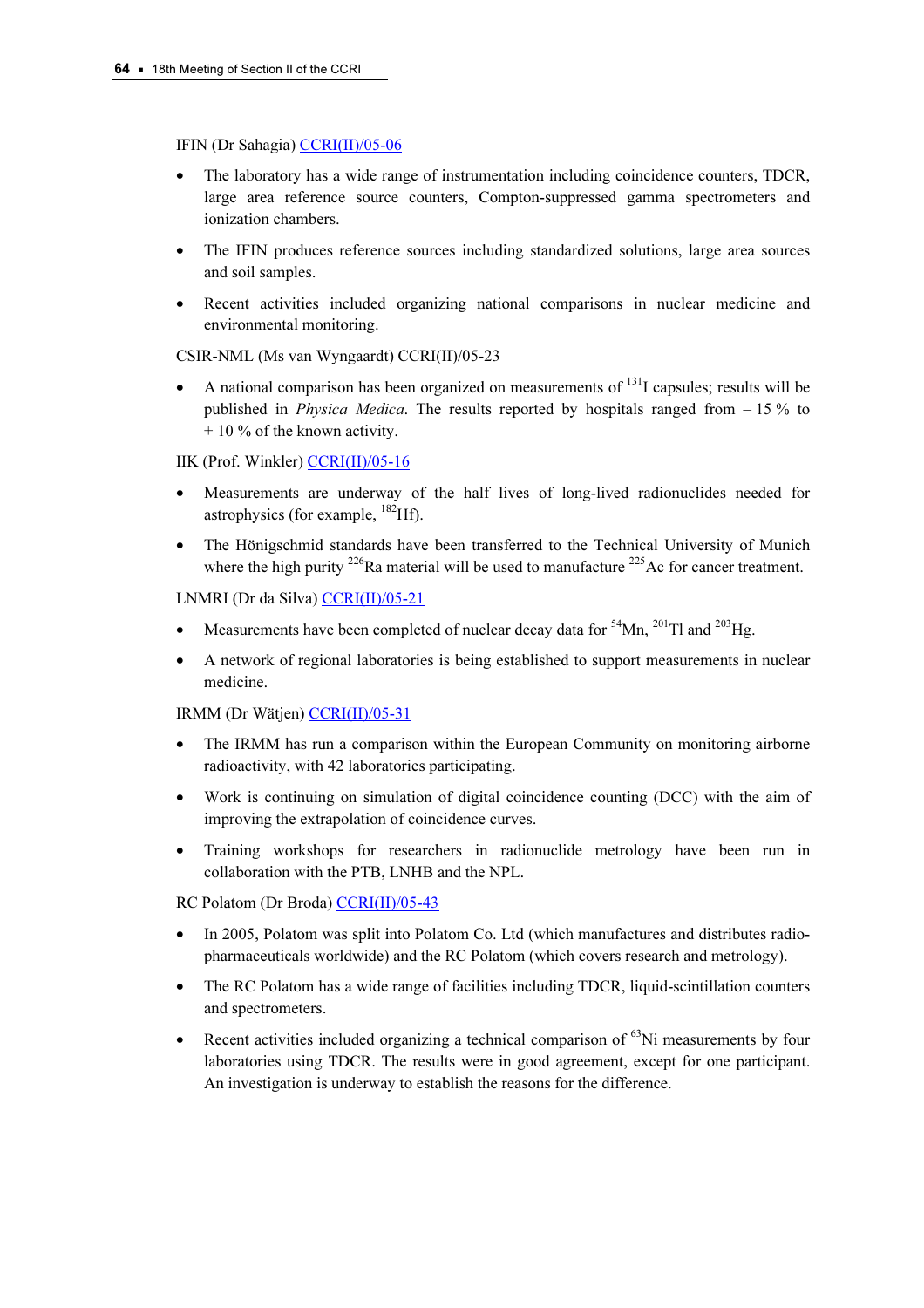## NMIJ (Dr Hino) CCRI(II)/05-32

- The N[MIJ had organized an int](https://www.bipm.org/cc/CCRI(II)/Allowed/18/CCRI(II)05-32.pdf)ernational comparison of the β-emission rate from a  $36$ Cl large area reference source involving the CSIR-NML, INER, KRISS, NIST, PTB, and the VNIIM. The VNIIM had observed small structures in the shape of the spectrum at low energy, due to x-rays from the substrate and x-ray emission from  ${}^{36}Cl$ .
- The NMIJ had also organized the RMO key comparison of <sup>139</sup>Ce and participated in bilateral comparisons of  ${}^{51}Cr$  and  ${}^{134}Cs$ .
- A project is underway to investigate the portability of the calibration factors of ionization chambers.
- Other developments include the use of ink-jet printers to manufacture large area reference sources for calibration of instruments for the measurement of radioactive waste.

## CMI (Dr Dryá[k\) CCRI\(II\)/05-25](https://www.bipm.org/cc/CCRI(II)/Allowed/18/CCRI(II)05-25.pdf)

- Since 2003, the CMI has standardized more than 20 radionuclides for the production of reference standards.
- Work on a novel measurement method for coincidence counting will be presented at the ICRM conference in Oxford, 2005. The method optimises the gamma energy window in order to improve the accuracy of the extrapolation which has been made possible through advances in digital pulse processing.
- A detailed Monte Carlo code has been developed to model the response of a high resolution gamma spectrometer to better than 0.8 %. It had proved necessary to radiograph the spectrometer to obtain accurate data on the construction of the instrument. The surface dead layer on the detector element had been measured using a narrow beam from an <sup>241</sup>Am source.

## IRA (Dr Bochud)

- Recent work at the IRA included the verification of radionuclide calibrators, the standardization of <sup>222</sup>Rn by solid angle  $\alpha$ -counting, and the Monte Carlo simulation of an ionization chamber.
- The laboratory had also tackled the issue of expressing the results from measurements where the background count rate exceeded the observed count rate from the source (leading to a meaningless negative source activity). The use of Bayesian statistics resolved this problem and also allowed uncertainties to be calculated in a way that was consistent with the GUM.

## ENEA (Dr Capogn[i\) CCRI\(II\)/05-30](https://www.bipm.org/cc/CCRI(II)/Allowed/18/CCRI(II)05-30.pdf)

- A new measurement system using the  $4\pi y$  method had been developed and applied to the standardization of  $^{99}$ Tc<sup>m</sup> using a Monte Carlo model of detector response.
- To meet a growing requirement for traceability of  $^{18}F$  measurements for positron emission tomography, the CIEMAT-NIST technique had been used in-situ at the manufacturers (at the Ispra facility) to provide a link to the national standard. A  $^{48}V$  impurity was observed in the material standardized. A portable ionization chamber had also been developed as a transfer instrument.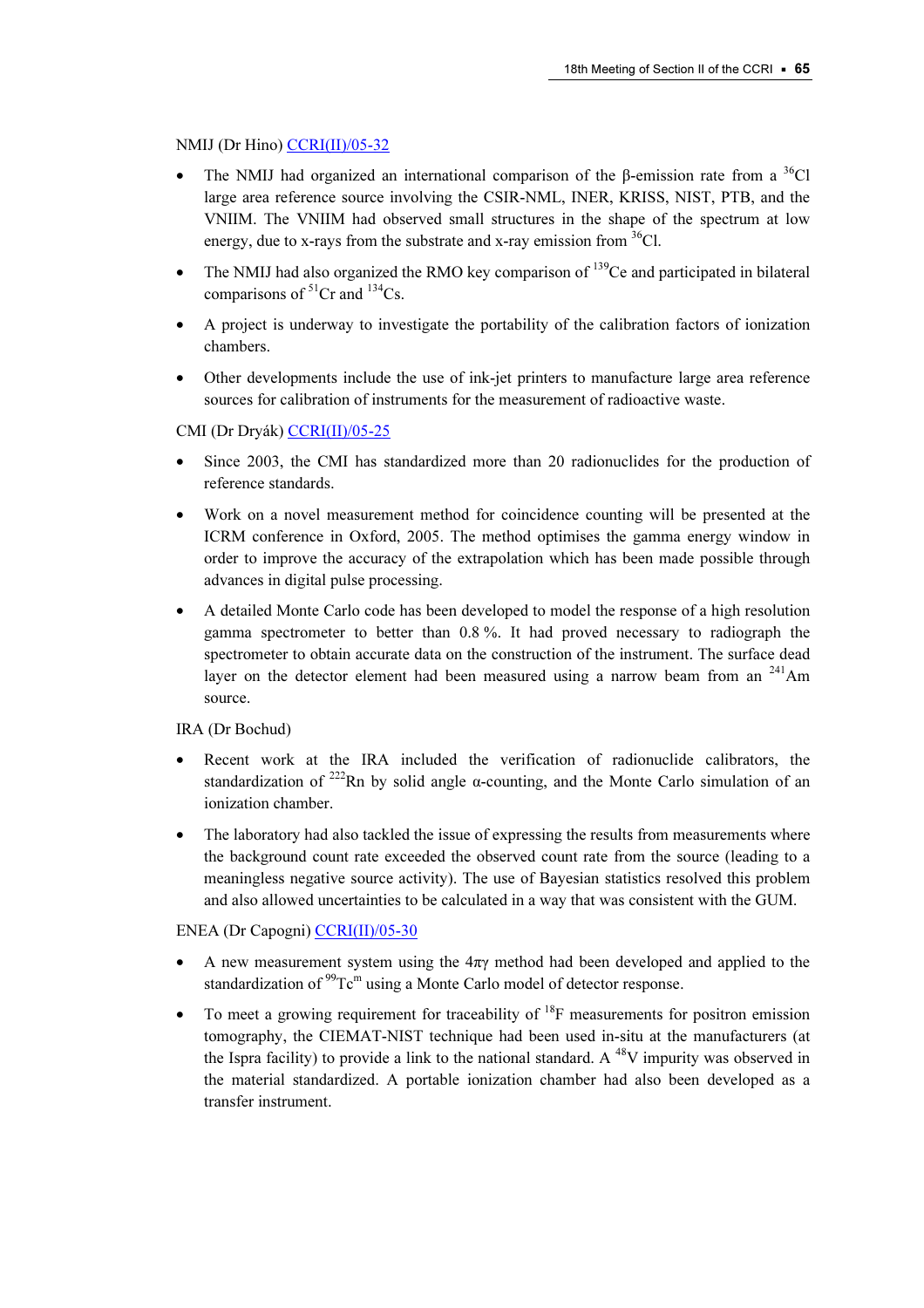• A new quality assurance programme had been conducted to support the national network for environmental radioactivity surveillance. Discrepancies in the results had been observed, most had been traced to corrections for true coincidence summing in gamma spectrometry.

NPL (Dr Judge) CCRI(II)/05-22

- The NPL had been heavily involved in supporting the international measurement system through leading and participating in key comparisons and through work with the BIPM to develop a complete mathematical model of the BIPM SIR ionization chamber.
- A new reference material (organically bound tritium) had been developed.
- A system had been developed to standardize the short-lived radionuclide  ${}^{81}\text{Kr}^{\text{m}}$  used in lung scintigraphy.
- Work in progress included the use of internet-enabled metrology for radionuclide calibrators, the development of a positron-in-gas standard, the standardization of radionuclides for use in nuclear medicine, and support for metrology in nuclear site clearance and decommissioning.

IAE[A CCRI\(II\)/05-34,](https://www.bipm.org/cc/CCRI(II)/Allowed/18/CCRI(II)05-34.pdf) [CCRI\(II\)/05-38,](https://www.bipm.org/cc/CCRI(II)/Allowed/18/CCRI(II)05-38.pdf) [CCRI\(II\)/05-45](https://www.bipm.org/cc/CCRI(II)/Allowed/18/CCRI(II)05-45.pdf)

- The IAEA had been developing guidance on quality assurance procedures for radioactivity measurements in nuclear medicine; the document was undergoing external review and was expected to be published as an IAEA TECDOC by the end of 2005.
- A cooperative research programme was underway to harmonise quality assurance procedures in their Member States.
- The Analytical Quality Control Services had organized comparison exercises, proficiency tests and the certification of reference materials. Recent exercises had included Irish and North Sea fish, Irish Sea sediment and Mediterranean seawater.
- The IAEA Chemistry Unit had coordinated the preparation of reference materials such as mushroom, sediment and mussel. Other work had included a proficiency testing exercise for the measurement of radionuclides in soil and milk reference materials.

## 8 CURRENT MEASUREMENT CAPABILITIES

This section of the meeting covered issues related to entries from national measurement institutes to Appendix C of the CIPM MRA on calibration and measurement capabilities (CMCs).

Freda van Wyngaardt is to replace Dr Bruce Simpson on this working group.

## 8.1 Progress reports

Representatives from the regional metrology organizations reported on the highlights and issues from their regions.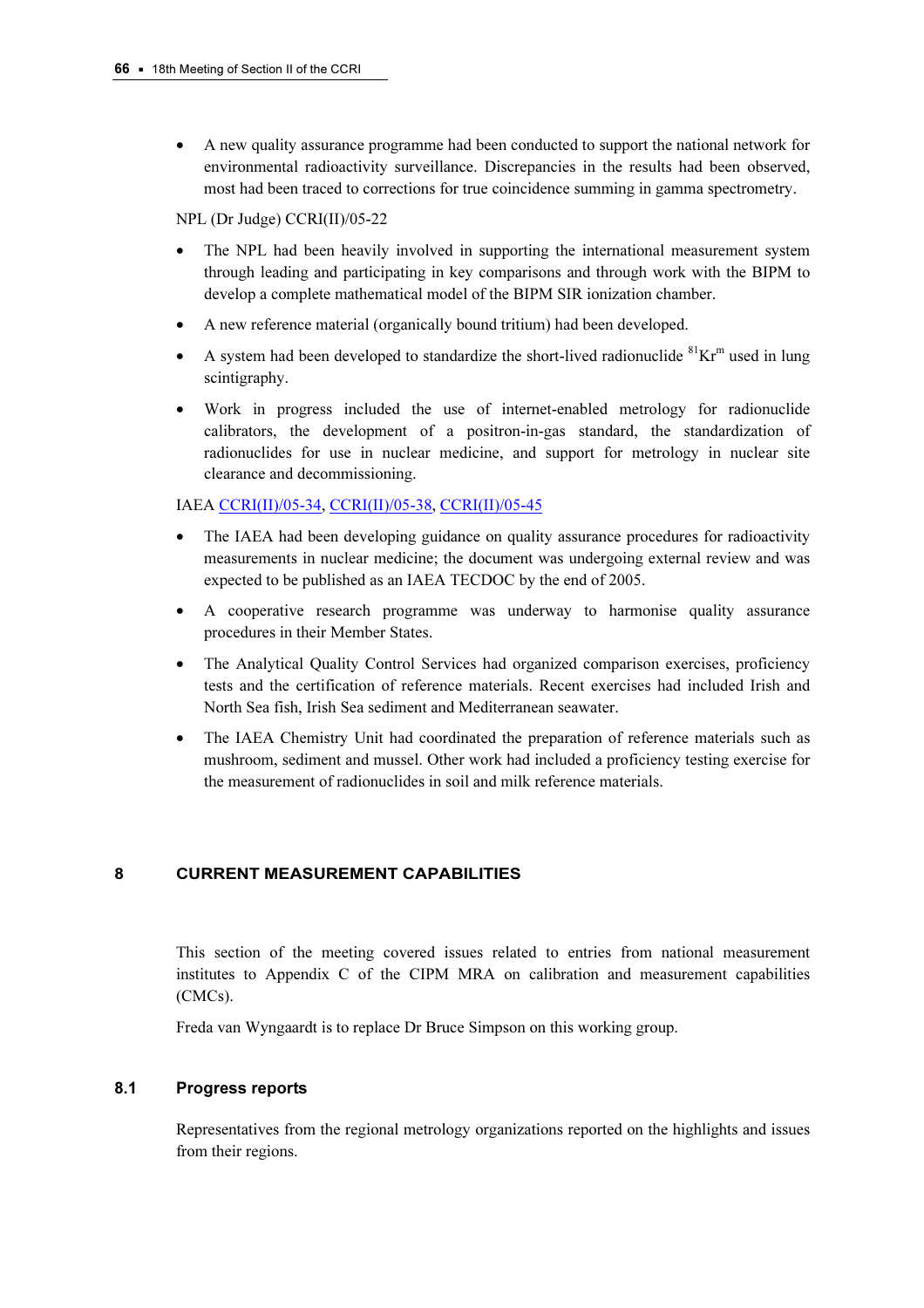#### APMP

Dr Hino referring [to CCRI\(II\)/05-18 rep](https://www.bipm.org/cc/CCRI(II)/Allowed/18/CCRI(II)05-18.pdf)orted that CMCs from the ANSTO, ENEA, KRISS and the NMIJ had been accepted.

#### EUROMET

In a written submission  $CCRI(II)/05-44$ , Dr Coursol reported that EUROMET had met twice since the previous CCRI(II) meeting. Some 765 radioactivity CMCs had been published in 2003 and a further 196 were being processed. Initial assessments have been carried out of CMC submissions from Latvia, Poland and Romania. The EUROMET CMC group had also reviewed CMCs from the APMP, COOMET and the SIM.

A EUROMET project on the gamma emission probabilities in the decay of  $65$ Zn had also been complet[ed \(CCRI\(II\)/05-42\). Dr M](https://www.bipm.org/cc/CCRI(II)/Allowed/18/CCRI(II)05-42.pdf)ichotte commented that the revised nuclear decay data was in good agreement with the new response function of the SIR ionization chamber.

## COOMET

Dr Moisseev indicated that several supplementary comparisons are planned but there was no formal written report.

#### SADCMET

Ms van Wyngaardt explain[ed \(CCRI\(II\)/05-11\) th](https://www.bipm.org/cc/CCRI(II)/Allowed/18/CCRI(II)05-11.pdf)at SADCMET had one member for radioactivity metrology (CSIR-NML) so the organization was also an associate member of the APMP. The CSIR-NML currently had 36 CMC entries in radioactivity.

#### SIM

Dr Karam prese[nted CCRI\(II\)/05-20 and hi](https://www.bipm.org/cc/CCRI(II)/Allowed/18/CCRI(II)05-20.pdf)ghlighted recent SIM comparisons of  ${}^{85}$ Kr and  ${}^{54}$ Mn standardizations both of which were linked to the KCRVs through submissions by the NIST. Proposals for future comparisons included reference materials (seaweed, soils and shellfish); the NIST will pilot all three comparisons.

## 8.2 Meeting of the CCRI RMO Working Group (CCRI(II)/05-05)

Dr Karam reported on the meeting of the RMO Working Group for Ionizing Radiation CMCs, held in September 2004. The meeting covered the international rules for completing IR CMC tables, progress on CMCs, Quality Systems, compatibility of existing CMCs with key comparison uncertainties and guidelines for CMC reviews. Dr Thomas reported that there are more than 3200 entries for radioactivity in the KCDB Appendix C CMC database.

## 8.3 Proposal for CMC's on reference materials

Dr Karam explained the rationale behind the proposal in  $CCRI(II)/05-36$  to establish CMCs for measurements of radionuclides in three reference materials. There was a need in radioactivity metrology to reflect user demand for reference materials (for example, soils, organic materials,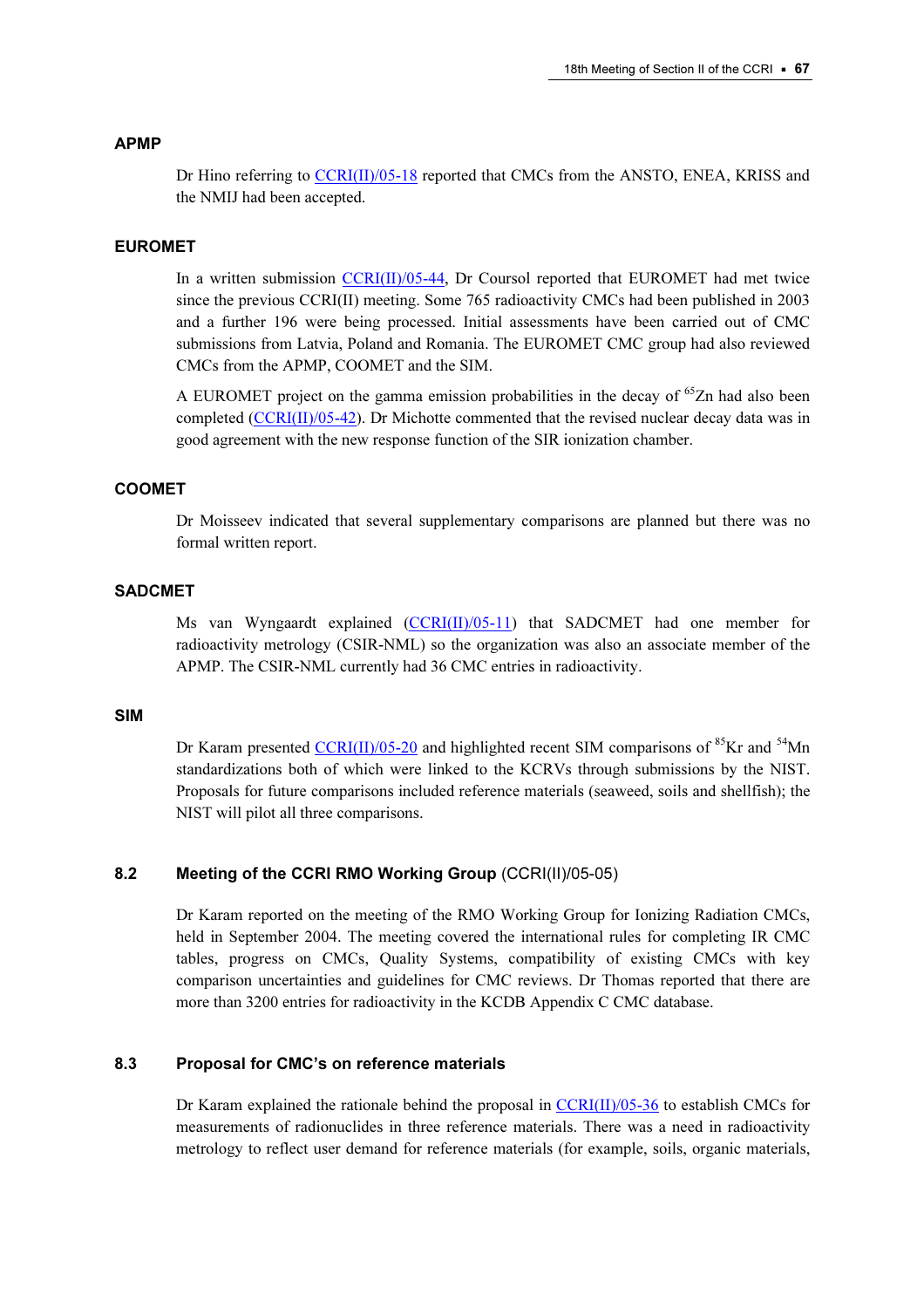natural waters) but existing CMCs on the database had niche applications and a more general approach was needed. As the development of a new reference material can take several years, the proposal was to build on existing international work to characterize three particular materials (SRM 4353A (Rocky Flats II), Seaweed SRM, Shellfish SRM). It was also proposed that demonstrating the capability to measure a radionuclide in, for example, a high calcium content soil, should also support claims for measurements in other high calcium content soils or sediments.

Dr Wätjen welcomed the approach, and said it was a significant move forward in devising a process to cover reference materials under the CIPM MRA. In response to the proposal for an international comparison, the Executive Secretary suggested that the SIM should organize a supplementary comparison exercise and that laboratories from other RMOs should be allowed to participate. This suggestion was accepted by CCRI(II).

Dr Wätjen raised the issue of specialist CMCs - for example, the measurement of radioactivity in semiconductor chips – and questioned how comparison exercises could be set up for such measurements. The Executive Secretary replied that this issue had been discussed in other fields of measurement, and it had been decided that CMCs were permitted if they were supported by publications in peer-reviewed journals or other supporting data were available.

## 9 PUBLICATIONS

#### 9.1 Metrologia special issue

Professor Moscati explained that a special issue of *Metrologia* was being planned on Radionuclide Metrology, and this was an opportunity to raise the profile of the discipline in the wider metrological community. Dr Simpson summarized progress so far: it was proposed that the issue should be aimed at a wide audience and should summarize the 'state-of-the-art'. An outline list of topics had been agreed but there was still much work to do. Dr Judge agreed to organize a meeting at the ICRM Conference in September, 2005 to take the project forward, and would invite Dr Simpson, Dr Hino, Dr Los Arcos and Dr Unterweger to attend.

# es and monographs

The Executive Secretary reported that Monographie BIPM-5 had been published and indicated that *Monographie BIPM*-6 was in p[reparation. The proposal was th](https://www.bipm.org/en/publications/monographie-ri-5.html)at this new *Monographie* on source preparation would be published on the BIPM website.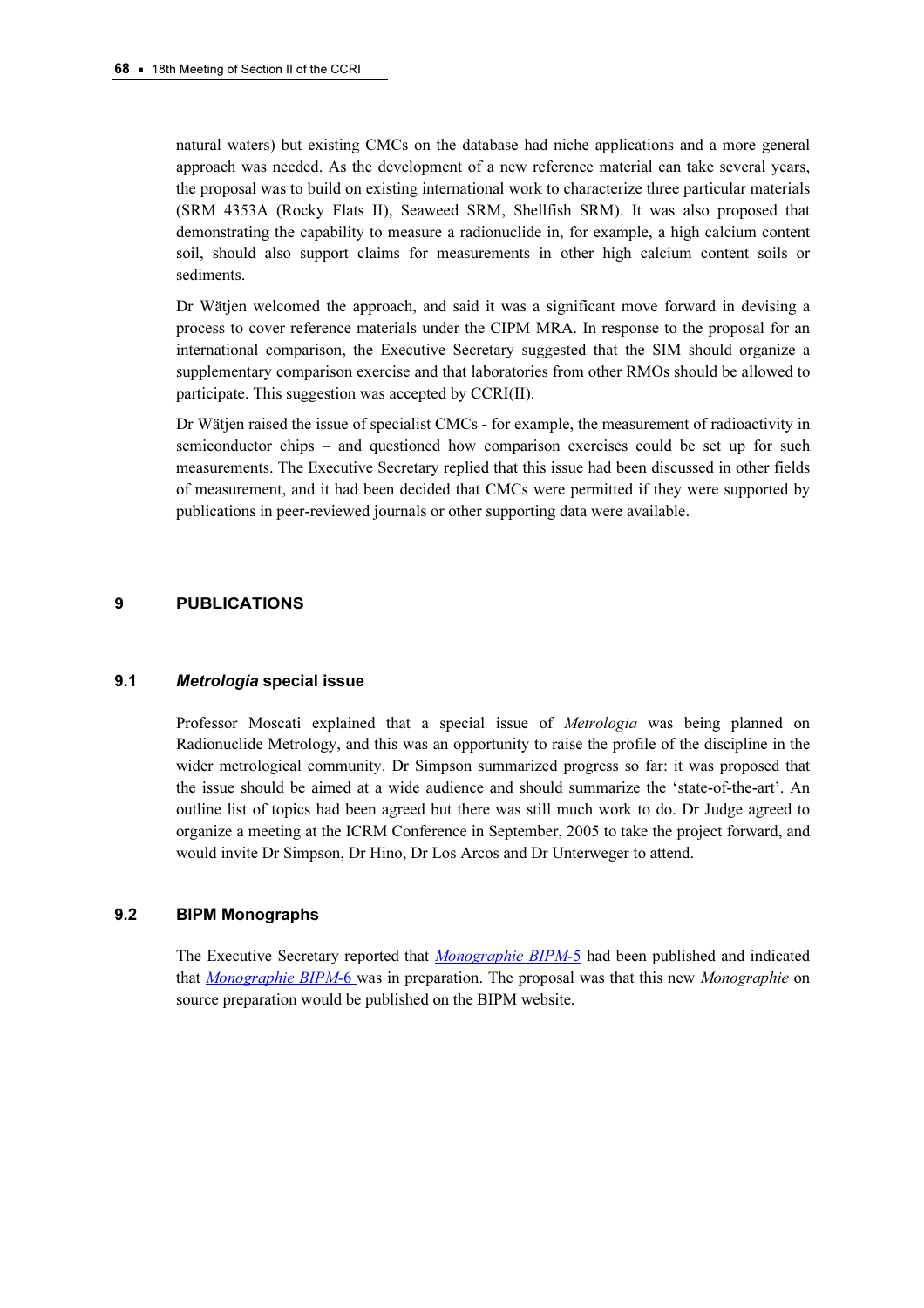#### 9.3 Bibliographies

The Executive Secretary explained that the bibliographies submitted by national laboratories are included on t[he CCRI\(II\) website and](https://www.bipm.org/en/committees/cc/ccri/CCRIsection2/) need to be kept up-to-date to support continued membership of the CC.

#### 9.4 Terminology in activity measurement

The Executive Secretary reported that the CCRI(II) had an opportunity to influence international deliberations at the IUPAC on terminology in activity measurements (document CCRI(II)/05- 39). Following a general discussion, the recommendations from CCRI(II) were:

- To combine the definition of 'activity concentration' on page 2 of the paper into one definition covering solids, liquids and gases.
- To delete the word 'unit' from 'per unit mass' throughout.
- To retain the terms 'specific activity', 'molar activity' and 'surface activity concentration' as defined in the paper.

Dr Allisy-Roberts agreed to collate the recommendations and forward them to the IUPAC.

## 10 MEMBERSHIP OF THE CCRI(II)

The IFIN was welcomed as a new member of the committee, and the BARC as a new observer. The NRC retains observer status but was not represented at the meeting as no radioactivity measurements are carried out at the NRC at present. No further recommendations were made as to new members. Current membership is available on [the CCRI\(II\) webpage.](https://www.bipm.org/en/committees/cc/ccri/CCRIsection2/) 

## 11 ANY OTHER BUSINESS

The committee recorded their sincere thanks to Dr Reher (IRMM) and Mr Woods (NPL), who had made significant contributions to the work of CCRI(II) over many years and who had both retired recently.

## 12 DATES OF NEXT MEETINGS

It was proposed to hold the next CCRI(II) meeting at BIPM in May 2007.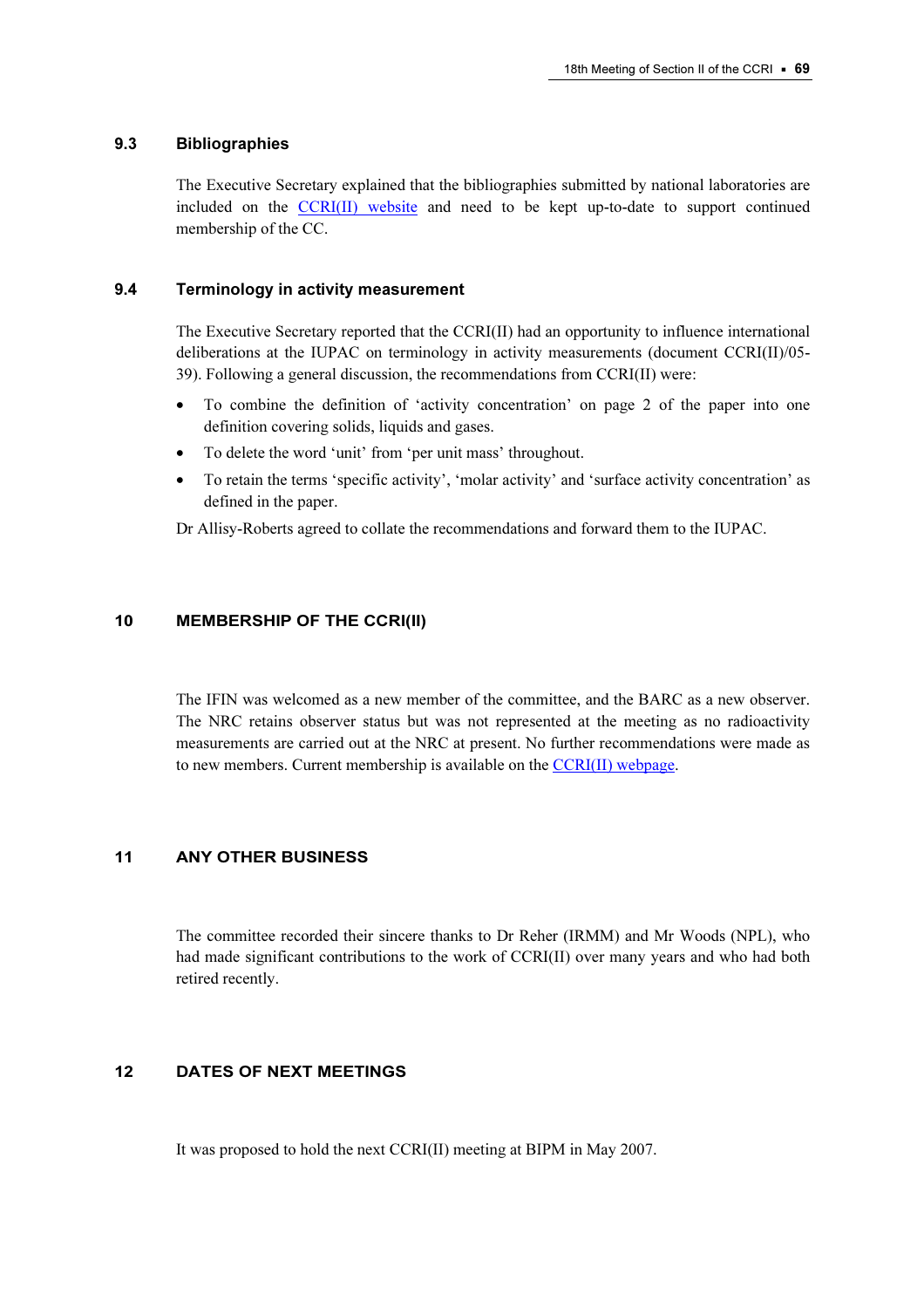The next meeting of the Uncertainties Working Group and the Key Comparisons Working Group were scheduled for September 2006 while the Extended SIR Working Group was scheduled for November 2005.

The Metrologia Special Issue Working Group would hold a meeting at the ICRM Conference in Oxford, 5 to 9 September 2005.

Dr Simpson (Chair) and Professor Moscati closed the meeting by thanking Dr Allisy-Roberts and the staff at BIPM for organizing the meeting, and the delegates for their participation in the meeting.

> S.M. Judge and M.J. Woods, Rapporteurs June 2005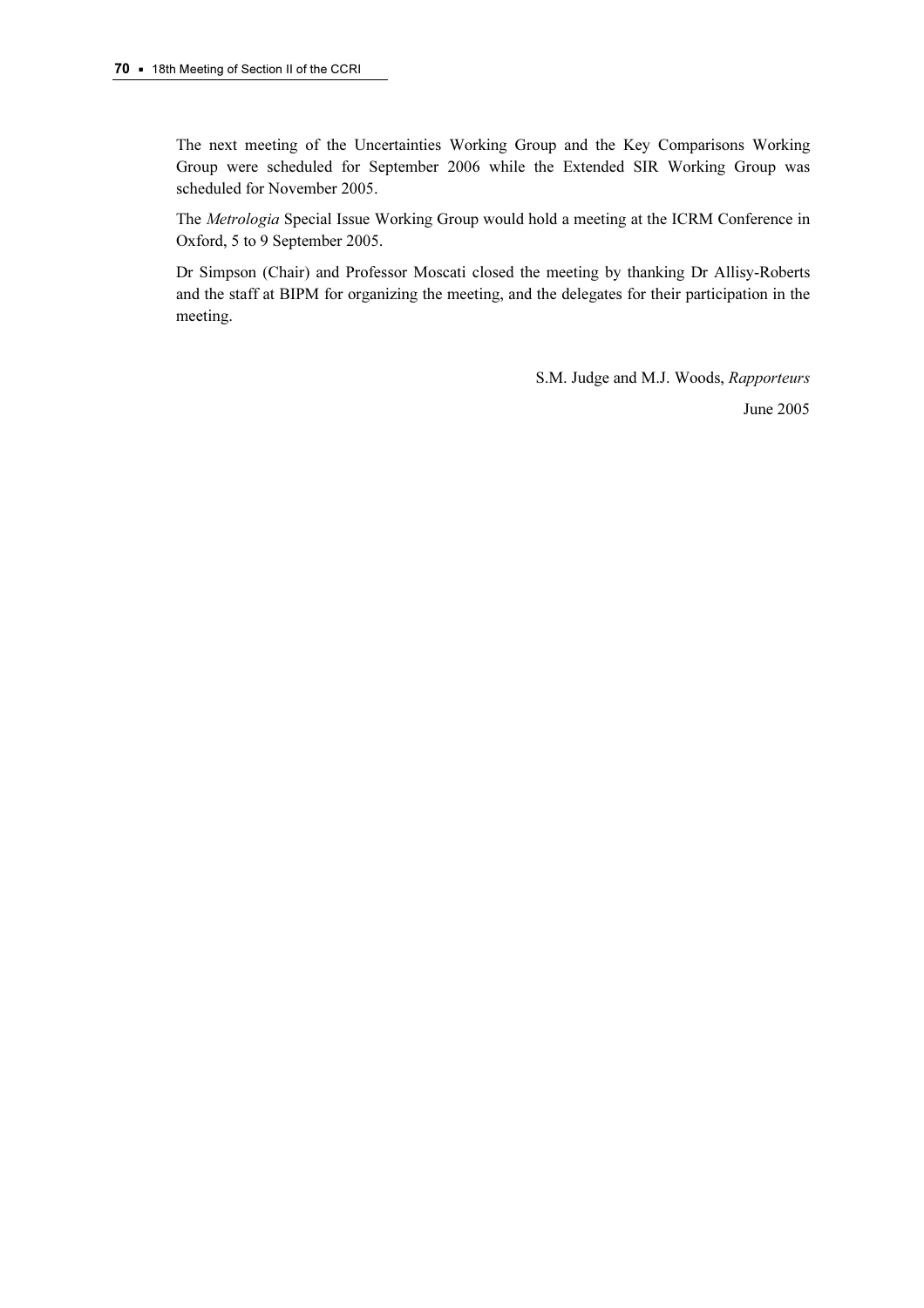# APPENDIX R(II) 1. WORKING DOCUMENTS SUBMITTED TO THE CCRI(II) AT ITS 18TH MEETING

Open working documents of the CCRI(II) can be obtained from the BIPM in their original version, or can be accessed on the BIPM website:

[http://www.bipm.org/cc/AllowedDocuments.jsp?cc=CCRI\(II\).](https://www.bipm.org/cc/AllowedDocuments.jsp?cc=CCRI(II)) 

Document CCRI(II)/

| 05-00     | Draft agenda, 2 pp. (restricted access)                                                                                                                                                                                                |
|-----------|----------------------------------------------------------------------------------------------------------------------------------------------------------------------------------------------------------------------------------------|
| $05 - 01$ | BIPM. — Guidelines for CCRI(II) key comparisons, May 2005, C. Michotte, 9 pp.                                                                                                                                                          |
| $05 - 02$ | BIPM. — Conclusions of CCRI(II) Activity Comparisons Workshop BIPM,<br>December 2004, C. Michotte, G. Ratel, 5 pp.                                                                                                                     |
| $05 - 03$ | BIPM. - Appendix 3. Acronyms used to identify different measurement methods,<br>G. Ratel, 1 p.                                                                                                                                         |
| $05 - 04$ | $KCWG$ and $UCWG$ of $CCRI(II)$ . – Grouping criteria for radionuclides to support<br>CMCs, March 2005, D. Reher, M.J. Woods, H. Janssen, 5 pp. (restricted access)                                                                    |
| $05 - 05$ | CCRI RMO. — Draft version $5 - 19/11/04$ — Meeting of CCRI RMO Working<br>Group for Ionizing Radiation CMCs, November 2004, D. Webb, 8 pp. (restricted<br>access)                                                                      |
| $05 - 06$ | IFIN-HH (Romania). — "Horia Hulubei" National Institute of Research and<br>Development for Physics and Nuclear Engineering, IFIN-HH, Bucharest, Romania,<br>Radionuclide Metrology Laboratory, M. Sahagia, 3 pp.                       |
| $05 - 07$ | ANSTO (Australia). — ANSTO report to the CCRI(II) meeting 2005, D. Alexiev,<br>L. Mo, M. Reinhard, J. Davies, 3 pp.                                                                                                                    |
| 05-08     | EC JCR - IRMM (Italy) and BIPM, on behalf of the KCWG(II). — Proposal for a<br>travelling well detector (TWD) for CCRI(II) key comparisons of short lived<br>radionuclides, March 2005, D. Reher, P. Allisy, 5 pp. (restricted access) |
| 05-09     | NPL (United Kingdom). — Report of the CCRI(II) Key Comparisons Working<br>Group 2003-2005, March 2005, M. Woods, 4 pp. (restricted access)                                                                                             |
| $05 - 10$ | CSIR-NML (South Africa). — Review of the activities at the CSIR-National<br>Metrology Laboratory, June 2003 to April 2005, B.R.S. Simpson, W.M. van<br>Wyngaardt 2 pp.                                                                 |
| $05 - 11$ | CSIR-NML (South Africa). — Recent SADCMET events in Ionizing Radiation,<br>W.M. Van Wyngaardt, 1 p.                                                                                                                                    |
| $05 - 12$ | KCWG(II). — Proposals for CCRI(II) Key Comparisons, KCWG(II), 1 p.<br>(restricted access)                                                                                                                                              |
| $05 - 13$ | NIST (United-States). — Proposal to illustrate relative values of comparison<br>results, L. Lucas, L. Karam, 1 p. (restricted access)                                                                                                  |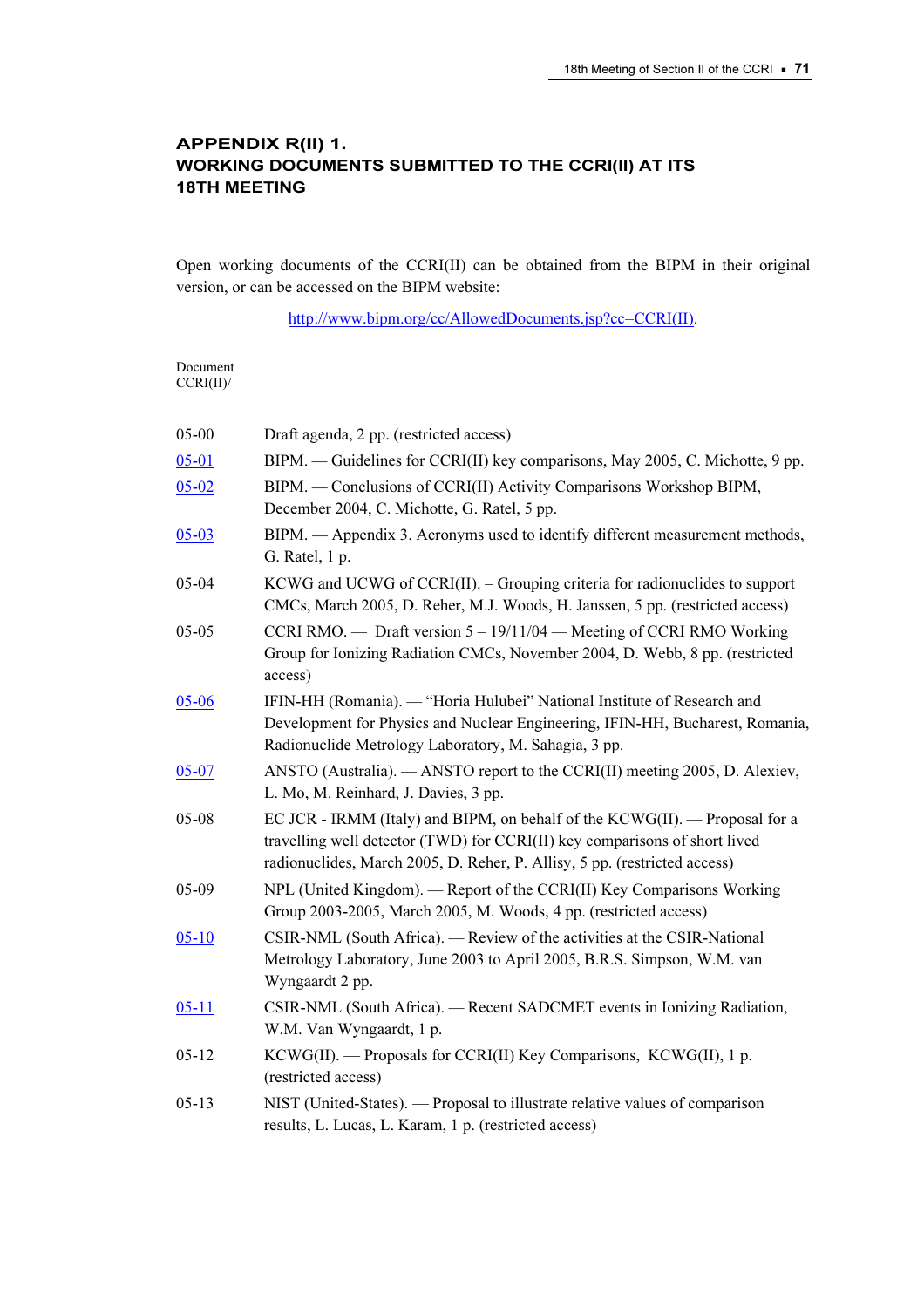| Document<br>CCRI(II)/ |                                                                                                                                                                                                                                               |
|-----------------------|-----------------------------------------------------------------------------------------------------------------------------------------------------------------------------------------------------------------------------------------------|
| $05 - 14$             | BIPM. — Publication of activity comparison results in the KCDB Appendix B,<br>Currrent status as at 07 April 2005, P.J. Allisy-Roberts, C. Michotte, G. Ratel, 1 p.                                                                           |
| $05 - 15$             | BIPM. — Update report on the phasing out of old data from KCDB, April 2005,<br>P.J. Allisy-Roberts, G. Ratel, 1 p.                                                                                                                            |
| $05 - 16$             | IIK University of Vienna (Austria). — Summary of research programme related to<br>radionuclide metrology at the "Institut für Isotopenforschung und Kernphysik"<br>(IIK) of the University of Vienna (Austria), April 2005, G. Winkler, 3 pp. |
| $05 - 17$             | IKK, University of Vienna (Austria). — Progress towards the Monographie on<br>high-efficiency photon detection systems for accurate radionuclide activity<br>measurements, 2003, G. Winkler, 43 pp. (restricted access)                       |
| $05-18$               | APMP. — APMP/TCRI Activity Summary 2005, D.V. Webb, 4 pp.                                                                                                                                                                                     |
| $05-19$               | EC-DG JRC - IRMM (Belgium). - Report on the development of the future SIR,<br>April 2005, D. Reher, 1 p.                                                                                                                                      |
| $05 - 20$             | SIM. - Report of SIM laboratories to the CCRI (Section II, measurement of<br>radionuclides), April 2005, L. Karam, 2 pp.                                                                                                                      |
| $05 - 21$             | IRD, LNMRI (Brazil). — Radionuclide report 2003/2004, C.J. Da Silva, 2 pp.                                                                                                                                                                    |
| $05 - 22$             | NPL (United Kingdom). — NPL Report to the CCRI(II) meeting 2005, S.M. Judge,<br>L. Johansson, S.M. Jerome, 3 pp. (restricted access)                                                                                                          |
| $05 - 23$             | CSIR/NML (South Africa). — Preparation and use of standards for a comparison<br>exercise among users of <sup>131</sup> I capsules in South Africa, W.M. van Wyngaardt,<br>B.R.S. Simpson, 4 pp. (restricted access)                           |
| $05 - 24$             | NMi VSL (Netherlands). — Progress on the NMi-standards for radioactivity<br>measurements, W. de Vries, 2 pp.                                                                                                                                  |
| $05 - 25$             | CMI (Czech Republic). — Recent Activities in Activity Measurement at the Czech<br>Metrology Institute, April 2005, P. Dryák, J. Sochorová, M. Havelka,<br>P. Auerbach, P. Kovář, 2 pp.                                                        |
| $05 - 26$             | OMH (Hungary). — Progress Report on Radionuclide Metrology, L. Szücs, 2 pp.                                                                                                                                                                   |
| 05-27                 | BIPM. — Resolution of inconsistencies in reporting primary measurements, April<br>2005, C. Michotte, 2 pp. (restricted access)                                                                                                                |
| $05 - 28$             | BIPM. - SIR updates to KCRVs and recommended procedures, G. Ratel,<br>C. Michotte, P.J. Allisy-Roberts, 2 pp. (restricted access)                                                                                                             |
| $05-29$               | BIPM. - Status of the International Reference System for activity measurements<br>of gamma-ray emitting nuclides (SIR), G. Ratel, C. Michotte, M. Nonis, C. Colas<br>(to end December 2003), S. Courte (since January 2004), 8 pp.            |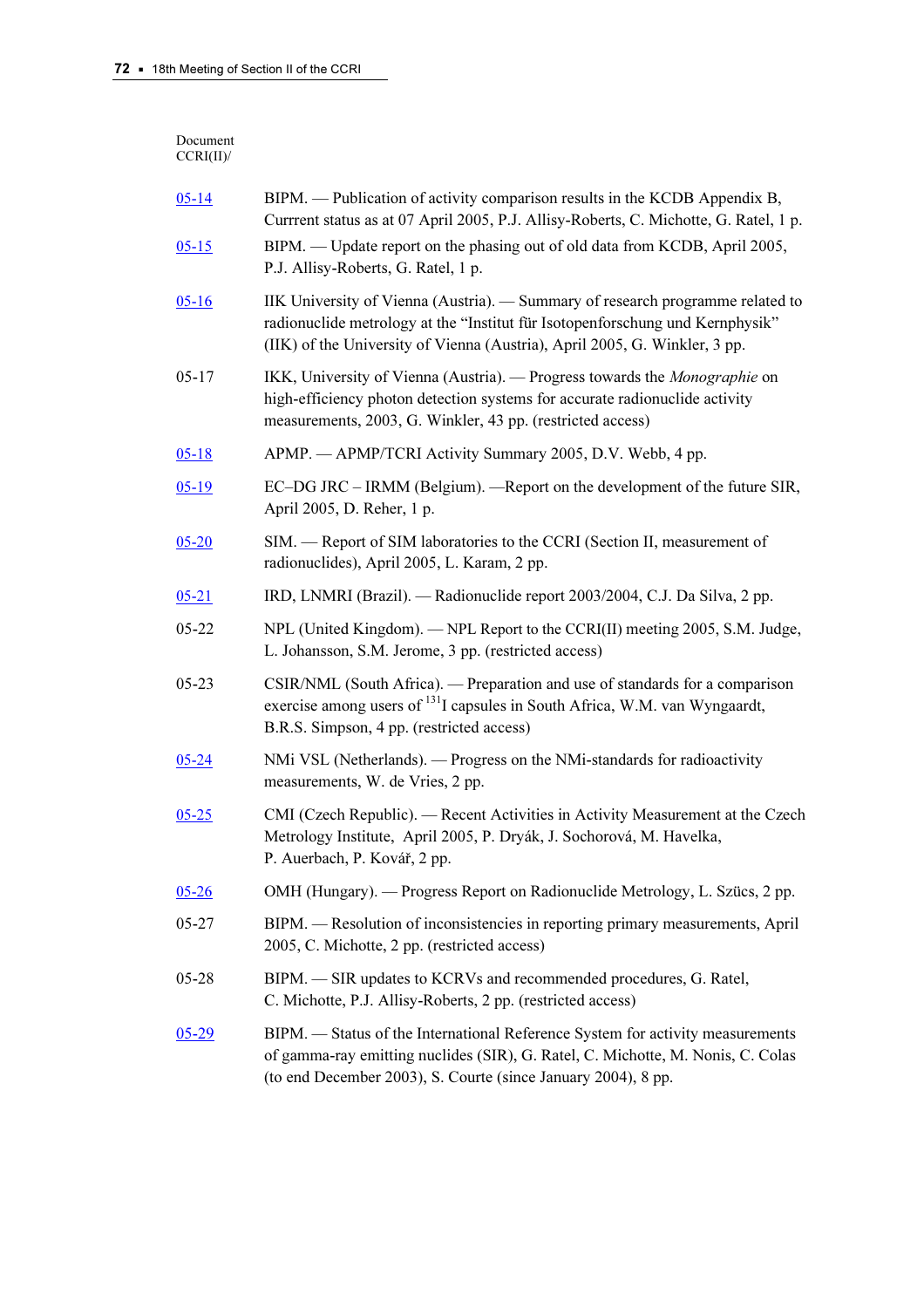#### Document CCRI(II)/

| $05 - 30$ | ENEA-INMRI (Italy). — Report to the CCRI Section II on the activity carried out<br>at the ENEA-INMRI on radionuclide measurements in the period 2003-2005,<br>M. Capogni, P. De Felice, 7 pp.                                                                                                                                               |
|-----------|---------------------------------------------------------------------------------------------------------------------------------------------------------------------------------------------------------------------------------------------------------------------------------------------------------------------------------------------|
| $05 - 31$ | EC-DG JRC - IRMM (Belgium). - Laboratory Report 2003-2005 of IRMM,<br>April 2005, U. Wätjen, 2 pp.                                                                                                                                                                                                                                          |
| $05 - 32$ | NMIJ/AIST (Japan). - Progress report of NMIJ/AIST (May 2003 to April 2005),<br>Y. Hino, 4 pp.                                                                                                                                                                                                                                               |
| $05 - 33$ | APMP. — APMP comparison of the activity measurements of Ce-139, Y. Hino,<br>T.S. Park, M.C. Yuen, Y. Yuandi, B. Simpson, W.N. van Wyngaardt, I.A.<br>Kharitonov, 4 pp.                                                                                                                                                                      |
| $05 - 34$ | IAEA. — Review of the activities related to metrology at the IAEA's Seibersdorf<br>Laboratories (2004-2005), U. Sansone, A. Sakhashiro, A. Trinkl, 7 pp.                                                                                                                                                                                    |
| 05-35     | KRISS (Rep. of Korea). — Progress Report on Radionuclide Metrology (2003-<br>2005), T.S. Park, 3 pp. (restricted access)                                                                                                                                                                                                                    |
| 05-36     | NIST (United States). — Proposal for Relevant Comparisons of Natural and<br>Related Reference Materials, March 2005, L. Karam, 10 pp.                                                                                                                                                                                                       |
| 05-37     | BIPM, NPL (United-Kingdom). — Draft B report for Comparisons CCRI(II)-<br>K3.F-18 and AMPM.RI(II)-K3.F-18 of activity measurement of radionuclide <sup>18</sup> F<br>and links to the key comparison reference value of the BIPM.RI(II)-K1.F-18<br>comparison, April 2005, G. Ratel, C. Michotte, M.J. Woods, 15 pp. (restricted<br>access) |
| $05 - 38$ | IAEA. - IAEA Marine Environment Laboratory Monaco, AQCS activity in<br>Radiometrics laboratory, 2 pp.                                                                                                                                                                                                                                       |
| 05-39     | BIPM. — Radionuclide terminology, P.J. Allisy-Roberts, 3 pp (restricted access)                                                                                                                                                                                                                                                             |
| 05-40     | BIPM. - BIPM Programme in Ionizing Radiation Metrology, P.J. Allisy-Roberts,<br>16 pp. (restricted access)                                                                                                                                                                                                                                  |
| $05 - 41$ | LNE-LNHB (France). - LNE-LNHB progress report related to radionuclide<br>metrology, April 2003 to March 2005, N. Coursol, 5 pp.                                                                                                                                                                                                             |
| 05-42     | LNE-LNHB (France). — Short report on EUROMET IR project number 721:<br>Activity measurements and gamma emission intensities determination in the decay<br>of ${}^{65}Zn$ , M.-M. Bé, 1 p.                                                                                                                                                   |
| $05 - 43$ | POLATOM (Poland). — Review of Activity (2003-2005), R. Broda, 2 pp.                                                                                                                                                                                                                                                                         |
| $05 - 44$ | EUROMET. — EUROMET IR-TCC short report to the CCRI(II), 2005 meeting at<br>Sèvres, N. Coursol, 2 pp.                                                                                                                                                                                                                                        |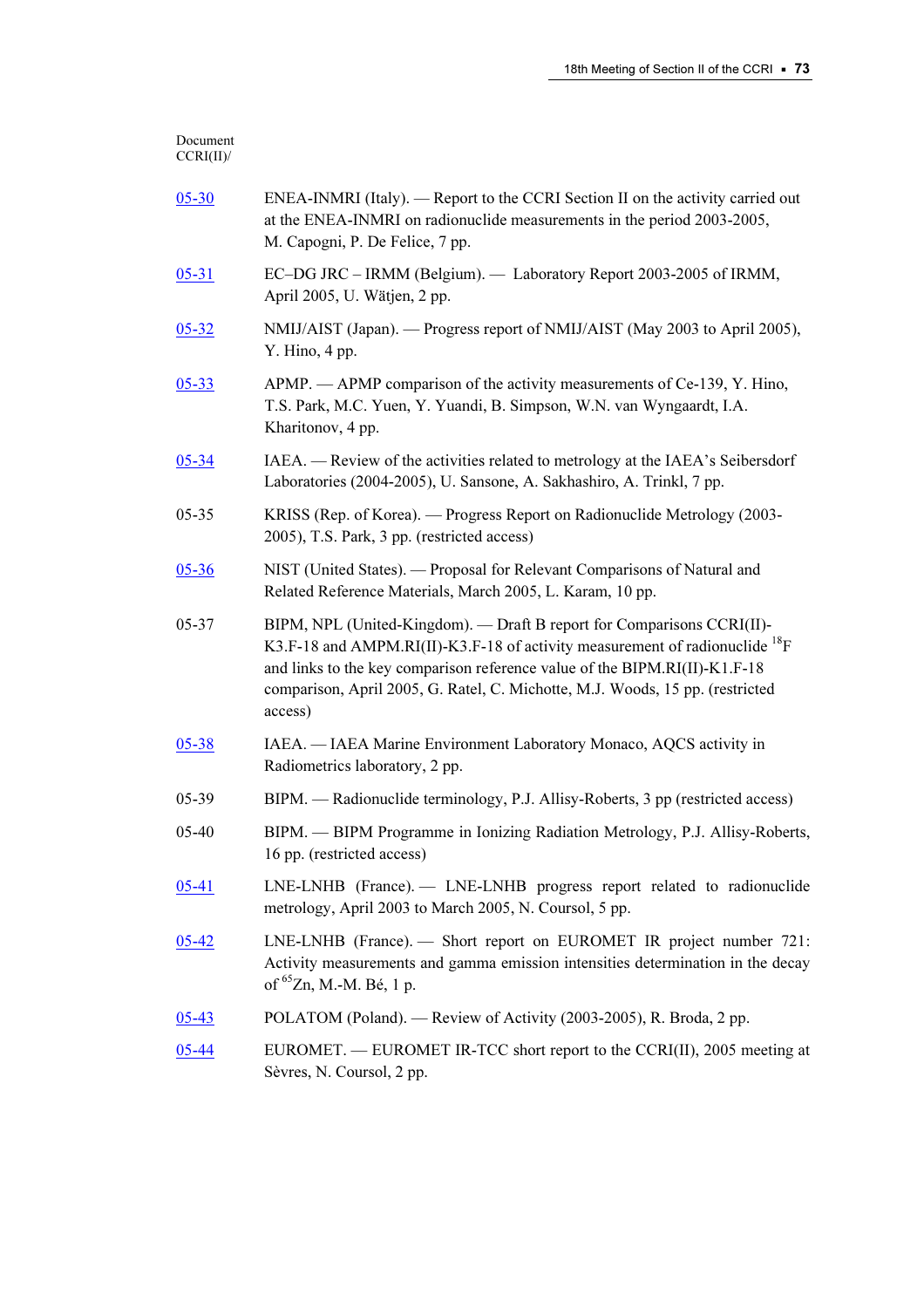Document CCRI(II)/

- [05-45 I](https://www.bipm.org/cc/CCRI(II)/Allowed/18/CCRI(II)05-45.pdf)AEA. IAEA Subprogramme on Dosimetry and Medical Radiation Physics (DMRP), Report on Activities 2003-2005, B.E. Zimmerman, K.R. Shortt, A. Meghzifene, J. Izewska, 4 pp.
- 05-46 CIEMAT (Spain). Extension of SIR (ESIR) Working Group, J.M. Los Arcos, 7 pp. (restricted access)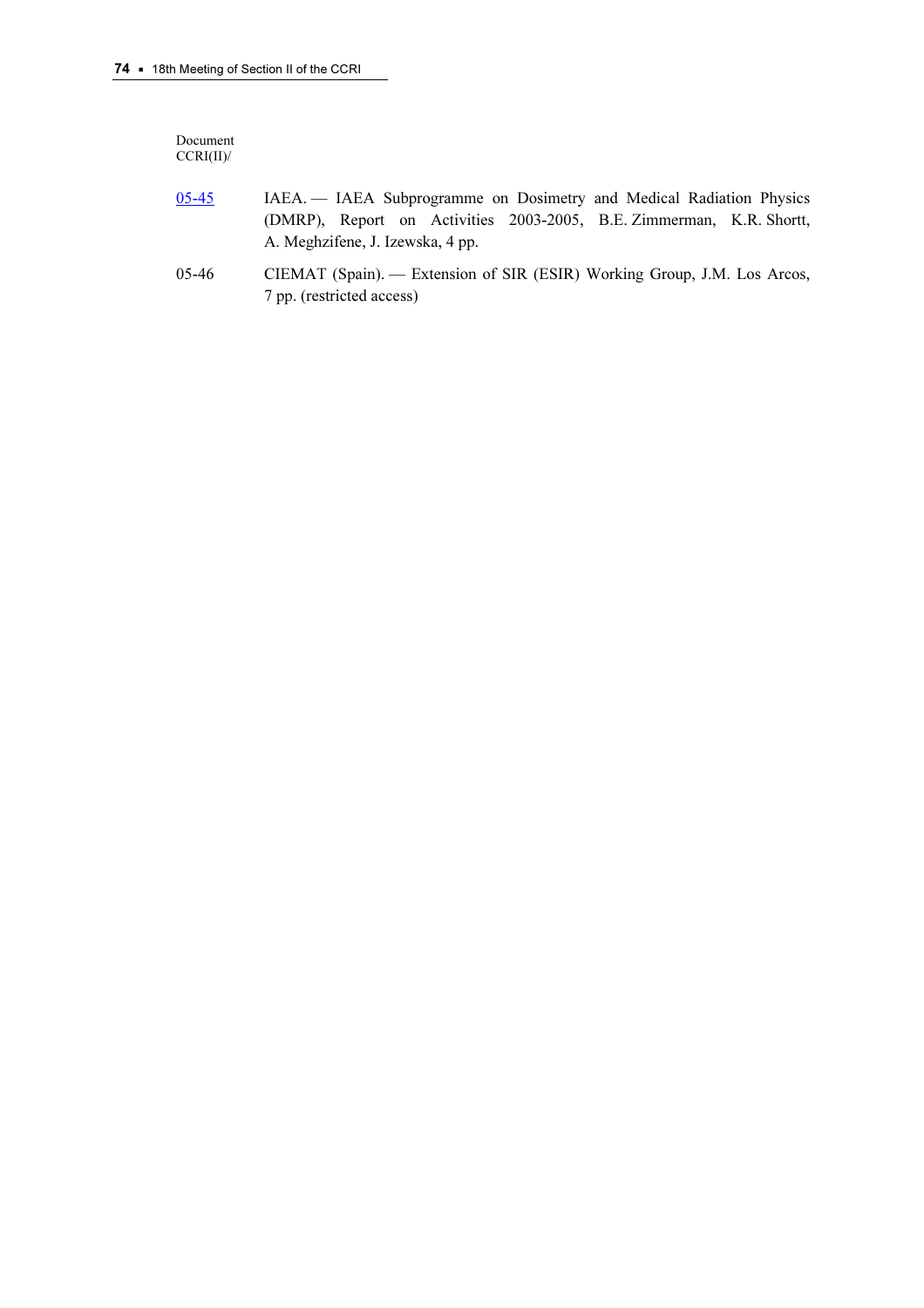# CONSULTATIVE COMMITTEE FOR IONIZING RADIATION

Section III: Neutron measurements<br>Report of the 16th Meeting  $(25-26$  May 2005)  $\sqrt{25-26}$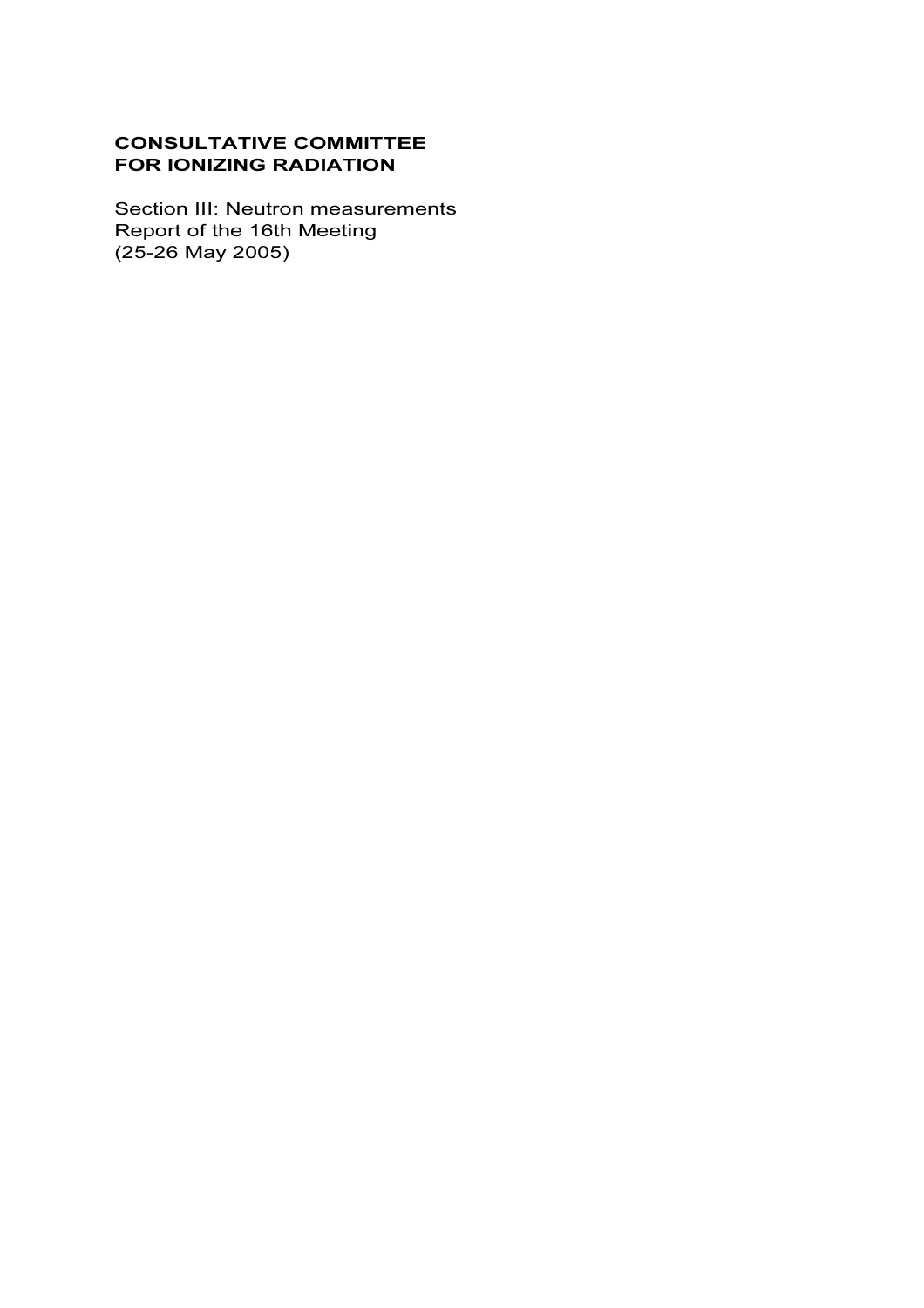#### Abstract

Section III (Neutron measurements) of the Consultative Committee for Ionizing Radiation (CCRI) held its sixteenth meeting at the Pavillon de Breteuil, Sèvres, on 25 and 26 May 2005.

The responsibilities of the CCRI, the regional metrology organizations (RMOs) and the BIPM in implementation of the CIPM mutual recognition arrangement (MRA) were reviewed. Progress on developing and reviewing the MRA database of certified measurement capabilities (Appendix C) was reported.

Preparation of final reports for two completed key comparisons on fast neutron fluence rate measurements and the derivations of degrees of equivalence from these data were discussed. The status of the on-going key comparison on neutron source emission rate was reviewed, and a new key comparison was proposed for thermal neutron measurements in place of a previous proposal that would have entailed unacceptable delays. Two supplementary comparisons led by the EUROMET, but also involving other RMOs as participants, were discussed; these involve survey meter calibrations and neutron fluence rate measurements in the range 15.5 MeV to 19 MeV.

Brief reports were heard from participants, highlighting their written reports that had been submitted as working documents for the meeting. Discussions of future needs, future membership of the CCRI and a planned special issue of *Metrologia* were brief due to time constraints.

Dr D. Thomas will succeed Dr H. Klein as the Chairman of Section III.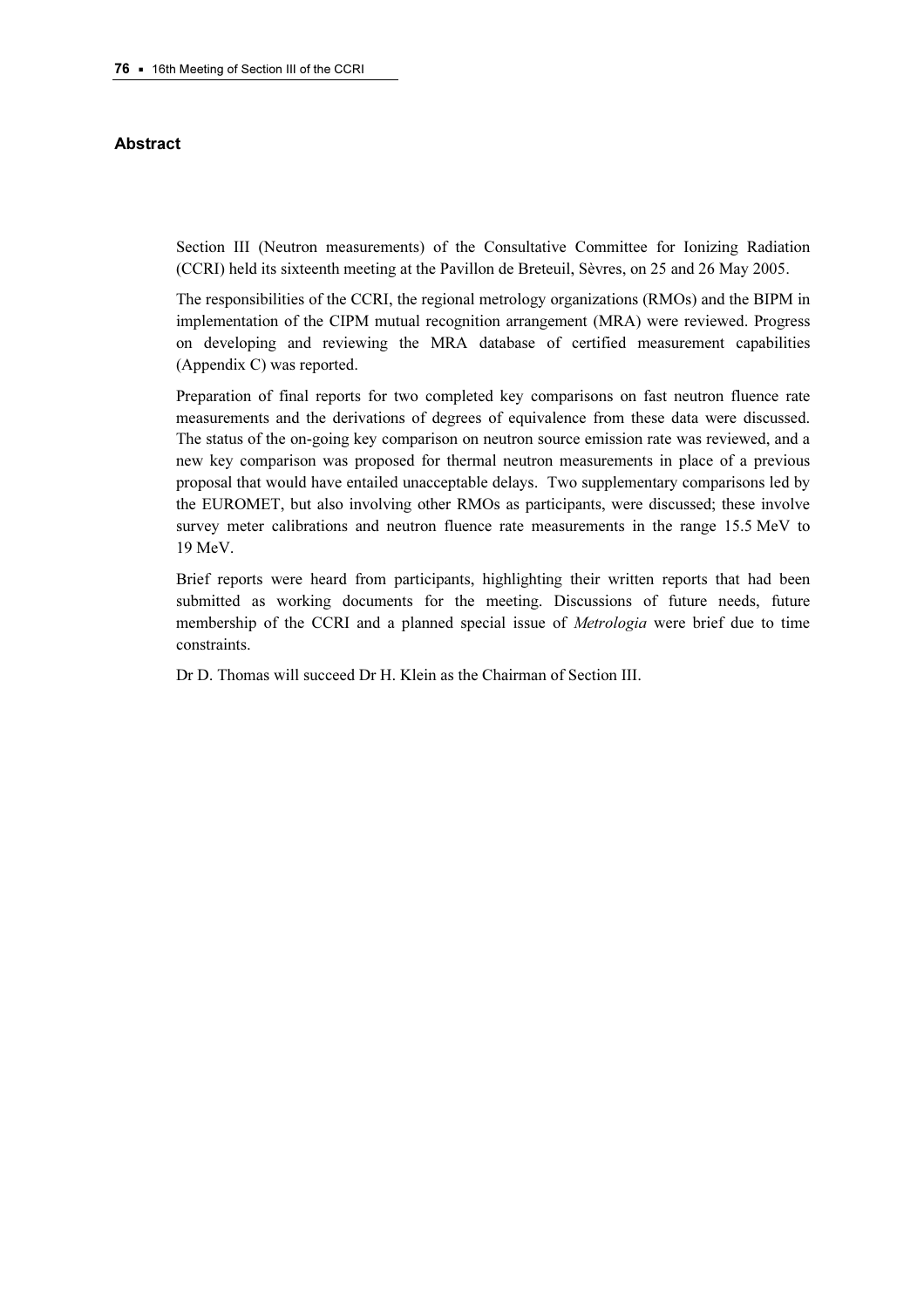# 1 OPENING OF THE MEETING; APPROVAL OF THE AGENDA; APPOINTMENT OF A RAPPORTEUR

Section III (Neutron measurements) of the Consultative Committee for Ionizing Radiation held its sixteenth meeting at the Pavillon de Breteuil, Sèvres, on 25-26 May 2005.

The following were present: T. Bolognese (LNE-ISRN), J.-M. Bordy (LNE-LNHB), M.S. Dewey (NIST), D.M. Gilliam (NIST), V. Gressier (LNE-IRSN), H. Harano (NMIJ), H. Klein (Chairman of Section III, PTB), M. Kralík (CMI), G. Lövestam (IRMM), N.N. Moisseev (VNIIM), G. Moscati (President of the CCRI), R. Nolte (PTB), W.W. Pereira (LNMRI/IRD), C.J. da Silva (LNMRI/IRD), D.J. Thomas (NPL), Y. Zhang (NIM).

Observers: H. Park (KRISS), C. Rong (CIAE), A. Trkov (IAEA), A. Wambersie (ICRU), Z. Wang (CIAE).

Guests: J.M. Los Arcos (CIEMAT), T. Park (KRISS).

Members of the BIPM who attended all or part of the meeting: P.J. Allisy-Roberts (Executive Secretary of the CCRI), I. Castelazo (Executive Secretary of the JCRB), C. Thomas (KCDB coordinator).

Apologies: K. Kudo (NMIJ), A.L. Nichols (IAEA), V.V. Shaha (BARC), B.R.S. Simpson (CSIR-NML, Chairman of the CCRI(II), A.J. Wallard (Director of the BIPM), J. Zoetelief (IRI).

Dr P.J. Allisy-Roberts of the BIPM greeted the attendees and introduced the President of the CCRI, Professor G. Moscati, who welcomed the participants of Section III, noting that the Director of the BIPM, Professor A.J. Wallard, was attending a meeting of the EUROMET.

Dr H. Klein, Chairman of Section III, welcomed the participants whom he invited to introduce themselves briefly for the benefit of the many new participants. Dr Klein commended Dr P.J. Allisy-Roberts on the preparations for the meeting.

The participants were pleased that Dr D.M. Gilliam accepted to be re-appointed as the  $\mathbb{E}[x]$ 

The agenda proposed by Dr Klein was accepted.

#### 2 MINUTES OF PRECEDING MEETINGS OF CCRI AND SECTION III

Professor Moscati, President of CCRI, referred the attendees to the published report of the [eighteenth meeting of the CCRI an](https://www.bipm.org/en/committees/cc/ccri/publications_cc.html)d th[e fifteenth meeting of the CCRI Section III, whic](https://www.bipm.org/en/committees/cc/ccri/publications_cc.html)h are available on th[e CCRI-web page.](https://www.bipm.org/en/committees/cc/ccri/) He noted in particular that this last meeting of the CCRI had approved recommendations on the transport of chemicals and radioactive samples for CIPM comparisons, resulting in a Resolution to the General Conference that had been approved in October 2003.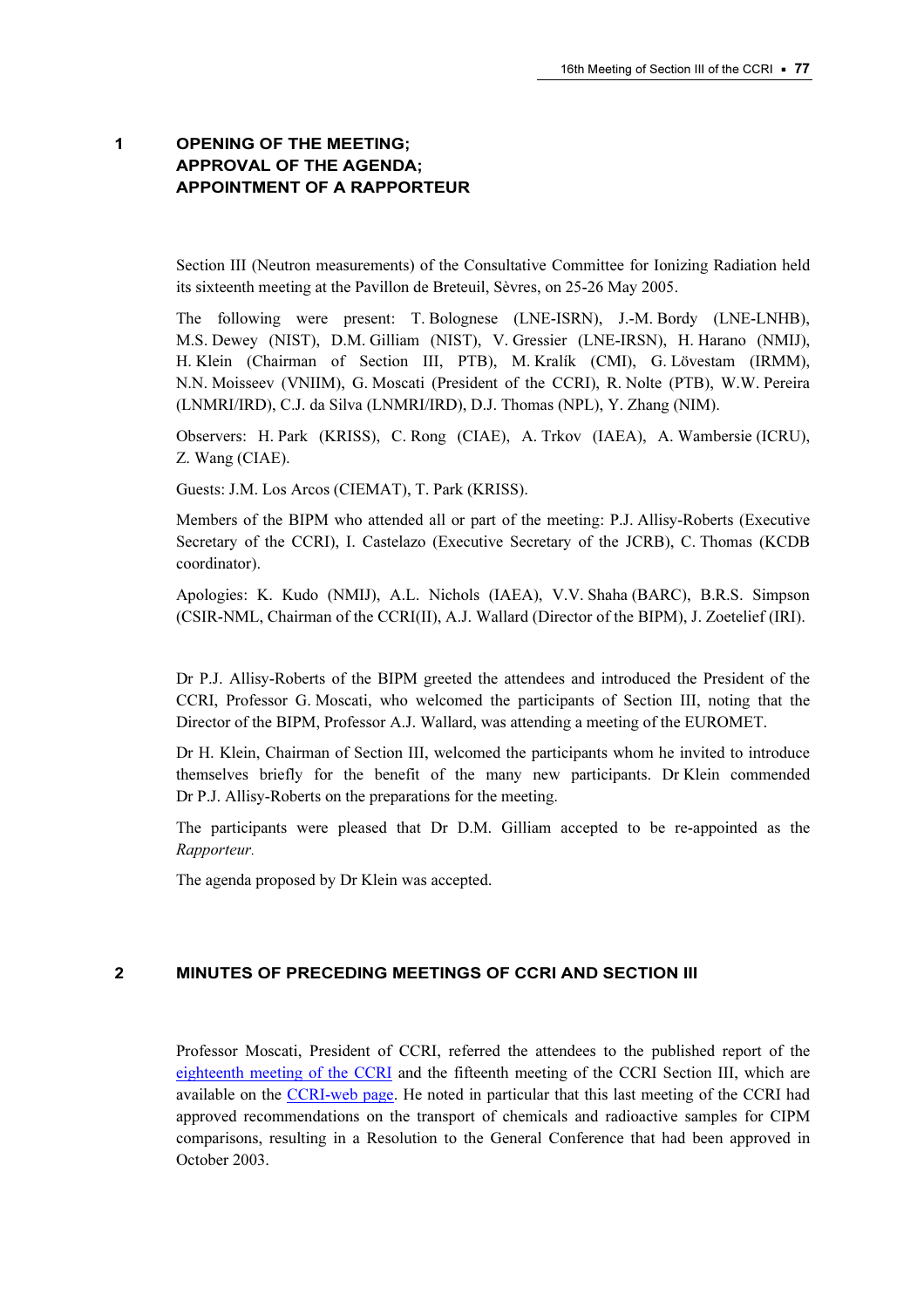# 3 IMPACT OF THE CIPM MRA ON THE CCRI, RMOS, AND THE BIPM

Dr I. Castelazo reported on the most recent meeting of the JCRB (Joint Committee of RMOs and BIPM) in Minsk and their decisions. For example, the inclusion of the CMCs of a particular NMI in Appendix C now depends on the NMI having implemented a documented Quality System.

The RMO representatives may post CMC information directly into the JCRB website for CMC review and this information will be approved by a fast track process if there are no objections raised during the time limit for comments.

The three Sections of the CCRI will continue to conduct, evaluate, and publish the results of key comparisons, as well as approving the protocols for RMO key comparisons.

The CCRI-RMO Working Group on CMCs, the report of which was submitted as a working document to the meeting (CCRI(III)/05-05), had discussed and slightly revised the rules for filling in CMCs, and confirmed the definition of the service categories for ionizing radiation measurements. Members of this working group are appointed by the RMO Technical Committees.

The CCRI Section III, as it has representatives from each of the RMOs active in this field, proposes to examine the consistency of the CMCs for neutron measurements against the degrees of equivalence with the key comparison reference value (KCRV) in the comparisons that are to be published.

## 4 MEASUREMENT COMPARISONS UNDER SECTION III

#### 4.1 Neutron fluence rate measurement (CCRI(III)-K10) (Pilot PTB)

Dr Klein reported on the status of t[his key comparison. For va](http://kcdb.bipm.org/appendixB/KCDB_ApB_info.asp?cmp_idy=370&cmp_cod=CCRI(III)-K10&prov=exalead)rious reasons the preparation of the final type B report was delayed. He summarized briefly the results of the evaluation which had been presented and thoroughly discussed at the last meeting. The degrees of equivalence, however, had to be recalculated and will be reported as is generally requested for key comparisons; being both tabulated in Appendix A of the report and, with figures, discussed in the text (chapter 6). Section III agreed to a request of the VNIIM not to include their 14 MeV result, which was already excluded from the calculation of the KCRV in the degrees of equivalence.

Since May 2003, the evaluator received revised results from some participants which were chiefly based on re-investigations of the response of their fluence measurement instruments employed in the framework of this comparison exercise (CIAE, VNIIM) or on the final specifications of the primary standard instrument used (NPL). Since the revised results were obtained after the discussion of the evaluation based on the data submitted by November 2002, these data cannot be included for the evaluation of the KCRV or the degrees of equivalence. Not surprisingly, the revised results considerably improve the data and Section III decided to present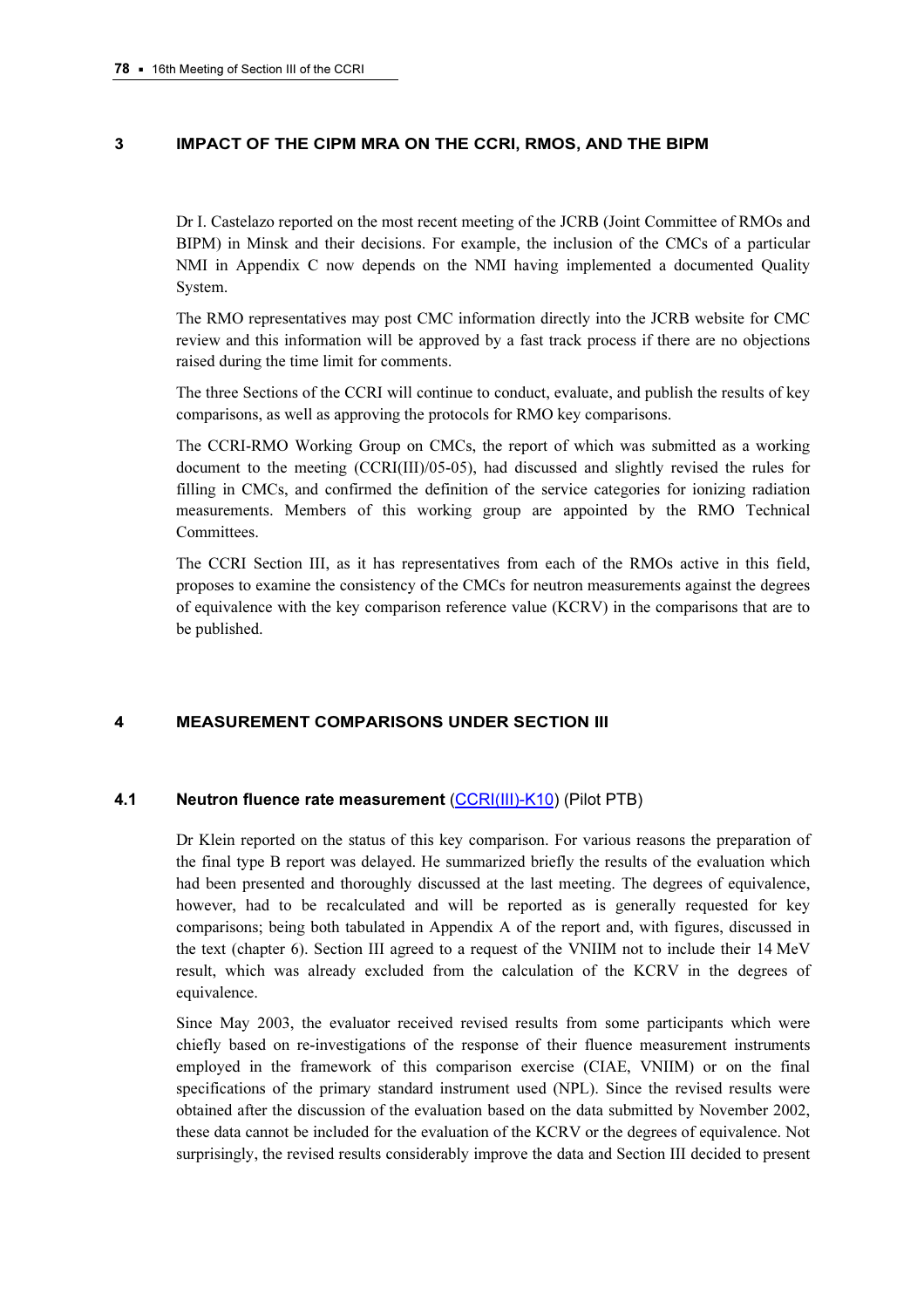the new results both as an extension of the tabulated results in Appendix A of the report, and in additional figures discussed in the conclusions (chapter 7). The draft B report that was distributed in advance of this meeting will be revised according to these suggestions, and then circulated for final approval by all the participating laboratories.

The plan accepted by Section III for publication of the results is that the final report, once approved by the CCRI(III) would be published in the Technical Supplement of Metrologia with a link to the results published in Appendix B of the key comparison database of the CIPM MRA (KCDB).

#### 4.2 Neutron emission rate measurements [\(CCRI\(III\)-K9.AmBe\) \(Pil](http://kcdb.bipm.org/appendixB/KCDB_ApB_info.asp?cmp_idy=368&cmp_cod=CCRI(III)-K9.AmBe&prov=exalead)ot NPL)

This comparison was started in 1999 but has been considerably delayed for various reasons. Dr D. Thomas reported on the status and the final actions still planned in 2005 for completion of the comparison. The measurements with the circulating Am/Be source were recently completed at the LNE-LNHB. In 2004, the KRISS and the CIAE each requested an opportunity to repeat the emission rate measurements because their first measurements could not be analyzed, and all the participants finally agreed to extend the comparison by these additional two measurements. In Spring 2005, the source emission rate had already been measured at the KRISS, and the source then passed to the CIAE. The measurements at the CIAE were scheduled to be completed in July 2005. Measurements made at the NPL in October 1999 and July 2004 indicate that there has been no change in the emission rate of the Am/Be source between these dates.

The participants were reminded to send their reports to Dr H. Klein with a detailed description of the measurement method, the corrections applied and a complete uncertainty budget for their results, according to the GUM recommendations. Dr Klein will collect all reports, which should be submitted not later than two months after completion of the measurements. The complete set of reports will then be sent to Dr N. Roberts at the NPL, who will be asked by Section III to evaluate this key comparison.

#### 4.3 Fluence rate determination of thermal neutrons [\(CCRI\(III\)-K8\)](http://kcdb.bipm.org/appendixB/KCDB_ApB_info.asp?cmp_idy=367&cmp_cod=CCRI(III)-K8&prov=exalead) (Pilot PTB)

At the last meeting of Section III, Dr Gilliam suggested conducting this comparison with wellspecified thermal neutron beams available at the NIST research reactor and agreed to present a protocol for approval. For various reasons, this comparison cannot be started at the NIST before 2007. Section III therefore discussed two alternatives proposed by the PTB. Firstly, the PTB has regular access to a thermal neutron beam at the research reactor of the GKSS research centre in Geesthacht which is appropriate for this purpose and could be used to conduct the comparison within the next 12 months. Secondly, for comparison of measurements at each participant's local thermal neutron fields, the PTB could provide a set of transfer instruments consisting of two spherical proportional counters filled with <sup>3</sup>He gas at different pressure which also fit into a PEsphere  $(3 \text{ inch diameter})$ . When calibrating the response of the two  $3$ He counters, both bare and encapsulated with the moderator, in their local thermal neutron fields, the participants will need to determine both the integral fluence (rate) and the spectral distribution. The latter is needed for corrections of the measured response for an agreed reference spectrum. Section III preferred the second alternative. Consequently, the PTB was asked to prepare the transfer instruments and to draft the protocol for this comparison, which could start as soon as November 2005 with the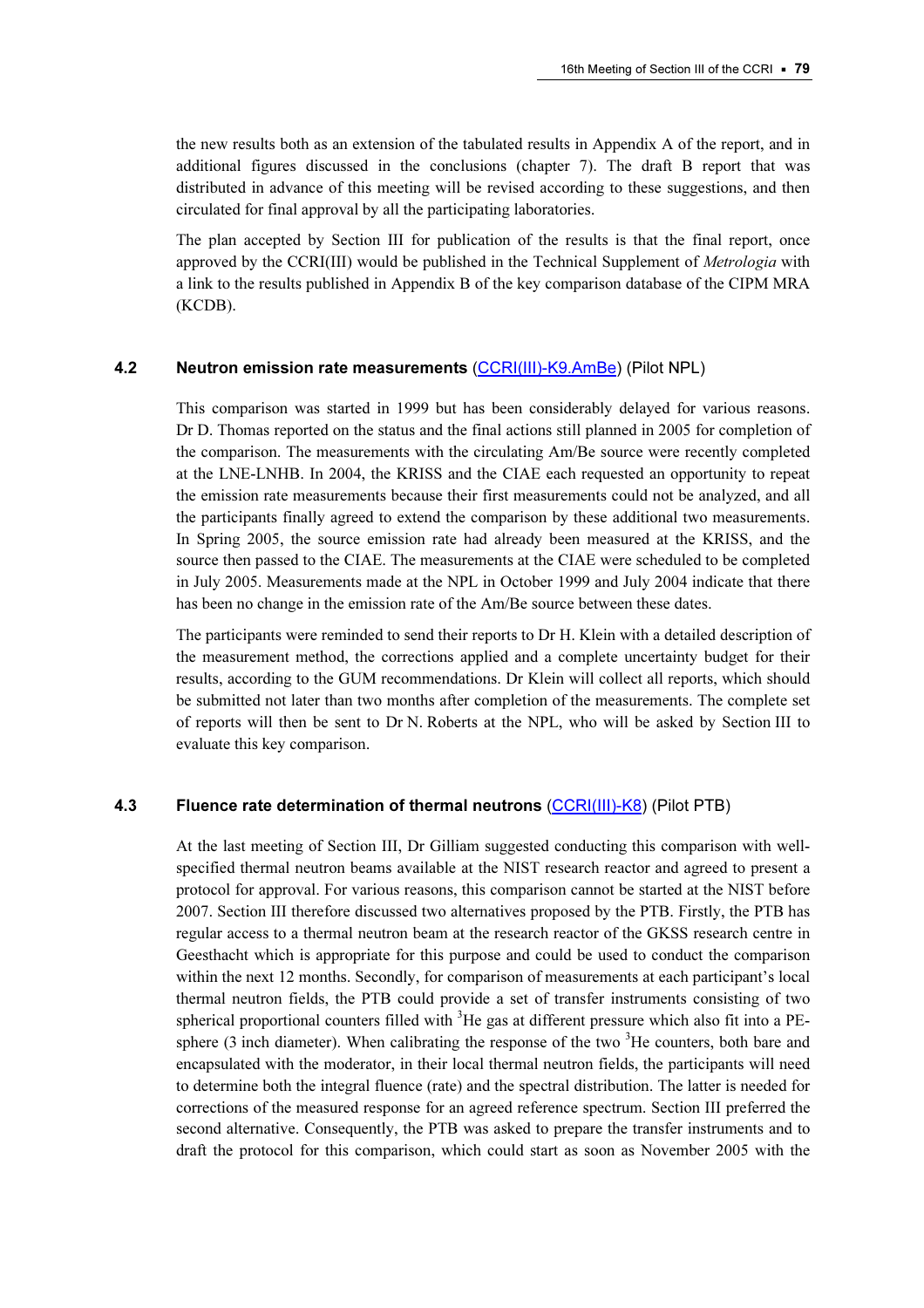measurements of the PTB. In order to check the stability of the <sup>3</sup>He-detectors regularly at the PTB, the comparison will be carried out in a star-shape. In addition to the PTB (pilot laboratory), the CIAE, KRISS, LNE-IRSN, NIST, NMIJ and the NPL were interested in participating. The PTB agreed to contact all potential participants in the near future.

# 4.4 Fast neutron fluence measurements at 24.5 keV [\(CCRI\(III\)-K1\) \(Pilot N](http://kcdb.bipm.org/appendixB/KCDB_ApB_info.asp?cmp_idy=345&cmp_cod=CCRI(III)-K1&prov=exalead)PL)

The measurements for this comparison had been carried out in 1993-1996 prior to the CIPM MRA requirements for key comparisons. The coordinator, Dr V. Lewis (NPL) presented the evaluation to the CCRI(III) in 1998 in an NPL report. However, Section III did not approve this type of report for publication in *Metrologia* as there were some inconsistencies in the data analysis by the participants using Sb/Be sources, and also because of some incomplete uncertainty budgets.

In the meantime, the VNIIM had calculated the spectral fluence of the CIAE Sb/Be source and the CIAE agreed to consider this result in their re-analysis and to re-evaluate their uncertainty budget. Unfortunately, the calculation of the VNIIM sources by the CIAE is not possible because the code used at CIAE is no longer available. Section III decided to conclude the investigations at this point. All participants were requested to submit uncertainty budgets (as full as possible) by the end of July 2005. To the extent that satisfactory input data are available, Drs Klein and Thomas will prepare a revised report for approval by the participants and for publication.

## 4.5 Future needs

There seems to be no urgent need for other comparisons to be run before the current and planned comparisons are finalized. Having completed these, Section III should first discuss whether these key comparisons are sufficient to support all the CMCs published in Appendix C of the KCDB concerning neutron emission rate and fluence measurements.

As is the case for neutron survey meters that have to be calibrated in terms of ambient dose equivalent, Section III decided not to propose a CCRI(III) key comparison for the calibration of neutron personal dosimeters in terms of personal dose equivalent. However, for such cases Section III suggested that RMO supplementary comparisons were more appropriate.

Once again, the question was raised as to whether neutron spectrometers used for measurements in the laboratories as well as in the field should be compared – but without any well defined proposal at this stage.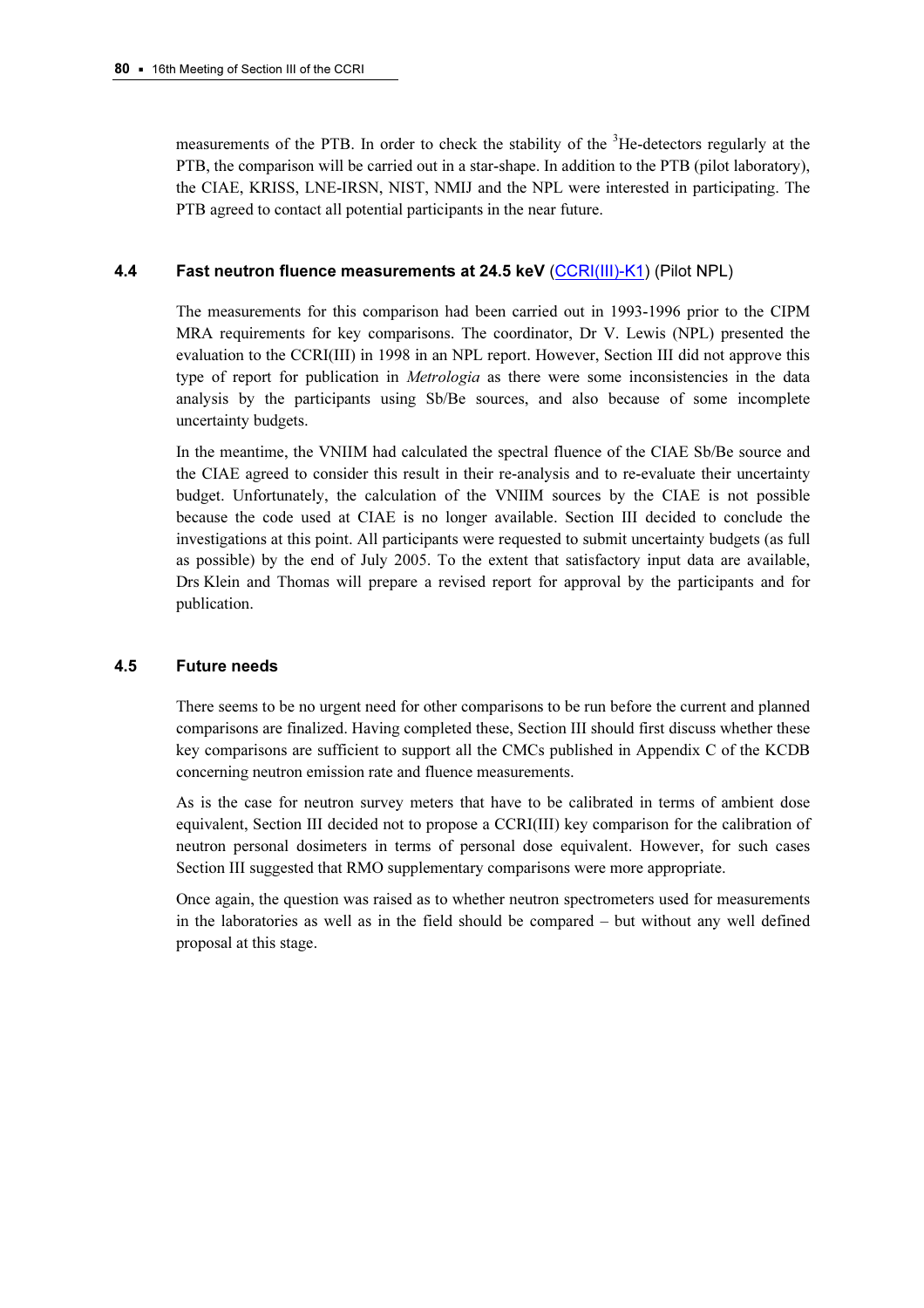#### 5 RMO COMPARISONS

# 5.1 Neutron survey meter calibrations EUROMET project 608 [\(EUROMET.RI\(III\)-S1\)](http://kcdb.bipm.org/appendixB/KCDB_ApB_info.asp?cmp_idy=581&cmp_cod=EUROMET.RI(III)-S1&prov=exalead) (Pilot LNE/IRSN)

Dr V. Gressier (LNE-IRSN) spoke on behalf of the co-ordinator, Dr L. Van Ryckeghem (LNE-IRSN) on the status of this EUROMET supplementary comparison, which was considerably delayed due to serious problems with one of the two transfer instruments. The instability of the STUDSVIK survey meter now seems to have been resolved by repairs and the comparison can be restarted in June 2005. The first measurements will be at LNE-IRSN and a new schedule planned for up to 11 participants from four different RMOs (the APMP, COOMET, EUROMET and the SIM). Provided that both transfer instruments are working reliably and all participants comply with the schedule as agreed, the exercise may be completed within a two-year period.

#### 5.2 Neutron fluence rate measurements at 15.5 MeV to 19 MeV (Pilot PTB)

The coordinator Dr R. Nolte (PTB) reported on the status of this supplementary RMO comparison with the IRMM and the NPL. Similarly to the procedure applied for the key compa[rison CCRI\(III\)-K10, the](http://kcdb.bipm.org/appendixB/KCDB_ApB_info.asp?cmp_idy=370&cmp_cod=CCRI(III)-K10&prov=exalead) measurements were performed at the PTB accelerator facility in December 2004. The analysis of the measured data is in progress. The PTB has to provide corrected monitor rates for the calibration of one selected neutron monitor as well as the relative spectral fluences needed for corrections to the readings of the fluence measurement devices used by the participants. The final reports of the participants are to be submitted by the end of 2005. The results will be evaluated by Dr Nolte at the PTB.

#### 5.3 Comparisons of other RMOs

No other RMO supplementary comparisons were reported as planned or in progress.

#### 5.4 Future needs for RMO comparisons

Section III suggested that an RMO, possibly the EUROMET, should propose a supplementary comparison for the calibration of neutron personal dosimeters in terms of personal dose equivalent. This comparison could be made by circulating electronic personal dosimeters mounted on a standardized phantom and using radionuclide neutron sources according to the procedures described in the standard ISO 8529.

## 5.5 Evaluation of RMO and key comparison data

Dr Klein referred to a paper submitted by the VNIIM (CCRI(III)/05-12). However, the paper was not discussed in detail due to lack of time and the Chairman suggested that the draft proposal be reviewed by in-house experts. His colleagues at the PTB had already commented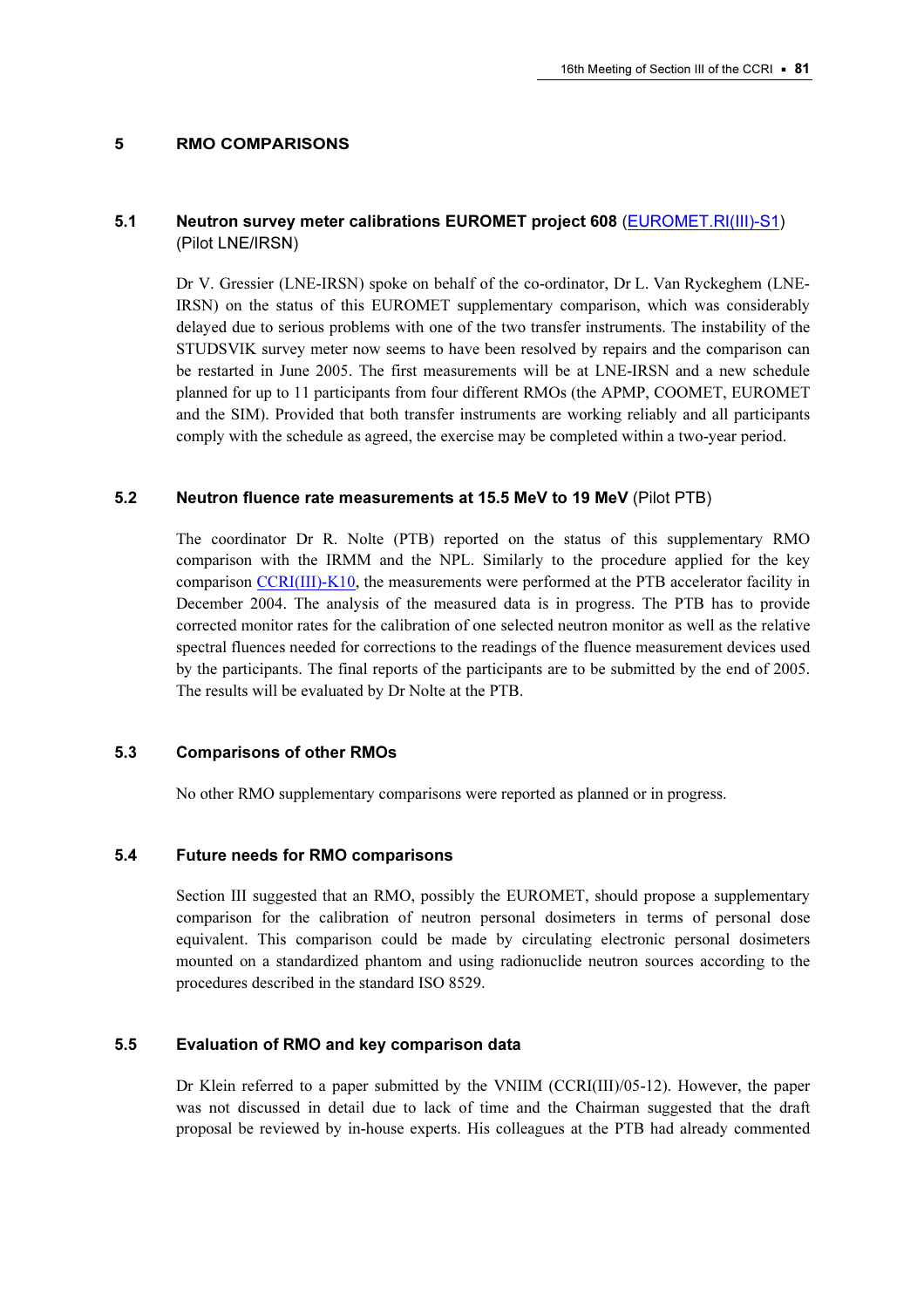directly to the authors. Meanwhile the paper had also been presented at a workshop held in May at the NMIJ, Tsukuba, and was discussed in detail on this occasion.

## 6 THE MUTUAL RECOGNITION ARRANGEMENT

Reports from the [RMOs concerning C](https://www.bipm.org/cc/CCRI(III)/Allowed/16/CCRI(III)05-15.pdf)MC reviews have been received (CCRI(III)/05-02, [CCRI\(III\)/05-03 an](https://www.bipm.org/cc/CCRI(III)/Allowed/16/CCRI(III)05-03.pdf)d CCRI(III)/05-15).

With regard to the determination of the key comparison reference values, there is no single approach currently employed by all the Consultative Committees or all the Sections of the CCRI, and no such recommendation is expected. Section III is in favour of calculating weighted means as long as the uncertainty budgets of all the participants are acceptable.

# 7 EXCHANGE OF INFORMATION ON WORK IN PROGRESS AT THE PARTICIPANTS' LABORATORIES

## 7.1 CIAE [\(CCRI\(III\)/05-01\)](https://www.bipm.org/cc/CCRI(III)/Allowed/16/CCRI(III)05-01.pdf)

Dr Z. Wang presented recent developments and the status of neutron measurements at CIAE.

## 7.2 CMI [\(CCRI\(III\)/05-04\)](https://www.bipm.org/cc/CCRI(III)/Allowed/16/CCRI(III)05-04.pdf)

Dr M. Kralik presented recent progress in neutron metrology at the Czech Metrology Institute.

# 7.3 MMIJ/AIST and JAERI [\(CCRI\(III\)/05-06\) an](https://www.bipm.org/cc/CCRI(III)/Allowed/16/CCRI(III)05-06.pdf)[d \(CCRI\(III\)/05-07\)](https://www.bipm.org/cc/CCRI(III)/Allowed/16/CCRI(III)05-07.pdf)

Dr H. Harano reported on recent developments in neutron standardization and calibration fields in Japan.

## 7.4 NPL [\(CCRI\(III\)/05-08\)](https://www.bipm.org/cc/CCRI(III)/Allowed/16/CCRI(III)05-08.pdf)

Dr D. Thomas reported on recent developments in neutron metrology at the NPL.

## 7.5 LNMRI/IRD [\(CCRI\(III\)/05-09\)](https://www.bipm.org/cc/CCRI(III)/Allowed/16/CCRI(III)05-09.pdf)

Dr W. Wagner Pereira described recent work in neutron metrology at LNMRI.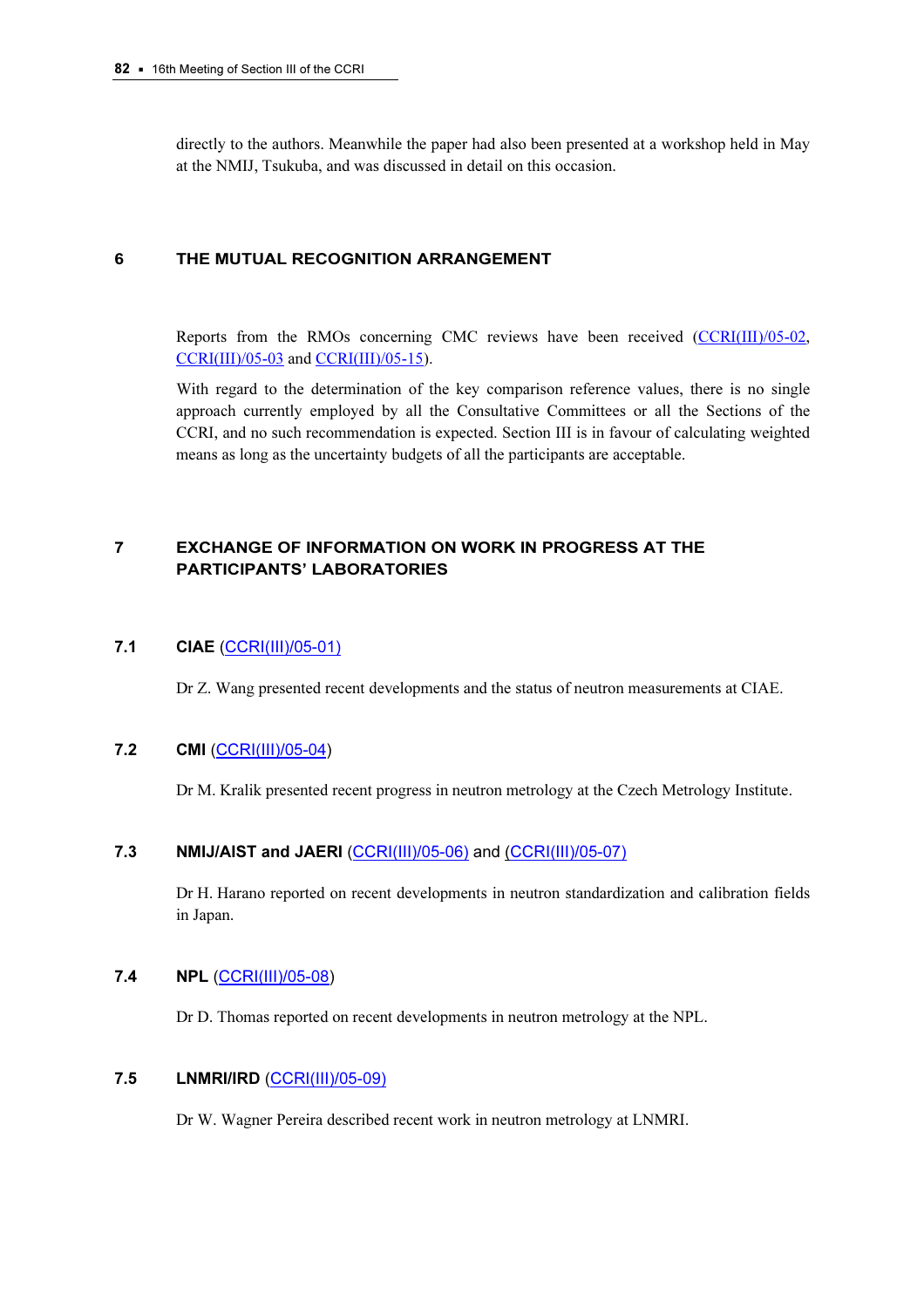# 7.6 PTB [\(CCRI\(III\)/05-10\)](https://www.bipm.org/cc/CCRI(III)/Allowed/16/CCRI(III)05-10.pdf)

Dr R. Nolte described the reorganization of the PTB and in particular, of activities in the field of neutron metrology and dosimetry.

# 7.7 NIST [\(CCRI\(III\)/05-11\)](https://www.bipm.org/cc/CCRI(III)/Allowed/16/CCRI(III)05-11.pdf)

Dr D. Gilliam made some brief comments on neutron standards work at the NIST and referred participants to the detailed report in the working document.

## 7.8 KRISS [\(CCRI\(III\)/05-13\)](https://www.bipm.org/cc/CCRI(III)/Allowed/16/CCRI(III)05-13.pdf)

Dr H. Park reviewed the activities of the KRISS in the field of neutron metrology.

# 7.9 LNE-IRSN [\(CCRI\(III\)/05-18\)](https://www.bipm.org/cc/CCRI(III)/Allowed/16/CCRI(III)05-18.pdf)

Dr V. Gressier discussed recent developments in neutron metrology at the LNE-IRSN.

## 7.10 IRMM [\(CCRI\(III\)/05-16\)](https://www.bipm.org/cc/CCRI(III)/Allowed/16/CCRI(III)05-16.pdf)

Dr G. Lövestam reported on recent activities of the IRMM Neutron Physics Unit.

# 7.11 VNIIM [\(CCRI\(III\)/05-17\)](https://www.bipm.org/cc/CCRI(III)/Allowed/16/CCRI(III)05-17.pdf)

Dr N. Moisseev reported on the recent activities of the VNIIM Neutron Group.

## 7.12 IAEA

Dr A. Trkov reported the activities of the Nuclear Data Section with emphasis on the evaluated data files supported by the IAEA.

# 7.13 CIEMAT

Dr J.M. Los Arcos presented the activities of the CIEMAT dosimetry laboratory including the plans for setting up a neutron calibration service, in particular the installation of a Mn-bath for the determination of the emission rate of radionuclide neutron sources used in Spain.

## 7.14 NIM

Dr Y. Zhang spoke briefly about future activities of the NIM in the field of neutron metrology. He supported the CIAE participation in key comparisons and agreed to propose a formal link to enable them to be designated for appropriate neutron measurements in China. This would enable results for China to appear in the KCDB Appendix B.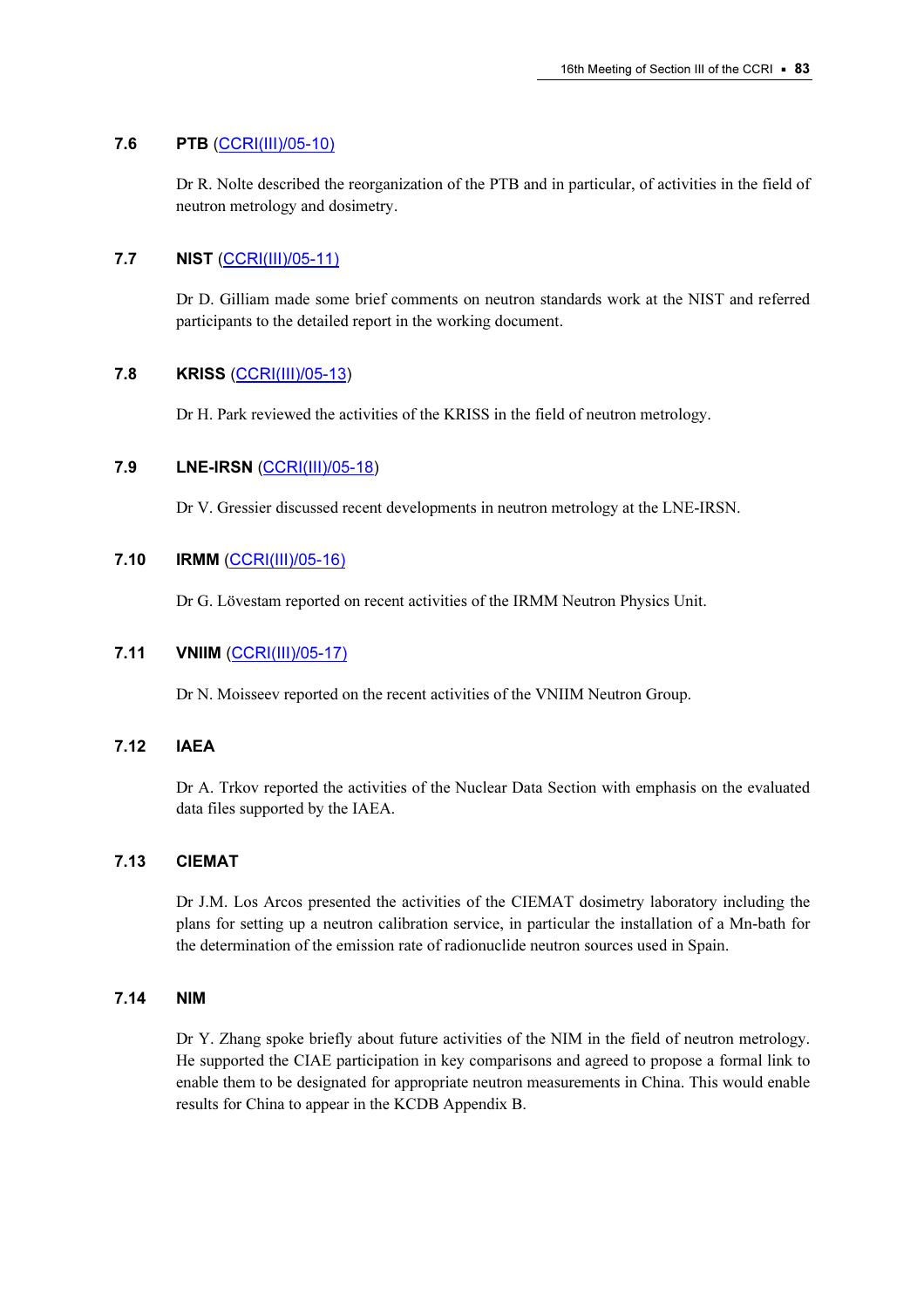#### 8 TRENDS AND FUTURE NEEDS IN NEUTRON METROLOGY

This topic could not be discussed in detail due to a lack of time.

#### 9 FUTURE MEMBERSHIP OF CCRI(III)

The KRISS had applied for regular cooperation in the framework of Section III of CCRI as an observer and had nominated Dr H. Park as their representative in the field of neutron metrology. Consequently, Dr Park was able to participate in the present meeting.

The BARC had informed the CCRI of in their activities in the field of neutron metrology and dosimetry and announced their interest in participation in Section III activities. Unfortunately, although invited as a guest, they were not able to send a participant to this meeting.

The participants were reminded to keep their CCRI(III) bibliographies up to date as this fulfilled an important part of the criteria for CCRI(III) membership.

#### 10 FUTURE CHAIRMAN OF CCRI(III)

Since the present Chairman will retire from the PTB in January 2006, he proposed that a new chairman of Section III be appointed. Dr Thomas (NPL) was asked to chair this section of CCRI, at least for the next meeting. He agreed to this and to continue with the present tasks. Section III commended Dr Klein for his effective and congenial leadership of Section III, and his many years of service to the CCRI(III) and the field of neutron metrology.

## 11 WORK PROGRAMME OF THE BIPM IONIZING RADIATION SECTION

Due to the lack of time, Dr Allisy-Roberts waived her presentation. The participants were referred to the working document CCRI(III)/05-14. Dr Klein noted that his protestations at the last CCRI meeting against the loss of some BIPM support for the in-house ionizing radiation programme appeared to have had a positive effect. Dr Allisy-Roberts concurred that the Director had indeed taken action and thanked Dr Klein for his timely intervention.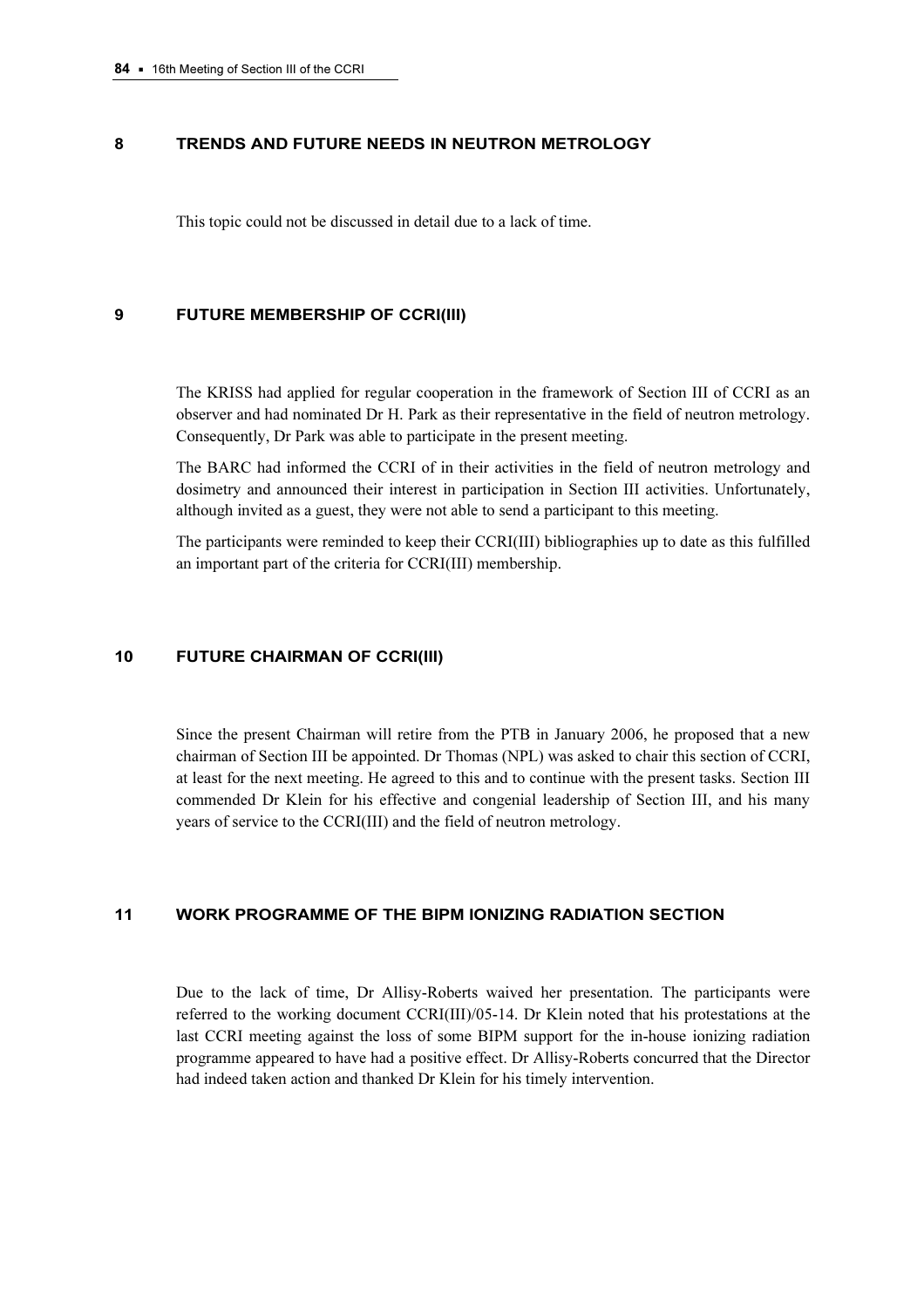#### 12 OTHER BUSINESS

#### 12.1 Public access to Section III working documents

Most of the working documents submitted by the laboratories and institutions were accepted by the delegates for transfer to the open-access area of the CCRI web page. However, the draft paper of the VNIIM cannot be included because the authors of the paper intend to submit a revised version for publication in Metrologia.

#### 12.2 Special Issue of Metrologia

Professor P.W. Martin, past editor of Metrologia, had offered to publish reviews of the metrology of ionizing radiation in special issues of *Metrologia* which may appear in 2007/2008. The idea, initiated by the President of the CCRI, Professor Moscati, is to review the state of the art, current applications and future needs of metrology in the field of ionizing radiation. Each section of the CCRI may publish a review with up to 150 printed pages.

Section III was asked to propose a list of topics for this special issue. The subject areas, potential contributing authors and the assignment of referees (two per article) are the responsibility of the CCRI Guest Editors while the organization of the project will be in the hands of the present Editor of Metrologia, Dr J. Williams. However, no progress had been achieved since the last meeting.

Shortly in advance of the present meeting, Dr Klein had distributed a preliminary table of contents for discussion. Although there was no time to discuss this proposal in detail, Section III participants agreed to review the quantities to be measured, the status achieved for the various techniques and the future needs of neutron metrology. Drs Thomas and Klein, the new and retiring Chairmen of Section III, were asked to act as the Guest Editors and to prepare an updated version of the table of contents with potential authors identified for each chapter and suggestions for a time schedule. This will be circulated for comment before submitting it to the Editor of Metrologia as the final project plan for the special issue.

#### 13 DATE OF THE NEXT MEETING

Subject to the approval of the CIPM, the next meeting of Section III will be scheduled in May 2007, close the meeting of the CCRI. Section III requested the allocation of two full days to ensure adequate discussion of neutron metrology.

> D. Gilliam, Rapporteur September 2005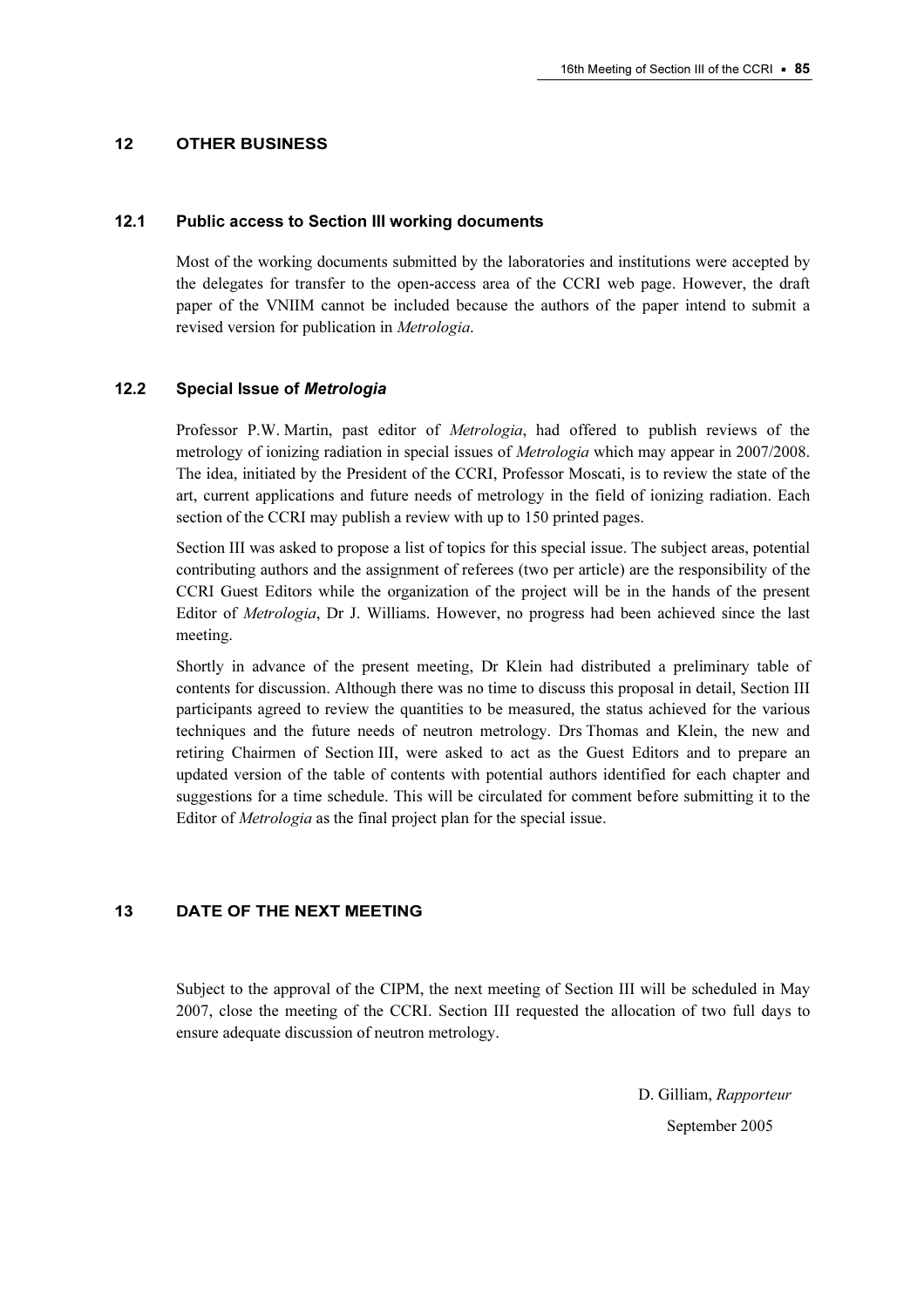# APPENDIX R(III) 1. WORKING DOCUMENTS SUBMITTED TO THE CCRI(III) AT ITS 16TH MEETING

Open working documents of the CCRI(III) can be obtained from the BIPM in their original version, or can be accessed on the BIPM website:

[http://www.bipm.org/cc/AllowedDocuments.jsp?cc=CCRI\(III\).](https://www.bipm.org/cc/AllowedDocuments.jsp?cc=CCRI(III)) 

| Document   |
|------------|
| CCRI(III)/ |

| 05-00     | Draft agenda, 2 pp. (restricted access)                                                                                                                                                                                                              |
|-----------|------------------------------------------------------------------------------------------------------------------------------------------------------------------------------------------------------------------------------------------------------|
| $05 - 01$ | CIAE (China)- The status and development of Neutron metrology in CIAE,<br>C. Rong, Z. Wang, J. Chen, Y. Liu, H. Luo, 4 pp.                                                                                                                           |
| $05 - 02$ | APMP. - APMP/TCRI Activity Summary 2005, D. V. Webb, 4 pp.                                                                                                                                                                                           |
| $05 - 03$ | SIM. — Report of SIM Laboratories to the CCRI (section III, neutron<br>measurements), April 2005, L. Karam, 1 p.                                                                                                                                     |
| $05 - 04$ | CMI (Czech Republic). — Recent Activities in Neutron Metrology at the Czech<br>Metrology Institute, April 2005, M. Kralik, V. Olsovcova, 3 pp.                                                                                                       |
| $05-05$   | RMO. — Meeting of CCRI RMO Working Group for Ionizing Radiation CMCs,<br>November 2004, D.V. Webb, 8 pp. (restricted access)                                                                                                                         |
| 05-06     | NMIJ/AIST (Japan). - Recent activities in neutron standardization at NMIJ/AIST,<br>H. Harano, T. Matsumoto, T. Shimoyama, A. Uritani, K. Kudo, 9 pp.                                                                                                 |
| $05 - 07$ | JAERI (Japan). — Recent Activities on Neutron Calibration Fields at FRS of<br>JAERI, Y. Tanimura, Y. Uchita, J. Saegusa, M. Yoshizawa, 7 pp.                                                                                                         |
| $05 - 08$ | NPL (United-Kingdom). — Recent Developments in Neutron Metrology at the<br>National Physical Laboratory, April 2005, D. Thomas, A. Bennett, S. Cheema,<br>N. Hawkes, N. Horwood, L. Jones, P. Kolkowski, N. Roberts, G. Taylor, April<br>2005, 8 pp. |
| $05 - 09$ | LNMRI/IRD (Brazil). — Progress Report 2003-2005, 2 pp.                                                                                                                                                                                               |
| $05-10$   | PTB (Germany). — Neutron Metrology and Dosimetry at the PTB – Changes and<br>Progress since May 2003, H. Klein, R. Nolte, 2 pp.                                                                                                                      |
| $05 - 11$ | NIST (United-States). - CCRI Activities of the NIST Neutron Interactions and<br>Dosimetry Group, D. Gilliam, 20 pp.                                                                                                                                  |
| $05 - 12$ | COOMET. - Evaluation of Regional Key Comparison Data, I.A. Kharitonov,<br>A.G. Chunovkina, 13 pp. (restricted access)                                                                                                                                |
| $05 - 13$ | KRISS (Republic of Korea). — Activities of the neutron standardization at the<br>Korean Research Institute of Standard and Science, H. Park, 7 pp.                                                                                                   |
| $05 - 14$ | BIPM. - BIPM Programme on Ionizing Radiation Metrology, P.J. Allisy-Roberts,<br>16 pp. (restricted access)                                                                                                                                           |